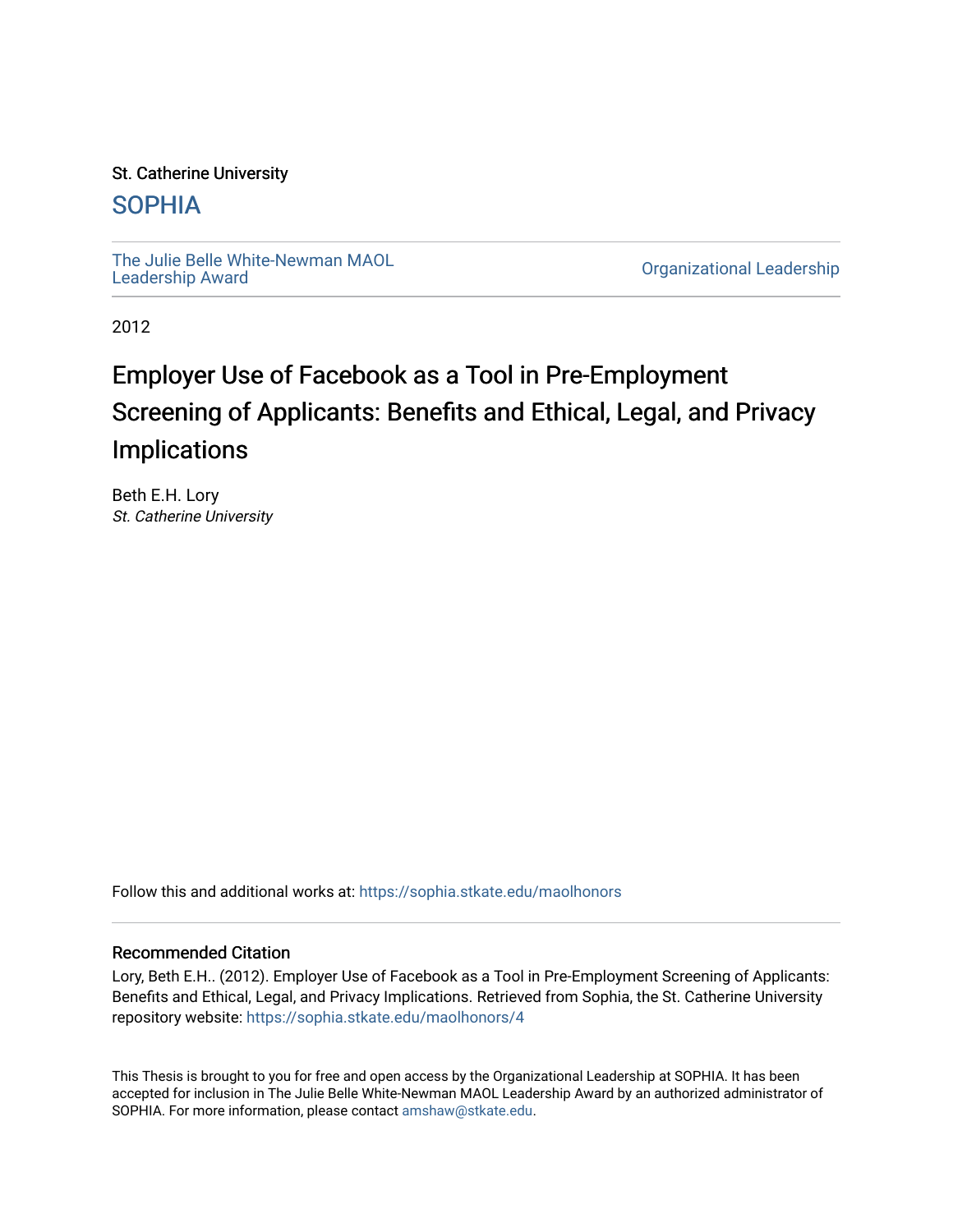## Employer Use of Facebook as a Tool in Pre-Employment Screening of Applicants: Benefits and Ethical, Legal, and Privacy Implications

by Beth E.H. Lory

A thesis submitted in partial fulfillment of the requirements for the degree of Master of Arts in Organizational Leadership at St. Catherine University St. Paul, Minnesota

May 3, 2011

 Research Advisor: Kathleen Rickert, M.A.

Research Reading Committee Martha Hardesty, Ph.D. Christopher Buckley, M.A.

Signature of Advisor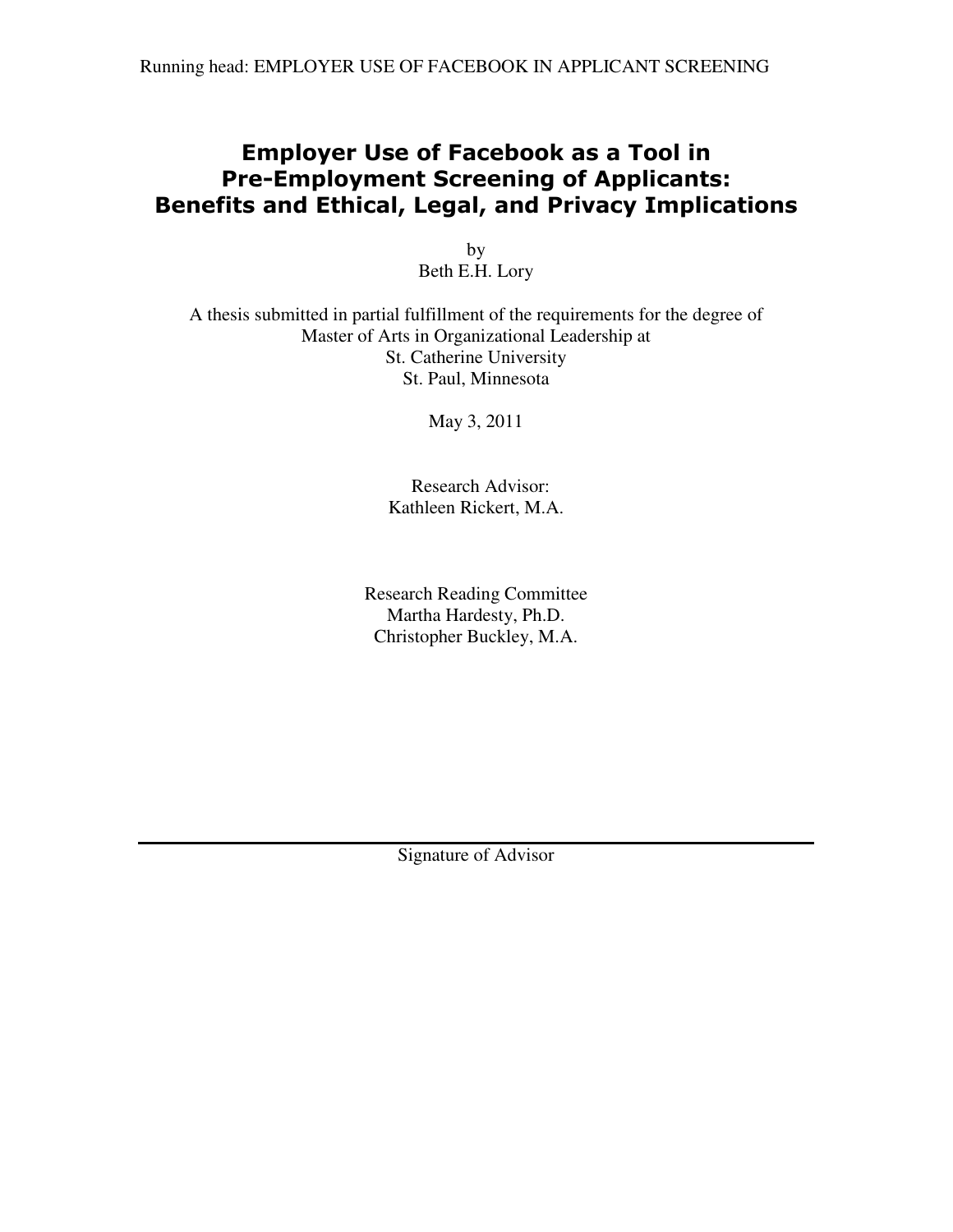## Table of Contents

| Chapter 1: Introduction and Purpose of Research5   |
|----------------------------------------------------|
|                                                    |
| Chapter 3: Methodology, Validity and Limitations52 |
|                                                    |
|                                                    |
|                                                    |
|                                                    |

## Appendices

| <b>Appendix A</b> |  |
|-------------------|--|
| <b>Appendix B</b> |  |
| <b>Appendix C</b> |  |
| <b>Appendix D</b> |  |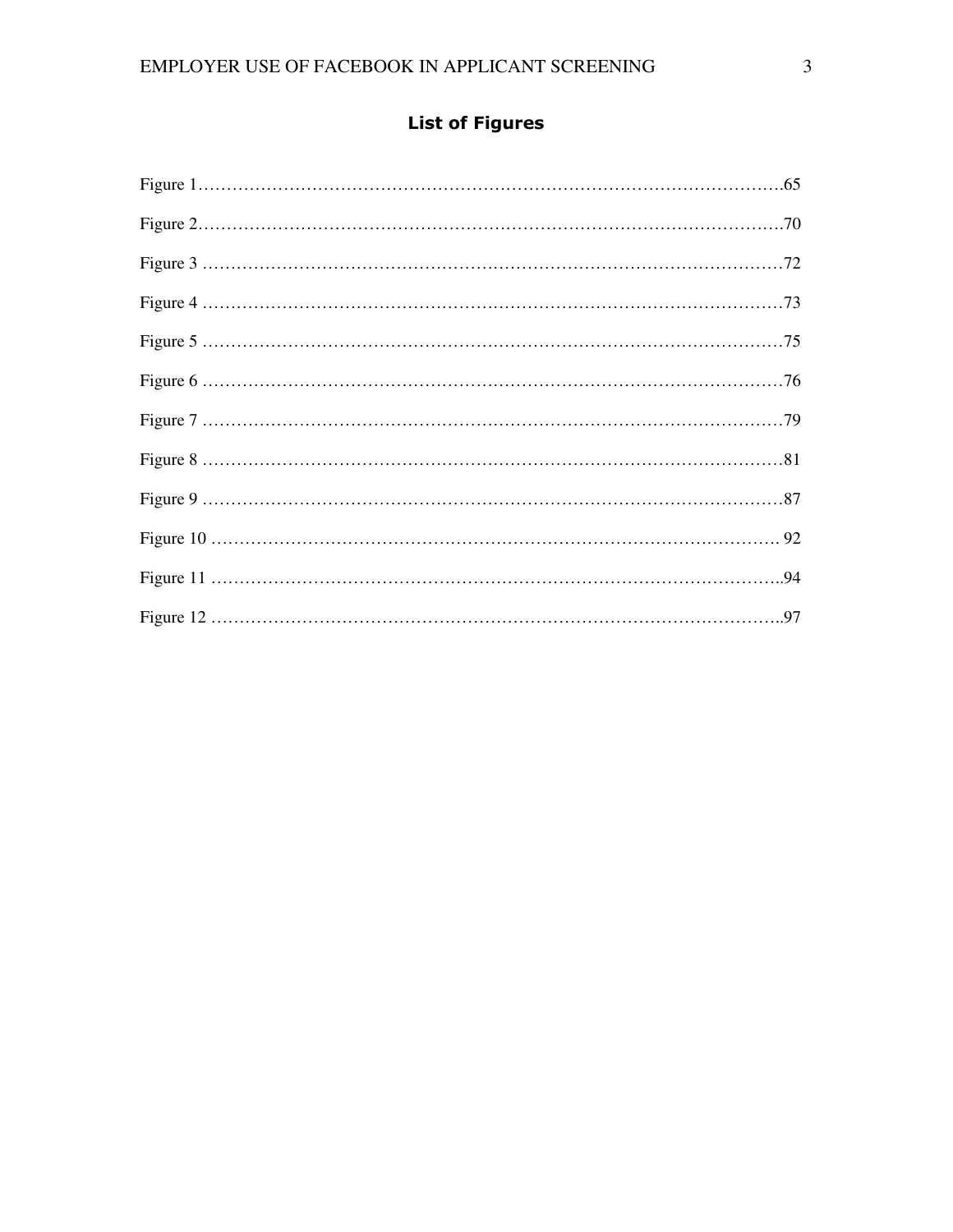#### Abstract

The social networking Web site, Facebook, allows users to publish personal information to communicate and interact with others. Because of its online accessibility, Facebook has unintentionally provided a gateway for employers who are hiring to use as a tool in the applicant pre-employment screening process of applicants. This practice can introduce legal, ethical, and privacy implications. No laws in Minnesota currently govern employers' use of Facebook relative to this practice. Using Facebook as a tool in the preemployment screening of applicants can offer employers a fast and efficient way to get information about prospective employees that could preempt negligent hiring decisions. My research question attempts to answer: How can employers optimize the benefits of using Facebook as a tool for pre-employment screening of applicants while managing the ethical, legal, and privacy implications?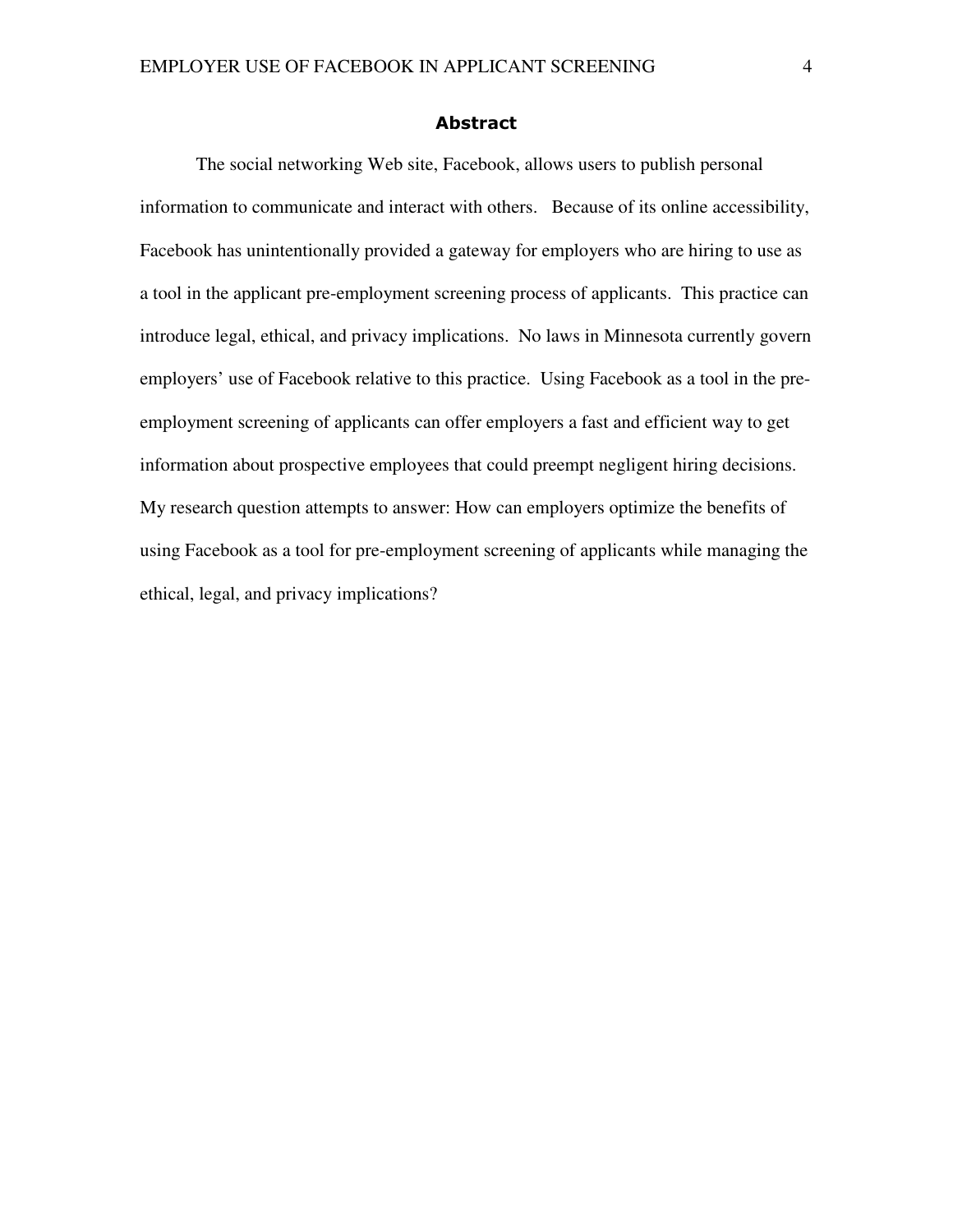#### Chapter 1: Introduction and Purpose of Research

#### **Employment Recruiting and Applicant Assessment in the 1980s**

In the late 1980s, I worked in employee recruiting for a national financial printing company. The recruiting process was straightforward: place an advertisement in the local newspaper, receive resumes through postal mail, assess candidate qualifications from the resumes, call qualified candidates to set up interviews, and conduct interviews with the candidates. If a candidate was successful in this screening process, I contacted his/her professional references to further verify the qualifications and organizational fit of the applicant. No other research about the candidate regarding his/her ability to do the job was pursued. If all the information collected on the candidate was positive, the company offered the applicant the position. The recruiting process was highly prescriptive and regulated. Straying from the legal requirements (e.g., Title VII of the Civil Rights Act, the Americans with Disabilities Act, or the Age At Employment) was unthinkable. As a recruiter, it was important for me not to break the law and also adhere to standards that ensured my searches were ethical and honored an applicant's right to privacy.

The recruiting process became challenging when employees needed to be hired and on a client site within a week or two. My hiring decisions in these situations were especially critical, as individuals I extended offers to would be working in law firms and handling highly confidential information on a daily basis. Unfortunately, I had little time under these circumstances to thoroughly and adequately investigate and assess the qualifications and the quality of the candidates. In these situations I placed employment advertisements in the local newspaper, received and reviewed resumes, and then called and interviewed candidates over the phone. If the candidate presented him- or herself professionally (or even somewhat professionally) over the phone, I offered him/her a job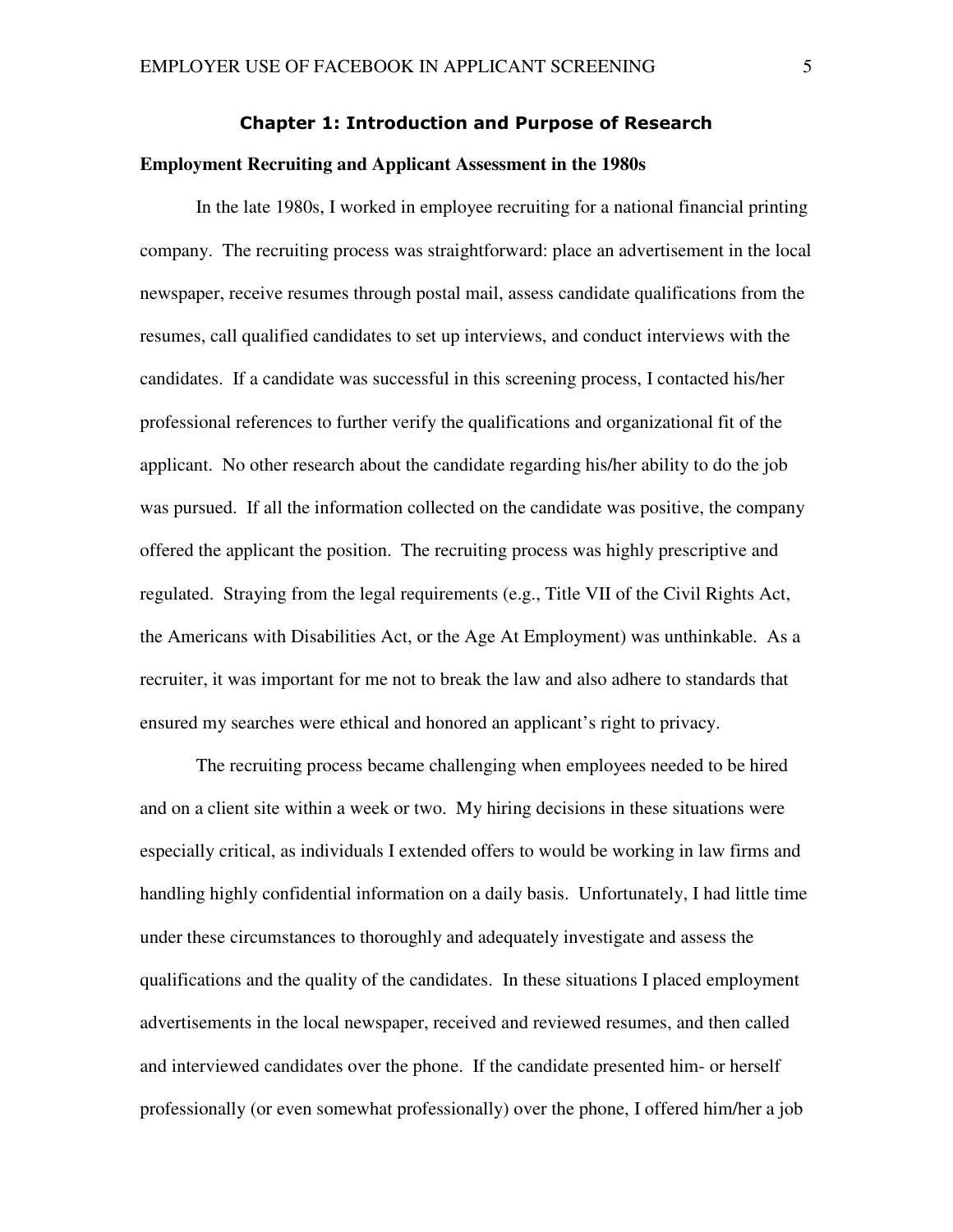immediately because our client expected employees to be at work within days. I never met these candidates face-to-face. Other than resumes and phone conversations with candidates, I had no other information on which to make solid and thoughtful hiring decisions; those phone conversations shaped decisions to hire or not to hire. As you can imagine, the results of my decisions were sometimes disastrous and negatively affected my company's relationship with the client.

#### **Recruiting and Applicant Assessment in the Twenty-First Century**

Fast-forward to the early 1990s, the birth of the Internet, and later Web 2.0 with the launch in 2004 of the social networking Web site Facebook. Facebook has transformed how hiring authorities such as recruiters and human resources professionals who are tasked with filling positions are able to learn about prospective employees. Most applicants today are still required to submit their resumes online or via other means in order to be considered for employment opportunities within organizations. In addition to this information, recruiters are now also able to log on to the Internet and nontraditional "applicant assessment" Web sites such as Facebook to get even more information on candidates than what is provided on a resume or in an application. It is this additional assessment and screening activity among some employers that can stretch legal, privacy, and even ethical boundaries.

As the popular Web site explains, Facebook is "about sharing information with others – friends and people in your communities" (Facebook *Privacy Policy*, 2010c, How we share information section, para. 1). Because of what Facebook enables users to post, the Web site opens up the possibility for hiring personnel to easily retrieve potentially vast amounts of personal information on Facebook users (and prospective job applicants)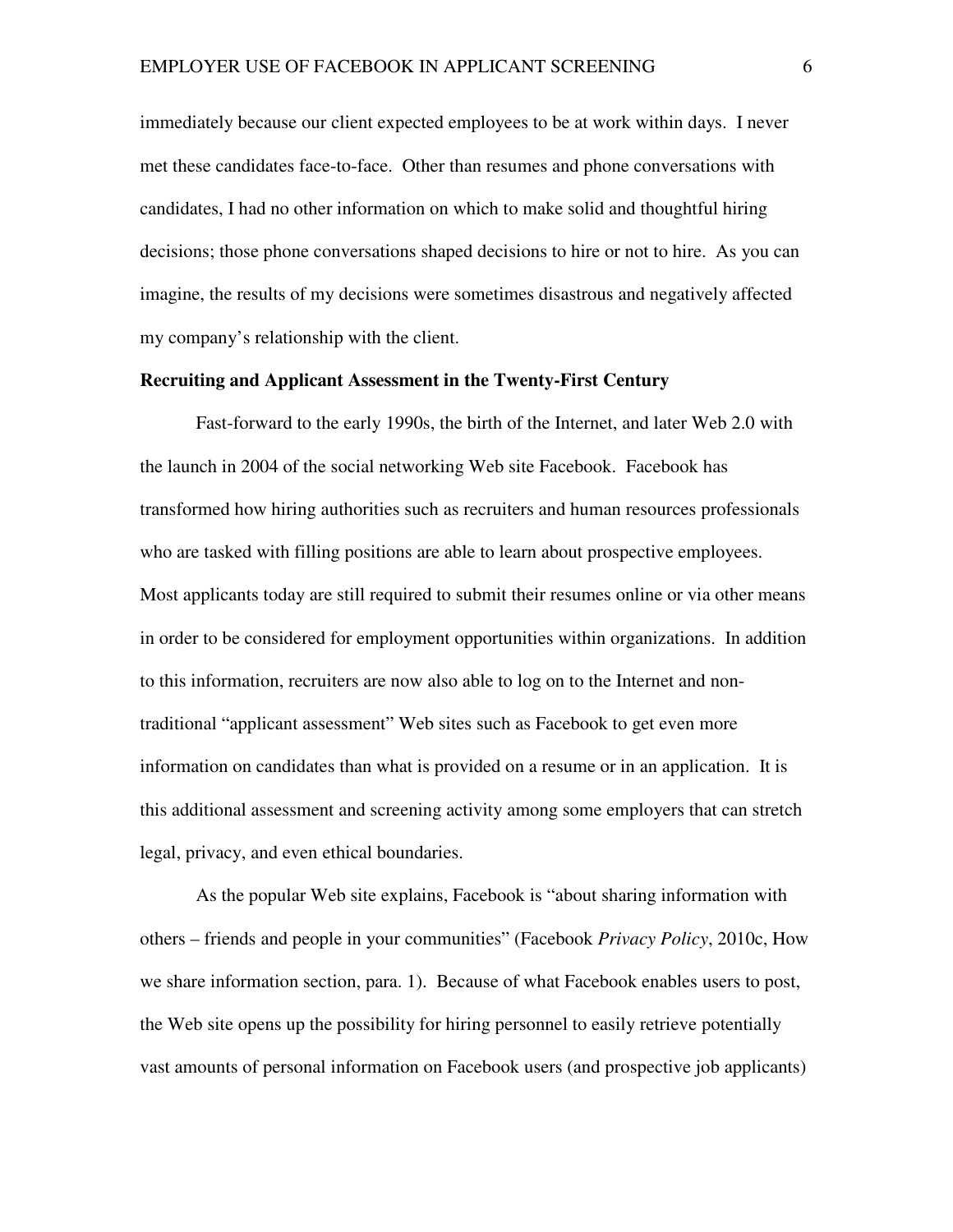if the information is accessible, some of which is legally-protected and private data. For example, Facebook encourages users to make their default privacy setting "Everyone" for certain personal content. If the user chooses this setting and posts accurate information about him/herself, the Everyone setting provides the greatest access to information, and therefore this content is viewable and accessible to anyone with an account on Facebook. The information which Facebook encourages users to post includes the user's name, profile photo, gender, and networks. Facebook also encourages users to set their hometown and interests to the Everyone setting to enable people of similar backgrounds and interests to connect with one another. By default, a preview of the user's Facebook information is also viewable to anyone using a public search engine such as Google, unless the user has established a separate privacy setting to prevent this. The person conducting a Google search does not need to have a Facebook account in order to access the Facebook user's viewable information through a public search on the Internet.

An employers' access to a Facebook user's gender and profile photo, which could provide evidence of the user's race or ethnic background, is problematic because legallyprotected information has therefore been obtained. Having additional personal information about a user/job applicant (e.g., network information and interests) that is not job-related could lead to employer bias or judgment. The critical question a hiring employer needs to answer in these situations is how s/he plans to use the information obtained. It is important that the information retrieved is not used to discriminate against Facebook users as applicants for employment.

By gathering information on Facebook, employers may also risk finding profiles of some applicants but not others and are therefore assessing applicants unequally.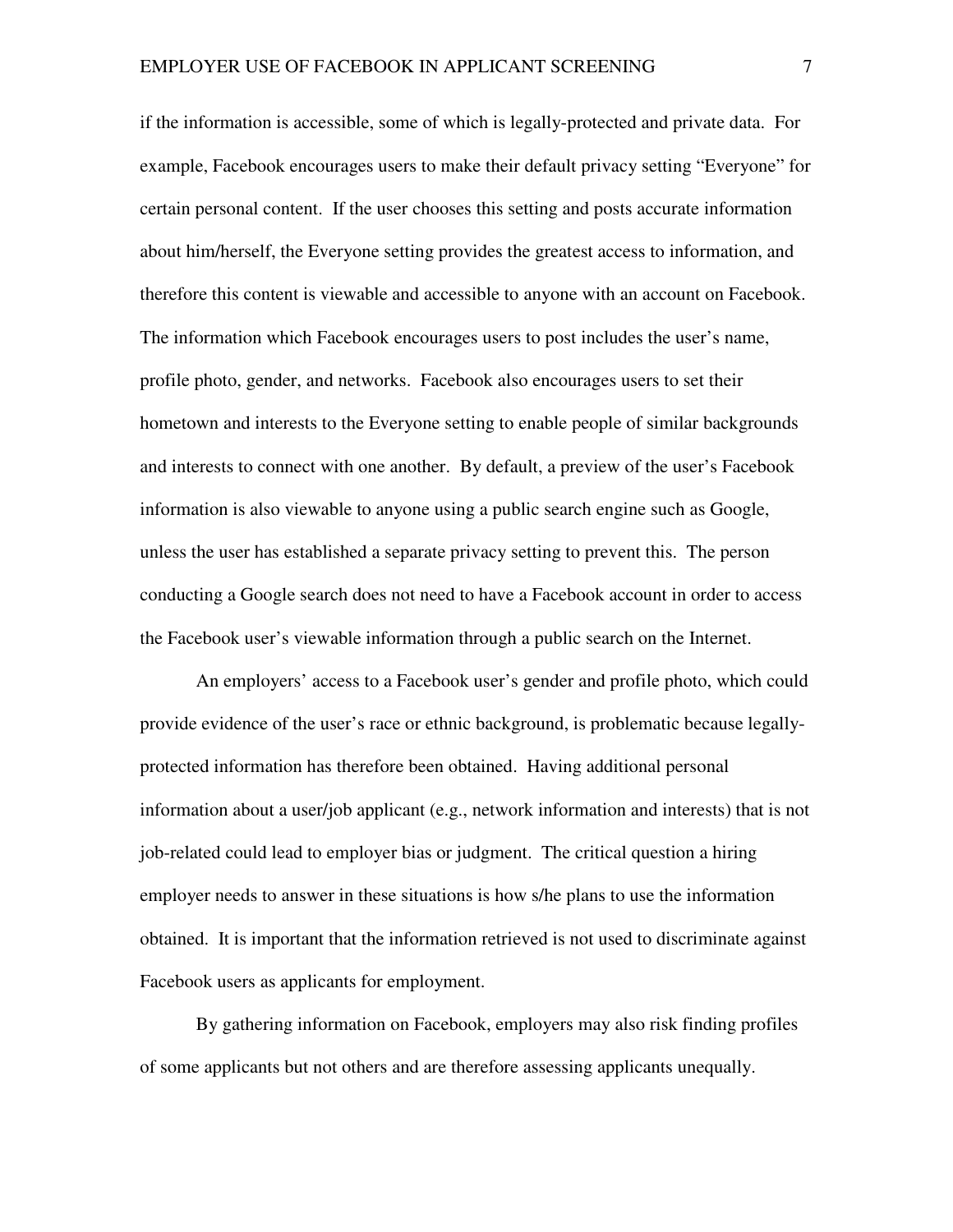Another danger is that employers may misinterpret the information they find about a candidate on Facebook or judge a candidate inaccurately or unfairly. Employers may or may not know the legal or privacy risks (much less the ethical implications) associated with assessing candidates' personal information on Facebook.

Use of Facebook as a tool in the recruiting process is of concern to many constituents including higher education career services professionals, career counselors, the legal community, employment and human resources professionals, social media and privacy rights activists, online safety experts, and researchers. Currently no laws or regulations exist in Minnesota which governs employers from using this free, easily accessible resource for applicant pre-employment assessment. However, Facebook's *Statement of Rights and Responsibilities* (2010d) outlines expectations of appropriate use of Facebook and what actions may be violated if these guidelines are not followed.

#### **Connection to My Work in Employer Relations**

The impact of Facebook as a tool in the applicant pre-employment screening process interests me because of my past work experience in recruiting and hiring. It has been fascinating for me to watch how the online environment has changed the activities of networking, sourcing, and screening of employment applicants. I am also connected to these practices as a result of my current professional work in career services and employer relations at the University of Minnesota. In my position, I work closely with employers who are recruiting University of Minnesota students and recent graduates, and who may be tapping into resources such as Facebook and LinkedIn for these purposes.

One of the largest audiences using Facebook is the traditional college-aged student between the ages of 18 and 22. As these young adults seek various employment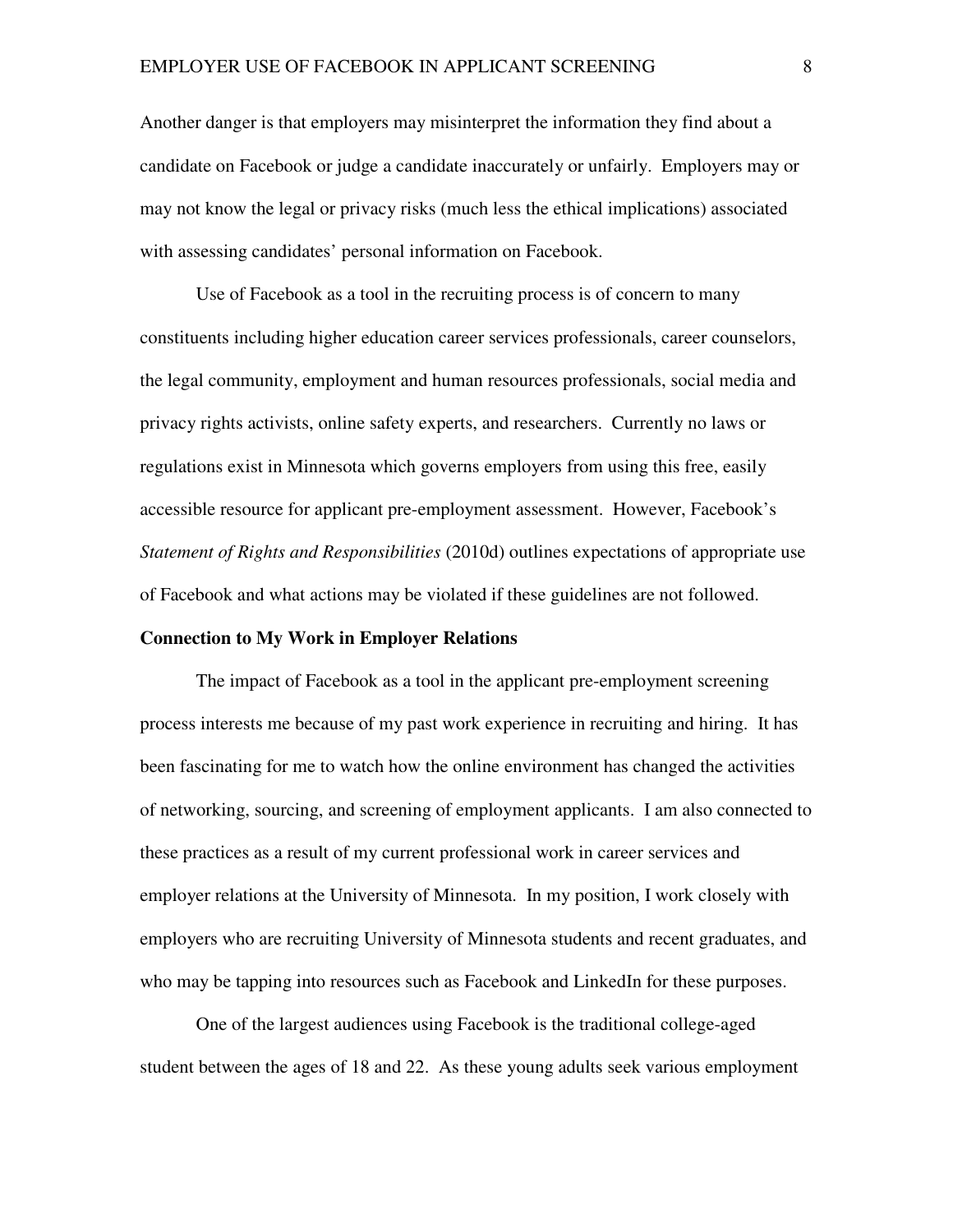opportunities, they can face significant and career-limiting consequences if their online content is viewed and deemed unacceptable by employers.

Likely, most young adults could not envision a world without Facebook. The Web site enables people to communicate in a wide variety of ways and stay connected with friends and family members and make new connections 24/7. Through words, photos and video, users share their interests, feelings, attitudes, and activities in typically candid and often creative detail. According to Facebook's *Principles*, "People should have the freedom to share whatever information they want, in any medium and in any format . . ." (2010b, Freedom to share and connect section, para. 1). Because Facebook was created to provide a forum for building personal connections, community, and social interaction, a hiring authority's access and use of this resource as a tool in applicant screening introduces legal, privacy, and ethical implications to the recruiting process. On the other hand, employers and others counter that Facebook is in a public domain and offers an extremely beneficial and cost-effective tool for anyone in a hiring or recruiting capacity to conduct pre-employment screening of applicants. This may be especially true during times of high unemployment when the task of finding and hiring the best and most qualified candidate from a large pool of candidates can be even more daunting.

Research shows a wide variation in whether or not employers use Facebook as a tool in their pre-employment screening efforts. The employers who choose to use Facebook as a tool in the pre-employment screening process of applicants do so for several reasons: personal information about an applicant is easily and readily available in a public domain; accessing Facebook is a low-cost, fast, and efficient way to screen applicants to potentially avoid costly negligent hiring decisions; and the information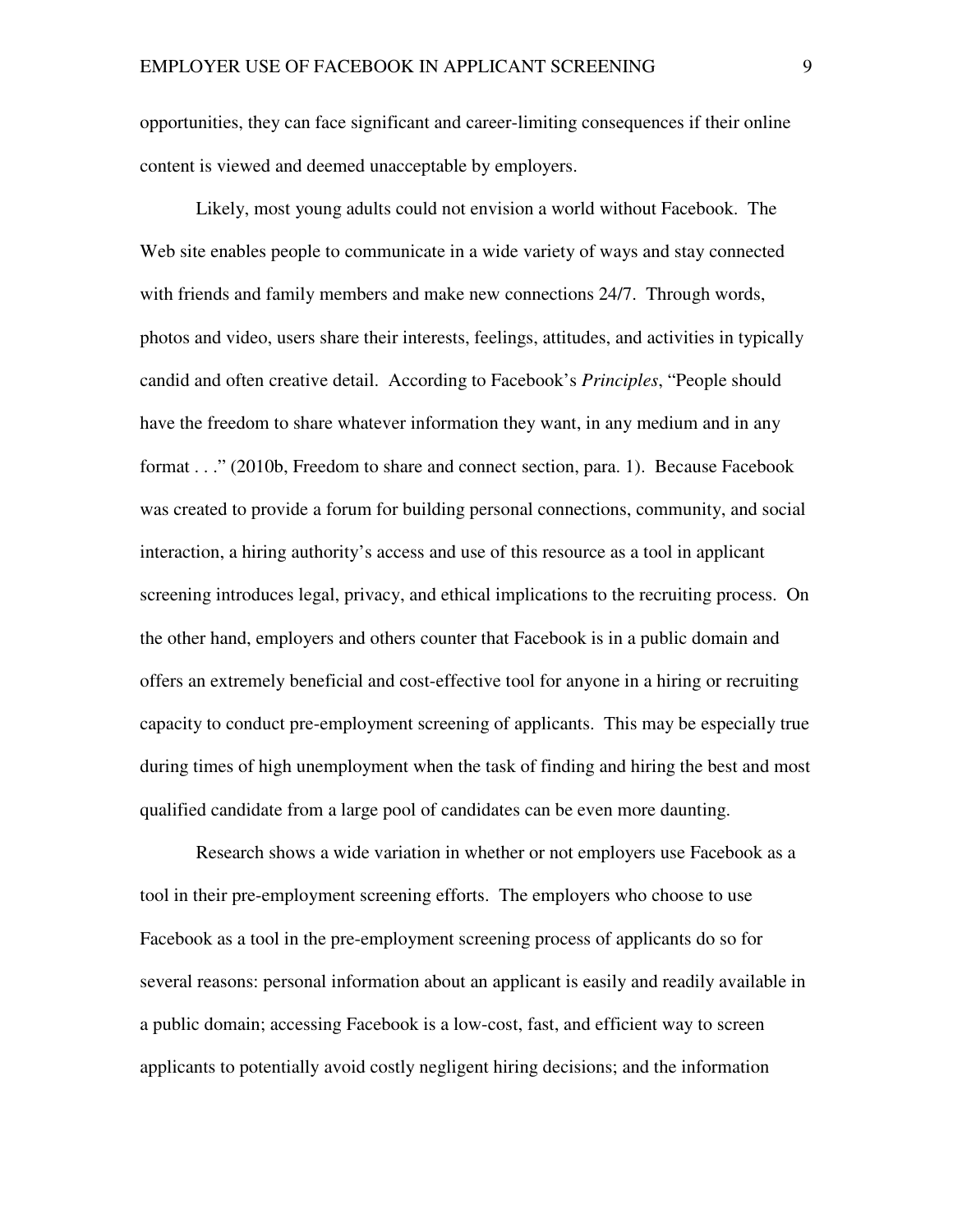gathered may give insight to the character, morals, values, habits, activities, and interests of an individual.

During economic periods when one job opening can yield potentially hundreds of resumes, employers want to expedite the process of finding the best candidate. "Employers are turning to social media because they 'are under pressure to hire carefully' in an economy where there are plenty of job seekers and few jobs" (Phelps, 2010, para. 19). Despite the legal, privacy, and ethics violations that could occur when using Facebook as a tool to screen applicants, an employer's use of social media is appealing if it can help streamline and expedite a sometimes long and cumbersome process such as employee recruiting and hiring. Developing recommendations with a focus on ethical leadership for employers who are operating or thinking about operating in this environment is a main goal of my research.

#### **Goals of Research**

The purpose of my research was two-fold: to address the ethical, legal, and privacy implications of employers using Facebook as a tool in the pre-employment screening process of applicants, and to highlight the benefits to employers for using Facebook in this way. My goal was to identify the current best practices and guidelines for employers. My research included a comprehensive literature review, an online survey of employers to assess their current practices and to predict future trends of the use of Facebook, and interviews with both an employment law and privacy attorney. Based on the information gathered from my research, I developed recommendations for employers that consider the ethical, legal, and privacy implications as well as the benefits of using Facebook as a tool in pre-employment screening of applicants.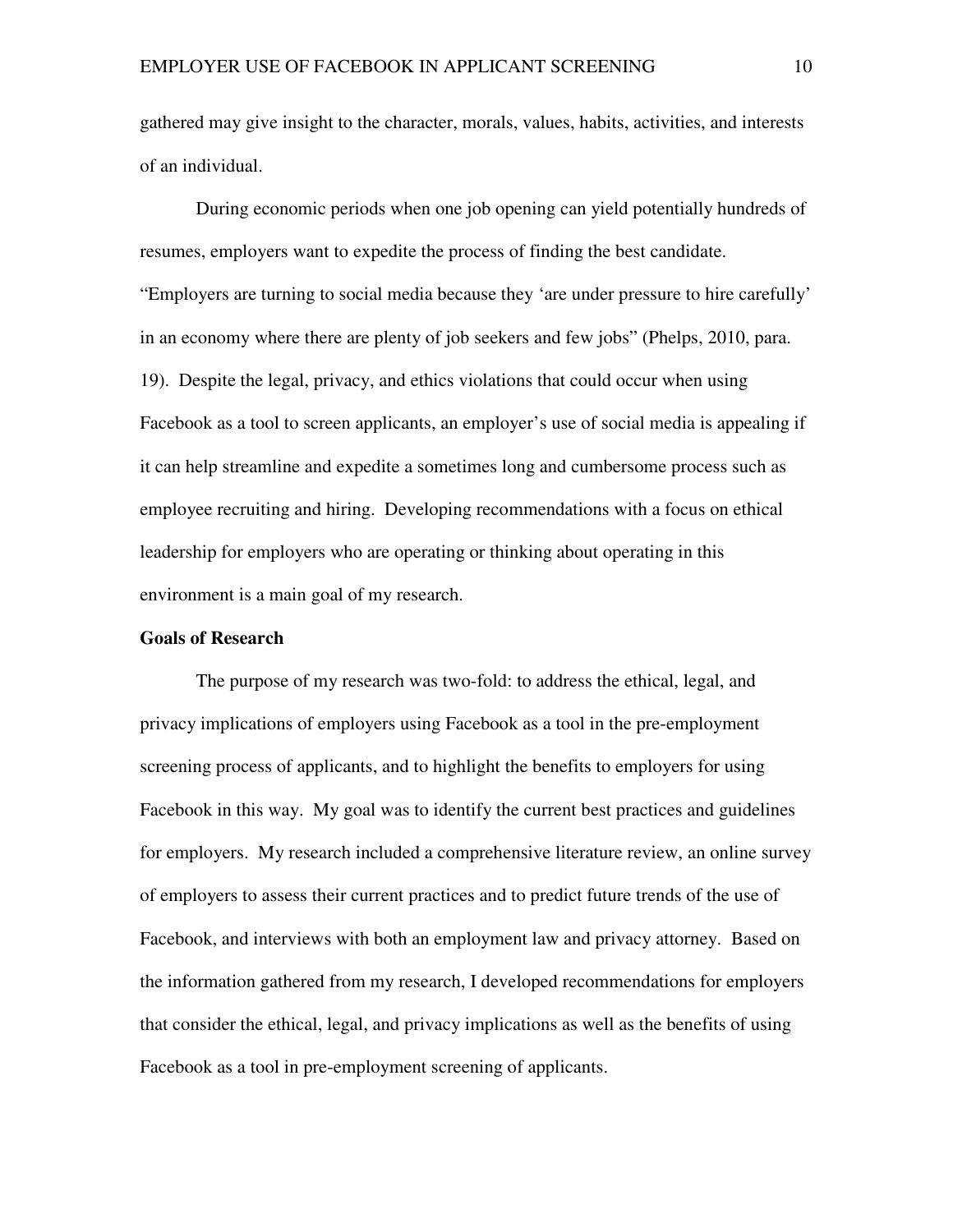#### **Relevance to Leadership**

 My research topic has connections to Julie Belle White-Newman's (2003) Effective, Ethical and Enduring Leadership model.Founder of the Master of Arts in Organizational Leadership program at St. Catherine University, White-Newman established this three-pronged framework for the program which has guided me in my research focus and which has influenced my recommendations to employers and career services colleagues.

To be an effective leader in my field of higher education employer relations, I believe in being courageous by assessing the current landscape about employer use of Facebook as a tool to assess applicants in the pre-employment screening process, encouraging conversation, and making recommendations to employers and other interested professionals that are based on an ethical foundation. This new environment requires hiring authorities and leaders who ask: As a role model to others in my organization, what is the best way to proceed in this unregulated environment? If I choose to engage in this activity, how might my actions impact others such as prospective or current employees and other key organizational constituents?

The relevance of my topic to Enduring Leadership (White-Newman, 2003) is my desire to persevere and tackle an ever-changing subject that has no black and white answer. I also want to be a resource to help hiring personnel and career professionals make an informed decision about this practice. The key is to continually mine the data on the topic, engage in lively conversation with others, and be willing to challenge the status quo.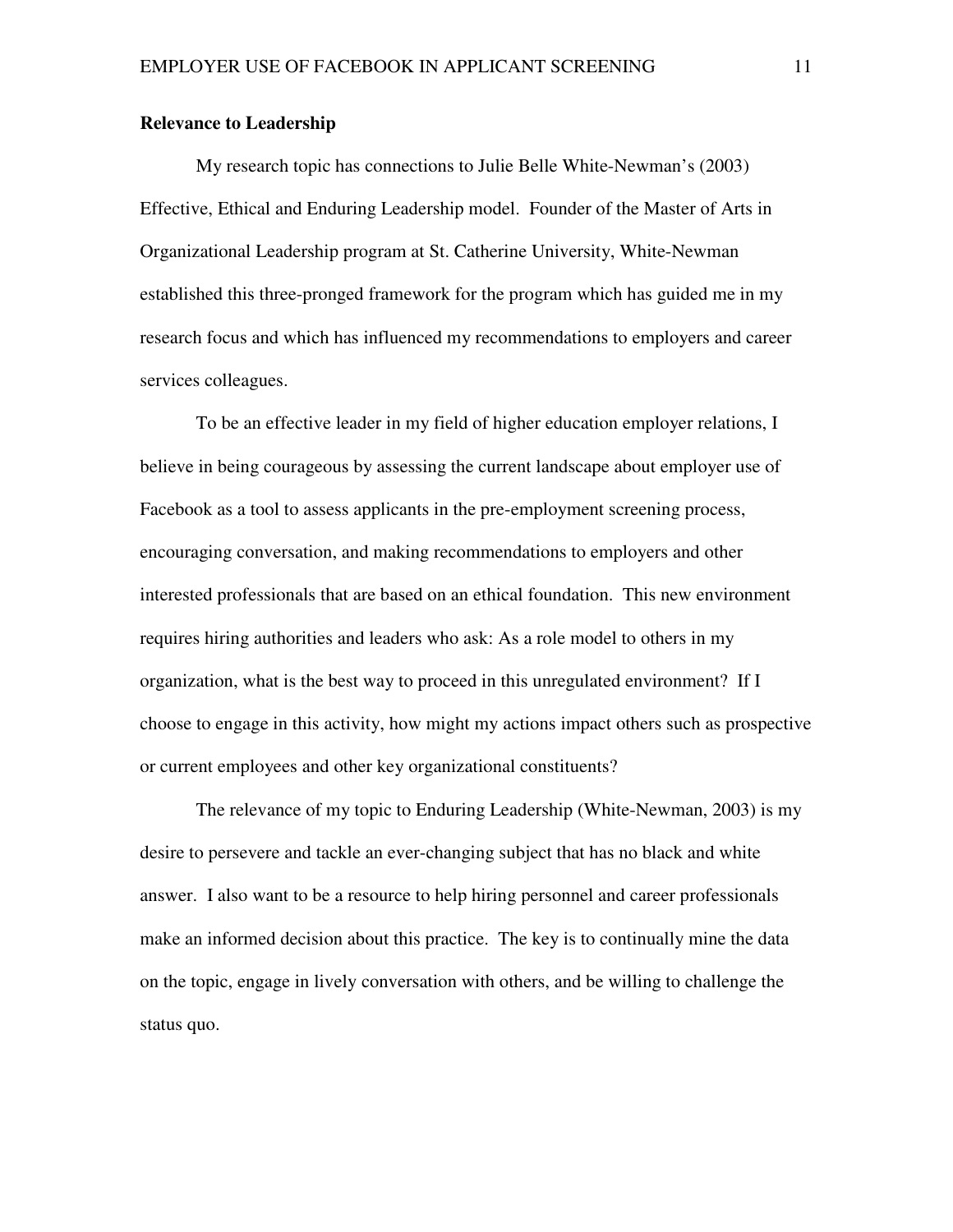Three key reasons why I am passionate about this topic are because: perspectives vary considerably; the environment is unregulated; and ethical, legal, and privacy implications of this practice exist that are worthy of exploration. Through my research process, I had the opportunity to explore, ask, and answer several key questions: How can I help inform, enlighten, and provide information and options to the employers with whom I serve? In what way can I be a positive instrument to encourage conversation on a complex and "grey" topic yet which is so critical to our legal, privacy, and ethical obligations in hiring?

I also see my research project as an opportunity to express my values and to create an environment that will facilitate continued discussion on a topic that is everchanging. Kouzes and Posner (2007), authors of *The Leadership Challenge*, have learned through their in-depth interviews with thousands of diverse leaders worldwide that one quality inherent in all of them is having an "unwavering commitment to a clear set of values" (p. 46). Knowing what we value dictates our decisions and actions, and helps others understand what is important to us.

Minnesota law may one day govern employer use of social networking Web sites such as Facebook as a tool for the purposes of pre-employment screening of applicants. In the meantime, my leadership will endure as I stay open to and also challenge others' ideas, ask meaningful questions, all while modeling ethical and value-based decisionmaking about a complex and evolving topic.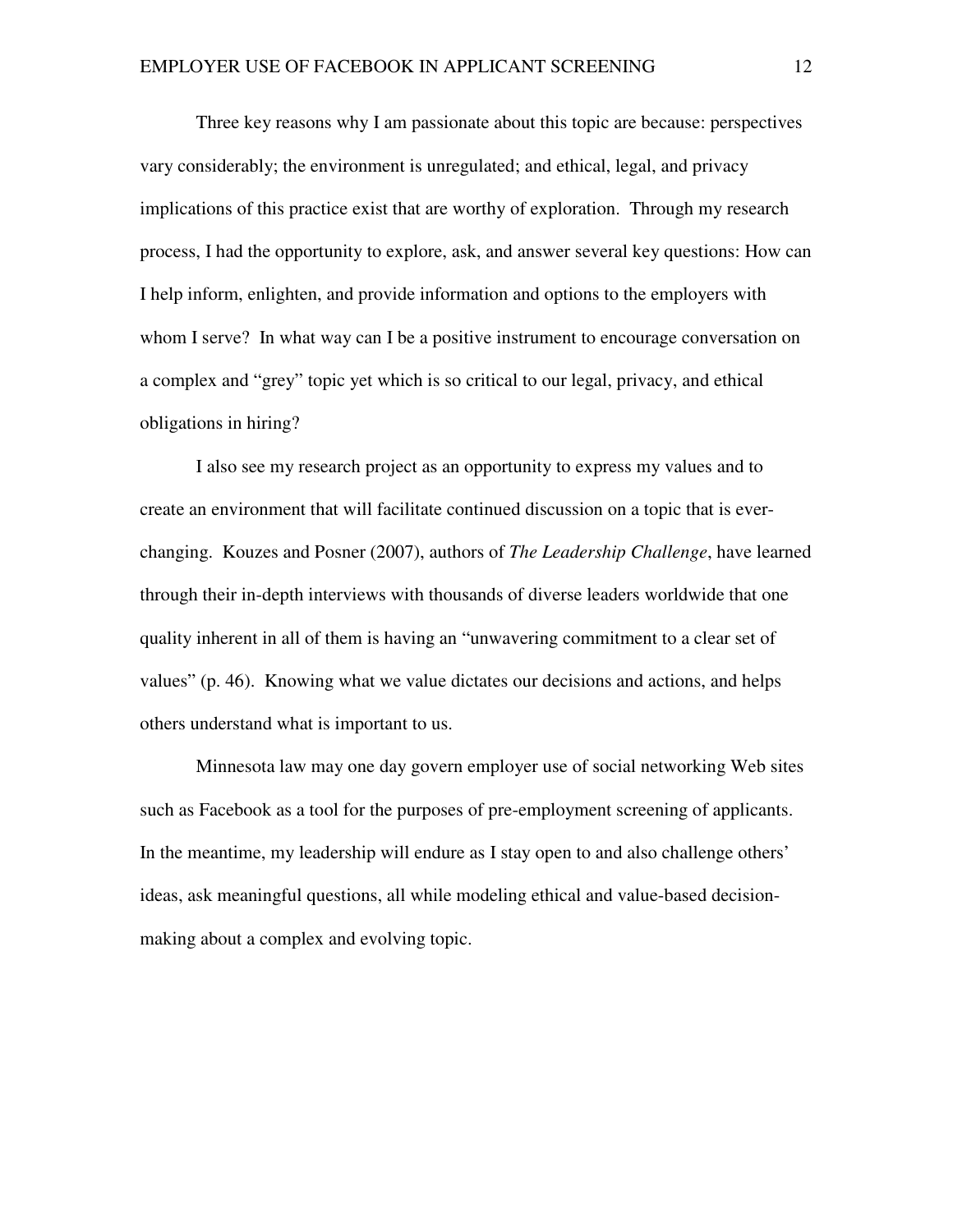#### Chapter 2: Analysis of Conceptual Context

An employer's ability to learn about job applicants has become much easier with the birth of online social networking sites such as Facebook. Boyd and Ellison (2008) define social networking Web sites as follows:

. . . web-based services that allow individuals to (1) construct a public or semipublic profile within a bounded system, (2) articulate a list of other users with whom they share a connection, and (3) view and traverse their list of connections and those made by others within the system. (para. 1)

My research is restricted to employer use of the social networking Web site Facebook as a tool for pre-employment screening of applicants.

When Facebook first launched in 2004, it was accessible only to select college students with an ".edu" e-mail address. In 2005, Facebook became available to anyone (13 years of age and older) who wanted to set up an account and establish a profile. According to the Pew Research Center, three-quarters of Millennials (those born between 1982 and 2000) have a social networking profile such as Facebook (2010, February 24). Those establishing profiles on Facebook have a primary interest in staying connected to people that they know (i.e., family and current friends). By being on Facebook, users can then build more connections with friends of friends and by joining networks and interest groups (Boyd & Ellison, 2008).

With more than 500 million users worldwide, Facebook enables users to create personal profiles and upload photos, videos, and publish events. Personal information a user can publish includes his/her current city, hometown, sex, birthday, children, siblings, relationship status, wedding anniversary, activities and interests, favorite quotations, and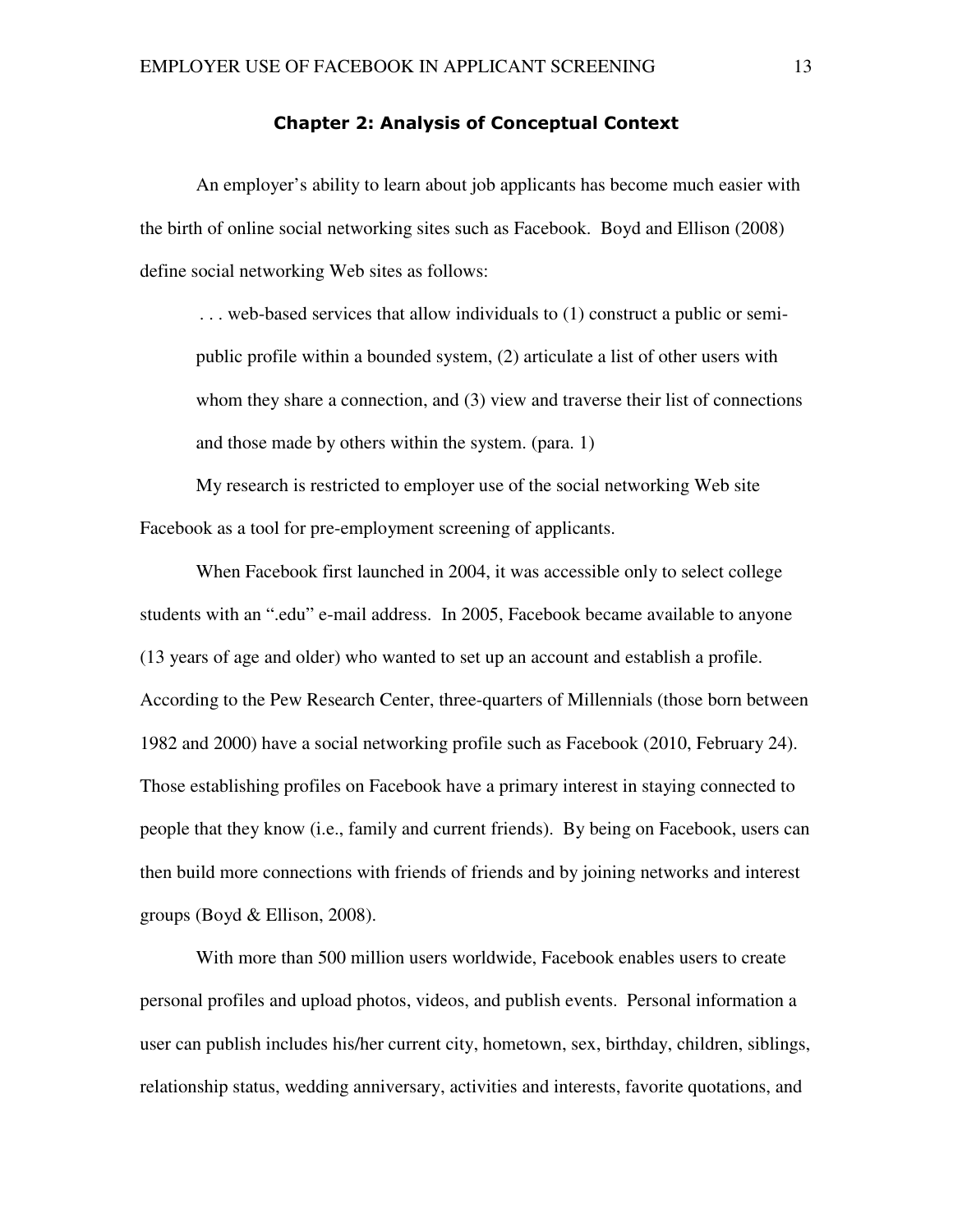work and education information. Users can also publish contact information such as mobile phone, mailing address, and work and personal email addresses. Other personal information a user may choose to publish are his/her religious, political and sexual preferences. Facebook enables users to create and join groups of other users having similar interests and backgrounds, create friend lists, and be part of networks of individuals who share a similar background, such as attended the same high school, college or professional school (Martin & Sheih, 2010). For example, a current University of Minnesota student named Erika is part of the following Facebook groups: girls who spell their name Erika with a "k;" those who enjoy scuba diving; those whose favorite TV show is CSI; and those in the University of Minnesota class of 2011.

Because of its convenient access on the World Wide Web, Facebook has also presented to hiring employers the opportunity to use it as a tool to conduct preemployment screening and background checking of applicants. Some employers regard Facebook as a practical and useful tool in the applicant screening process (Kelly, 2009). This practice can happen with or without an applicant's prior knowledge of such a search. Others have described employers' practice of using Facebook as a tool for the preemployment screening of applicants as being similar to a prospective employer arriving at an applicant's home on a Saturday night to attend a party without an invitation, or having an employer walk into an applicant's home and rummage through his/her personal drawers (Phillips, 2007).

Through Facebook, employers are able to gather potentially significant amounts of personal data about prospective employees and even gather information that could be in opposition to what an applicant provided during the interview process (Smith  $\&$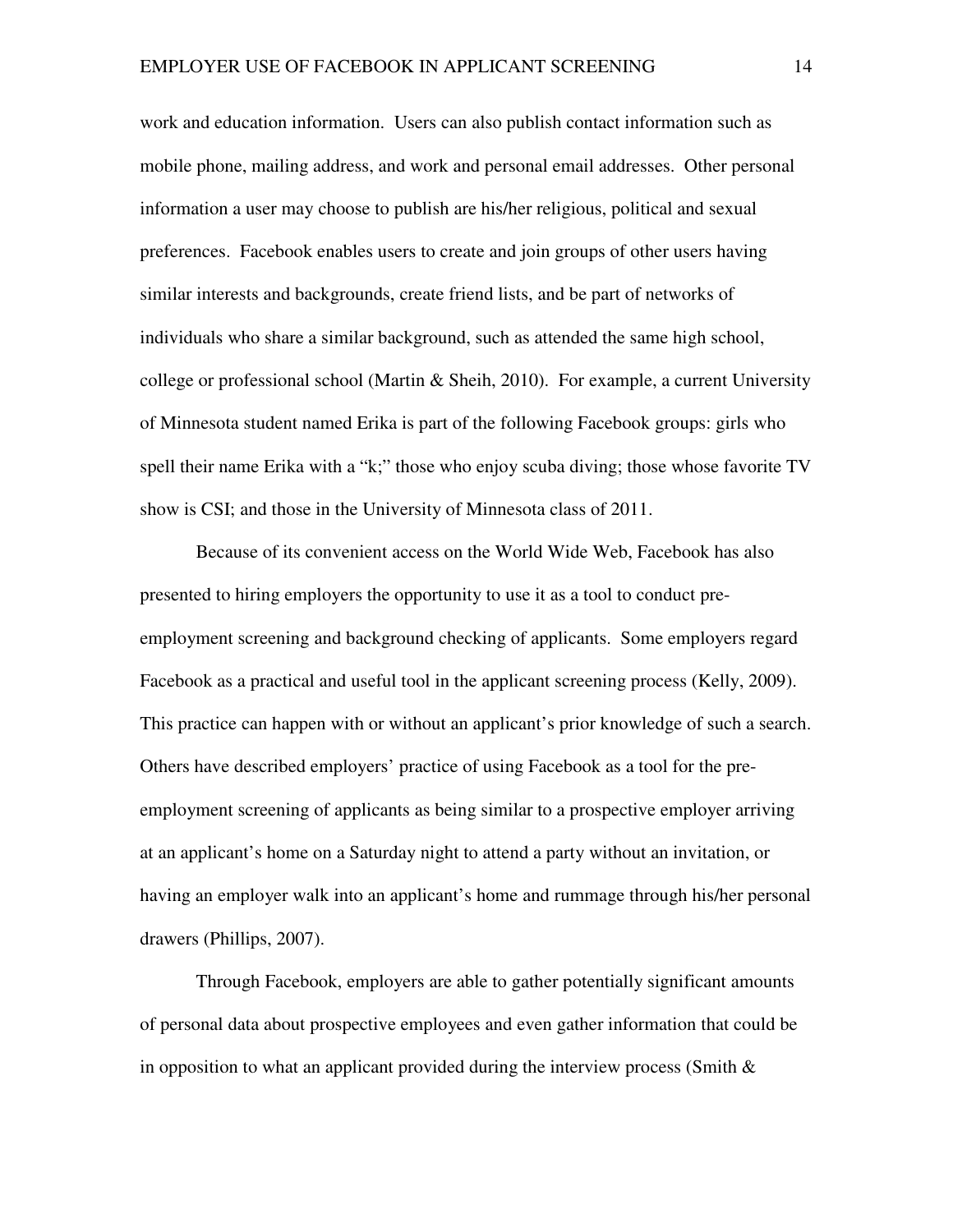Kidder, 2010). For instance, an applicant may embellish his/her qualifications or provide false information on his/her resume, information that contradicts what can be found on the applicant's Facebook profile.

Because of its easy and no or low cost way to access a plethora of personal information on an individual, Facebook can be a tempting screening tool for employers. Employers do not have to admit that they chose not to hire an applicant because of information found about candidates on Facebook (Penttila, 2006). Many employers contend that because users willingly post content in a public domain for others to view, employers' act of perusing Facebook profiles lacks any legal or privacy consequences (Roberts & Roach, 2009).

This practice, however, is not without risks. An applicant's Facebook profile may contain erroneous data, and certain personal information could be obtained that should not be legally accessed or included in the pre-employment screening process (Brandenburg, 2007). Moreover, not all applicants the employer is considering may have Facebook profiles. If an employer is viewing some applicants' profiles and not others, candidates are being assessed unequally (Lory, 2010; Smith & Kidder, 2010). Furthermore, employers could be guilty of discrimination if they are choosing to check the Facebook profiles on select candidates and not others (Bolter & Merley, 2010). Depending on what and how information is accessed and how employers use that information, employers could be acting unethically, illegally, violating a Facebook user's right to privacy, and violating Facebook policies for appropriate use.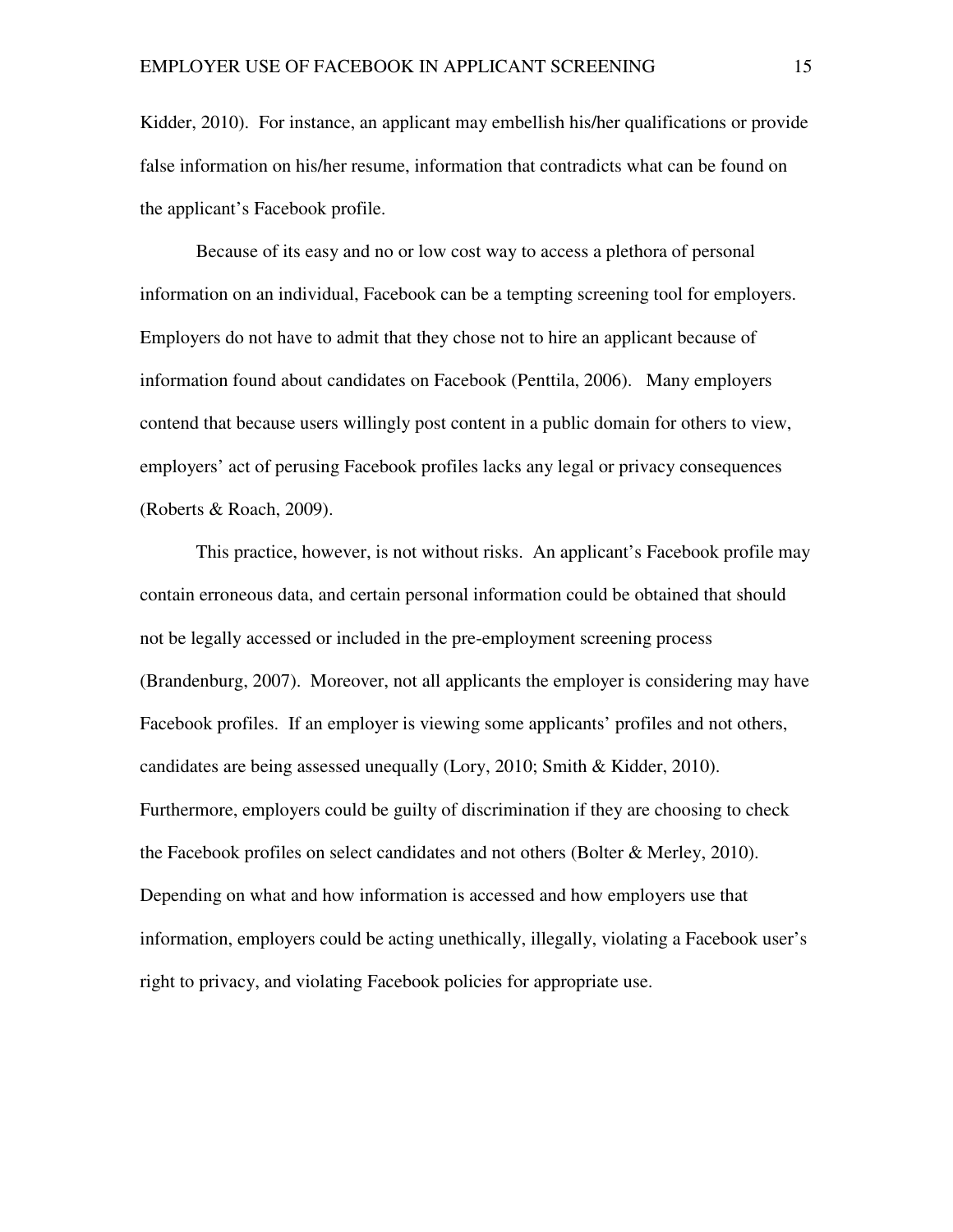#### **Employer: Definition, Roles, Responsibilities**

Throughout my paper, I use the term "employer" to represent a range of individuals who may use Facebook as a tool to assess applicants in the pre-employment screening process. The roles of the clients with whom I work at the University of Minnesota who might use Facebook in this way include individuals with titles such as "recruiter," "human resources representative" and "manager of talent acquisition." Individuals in the role of supervisor, manager, chief executive officer, or anyone responsible for hiring employees may also use Facebook for this purpose.

For some social media researchers, online security experts, legal and human resources/career professionals, as well as many employers, using Facebook as a tool in the pre-employment screening process of applicants provides more information on applicants than what is likely needed or should be gathered to make a hiring decision. Some of these individuals, as well as many Facebook users themselves, have indicated that this practice also contradicts what Facebook was originally intended to provide. "There appears to be a disconnect between how members use their social networking web sites to communicate on a personal level with friends, and employers' practice to judge job applicants based on what is posted" (Clark & Roberts, 2010, p. 512). Employers may be taking advantage of a highly vulnerable and unregulated situation. Employers who can access profile information on applicants may be seeing and making judgments (fairly or unfairly, right or wrong, accurately or inaccurately) on applicant information, activities or behaviors that have no connection to the job itself or to the user's potential job performance and success. Because of this, some believe candidates should not be assessed based on information collected from Facebook (Kelly, 2009).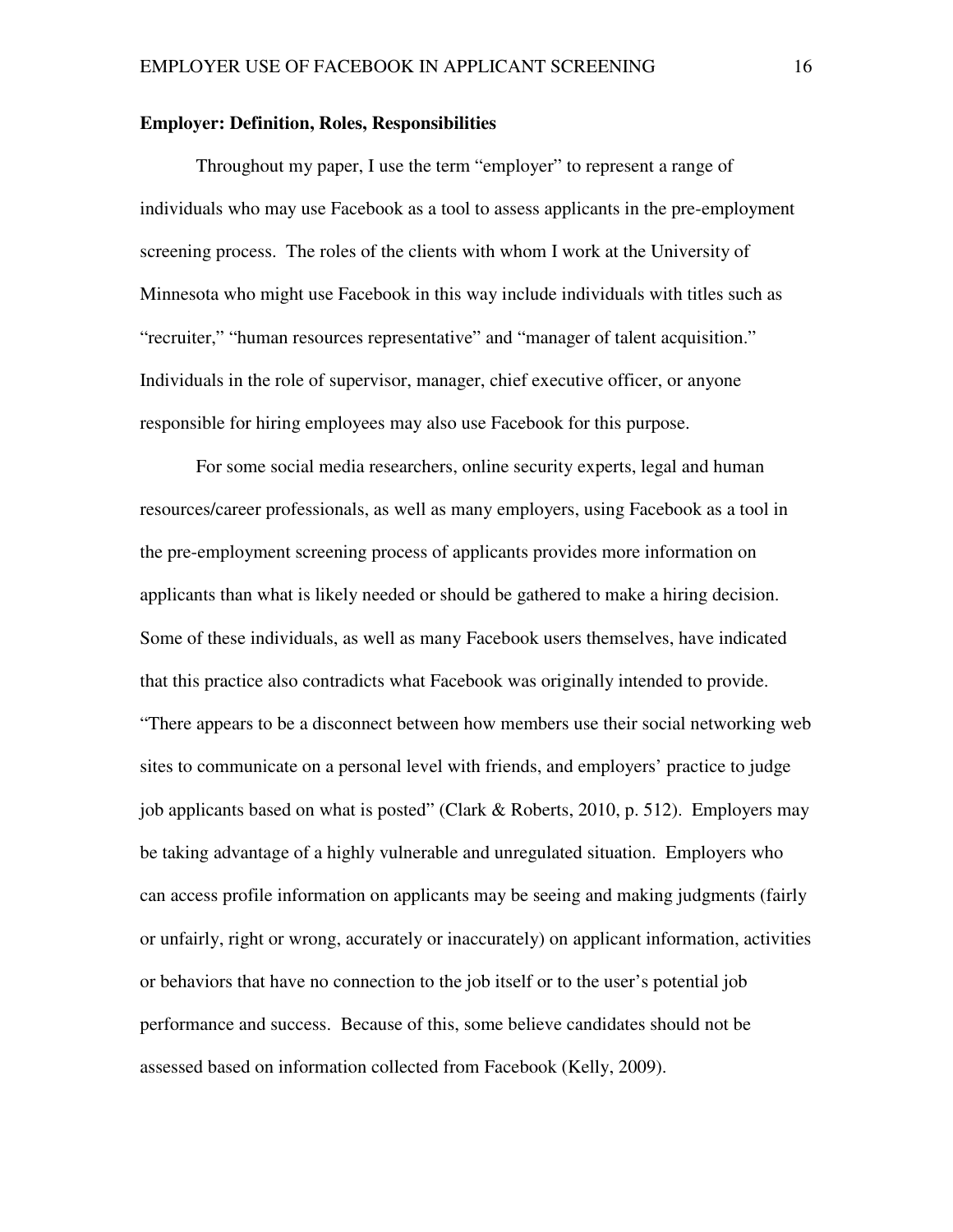Still others claim that employers' ability to use Facebook to assess candidates in the pre-employment screening process has tremendous benefits. During periods of high unemployment and an extremely competitive job market, employers are looking for ways to both streamline the hiring process and find the best candidates possible. An employers' goal is to gather the maximum amount of information about an applicant which will help them decide if that applicant is appropriate for employment in his/her organization. This information could reveal how applicants may perform, their organizational fit, their ability to work with the organization's clients, as well as the applicants' commitment to the organization (Kelly, 2009).

Even more importantly perhaps is an employer's interest in avoiding legal repercussions from making careless hiring decisions (Kelly, 2009). For example, an employer could learn from an applicant's profile that s/he has interests that may raise safety or legal concerns, or the applicant is a member of a group that could discriminate against certain types of people, people who may be employed in the organization for which the applicant is seeking employment. If the applicant's membership in that group is tested in any way in the work environment for which s/he is being considered, the employer could be facing a potential breeding ground for disruptive or even violent workplace behavior.

#### **Managing the Online Personal Brand**

The rise in interest among employers in using Facebook as an applicant preemployment assessment tool has caught the attention in particular of higher education career services professionals and others who counsel job and internship seekers and career changers. Career services professionals with whom I work provide information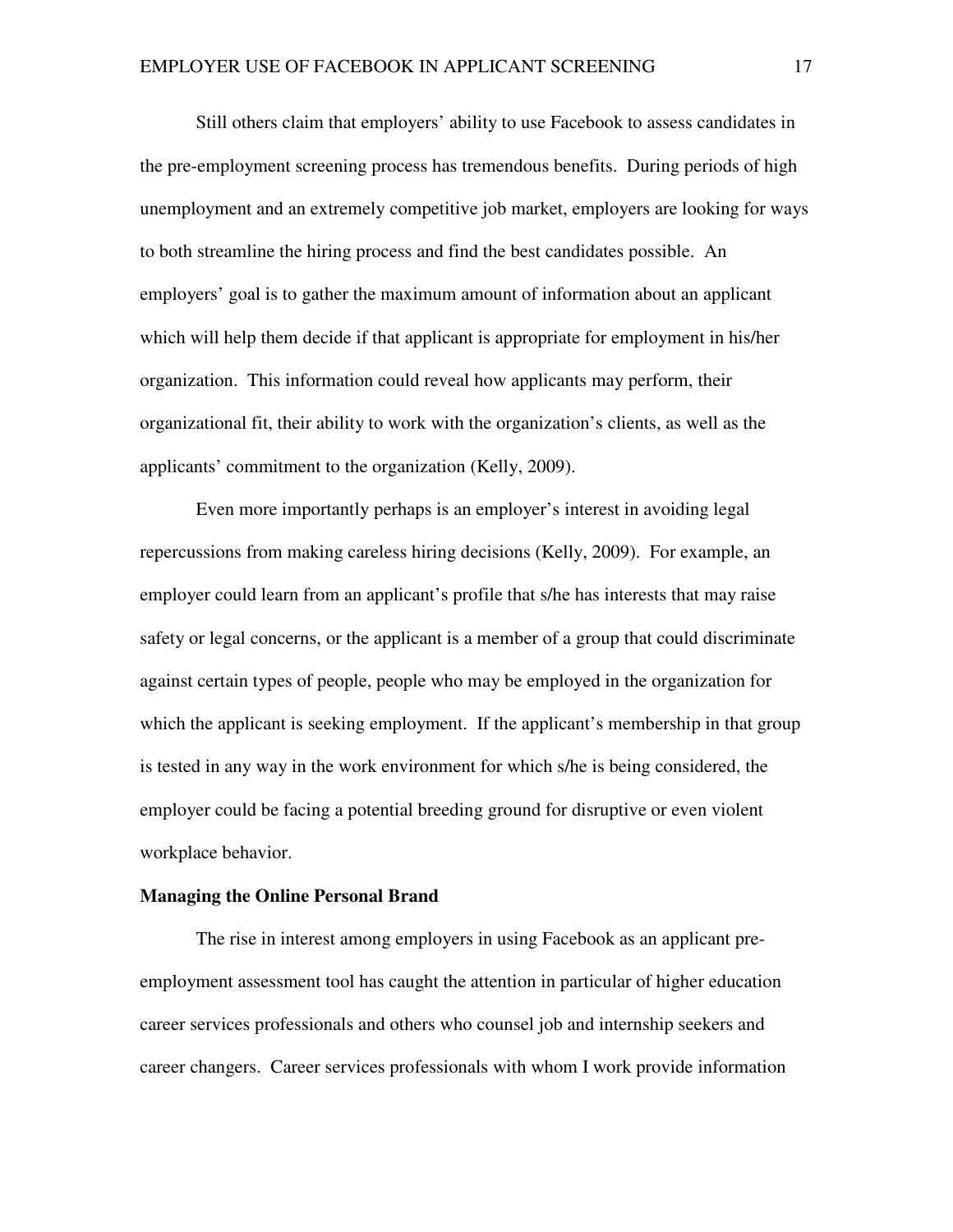and conduct workshops for students and alumni on how to create and build an "online personal brand" so that the "digital footprint" (Madden & Smith, 2010, p. 5) left by a young adult user is favorable. According to a survey conducted by Microsoft in December, 2009 among human resources and other professionals about their use of social media in recruiting, "Chances are you already have a reputation online, even if you don't want one" (Hyatt, 2008, Your social media profile section, para. 1). In their book, *Born Digital,* authors Palrey and Gasser (2008) address the harsh reality of many online reputations, faced especially by young adults today. "Most young people are extremely likely to leave something behind in cyberspace that will become a lot like a tattoo – something connected to them they cannot get rid of later in life . . ." (Palrey & Gasser, 2008, p. 53). It is this kind of online leave-behind that can have career-limiting effects and which my career services colleagues help students try to avoid.

Popular press and academic publications have called this strategic online practice, "reputation management" (Madden & Smith, 2010, p. 2). It has quickly become important for anyone – from entry-level candidate to seasoned career professional – who establishes an online presence, whether on Facebook, Twitter, a Web blog, or professional networking Web site such as LinkedIn (Madden & Smith, 2010; Wayne, 2010). Establishing one's personal brand ensures that what one publishes is how one wants to be perceived by others, such as employers, who may access profiles. This process is as simple as "Googling" oneself and then seeing what information is revealed (Lory, 2010; NACE Knowledge Center, 2009 June 24). Establishing one's online personal brand is a thought-filled and intentional activity. When done well, a person's online brand can make favorable impressions and facilitate connections for potential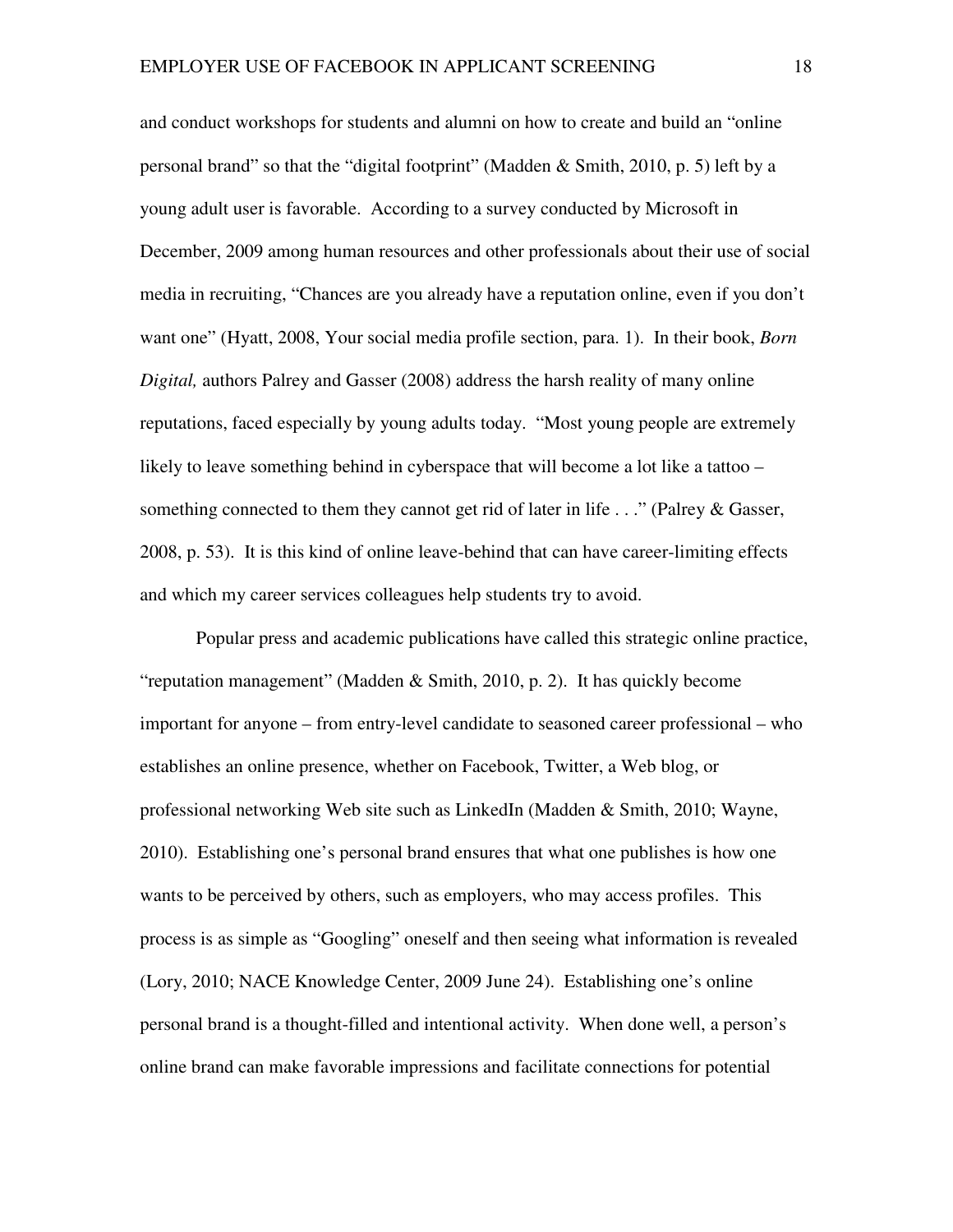employment opportunities. While none of us is in complete control of how others might perceive what we publish online, we do have the ability to choose to publish certain content or not. For example, a soon-to-be-college graduate getting ready to embark on the job search may want to think twice about publishing a profile photograph of him/herself in a party atmosphere consuming what may appear to others as significant quantities of alcoholic beverages. If the user chooses such a photo $(s)$ , the college senior may want to make sure his/her privacy settings are such that this and similar content is not accessible to "Everyone." The user must also consider how his/her Facebook friends and family might use that photo on their own Facebook pages. A common rule of thumb often expressed by sage career counselors, hiring authorities, or anyone having influence in hiring decisions is: If you would not want to see it (words, photos, videos or whatever you choose to publish on Facebook) splashed on the front page of the local newspaper or seen by your parents or grandmother, you probably do not want to put it online (Roberts & Roach, 2009; NACE Knowledge Center, 2009).

Like all of the career services offices on the University of Minnesota campus, the Career Center for Science and Engineering (CCSE) is intentional about educating students about the potential dark side of Facebook. "All photos and content are part of a student's image and are open and fair game for employers," said Darren Kaltved, Associate Director for CCSE (Lory, 2010, p. 38). Instead of using Facebook in a carefree manner, career services professionals challenge students to think about using Facebook instead as a networking tool that can have significant career benefits.

Vic Massaglia of the Career & Professional Development Center, University of Minnesota Law School, articulated the same advice as Kaltved's. Massaglia tells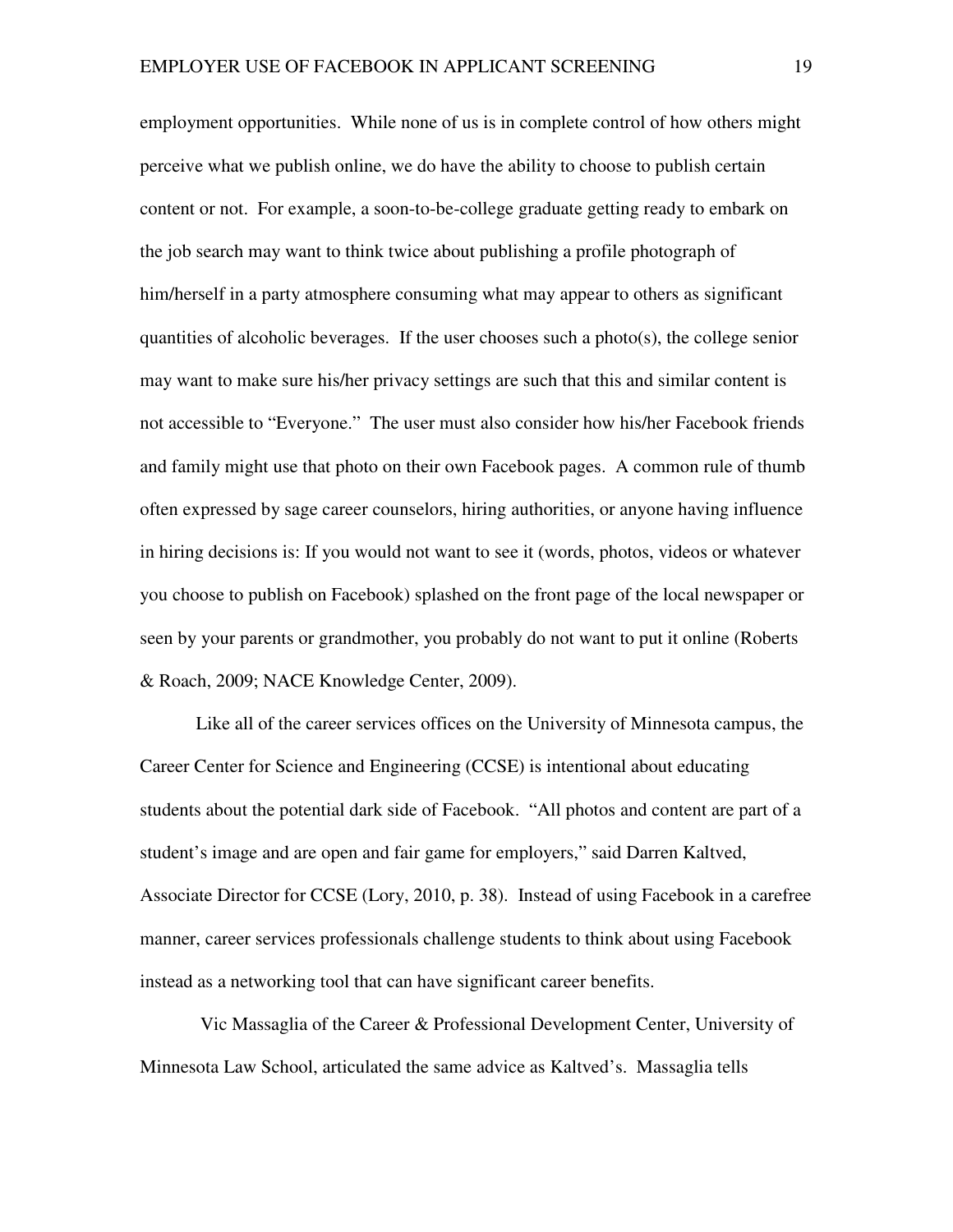students "to do their due diligence because employers are using Facebook to screen" (Lory, 2010, p. 39). Massaglia encourages students to think about their purpose and online brand and to ask themselves what impression they want to make. Students can choose to publish what they want on Facebook, but taking a step back and asking – How might the content be interpreted by others and is this the impression I want to leave? – may prove to be time well-spent.

#### **Background on Facebook**

Facebook was created in 2004 by former Harvard undergraduate student Mark Zuckerberg as a tool of higher education communication among Harvard students only. Because Zuckerberg's goals for the company were growth and global expansion, Facebook began broadening its availability outside of Harvard in 2005 by becoming available to all higher education institutions, high school students, professional and regional groups, and finally, to the public worldwide (Palfrey & Gasser, 2008). Facebook's credo is: "Giving people the power to share and make the world more open and connected" (Facebook, 2010a, para. 1).

To be part of the Facebook community, users first sign up for an account and then set up their personal profile. Users can complete a section called "Basic Info" that captures personal information such as sex, birth date, children, and relationship status. The profile section allows people to post their favorite quotes, education, and work details, email addresses, as well as specify "Likes" (content on Facebook that the users indicate liking). Users can also upload photos and videos, share Web site links, publish brief status updates and notes, and create online invitations to events that can be sent to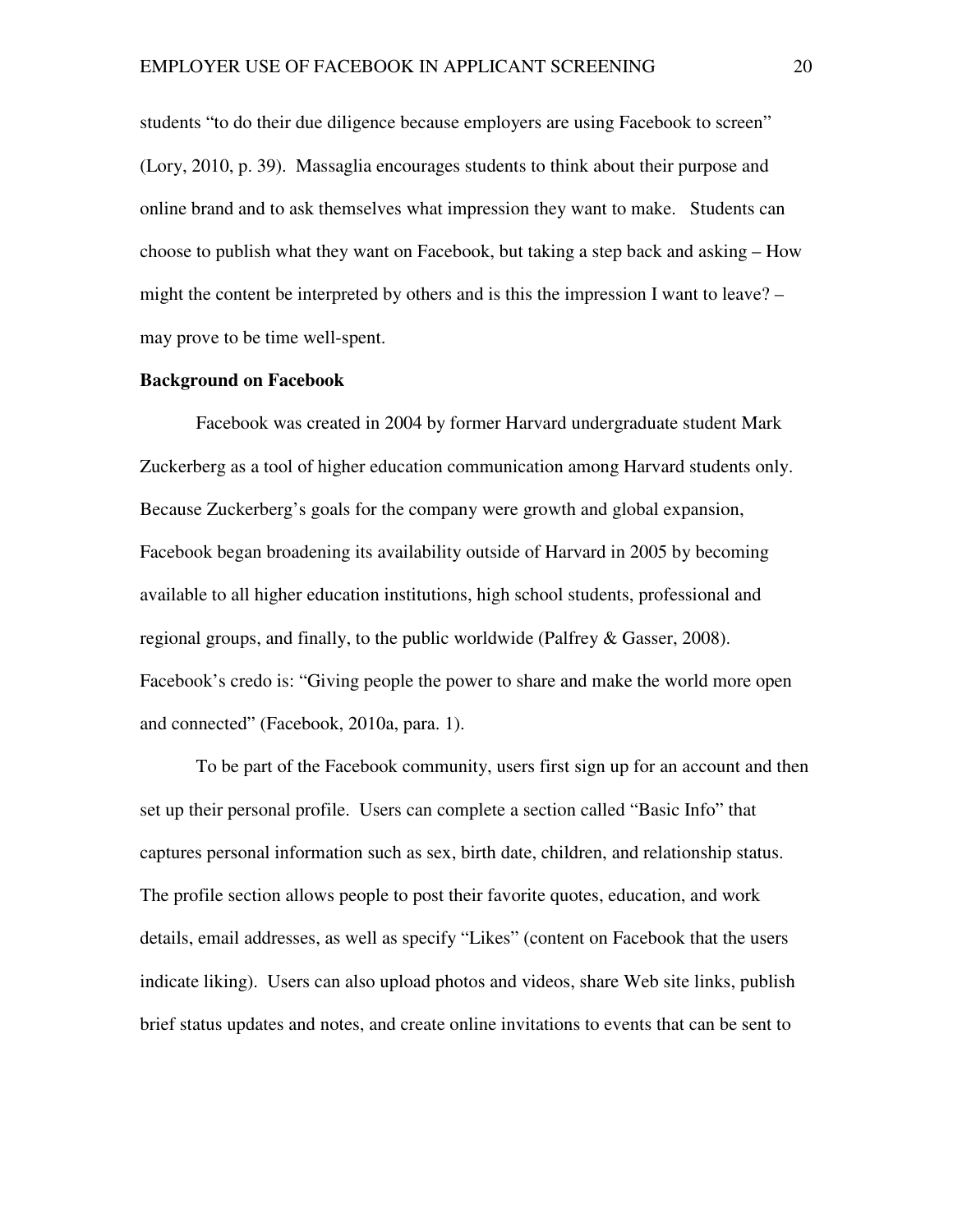other Facebook users. Through their profile, users can post interests and activities with others whom they "Friend" on Facebook.

 Users manage content (e.g., written text, pictures, videos) through various privacy settings, and these settings determine who is able to see what content. These privacy settings include "Everyone," "Friends Only," "Friends of Friends," "Friends and Networks" and "Only Me." Users, for example, may choose to share their family and relationship information and photos with Everyone to increase the likelihood of other family members or old friends finding the user. On the other hand, users may choose to share their contact information and birth date with Friends Only. Users can also block others from accessing his/her content or contacting the user.

Facebook helps users decide who can see various pieces of information, photos, videos, and other content by recommending default privacy settings for each level of content. These suggested settings can also be changed by users to allow content to be either more accessible or less accessible to other users. Users also have the ability to further customize the privacy settings for each piece of content beyond the five main categories.

When users create a profile, Facebook automatically sets certain information about those profiles to the default status of "Everyone." Everyone information includes name, gender, networks, username (email login) and profile photo (if users chooses to upload one, which Facebook encourages to increase the opportunity of family and friends finding one another). Networks are groups of other Facebook users who share something in common, for example, graduates of the same high school or college, or employees of the same organization.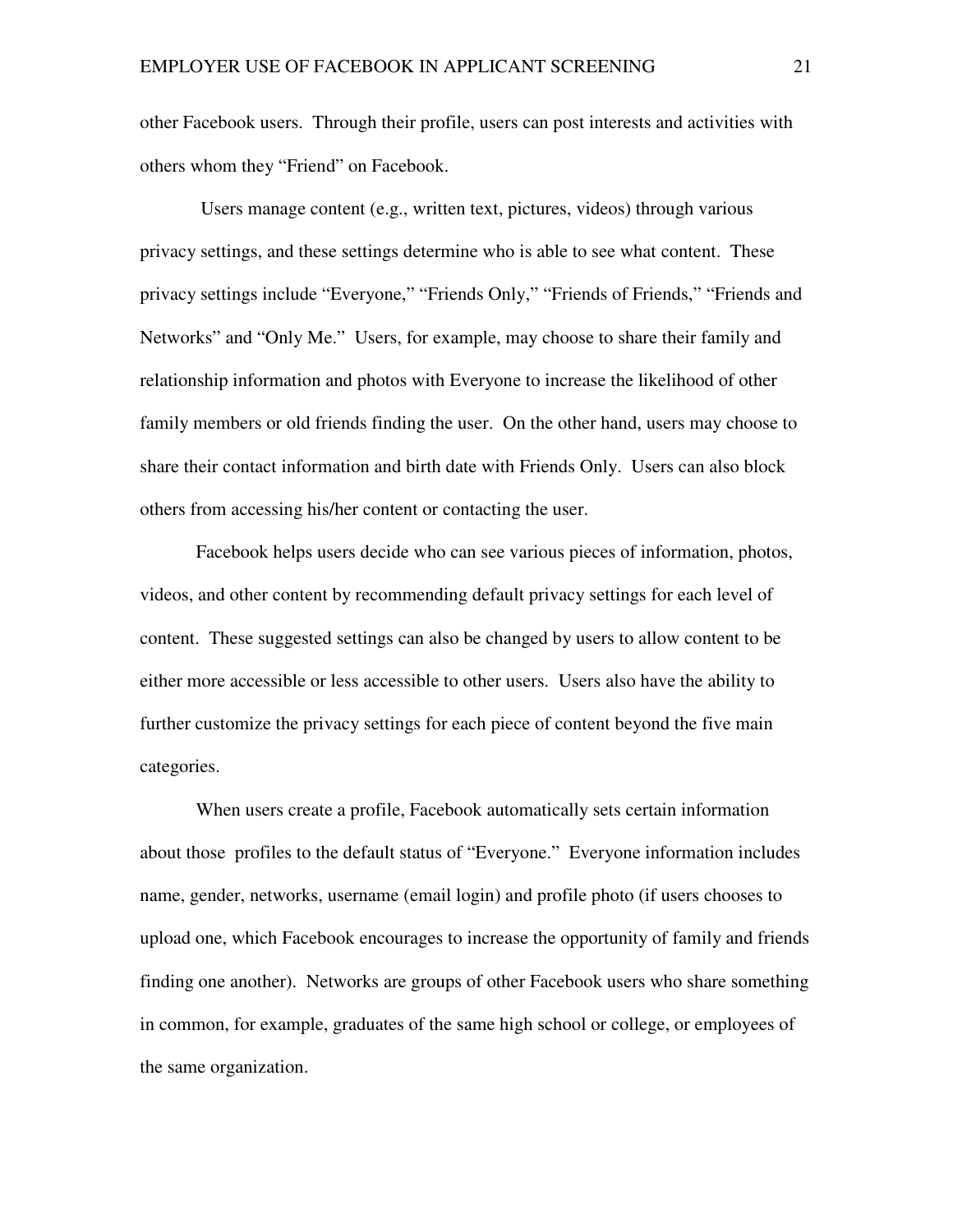The "Everyone" privacy setting allows anyone on Facebook to access the users' information unless the privacy levels are set on the respective content. Unless users make yet another setting change, their Facebook profile can also be searchable via public search engines such as Google, as explained below.

 Facebook's *Privacy Policy* (2010c) is careful to spell out that Everyone information can be retrieved by anyone using the Internet ". . . including people not logged into Facebook, be indexed by third party search engines, and be imported, exported, distributed and redistributed by us and others without privacy limitations" (Everyone information section, para. 1). For example, to learn more about two particular University of Minnesota students, Janine and Eva, as entry-level candidates for job openings, an employer would only need to conduct a Google search on their names. The first link displayed through a Google search on Janine's name is a link to her Facebook page, and it is the third link through the same search on Eva's name. This access to a user's Facebook profile was not always possible because Facebook prohibited it. However, in September 2007, Facebook changed this policy in an effort to recruit more people into the popular Web site (Palfrey & Gasser, 2008). Both Janine and Eva allow their Facebook profiles to be searchable through public search engines because they have enabled the applicable setting in Facebook that allows them to be searchable. This illustrates that an employer does not need to have a Facebook account to potentially preview an applicant's Facebook page.

If an employer accesses the Facebook page of a potential job candidate, and this individual's content is set at the suggested default setting of Everyone, the employer has potentially retrieved legally-protected information if that individual has chosen to publish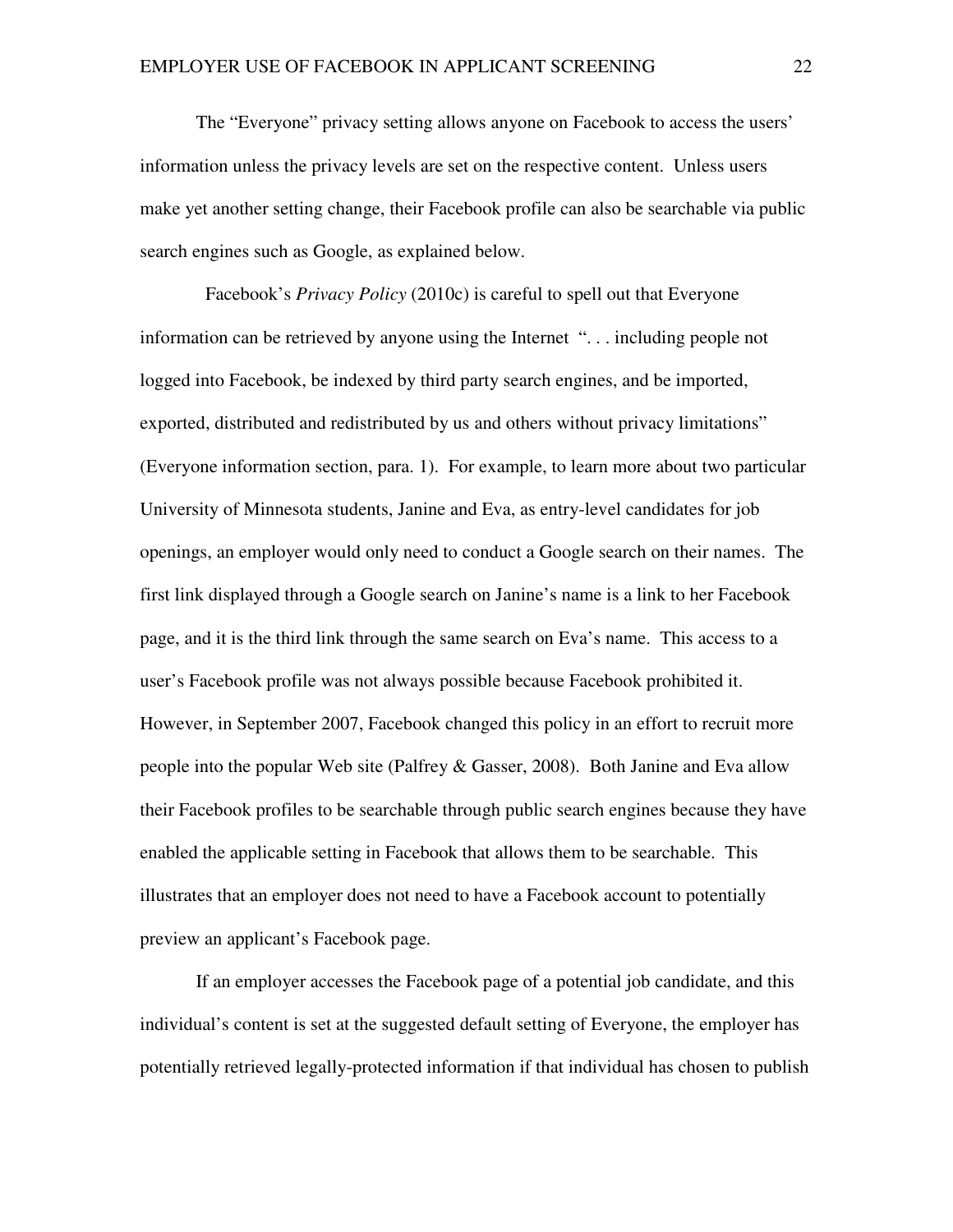personal information (such as gender and profile picture). If this individual is also displaying network content, hometown information, and interests, an employer has gained access to private information which is likely not job-related and could introduce employer bias or judgment. While an employer's access to this information may be innocent, how the employer uses the information obtained is problematic if hiring decisions are discriminatory.

Still another problem of employers using Facebook to learn about a prospective employee is that information posted may be inaccurate or potentially posted by a third party to cast the candidate in an undesirable way. "False or misleading information can be far more damaging to the individual when it appears on the Internet than if the same information were released verbally or in writing . . ." (Palfrey & Gasser, 2008, p. 63). Other researchers agree. "Making personal judgments . . . based on Internet searches can become a slippery slope because employers are in the position of determining what is 'normal' or 'socially acceptable.' Such decisions can lead to hurtful stereotyping and unfair treatment" (Baker, 2008, p. 2). A 2009 study conducted by the Pew Center for Research among more than 2,200 United States adults 18 years of age and older on use of the Internet found that 81% of the respondents said that "It's not fair to judge people based on the information you find online" (as cited in Madden & Smith, 2010, p. 43). Nearly half (45%) of the respondents "strongly agreed" and 36% "somewhat agreed" with this statement. If an employer has no basis on which to claim the reliability or accuracy of the posted information, it is important that the employer consider and use the information carefully.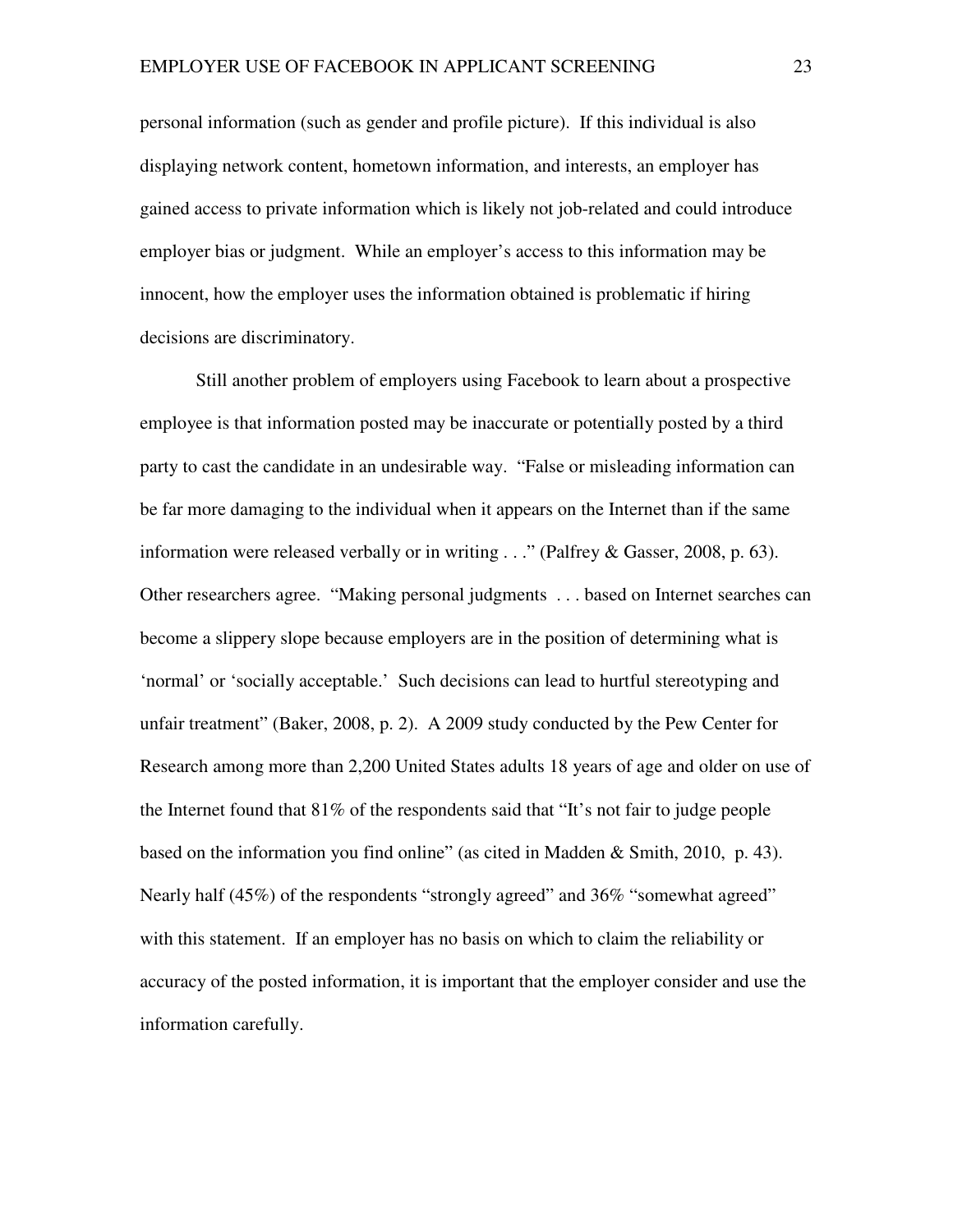A potential problem with having a Facebook profile is its permanency. Even when users delete Everyone content from their Facebook page, a record of that information "may remain viewable elsewhere to the extent it has been shared with others" (Facebook, 2010c, Sharing information on Facebook, para. 9). Essentially, deleted Facebook content such as a photo can be a misnomer. People who might access that deleted content could view it on another Facebook user's page and not realize that the original content owner deleted the photo. People viewing that content could form impressions about the original owner or make judgments or decisions about the information which is not or may no longer be accurate. Those judgments or decisions by employers could have career-limiting effects for Facebook users.

Employers may be well-advised to take into account that Facebook was intended as a social, non-professional medium of online communication and therefore treat the information gathered as such and be careful about drawing conclusions about users (Davis, 2006/2007). Social researcher Danah Boyd has committed her career to studying, speaking, and writing about youth and their use of social networking sites. In a blog entry about the use of social media among the employment community, Boyd explains that online profiles often reveal a great deal about a user, and that a user has created that content within a particular "context." This context is typically social rather than professional, but the online environment does not distinguish between the two. Content that might be completely acceptable to one person may not be acceptable to another. Writes Boyd (2010):

Should employers have the right to discriminate against you because of your Facebook profile? One might argue that they should because such a profile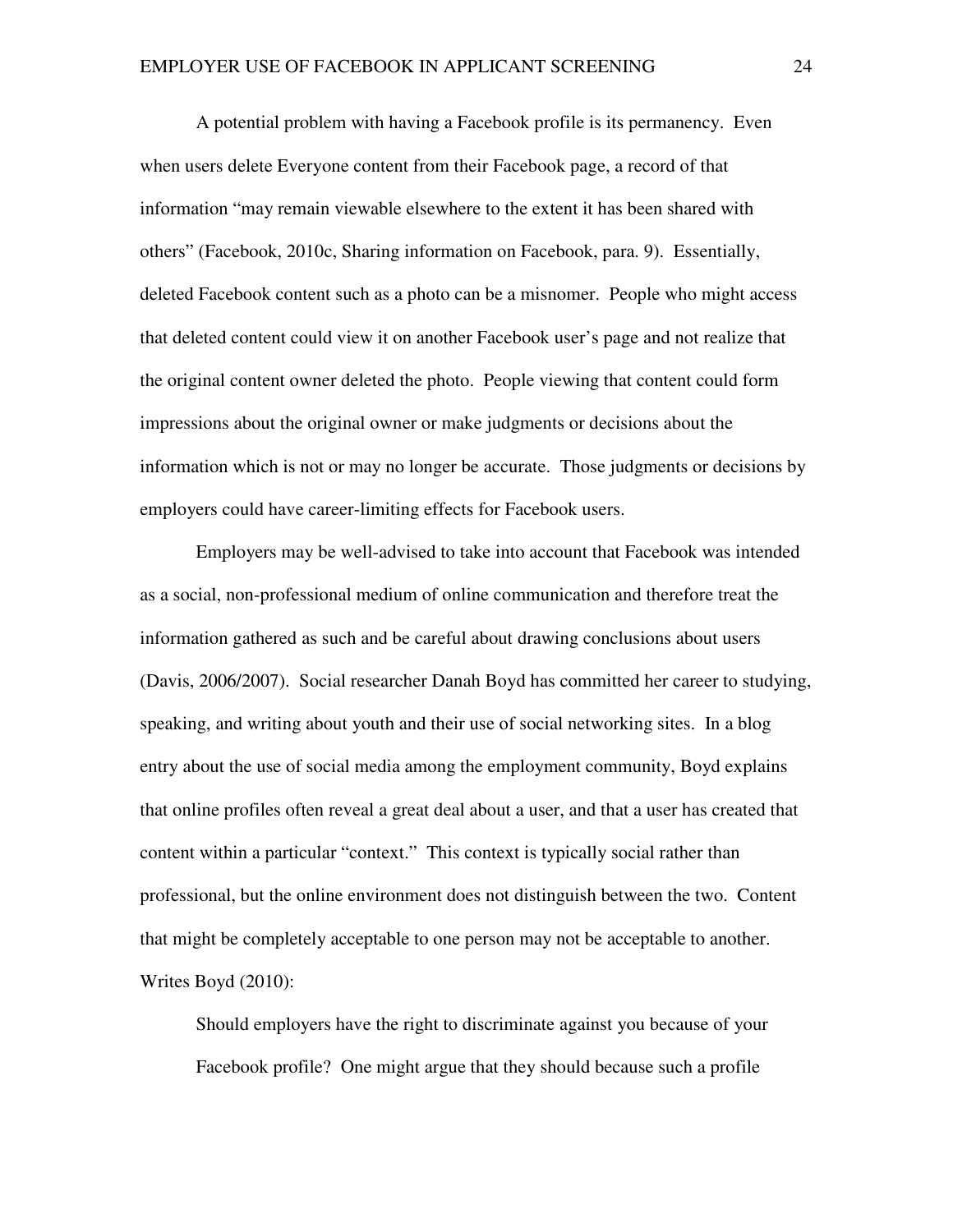reflects your 'character' or your priorities or your public presence. Personally, I think that's just a code for discriminating against you because you're not like me . . . (para. 2)

If a Facebook user fails to set his/her privacy settings at the most protected level possible, the type of information that an employer could potentially see or learn about the user is practically endless and may include photos of the user in various settings (perhaps some unacceptable to employers), display the user's political affiliation, religion, sexual orientation, and other personal information. If employers access legally-protected information and/or information not related to the candidate's ability to successfully perform the given job duties, it can be challenging for an employer to remain objective, unbiased, and non-discriminatory in making hiring decisions. For instance, if an recruiter learns that an applicant is a member of a certain political organization or engages in certain activities in their free time, the recruiter may be swayed in their opinion about the applicant or even choose to hire or not hire a candidate because that information may conflict with (or support) the recruiter's preferences.

#### **Facebook's Privacy Policy**

My discussion about employer use of Facebook in the applicant screening process also includes a review of Facebook's *Privacy Policy* (2010c). In terms of this policy and employer use of Facebook in applicant pre-employment screening, it is important to keep in mind why Facebook was created: "to make the world more open and transparent . . . by giving individuals greater power to share and connect" (*Facebook Principles*, 2010b, para. 1). This policy was also built on the premise of enabling Facebook users to connect with friends and family while also enabling users to build new connections.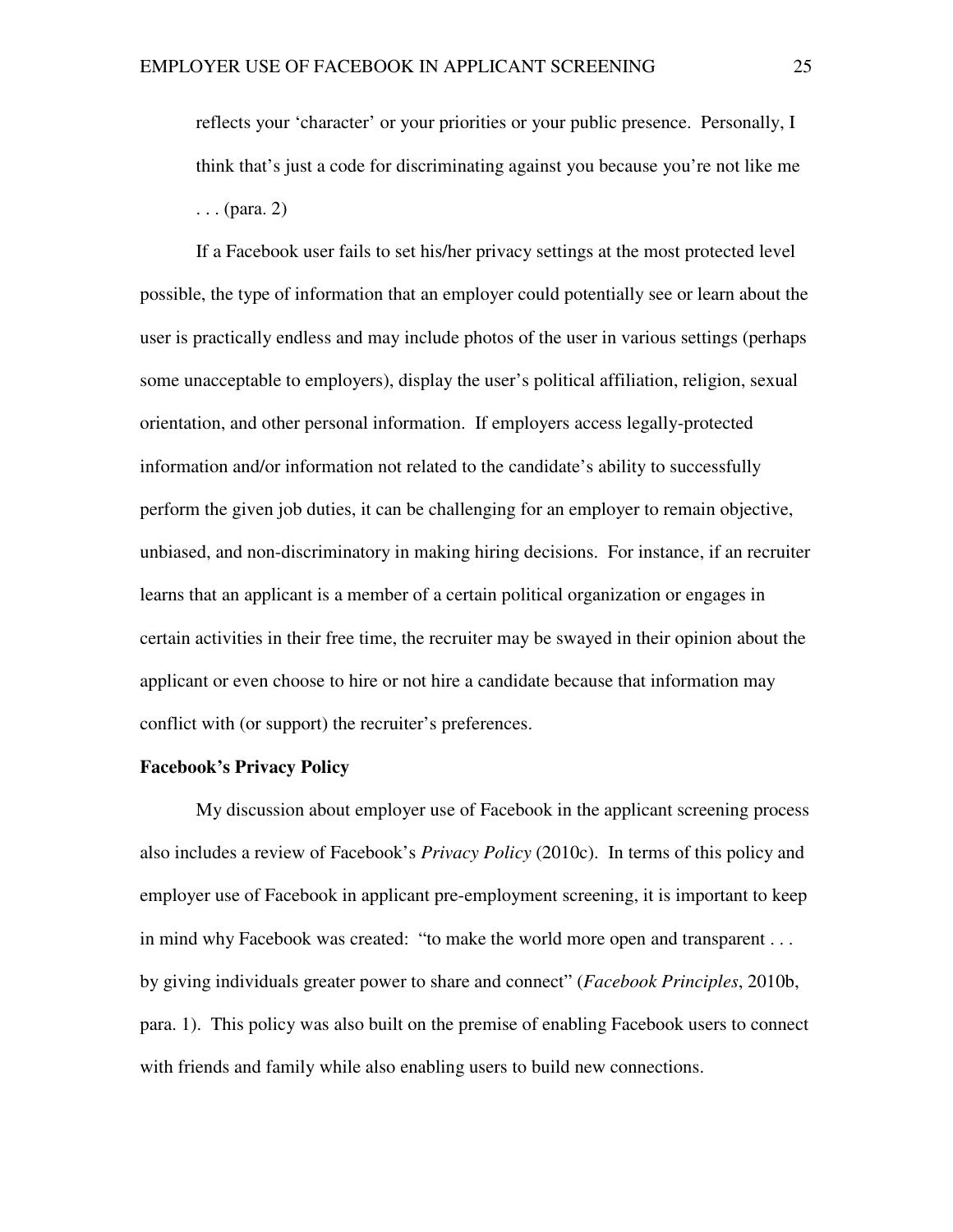Because of pressure from its users in recent years, Facebook has put more control into the hands of users with respect to their privacy and made more information about users private rather than public. Facebook also clearly explains to users the implications of setting their content to the Everyone privacy setting. While Facebook has taken significant steps to protect users and their online information, Facebook warns users that sharing information, even when tightly controlled by the user, is not without its liabilities.

Although we allow you to set privacy options that limit access to your information, please be aware that no security measures are perfect or impenetrable. We cannot control the actions of other users with whom you share your information. We cannot guarantee that only authorized persons will view your information. We cannot ensure that information you share on Facebook will not become publicly available. We are not responsible for third party circumvention of any privacy settings or security measures on Facebook. (How we protect information section, para. 3)

 The Facebook *Privacy Policy* (2010c) states to users in "buyer beware" fashion that what they put online is at their own risk and can have negative repercussions if misused by others associated or not associated with those Facebook users.

#### **Facebook's Statement of Rights and Responsibilities**

 Facebook's *Statement of Rights and Responsibilities* (2010d) also explains how Facebook is working hard to protect the privacy of its users, while also clarifying that a user's privacy is "not guaranteed," despite Facebook's efforts to protect it. According to Facebook, "Your privacy is important to us . . . We do our best to keep Facebook safe, but we cannot guarantee it" (Safety section, para. 1). A number of criteria outlined by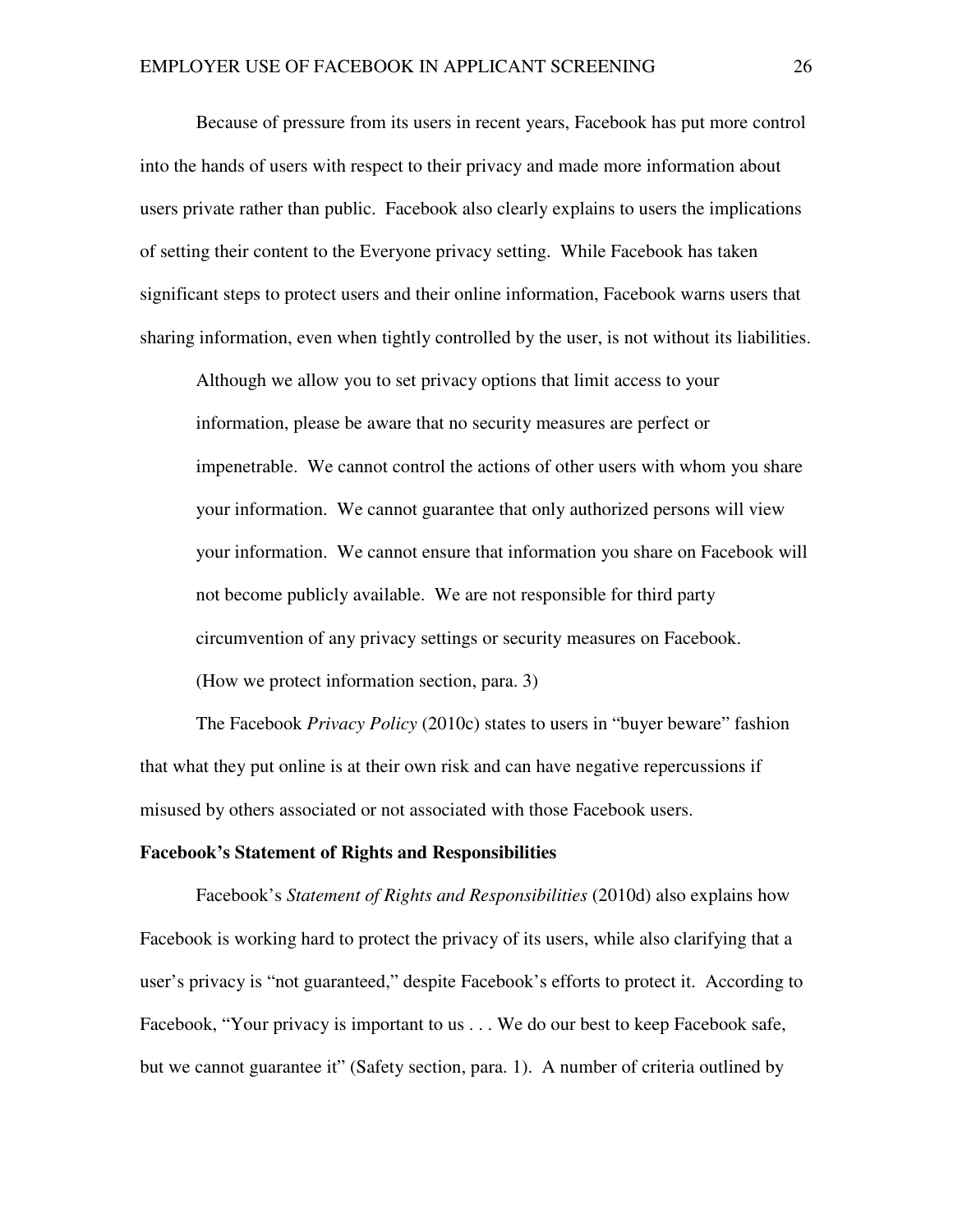Facebook's *Statement of Rights and Responsibilities* (2010d) could be violated and determined unethical if employers use Facebook as an applicant pre-employment screening tool (Bolter & Merley, 2010). The following sections in Facebook's *Statement of Rights and Responsibilities* (2010d) describe what those practices include:

- "... solicit login information or access an account belonging to someone else" (Safety section, para. 1). Career services professionals in the Twin Cities area know of or have heard about employers who have asked applicants for access to their Facebook profiles, which could put those employers in violation of the federal law, the Stored Communications Act (M. Jennings Kruzic, personal communications, February 2010).
- ". . . use Facebook to do anything unlawful, misleading, malicious, or discriminatory" (Safety section, para. 1). Employers' access to users' photos, gender, age, race, religious affiliations and other legally-protected information could have legal and discriminatory implications.
- ". . . use your personal profile for your commercial gain . . . share your password" (Registration and account security section, para. 1). Employers' request for applicants to provide access to their Facebook account could be invading the applicant's right to privacy, especially if "coercion is implied" (D. Merley, personal communication, April 18, 2010).
- ". . . let anyone access your account, or do anything else that might jeopardize the security of your account" (Registration and account security section, para. 1). Employers may be putting applicants in an unfair position by requesting access to their account and as previously stated, violating an individual's right to privacy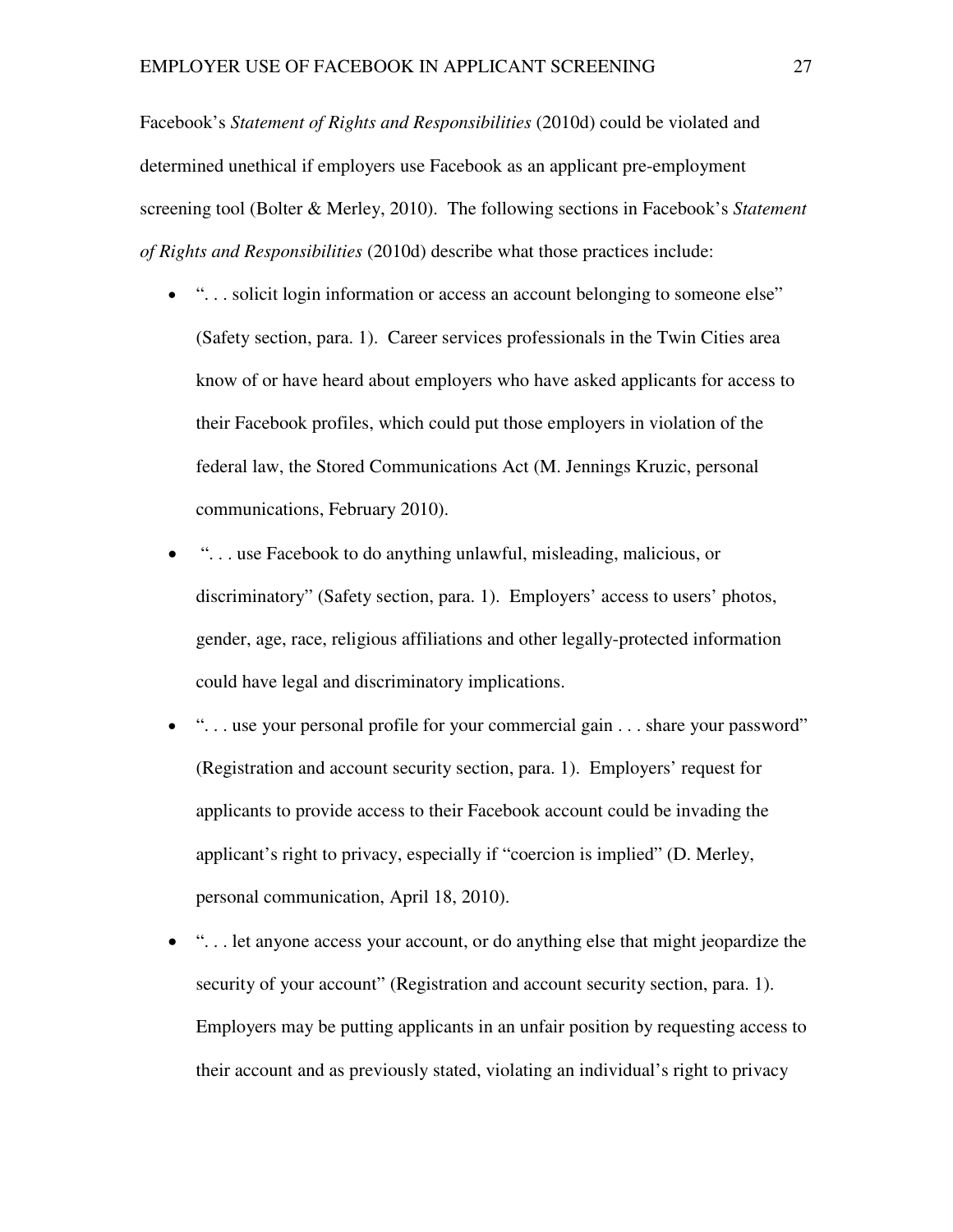especially if conditions of employment or continuing in the interview process were threatened. Employers "should not request information for which they do not have a need. Asking for information implies that the information will be used" (Anderson & Truso, 2010, p. 3).

Facebook's *Statement of Rights and Responsibilities* (2010d) also explains what is expected of anyone accessing or using Facebook:

You will not . . . take any action on Facebook that infringes or violates someone else's rights or otherwise violates the law . . . If you collect information from users, you will: obtain their consent, make it clear you (and not Facebook) are the one collecting their information, and post a privacy policy explaining what information you collect and how you will use it. (Protecting other people's rights section, para. 1, 7)

Research indicates that the failure among employers to inform candidates that they are conducting an online search is in violation of this responsibility (Davis, 2006/2007; Penttila, 2006). Even though Facebook has established appropriate use guidelines, Facebook users cannot be guaranteed that their privacy will be protected nor their behavior outside of the work environment and captured on Facebook will be ignored.

#### **Are Employers Using Facebook for Applicant Pre-Employment Screening?**

 Survey findings vary with respect to employer use of Facebook in the applicant screening process, but the practice is gaining more attention and is becoming an increasingly common practice (Davis, 2006/2007). Some surveys indicate that employers use it as a tool for applicant pre-employment screening somewhat or not at all; some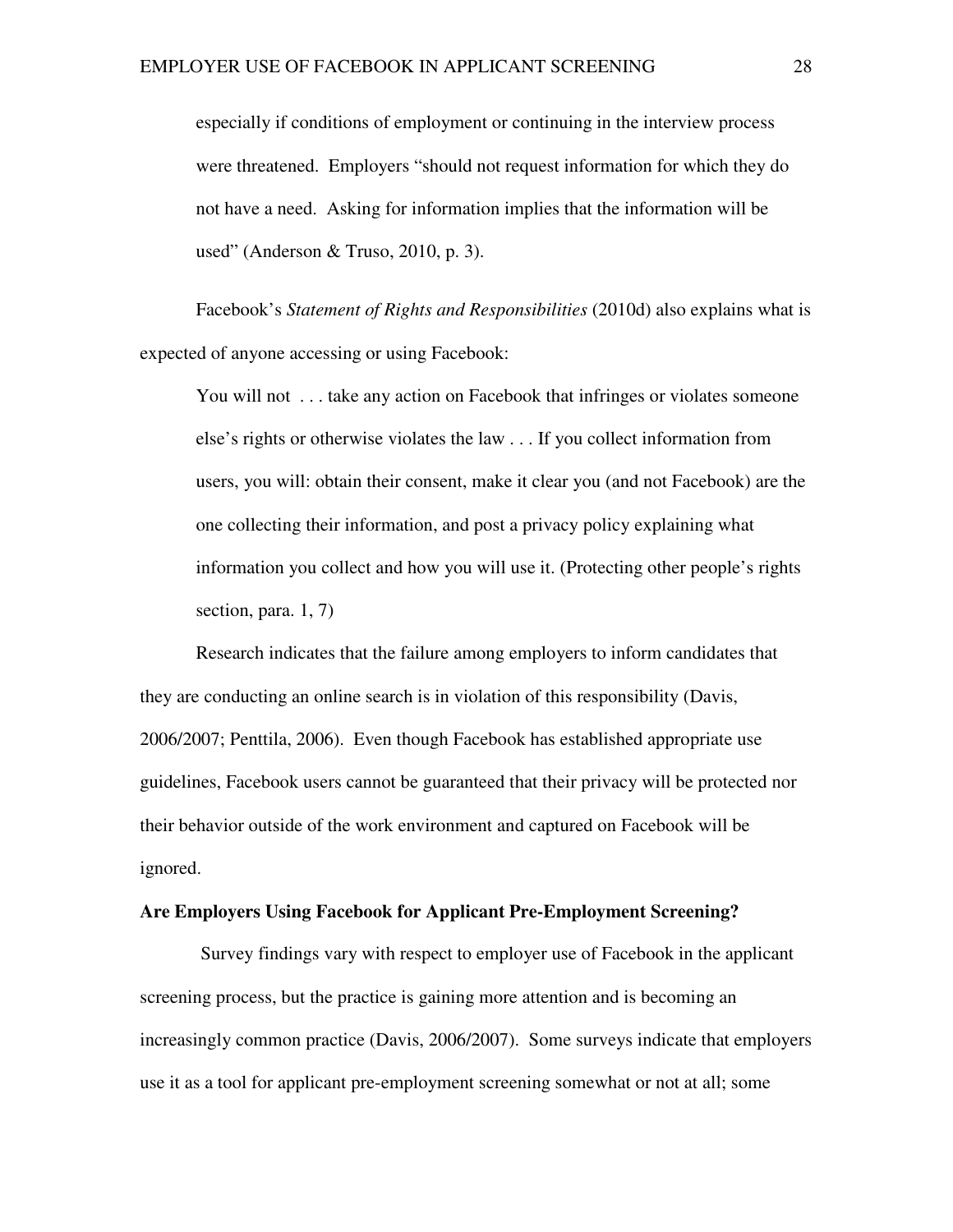organizations expect or always expect that their employees use it as a tool for screening applicants. According to authors Palfrey and Gasser (2008) " . . . the lack of clarity about how companies treat personal information is a growing problem . . . for everyone living in a digital era" (Palfrey & Gasser, 2008, p. 74). Career Counselor Melody Jennings Kruzic of Capella University agrees: "Until the laws and HR catch up, no one is telling employers that they can't [access Facebook]" (Lory, 2010, p. 39). Many surveys published within recent years reveal that employers are engaging in this practice.

• A December 2009 survey by Microsoft of 275 recruiters, human resources professionals, hiring managers (as well as 330 job seekers), revealed that threequarters of the professionals reported that their organizations have formal policies in place that require them to research candidates online" (NACE, 2010, March 17). Moreover, 85% reported that a favorable online personal brand influences the professionals' hiring decisions while 70% claim they have not hired applicants because of information found online (Goldberg, 2010). Surprisingly, just 7% of the job seekers felt their online information impacted their job search. The Microsoft survey also showed that of the most frequently visited sites by the recruiting professionals, 63% used social media Web sites (such as Facebook) and 57% used professional and business networking sites (such as LinkedIn). This survey suggests that employers could be forming impressions about candidates from what the employer learns online and making judgments related to the candidate's personal or professional qualities and perhaps even his/her character, morals or values. This could be problematic because candidates may present themselves in entirely different ways if in professional settings such as in a job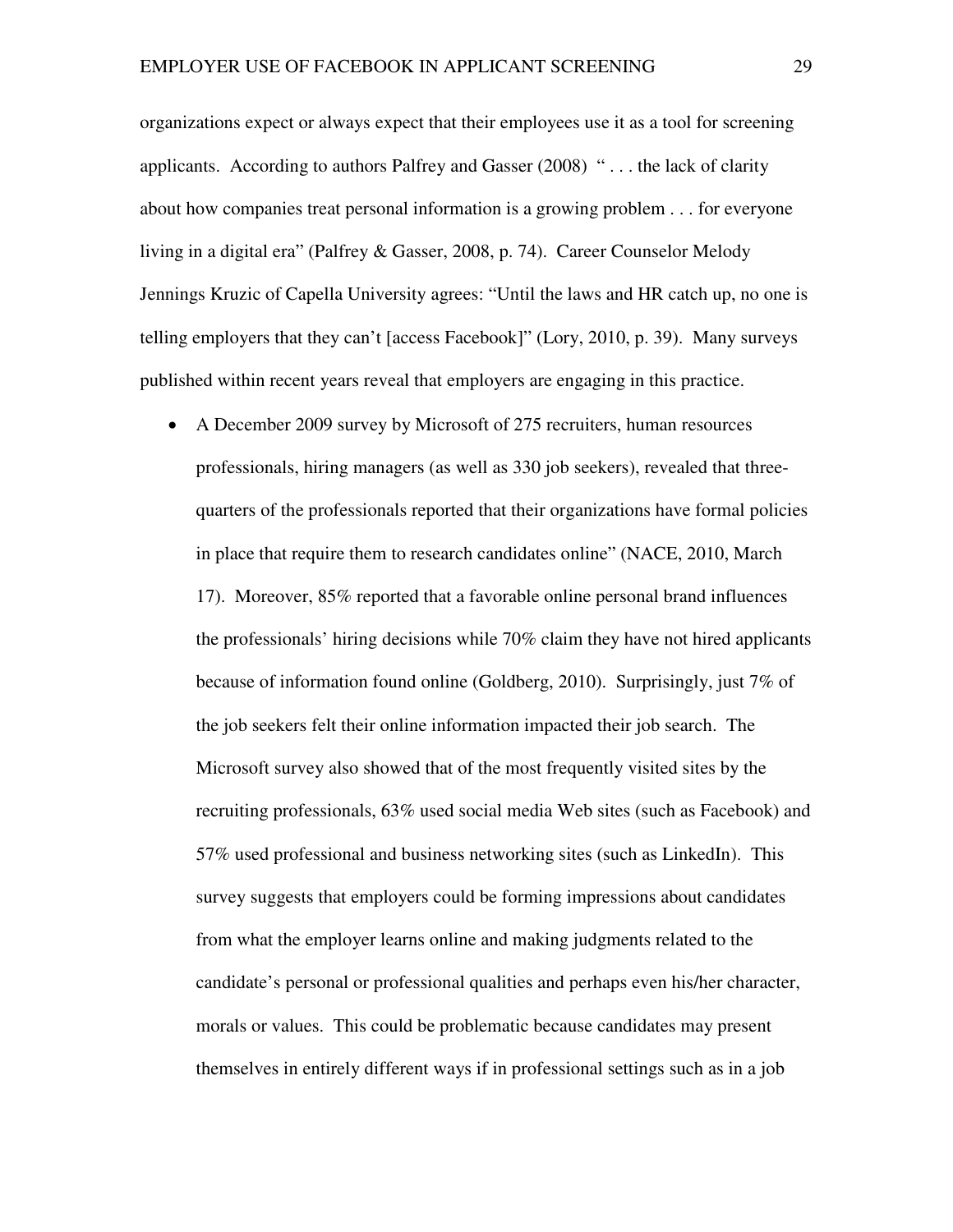interview or other employment-related environment. This also assumes that what employers find online about the candidate is accurate. It is interesting to note that employers rely more heavily on social networking Web sites versus professional and business networking sites to learn about applicants (NACE, March 2010; Goldberg, 2010).

- A 2008 CareerBuilder survey of more than 2,600 managers found that 45% use social media as an applicant screening tool, with 35% indicating that they learned information that prevented them from making a job offer (Eckle, 2008; "Nearly half," 2009; Phelps, 2010; "Social contracts," 2010; Wescott, 2009; Williamson, 2009).
- A 2008 survey by Vault.com, a media company focused on careers, showed that 44% of employers use social media networking sites to learn about applicants (Greenwald, 2008).
- A 2007 Society of Human Resource Management survey revealed that 15% of human resources professionals viewed social networking Web sites to learn about applicants, and 40% indicated that they do not use these sites but were considering it or planning to use them it in the upcoming year (Clark & Roberts, 2010).
- A recent survey conducted by Jump Start Social Media revealed that 48% of hiring managers use Facebook to learn about the qualifications of job applicants (as cited in Grensing-Pophal, 2009).

Legal and privacy implications aside, results from these surveys raise concerns about ethics and fairness when employers use social media Web sites such as Facebook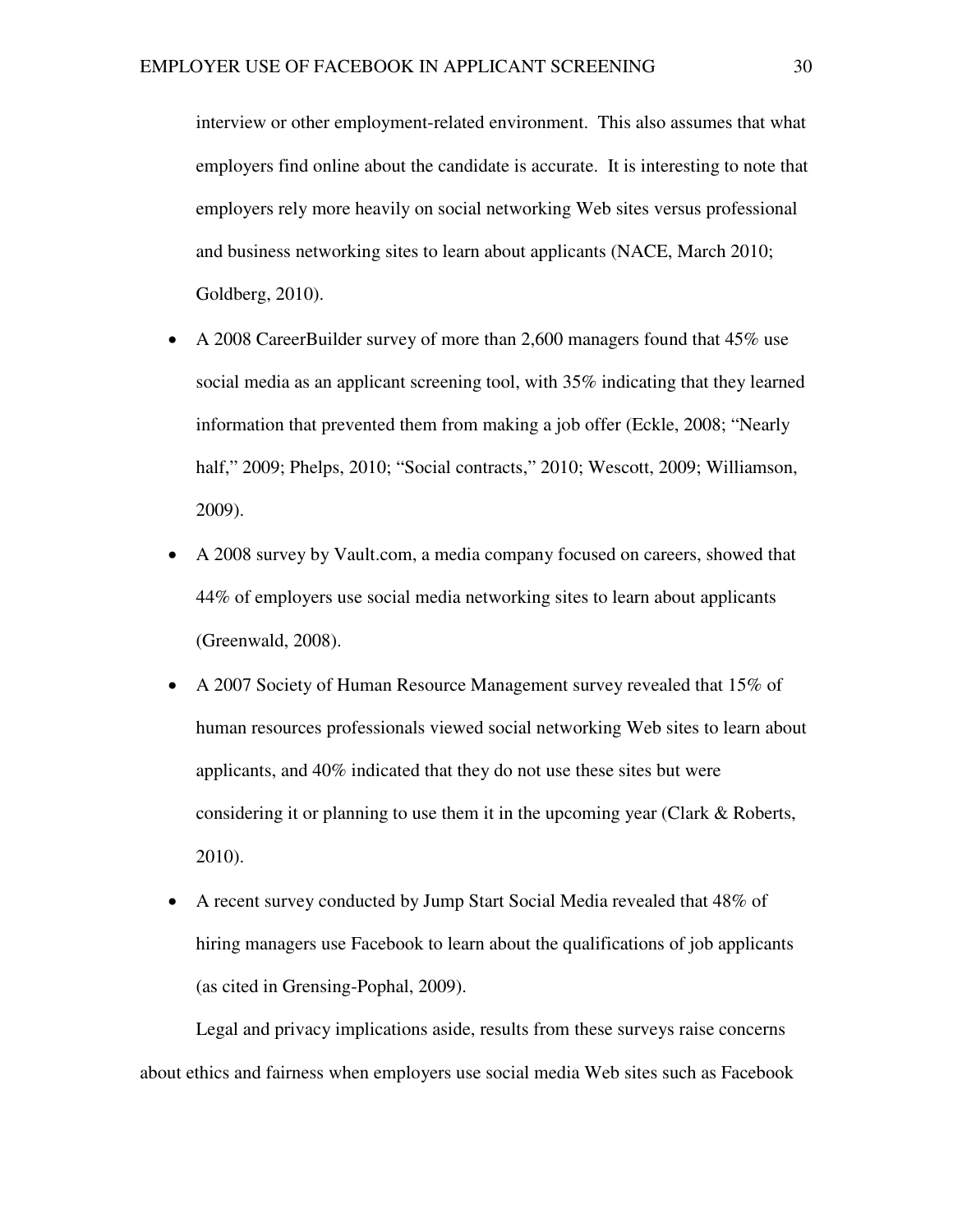as a tool in the applicant pre-employment screening process, and the challenges of remaining objective when viewing Facebook profiles. For example, the 2010 National Association for Colleges and Employers (NACE) 2010 Student Survey conducted among13,000 graduating seniors revealed that "two-thirds expect employers to view their social networking profiles, but just under 30% think employers should do so" (Social networking accounts, 2010 June 9, para 2.). The practice can squelch Facebook users' ability to express themselves in any way that they choose out of fear that what they put online could negatively impact an employment opportunity. The ethical implications of the use of Facebook as a tool in the applicant screening process will be explored later in this paper.

#### **Legal Implications**

 Certain legal implications exist when employers use Facebook as a tool in the applicant pre-employment screening process. An employer who engages in this practice could be in violation of Equal Employment Opportunity (EEO) guidelines if information obtained is used inappropriately. An employer abiding by EEO guidelines follows all laws which prevent discriminatory hiring practices (Bevis Langerin, 2010). At the same time, "no federal statute specifically prohibits employers from obtaining or utilizing information gleaned from Internet searches on applicants"– information that could be used to discriminate against an applicant (Kelly, 2009, p. 6). Employers who conduct online searches and use data inappropriately could be violating several federal statutes as outlined below (Kelly, 2009).

Several federal statutes were established within the past 50 years to prevent employers from discriminating against job applicants in hiring decisions and to consider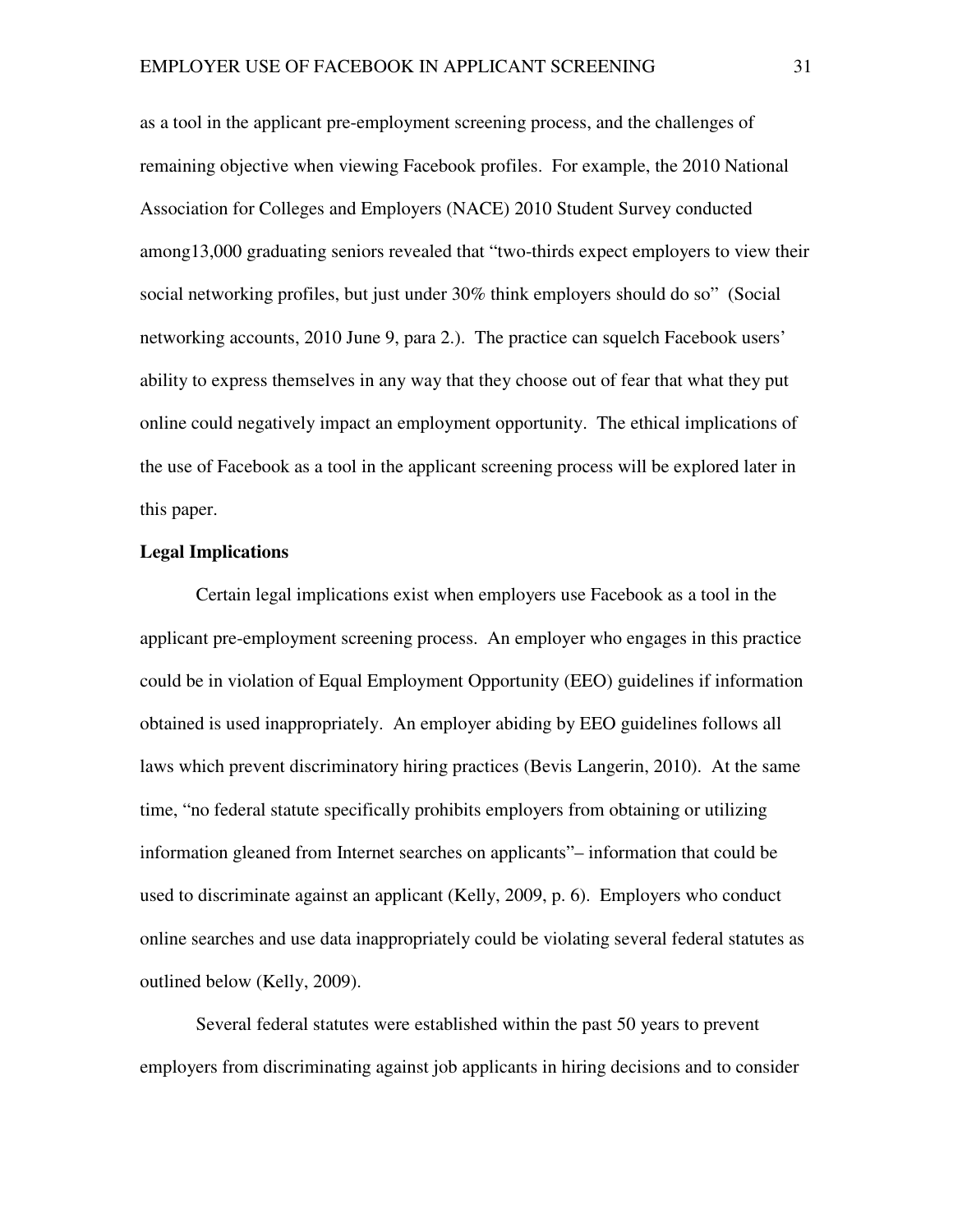candidates based solely on the qualifications of the particular job. These federal statutes include the:

- Title VII of the Civil Rights Act forbids employers from discriminating against prospective employees based on race, color, religion, sex, or national origin. The Equal Employment Opportunity Commission has further specified within this Act that employers must not discriminate against prospective employees having family responsibilities such as caring for a child, parent or disabled family member (Kelly, 2010).
- Age Discrimination Act forbids an employer from discriminating against a job applicant who is 40 years or older (Anderson & Truso, 2010; Kelly, 2009).
- Pregnancy Discrimination Act forbids employers to discriminate against prospective employees because of pregnancy (Kelly, 2009).
- Americans with Disabilities Act forbids an employer from discriminating against a prospective employee who is disabled or who is associated with others having disabilities (Bolter & Merley, 2010; Kelly, 2009).
- Genetic Information Non-Discrimination Act forbids employers from discriminating based on genetic test results or collecting this information.

Many states, including Minnesota, have additional statutes to protect job applicants (Anderson & Truso, 2010; Drew & Safani, 2008). The Minnesota Human Rights Act (MHRA) forbids employers from discriminating in hiring decisions based on race, color, creed, religion, national origin, sex, and marital status, status with respect to public assistance, military service, membership or activity in a local commission, disability, sexual orientation, or age. The MHRA also requires "reasonable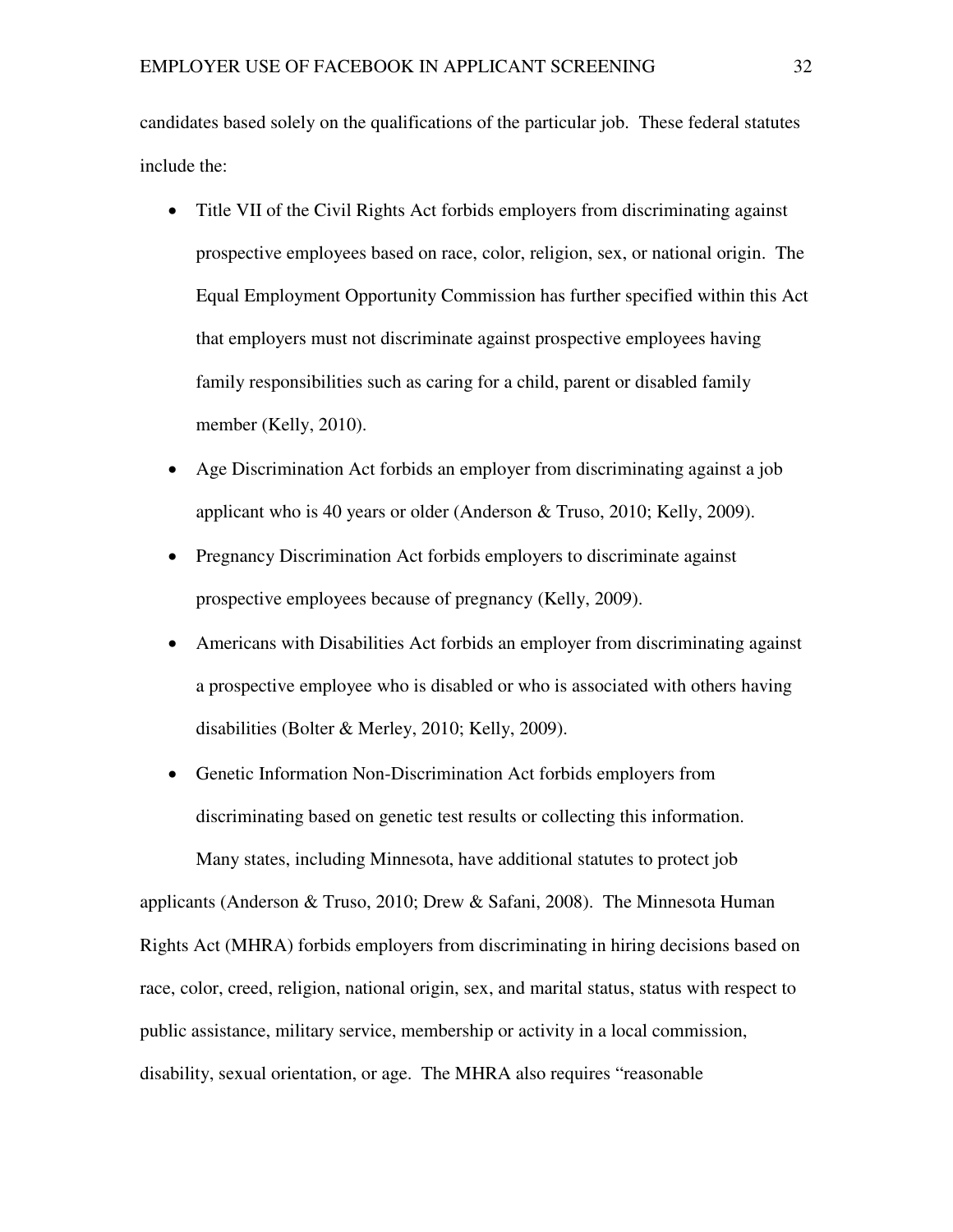accommodation of the disabilities of employees and applicants and regulates the collection of medical information  $\dots$  " (Anderson & Truso, 2010, p.1). Employers must learn and follow both federal and state statutes in order to be in compliance.

The Fair Credit Reporting Act (FCRA) was also addressed in the research. Some legal and privacy advocates believe that the FCRA should cover online searches by employers; currently it does not. The FCRA was designed to protect, among other things, individuals "whose employers perform background checks on them as . . . a precondition to employment" (Davis, 2006/2007, p. 6). Under the regulations of the FCRA, when an employer uses a background check when hiring an employee, that employer must inform the candidate in writing of this activity ("Pitfalls of checking," 2006; Sotto & McCarthy, 2007). This employer must also get the candidate's written consent before contacting a consumer reporting agency to run a background check (Kelly, 2010; Pitfalls of checking, 2006). Currently employers who do not use a third-party to retrieve information but do so themselves, are not obligated to fulfill the requirements of FCRA. Employers are not legally required to notify applicants that they searched online for applicants' profiles, what they found online, or what they decided, if anything, from those searches. If such a move were decided, more employers may make assessments about applicants that are fair, relevant, and accurate. It would also ensure that employer and prospective employee rights and interests are both considered (Davis, 2006/2007).

Employer searches of Facebook can be especially risky when retrieving information about users that is covered under the Lawful Consumable Products laws. These laws protect individuals from legally consuming products such as alcohol or tobacco. Employers cannot use this information to decline candidates employment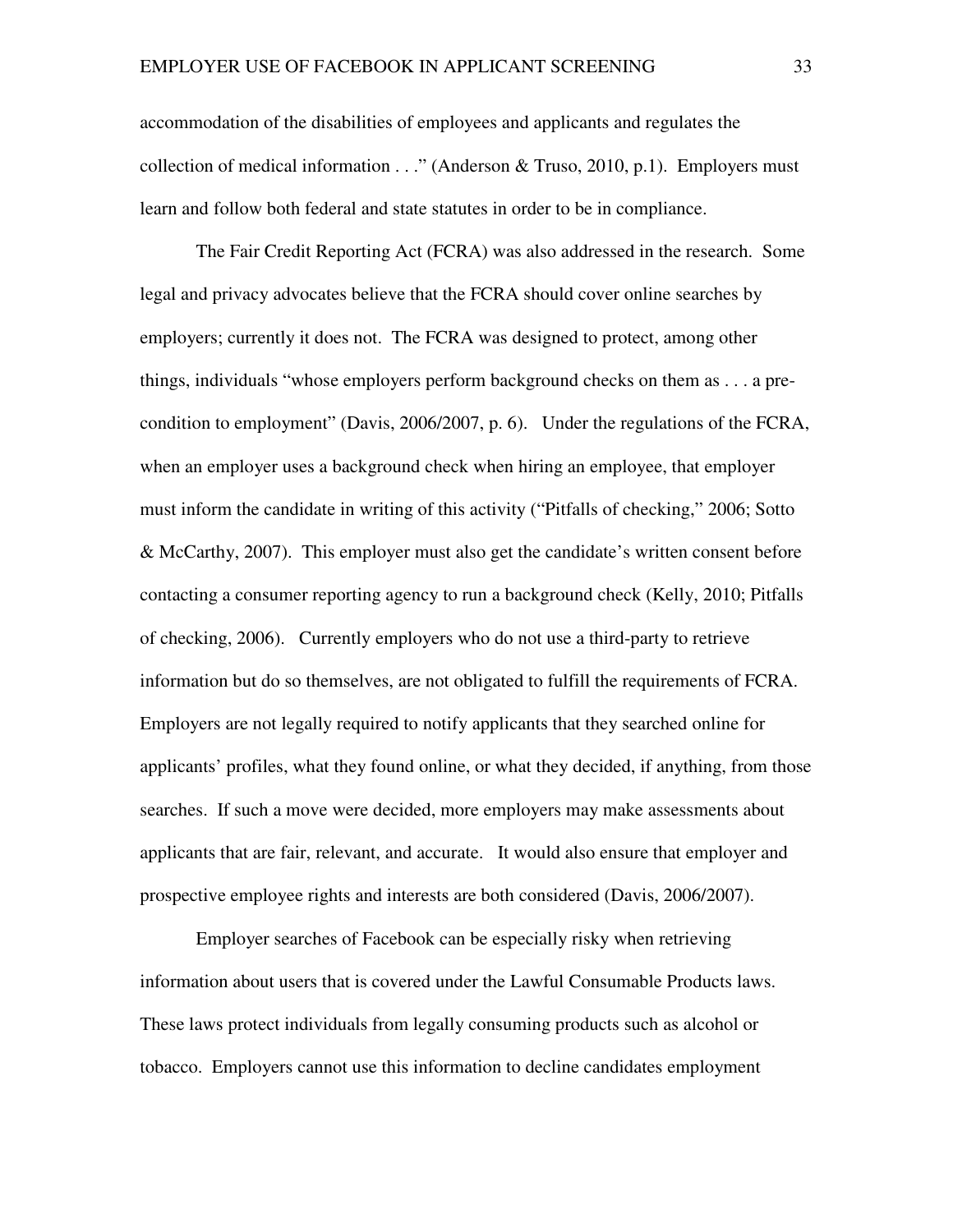opportunities (Bolter and Merley, 2010; Schmitt & Girouard, 2010). For example, it is illegal for employers not to consider a candidate simply because s/he is consuming beer and is surrounded by beer cans in their Facebook pictures. This kind of scenario could make employers liable for discrimination if applicants engaging in these kinds of activities (e.g., drinking alcohol or smoking cigarettes) were found to be consistently denied employment (Bolter & Merley, 2010).

 No case law currently exists that regulates the practice of employer use of Facebook as a tool in the pre-employment screening process of applicants. Attorney Phyllis Karasov (2010) explains in her paper, "Privacy Basics," that when information is gathered from the Internet on applicants, employers should ask themselves: "Is it protected by law? Is it relevant to the duties of the position? Is the information accurate, reliable and credible? Is the employer obligated to take the information into account (e.g., foreseeable future)?" (2010, p. iv). According to legal experts, in the end, the responsibility lies with the employer to prove that legally-protected information was not a factor in the decision to offer or decline employment (Greenwald, 2008; Martin & Sheih, 2010).

#### **National Association of Colleges and Employers (NACE) Employer Guidelines**

The NACE Employer Guidelines (2010) are the principles by which employers working with most career offices in higher education institutions nationwide must follow in order to recruit students and alumni of those institutions. For example, employers are asked to read, agree to, and sign off on the NACE agreement before posting employment positions with University of Minnesota career offices. While NACE has not established specific language for career services professionals and employers about the use of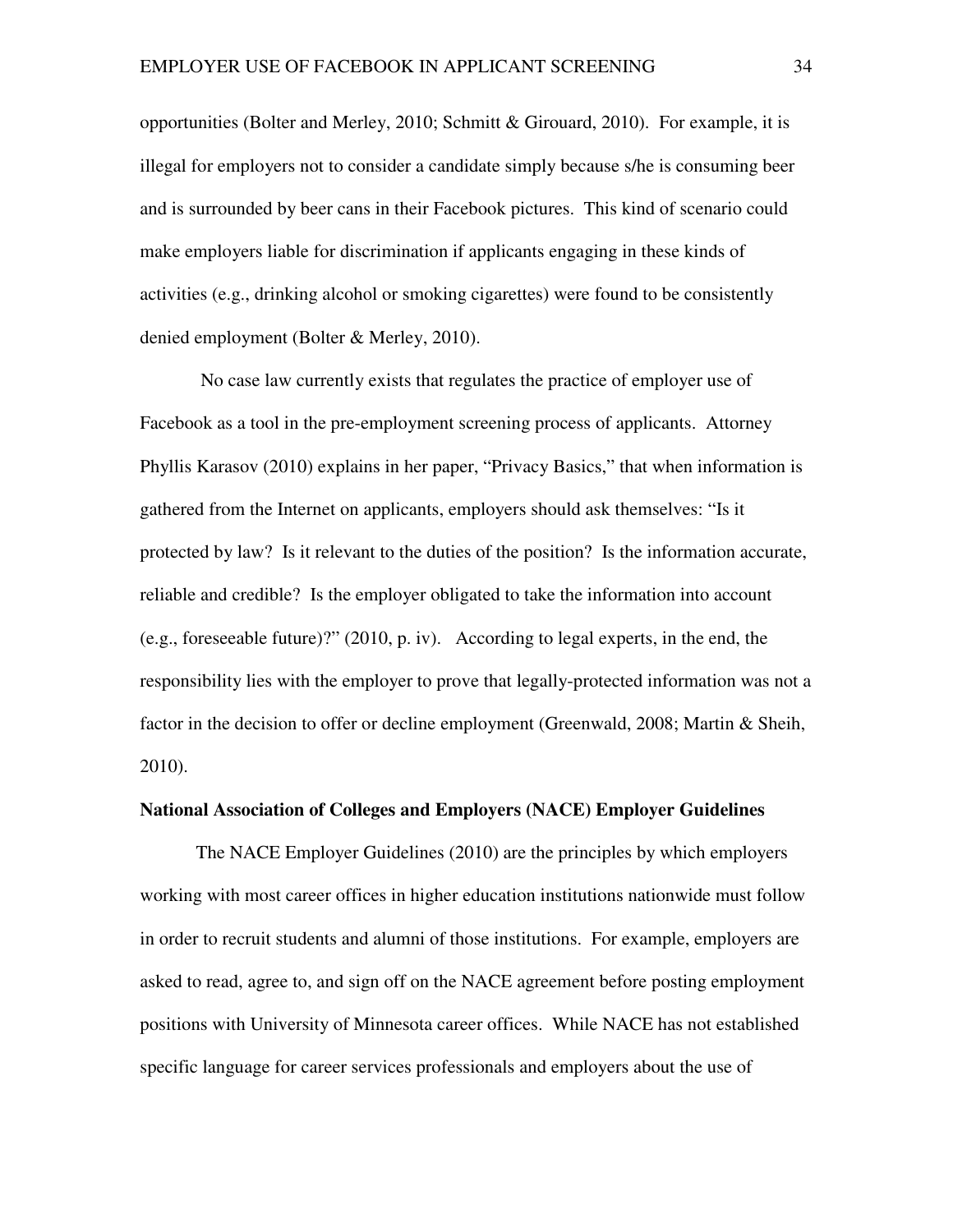Facebook as a tool in pre-employment screening, the following NACE principles could be violated through this practice:

Employment professionals will maintain equal employment opportunity (EEO) compliance and follow affirmative action principles in recruiting activities in a manner that includes the following: Recruiting, interviewing, and hiring individuals without regard to (and reviewing selection criteria for adverse impact based upon) the student's race, color, national origin, religion, age, gender, sexual orientation, veteran status, or disability, and providing reasonable accommodations upon request . . . (Principles for employment professionals section, para. 6)

It is prudent that all employers interacting with higher education career services for the purpose of recruiting students and alumni take great care in reading and abiding by the NACE principles to ensure legal hiring practices are being followed.

#### **Right to Privacy, Privacy Defined**

A topic of debate with respect to employer use of Facebook as a tool for assessing candidates in the pre-employment process is the concept of privacy. Can a Facebook user have an expectation of privacy when s/he has chosen to publish a variety of personal information in a public domain? If a user takes great care to ensure his/her content reflects Facebook's recommended privacy settings for that content, is an employer's uninvited viewing or access to this information (with or without the user's consent) for the purposes of pre-employment screening a violation of privacy? (Brandenburg, 2007). Some would argue yes, because a person's gender and photo, for example, two pieces of content that Facebook recommends is viewable to Everyone, are legally-protected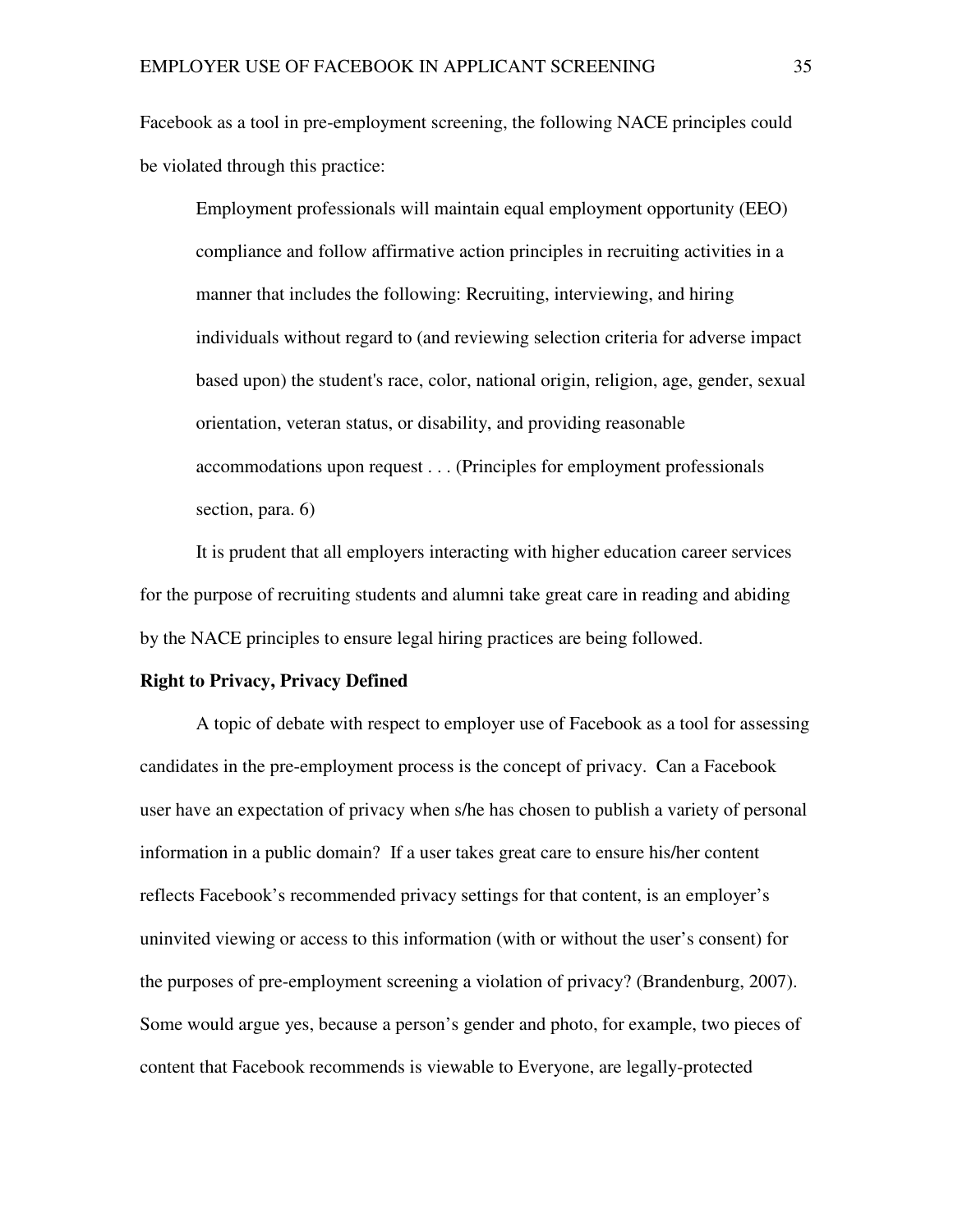information, and because Facebook is a social space and not designed to be used as a tool in the applicant pre-employment assessment process. If an employer learns the user is associated with certain networks, the employer could make judgments (whether favorable or unfavorable) about the user based on that information.

Privacy is defined by Merriam-Webster Online as: "the quality or state of being apart from company or observation" and "freedom from unauthorized intrusion" ("Privacy," 2010). *Black's Law Dictionary* defines privacy as: "The condition or state of being free from public attention to intrusion into or interference with one's acts or decisions" (2009, p. 1315). This definition is further broken down by "autonomy privacy" and "informational privacy." The latter is defined as: "Tort. A private person's right to choose to determine whether, how, and to what extent information about oneself is communicated to others, esp. sensitive and confidential information" (2009, p. 1315). When an individual posts information in a public, online environment like Facebook, his/her ability to claim invasion of privacy can be difficult to prove, despite one's efforts to utilize privacy settings to protect sensitive or confidential information.

Smith and Kidder of Towson University wrote, "Privacy involves both legal and ethical concerns, and pits the rights of the individual against the rights of the organization" (2010, p. 496). Clark and Roberts concur: "Although there is a lack of consensus about how privacy should be defined, there is a general belief that there is a natural right to have some information about oneself kept from others" (2010, p. 511). These authors cite the writings of Supreme Court justices Samuel Warren and Louis Brandeis and their influential paper published in 1890 in the *Harvard Law Review* entitled, 'The Right to Privacy,' which contends that mankind has a "natural right to be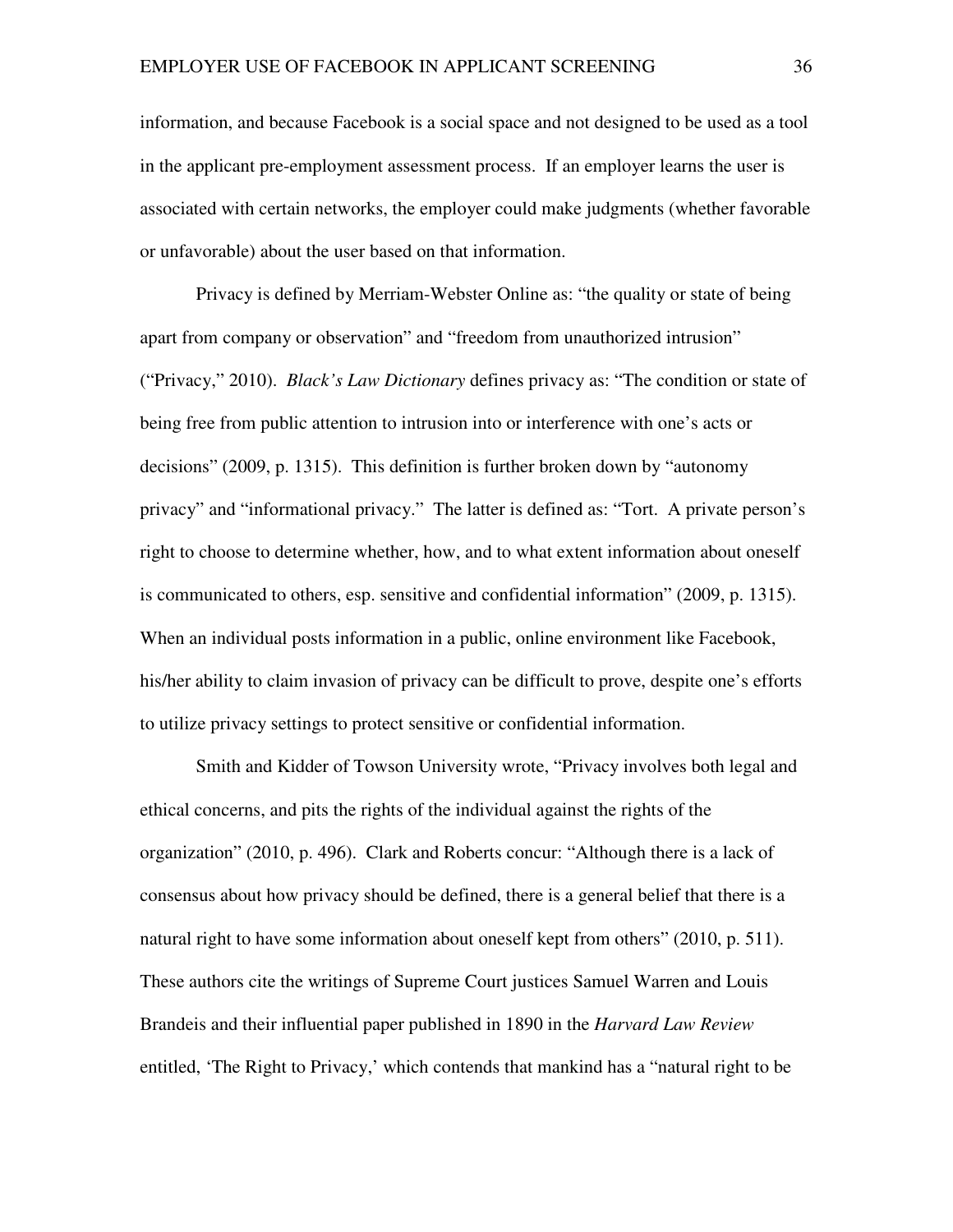left alone" (p. 511). At the same time, the justices were "clear that a person's right to privacy ceases once the individual publishes the information or consents to its release" (p. 512). Clark and Roberts (2010) ask if a social network user is "publishing" when providing information about him/herself on a social networking site. On the other hand, the question has been raised if Facebook has "any responsibility to protect the integrity of . . . information from abuse" (Flint, 2009, p. 8). Others contend that Facebook users should not have expectations of privacy when it comes to what they willingly put online and that trying to monitor who is accessing Facebook profiles is challenging and in many cases impossible (Brandenburg, 2007). Management attorney, Mross, explains, "Privacy ... is the right to be left alone ... but if you open your doors and windows, you no longer have a reasonable expectation that you will be left alone" (as cited in *Managing Accounts Payable*, 2006, p. x). A Facebook user who fails to use his/her privacy settings inevitably lessens his/her expectation of privacy.

Facebook's *Principles* (2010b) seem to imply that a user can expect to have certain rights to privacy protection on Facebook, but Facebook is unable to control how others may decide to use information they find on Facebook. The "Ownership and Control of Information" section states:

People should own their information . . . to decide with whom they will share their information, and to set privacy controls to protect those choices . . . Those controls . . . are not capable of limiting how those who have received information may use it, particularly outside the Facebook Service. (para. 5)

Facebook users applying for employment opportunities may hope that their profile information is protected to the degree that they have established the appropriate privacy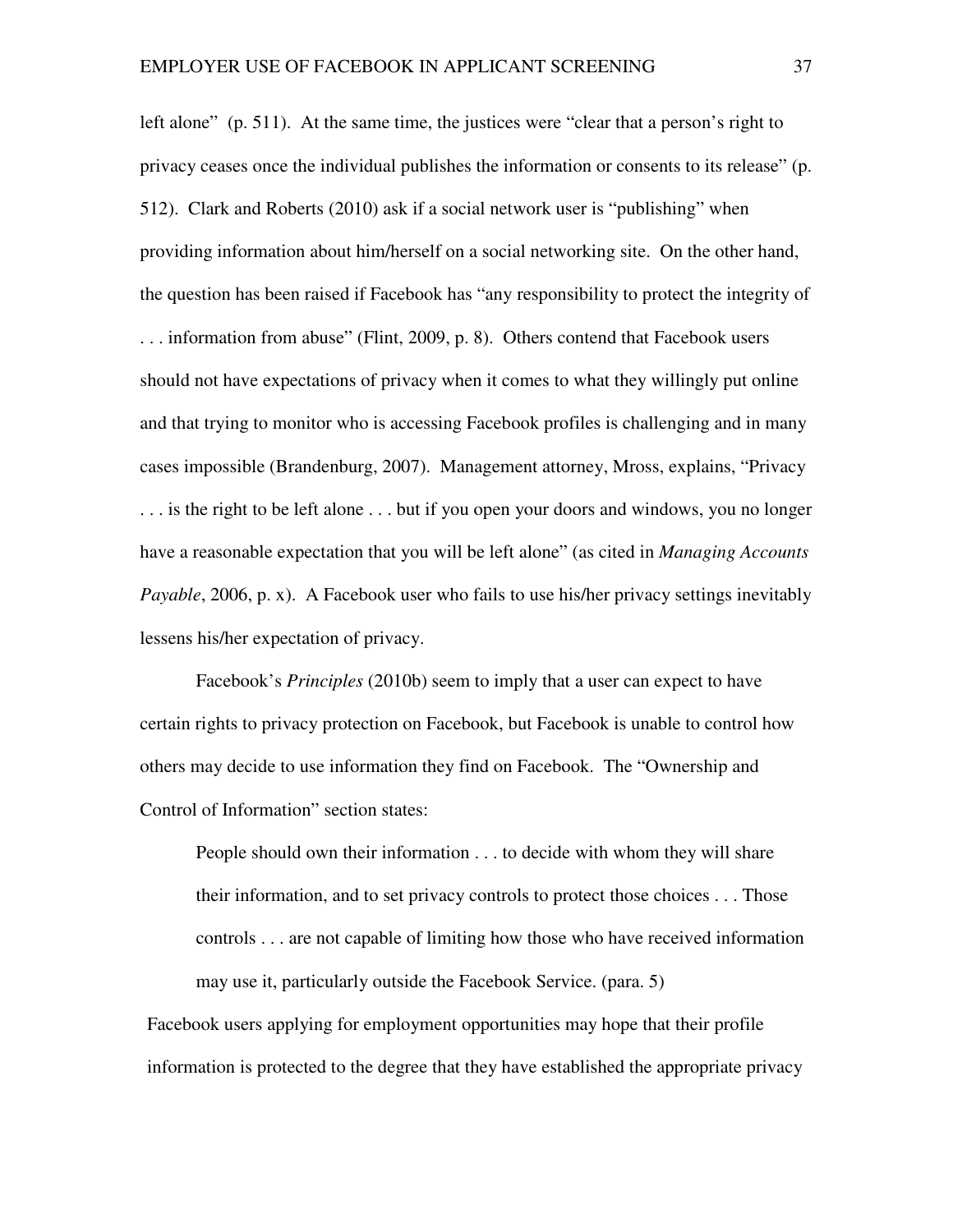settings. However, because Facebook content can be obtained in many ways by people such as hiring authorities, it is naïve to believe that Facebook information will not be used for employment-related purposes and in ways for which the Facebook user did not intend for it to be used.

The United States lags behind other countries in terms of privacy law, and in fact a right to privacy is not explicitly guaranteed in the United States Constitution (Garner, 2009). The United States has federal statutes that are more segmented and designed to protect specific kinds of data and how that data is collected and used. Examples of these types of statutes include the Family Educational Rights and Privacy Act and the Health Insurance Portability and Accountability Act.

Countries such as Finland, Canada, Germany, and France have much greater restrictions regarding how an individual's private data is collected and used. For example, in France, employers seeking information about job applicants must gather only information that assesses an applicants' professional competencies and employers must also notify applicants that they are conducting such searches (Smith & Kidder, 2010). In 2010 the German government announced that in 2011 it planned to implement parameters specifically around employer use of Facebook as a tool in the applicant pre-employment screening process (Jolly, 2010). Commenting on this first-of-its-kind move, social media researcher Boyd (2010), said:

There are darn good reasons in which people share information and just because you can dig it up doesn't mean that it's ethical to use it. So I'm delighted by the German move, if for no other reason than to highlight that we need to rethink our regulatory approaches. I strongly believe we need to spend more time talking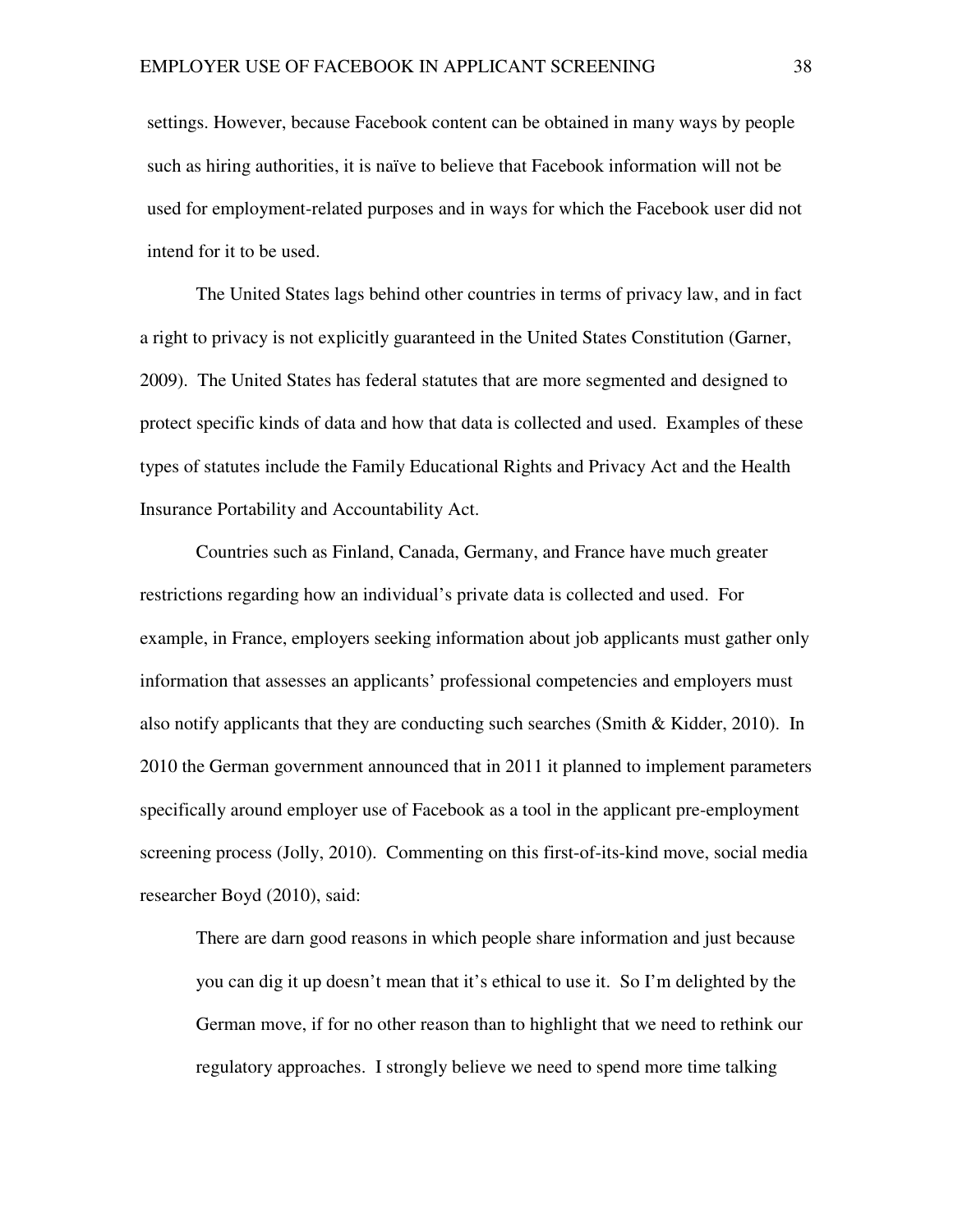about how information is being used and less time talking about how stupid people are for sharing it in the first place. (2010, September 10, para. 6)

Boyd's argument points again to the dangers of employers using Facebook for purposes of which it was not intended. Employers need to be careful about gaining information from an applicant's Facebook profile that is not job-related, is legallyprotected, or is private. If that information is then used to sway the employers' hiring decisions or prevent applicants from securing employment, employers may be discriminating against prospective employees and crossing legal, ethical, and privacy boundaries.

### **Common law right to privacy.**

Facebook users in most states could be protected by a common law to privacy (Kelly, 2009). If employers use the Internet to gather information on prospective employees, employers could be in violation of this law in two ways: (1) "intrusion upon seclusion" which states that "when a person intentionally intrudes . . . upon the solitude or seclusion of another or his private affairs . . . if the intrusion would be highly offensive to a reasonable person" and (2) "publicizing private facts of an individual" (Kelly, 2009, p. 10). Clearly, employers need to think carefully about a user's desire and intent when publishing their Facebook content. For many users, their published content was not intended for employers to access and to use for professional purposes.

 Minneapolis attorneys Bolter and Merley (2010), in their paper on the legal implications of using social networking Web sites to screen applicants, warn that users will lessen their "reasonable expectation of privacy" (Bolter & Merley, 2010, p. 2) and therefore have a challenging time contending their privacy was violated when they post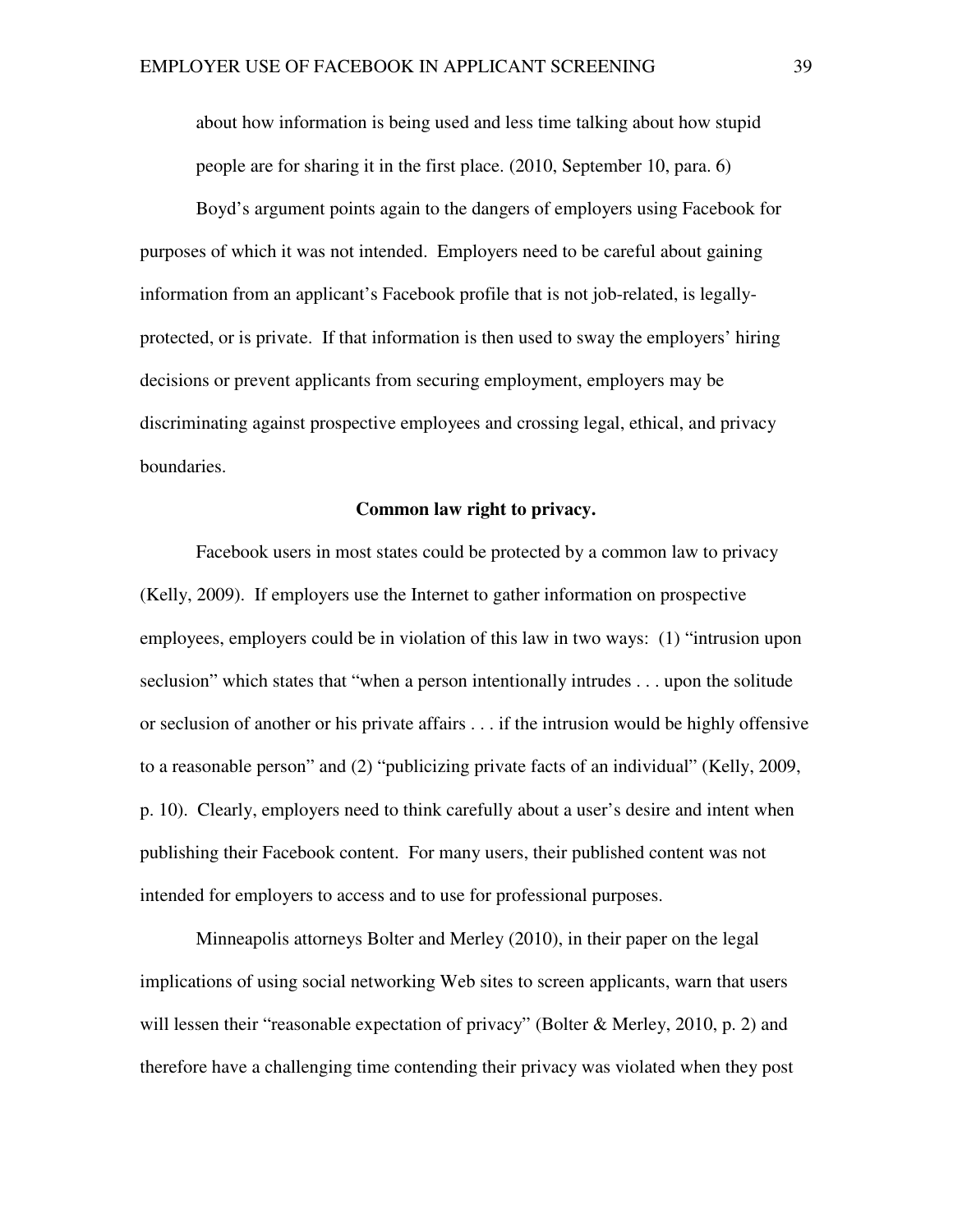information online for anyone to view. However, users who establish privacy settings to protect their information, only to have employers take steps to "improperly access a site in order to view selected applicants and/or . . . circumvent restrictions placed on a particular account in violation of site policies" could make a strong case for having a "reasonable expectation of privacy" (Bolter & Merley, 2010, p. 2) . Others contend that corporations must take the higher ground and " . . . . . preserve a natural right to personal privacy . . . invasions of privacy are wrong because they are invasions of liberty . . . they undercut individuality and create a society of conventional, mediocre persons" (Clark  $\&$ Roberts, 2010, p. 514). While many in the legal community may regard access to public information one way, many privacy and civil rights advocates want to protect the ability a person has to express him/herself freely without fear of repercussions. Social media expert Boyd wrote, "Social network sites . . . challenge people's sense of control. Yet, just because people are adopting tools that radically reshape their relationship to privacy does not mean that they are interested in giving up their privacy" (2010, p. 12*.*). While the concepts of public versus private may not be clear cut in the online environment, the notion that privacy has disappeared or lacks importance is unacceptable to many.

#### **Concerns about online privacy vary.**

Research among the traditional college-aged students (18 to 22 years of age) indicates that attitudes vary with respect to employer use of Facebook as a tool in preemployment screening of applicants. Some studies reveal that students believe that employers have no right accessing the online profiles meant only for friends, family or selected groups or networks (Goldberg, 2010; Read, 2007). Other research shows, however, that young adults know (and even expect) that their online profiles are viewed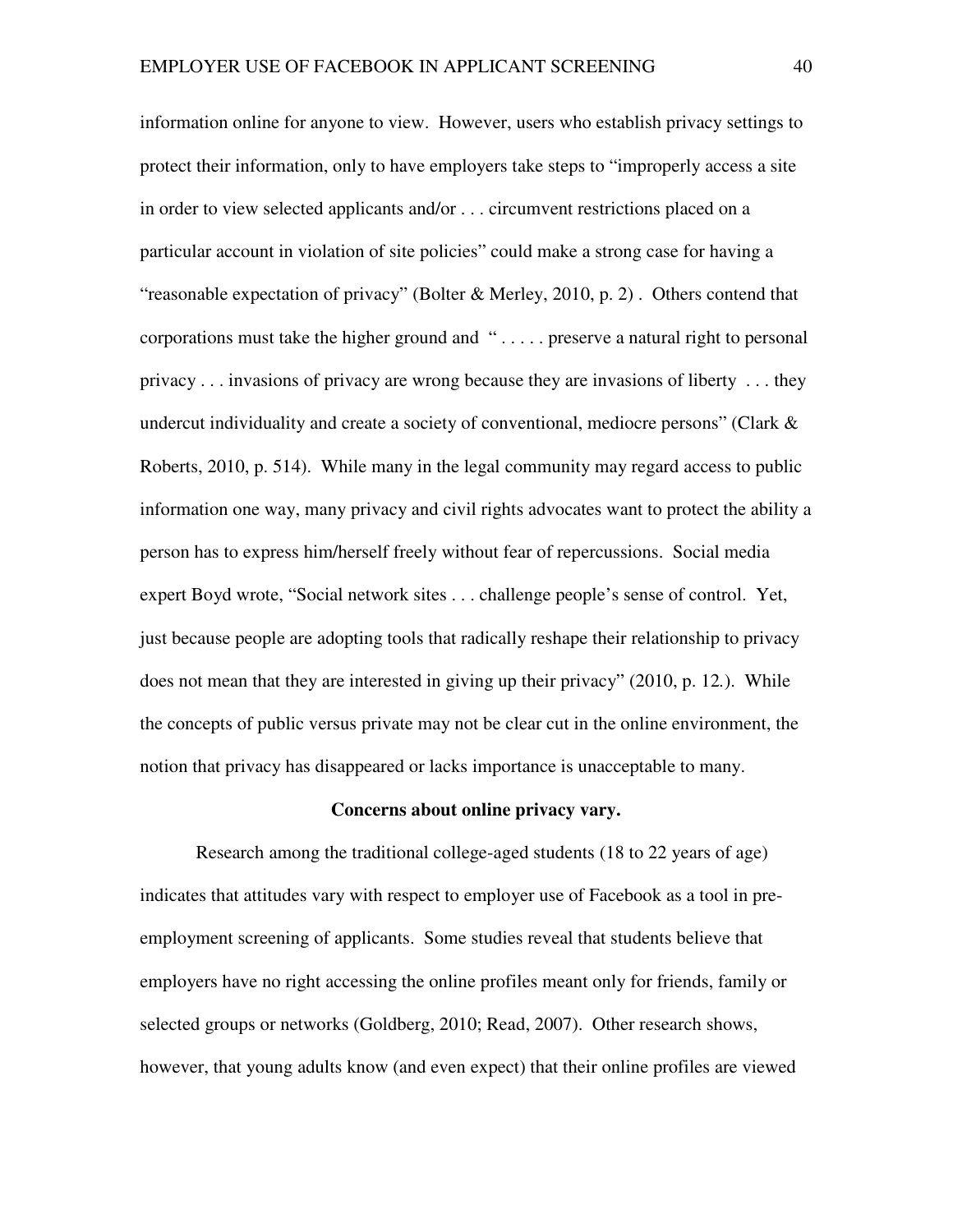(NACE, 2009, June 9). Results of a 2009 survey by the Pew Internet and American Life Project showed that just one-third of Internet users are concerned about the amount of online information that is accessible about them, versus 40% who had the same concern in 2006 (Cowan, 2010; Madden & Smith, 2010). However, 81% of these same respondents believed it is unjust to form opinions about people according to content that is gathered about those individuals online (Madden & Smith, 2010). The same Pew survey also revealed that 50% of Internet users concurred with the statement: "It bothers me that people think it's normal to search for information about others online" (as cited in Reputation management and social media, 2010, May 26, p. 44). Another study assessed students' opinion about employers using social networking Web sites to learn about applicants. Feedback about the practice was evenly divided: among those students surveyed, 33% regarded this practice unethical, 36% considered it ethical, and 32% had not formed an opinion (Clark & Roberts, 2010).

The 2009 Pew Internet & American Life Project revealed other interesting findings about young adults' "reputation management" (Madden & Smith, 2010, p. 2). According to the Pew study (as cited in Madden & Smith, 2010), those between the ages of 18 and 29 were more likely than older adults to:

• Be vigilant about establishing privacy settings so as to limit how much personal information was accessible about them online (44% of the 18 to 29 year olds compared to 33% of Internet users 30 to 49 years old, and 25% of those ages 50 to 64 years of age). These survey results contradict what Palfrey and Gasser (2008) reported just two years earlier from interviews and focus group research with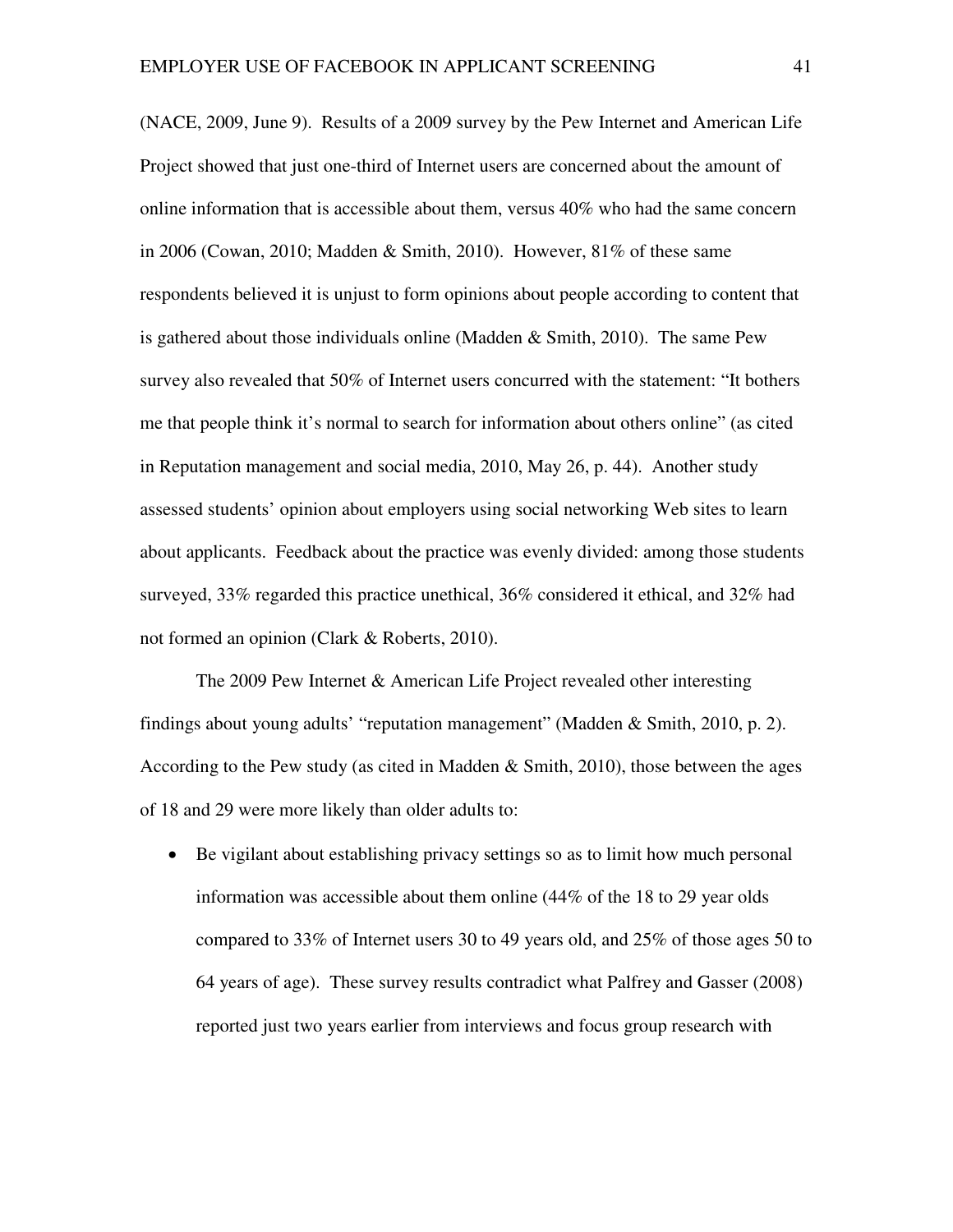young adults who expressed that "no one . . . reads privacy policies or does much to adjust the default settings for online services" (p. 57).

- Manage their privacy settings. Among the social networkers 18 to 29 years old, 71% have established privacy settings on their personal information to restrict what they share with other online users. Only 55% of social networkers 50 to 64 years of age have done the same.
- Removed unfavorable comments. Forty-seven percent of social networkers 18 to 29 years old have removed comments that other online users have posted on their profile, versus only 29% of those between the ages of 30 to 49 and 26% of those ages 50 to 64.
- Deleted their name from photos. Forty-one percent of social networkers 18 to 29 years of age indicated that they have deleted their name from photos published online, versus only 24% of social networkers 30 to 49 years of age and 18% of those 50 to 64 years old.

Younger adults (18 to 29 years of age) were also found to be the least trusting of Web sites (such as Facebook, MySpace and LinkedIn) which host their content. Palfrey and Gasser (2008) contend that "the concept of trust is at the heart of the privacy issue on the Internet" (p. 66), and that "Trust of corporations and governments and others who hold data about us is the primary mechanism ensuring our data integrity and personal privacy" (p. 81). Effective leaders in all employment environments build, model, and sustain trust among all of their internal and external stakeholders.

The 2009 Pew Center Research report also revealed that in general, social network users specifically were highly vigilant about managing their profile information,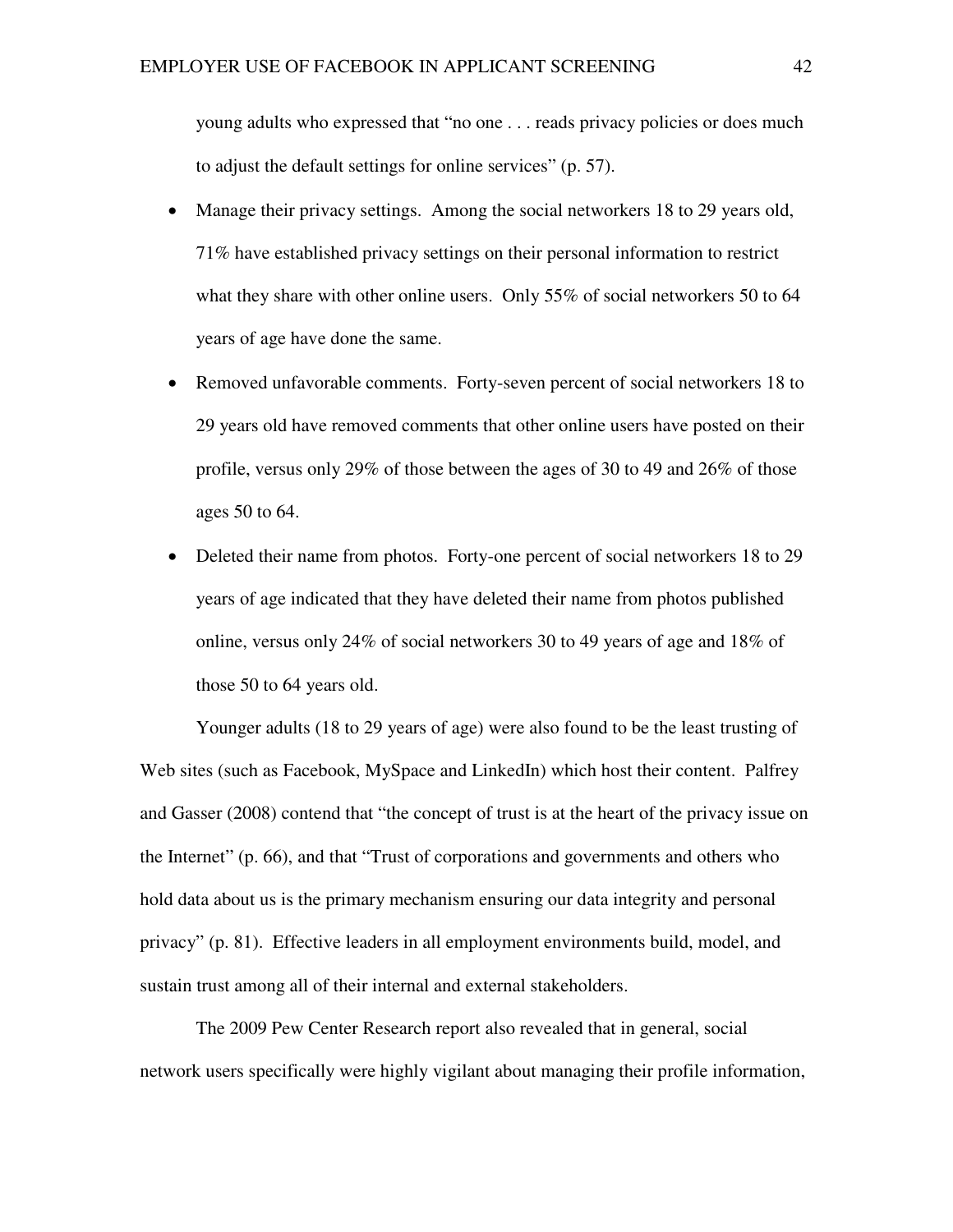with two-thirds taking steps to set their privacy settings such that who can see their content was limited (Madden & Smith, 2010). According to this Pew report, 65% of adults (defined as 30 years of age and older) using social networking Web sites had updated their profile privacy settings to restrict what is viewable online to others. This research reveals that more and more online users are being driven by the desire or the need to protect their online data and are proactively taking steps to do that. The same Pew report also revealed that "a Facebook profile may get more traffic than your resume" (Madden & Smith, 2010, p. 42). According to the report, "people searchers have become more likely to seek out social networking profiles than they are to see information about someone's professional accomplishments . . . " (p. 42). At the same time and perhaps because of their diligence in managing their online profiles, fewer social network users worry about the potential impact of what others learn about them online.

Regardless of the variations in opinion of employers perusing Facebook in order to learn more about an individual online, people need to realize that it happens. According to Microsoft's Chief Privacy Specialist Peter Cullen, "'online reputation is not something to be scared of; it's something to be proactively managed'" (Lory, 2010, p. 37). Cullen urges anyone creating an online profile to cultivate "the online reputation that you would want an employer to see" (Lory, 2010, p. 38). With the advent of the Internet and the ability of people to conduct online searches, no longer are we able to separate our personal lives from our work lives.

Many consider the practice of employers forming judgments about candidates from online sources (especially if what is learned does not pertain to job requirements or qualifications and reflects activities of an applicant's personal time) as unfair, an invasion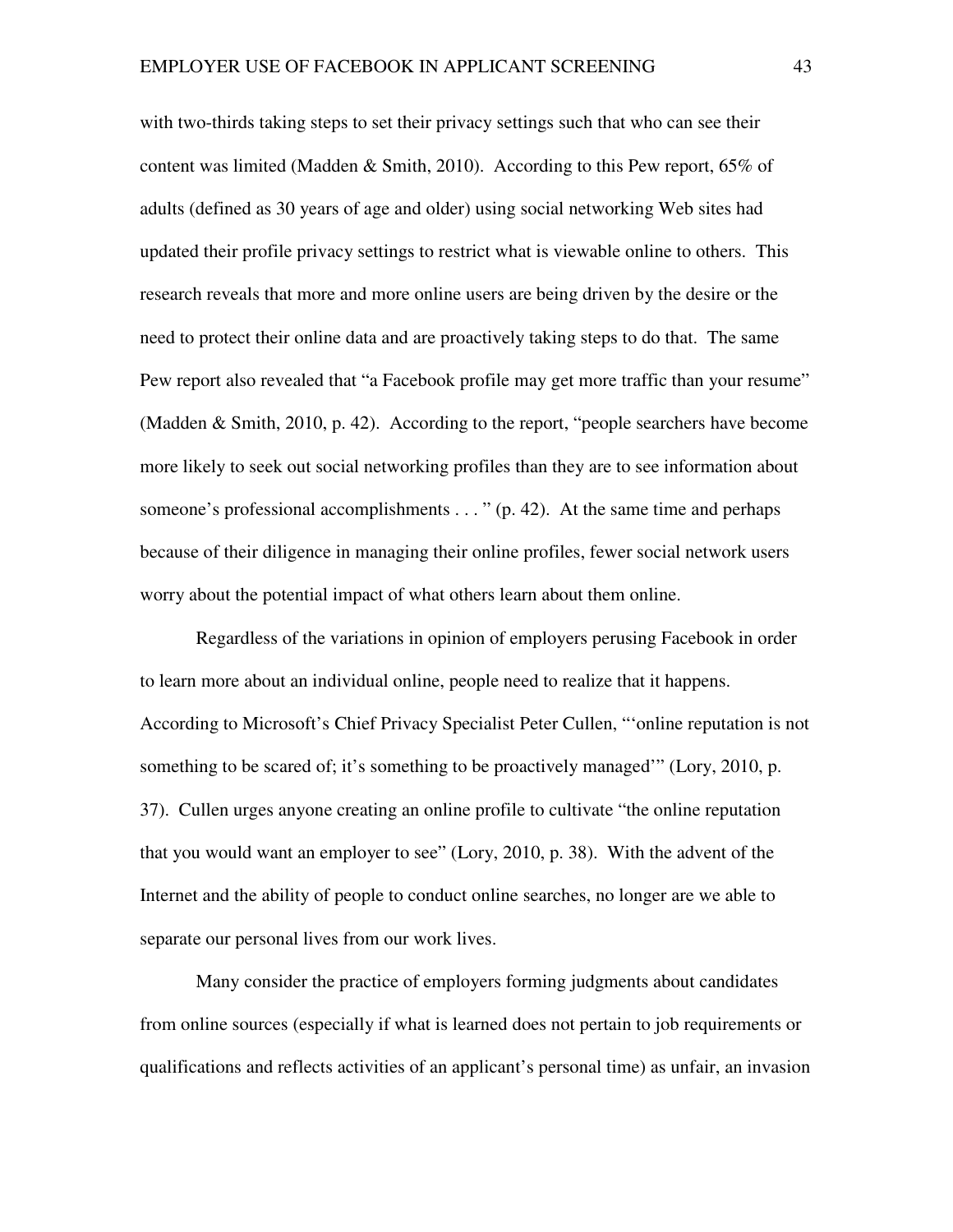of privacy, and a violation of the right to a personal life outside of work. Many researchers, online security experts and privacy activists are concerned that online searches "could chill free speech . . . Employees should not carry the burden of 'watching what they say,' rather, employers should carry the burden of 'watching what they do' with that information" (Davis, 2006/2007, p. 8). Still others contend that such unauthorized (or authorized) searches are the product of the world we live in today, that the practice has its benefits, and that the United States legal system is currently not regulating this practice. Furthermore, if individuals are worried or concerned about how they are perceived, they can elevate their privacy settings or simply choose not to join online communities.

### **Ethical Implications for Employers**

In examining employer use of Facebook in the applicant pre-employment screening process, it is important to look at this topic from an ethical perspective. As a graduate student studying Effective, Ethical and Enduring Leadership (White-Newman, 2003), I am interested in understanding how leaders operate in and respond to situations that present potential ethical dilemmas and how their decisions impact others. As Johnson (2009) explains, "When we assume the benefits of leadership, we also assume ethical burdens" (p. xvi). Furthermore, "ethical leadership is a two-part process involving personal moral behavior and moral influence. . . Leaders . . . master the ethical challenges of their roles . . . and are also responsible for the ethical behavior of others. These dual responsibilities intertwine" (p. xix). Leadership does not exist in a vacuum, but affects, negatively and positively, those with whom we interact.

The primary parties involved with the practice of employer use of Facebook in the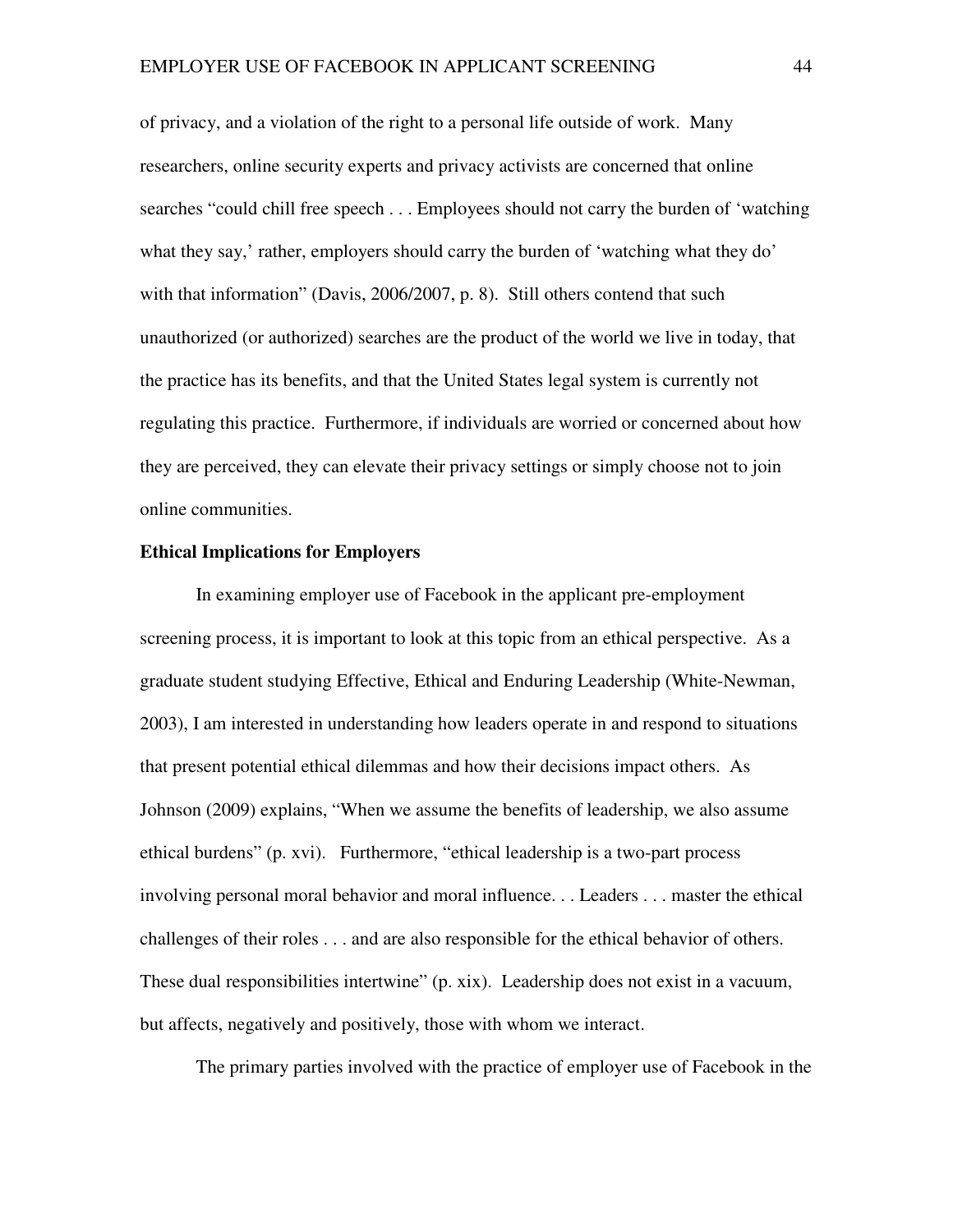applicant pre-employment screening process include the employer and the Facebook user and employment applicant. An employer will research an applicant on Facebook for a variety of reasons, one of which is to gain information that will help the employer make a good hiring decision. This means using Facebook as a tool in the applicant preemployment screening process serves an end, typically to hire the best and most qualified applicants possible. The employer may be interested in and would be remiss for not conducting comprehensive research on applicants during the recruiting process; failure to learn as much possible would be negligent and potentially problematic for the hiring manager and/or the organization.

Moreover, employers are interested in protecting their organizational information and assets, including customers, stakeholders, and current employees. When using Facebook, the onus is on the employer to disregard legally-protected, private, and nonjob related information about an applicant. Employers are wise to consider how their behavior impacts not only prospective employees but those already employed in their organizations, and how this practice supports or destroys organizational values or codes of conduct.

 Clark and Roberts contend that society is harmed when online searches are conducted and that "a return to more conventional social responsibility focused on what is in the best interest of society is warranted" (2010, p. 514). These researchers state that it is valuable for society to maintain the separation between individuals' professional and personal activities. While employers may determine that they have a "legitimate business interest" for conducting an online search, "employers should determine what impact online background checks have on the trust formation between the employer and the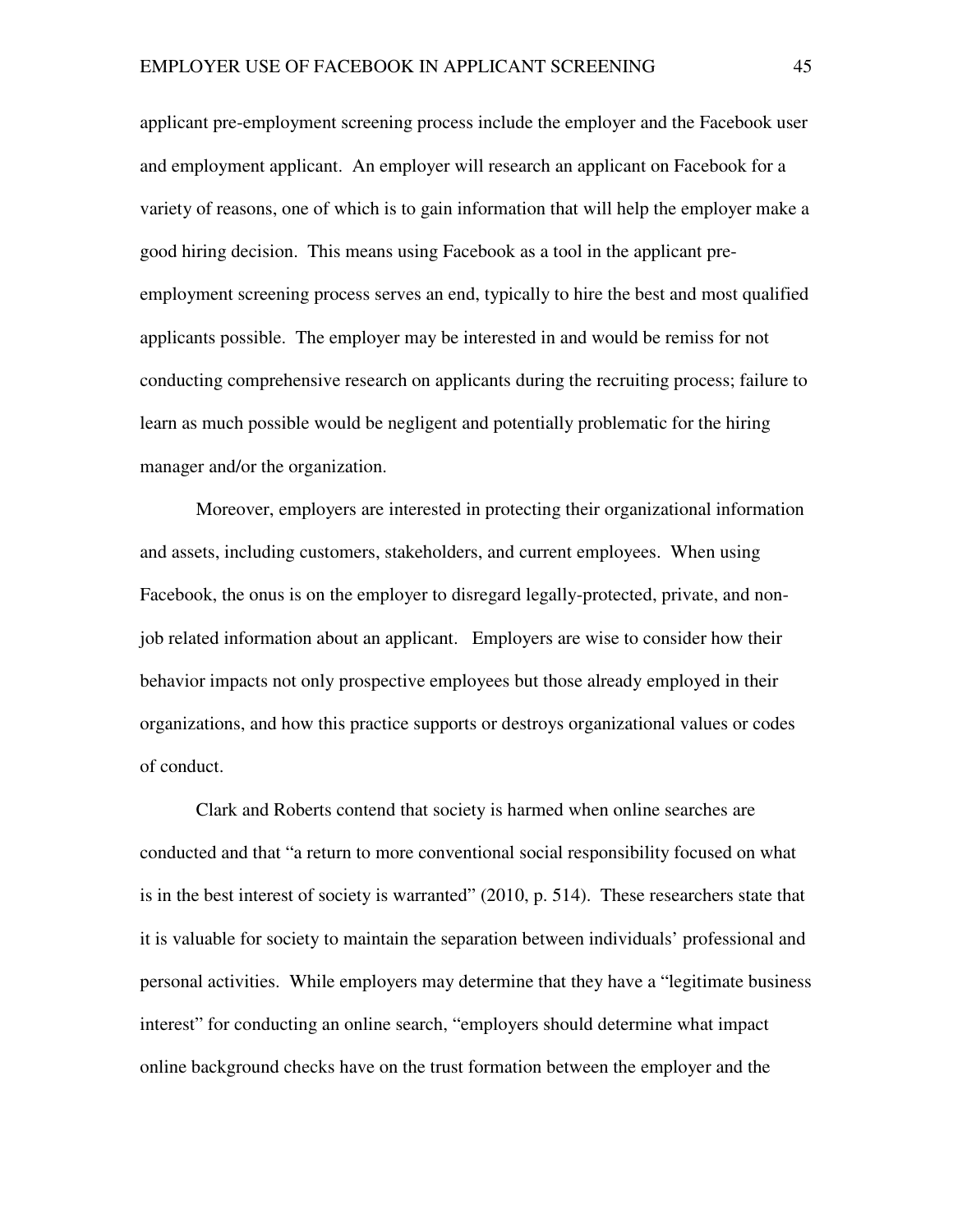future employee" (Clark and Roberts, 2010, p. 518). From a prospective employees' perspective, trust can be compromised by an employer trying to get and potentially use information from Facebook in the recruiting process, and be a tenuous way to begin the applicant-employer relationship. Additionally, "the employer should also weigh the benefits gained against the potential negative consequences from further erosion of the boundary between a person's private and work life" (Clark and Roberts, 2010, p. 518). A prospective employee may also want to assess if this is the type of employer with whom s/he wants to work. What other behavior in the work environment is permissible and potentially unethical?

 Employer use of Facebook as a tool in the applicant assessment process has ethical implications that impact the Facebook user and employment applicant as well. In this context, an ethical theory worthy of consideration is that of care ethics. A normative ethical theory that categorizes actions as either right or wrong, care ethics emphasizes the significance of relationships between individuals, and the importance of understanding another's situation.

What is particularly powerful about this theory of ethics is its focus on the wellbeing of others. "An ethic of care and responsibility develops from an individual's feeling of interconnectedness with others. It is contextual and arises from experience. It is characterized by nurturance and an emphasis on responsibilities to others" (University of Wisconsin, 2008, para. 3). According to this theory, if we honor our relationships with other people, we are able to solve moral challenges. According to Merriam-Webster's online dictionary, morality is defined as "of or relating to principles of right and wrong in behavior" ("Moral," 2011). Johnson's (2009) analysis of the ethical leader supports the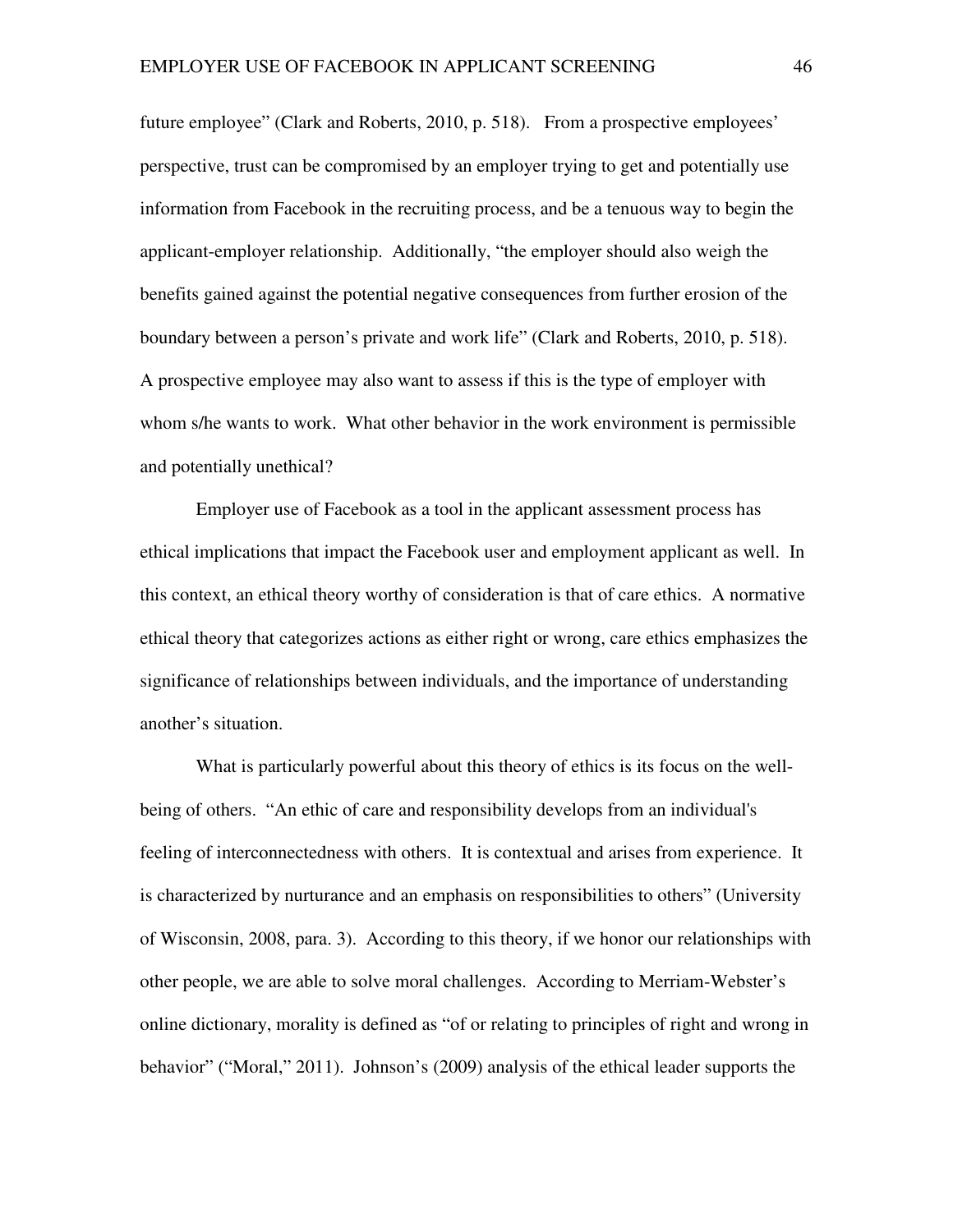theory of care ethics: ". . . we must make every effort to act in such a way as to benefit rather than damage others" (p. xvi). This commitment helps leaders maintain moral standards, decide between right and wrong, and benefits the organization and those with whom it is associated.

When an applicant applies for a position within an organization, it could be assumed that s/he wants to start the relationship with the employer in a mutually open, honest, and transparent way. If the applicant learns that his/her Facebook profile is being accessed by the employer for background screening, this action could feel nontrusting, an invasion of privacy, and less than transparent. The question has been asked by ethicists, privacy rights advocates, and others: What will the employer do with the information obtained, especially if the information is legally-protected, private, or not essential to the applicant's ability to perform the given job duties? What is stopping the employer from making judgments or being biased in his/her decision-making about the applicant? Still others question the practice of holding, especially young adults, accountable for decisions made at one point in their life that may be etched forever online but do not truly represent the character or values of the candidate being assessed today. This action can serve to break down rather than build up the relationship an applicant is beginning with an employer.

When considering an ethical framework, an employer's decision to use or not to use Facebook as a tool in the applicant pre-employment screening process could begin by answering several questions that take into consideration both the needs of the employer and the organization, and the interests of and respect for the applicant. Some of these questions include: If I told someone I respect . . . which option I have chosen, what would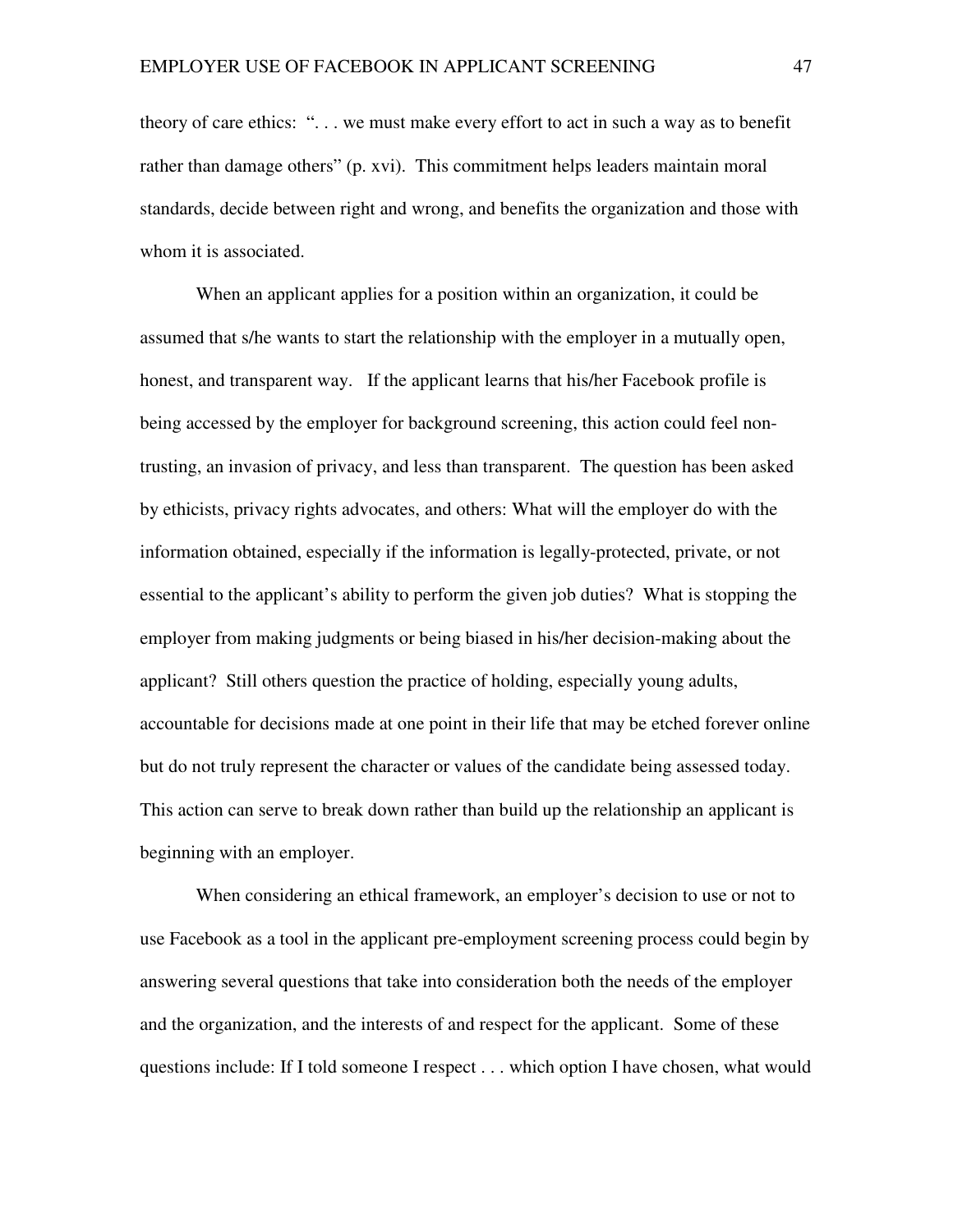they say? How can my decision be implemented with the greatest care and attention" that respect the interests of all constituents? (Velasquez, et al., 2009, *A framework for ethical decision-making* section, para. 3, 4, 5). In summary, Effective, Ethical, and Enduring Leadership (White-Newman, 2003) within an unregulated environment such as using Facebook as a tool in the applicant screening process, calls leaders to consider the impact on the employer and prospective employee relationship, current employees, and on an organization's values or code of conduct.

### **Benefits to Employers Using Facebook**

Research among small business owners and entrepreneurs indicate that learning about prospective applicants on Facebook is both efficient and cost-effective (Penttila, 2006). Many of these employers remark that online profiles can reveal a lot about the character, morals, and values of prospective applicants. This can be especially critical, for example, for jobs that require individuals to handle highly confidential information or work with vulnerable adults or children.

Investing in the cost of background checks could allow employers to avoid significant expenses and other damages to their organization, and prevent the hiring of employees who may be violent, steal, or harass other employees (Sotto & McCarthy, 2007). Some contend that social networking sites provide information that can also help employers mitigate potential legal problems long before the offer for a job (or an interview) is extended. This due diligence could circumvent a negligent hiring lawsuit.

Certain occupations, "such as those in banking, child care, health care, airline, and trucking industries [as well as property managers, those who work with vulnerable adults, financial services, law or other heavy contact positions] require criminal background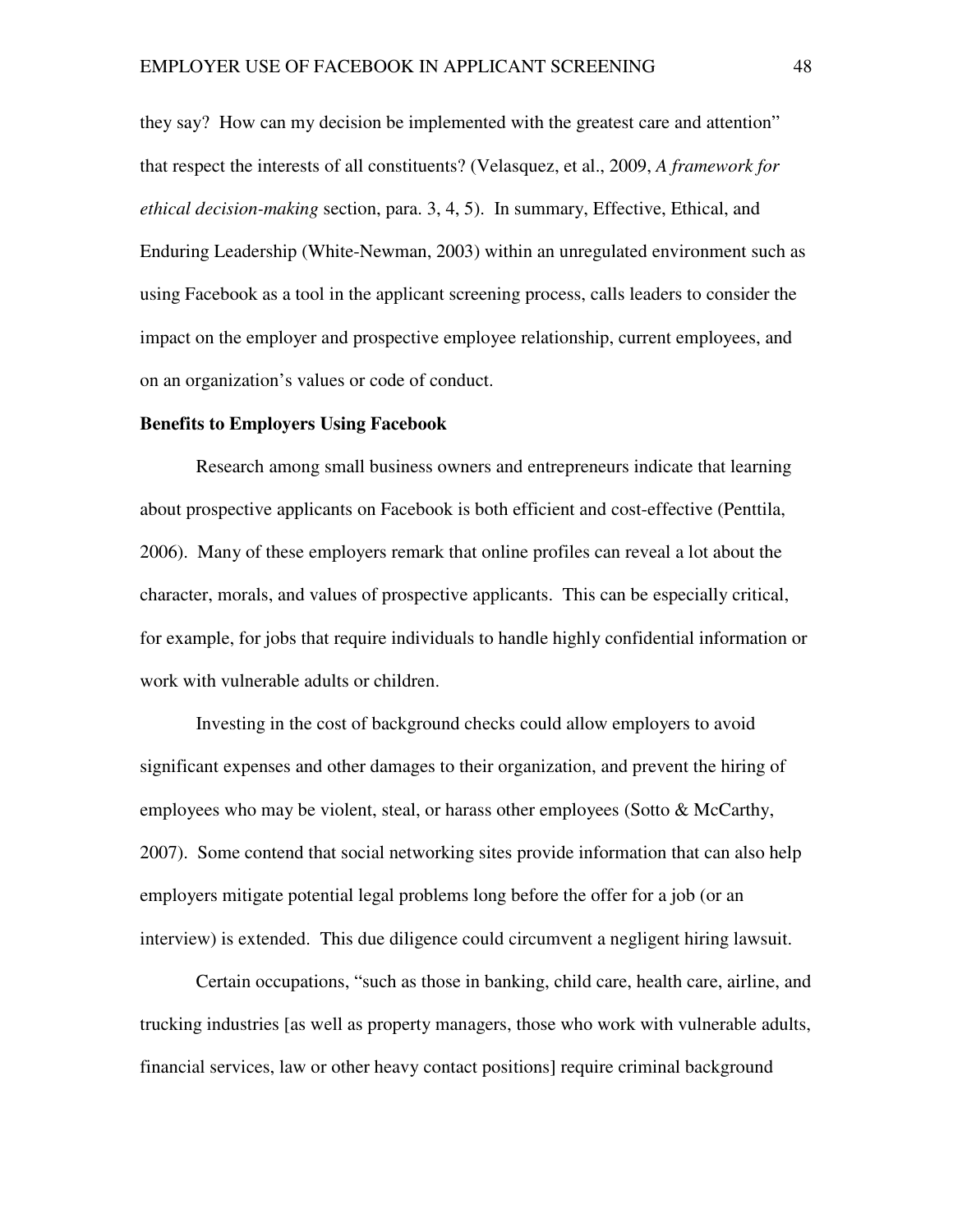checks" and by some employers' standards, require individuals to have spotless criminal background records and high moral and ethical standards (Sotto & McCarthy, 2007, p. 1). If an employer, through a search of the applicant's Facebook profile, finds that the applicant has posted content that displays "racial, religious or other discriminatory bias or evidence of violent or criminal tendencies, employer liability could ensue if that applicant subsequently becomes an employee who engages in behaviors consistent with the unchecked sites" (Bolter & Merley, 2010, p. 10). Most legal professionals would counsel employers who are hoping to avoid hiring potentially problematic employees to explore what they can find on those applicants through both legal and judicious means.

Employers may claim "corporate responsibility" as a main reason that legitimizes Facebook searches.

From the employer's position . . . It provides an easy way to gain a 'character' assessment of candidates without much hassle and allows the employer to learn more about a candidate than is possible any other way. Employers argue that they have a right and a need to protect themselves (i.e., shareholders) from negligent hiring. This could occur if an organization 'fails to uncover an applicant's incompetence or unfitness by a diligent search of references, criminal background or even general background. (Clark & Roberts, 2010, p. 513)

Some employers claim it is simply their responsibility, as stewards of their organizations and as individuals who uphold a commitment to their stakeholders, to use tools such as Facebook to learn as much as they can about prospective employees. Choosing not to do what is in the best interest of one's organization and its stakeholders could be considered equally unethical. According to researchers Engler and Tanoury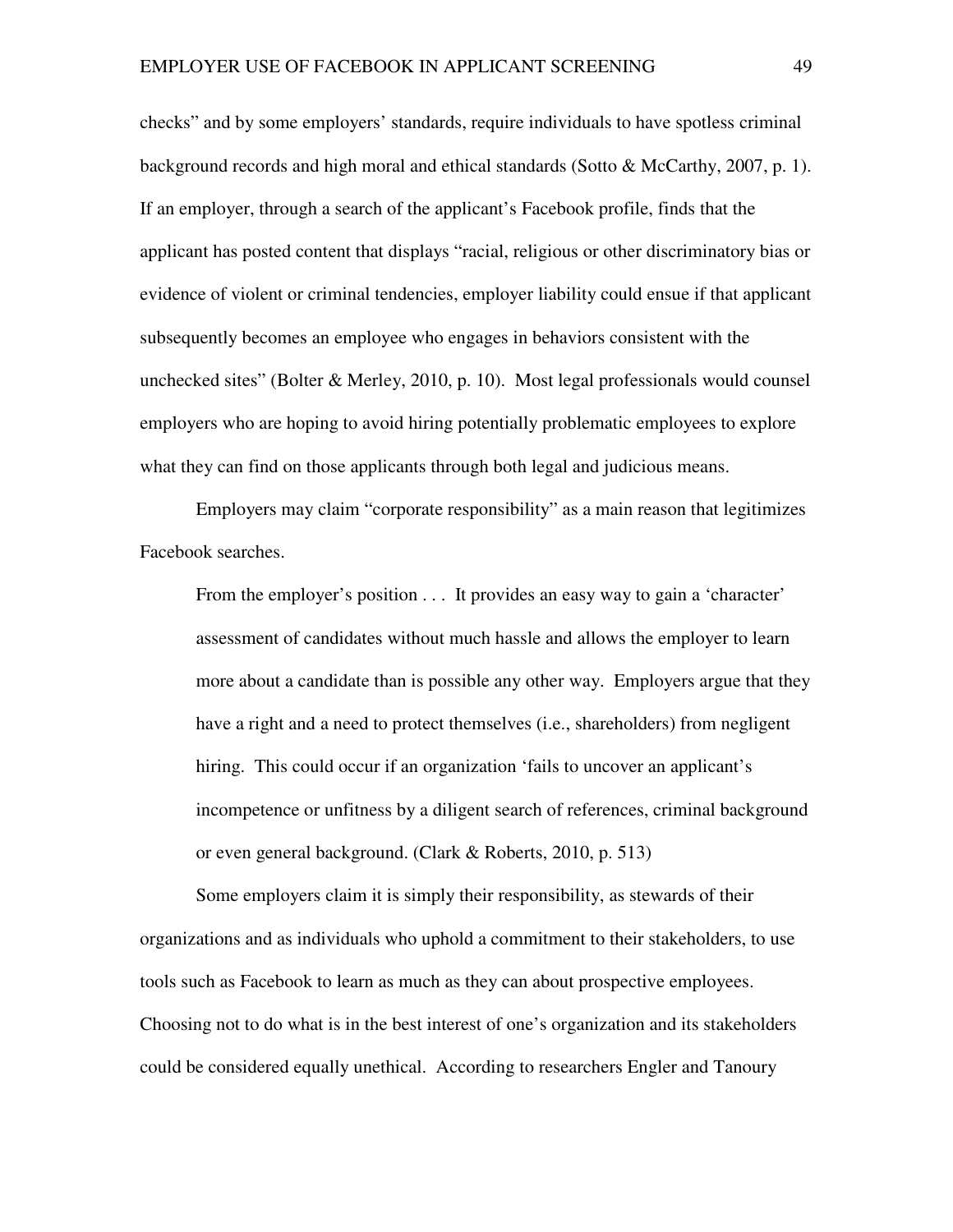(2007), employers are following utilitarian ethics which say, "'the ethical corporate action is the one that produces the greatest good and does the least harm for all . . .'" (p. 69). If employers' recruiting efforts "'serve the 'greater good' by hiring superior employees," it does not matter if a violation of privacy occurs (p. 69). In summary, many employers are most interested in protecting the viability of their organizations and will conduct applicant pre-employment searches on Facebook in order to protect their organizational interests and valuable constituents.

If applicants have not protected their personal brand on Facebook, they may incur potential risks if employers choose to seek information about them. Employers say: "job applicants . . . need to clean up their sites . . . remove anything that could be viewed negatively . . . nothing is safe online" (Clark & Roberts, 2010, p. 513-14). Without vigilantly monitoring online content, Facebook users risk having potentially unfavorable content fall into the hands of individuals who may determine their employment future.

#### **Connection to Leadership**

Leaders in the role of recruiting and hiring staff have much more information at their disposal today about applicants than in previous years with the advent of social media Web sites such as Facebook. Facebook's significant source of personal information can tempt any curious employer to search profiles of users who have applied for jobs, internships, or other employment opportunities and aid an employer's decision to hire or not to hire applicants.

At the same time, leaders must use this resource with thought, care, and caution. The decision to use Facebook as a screening tool has ethical implications. The availability of legally-protected and private information may or may not sway an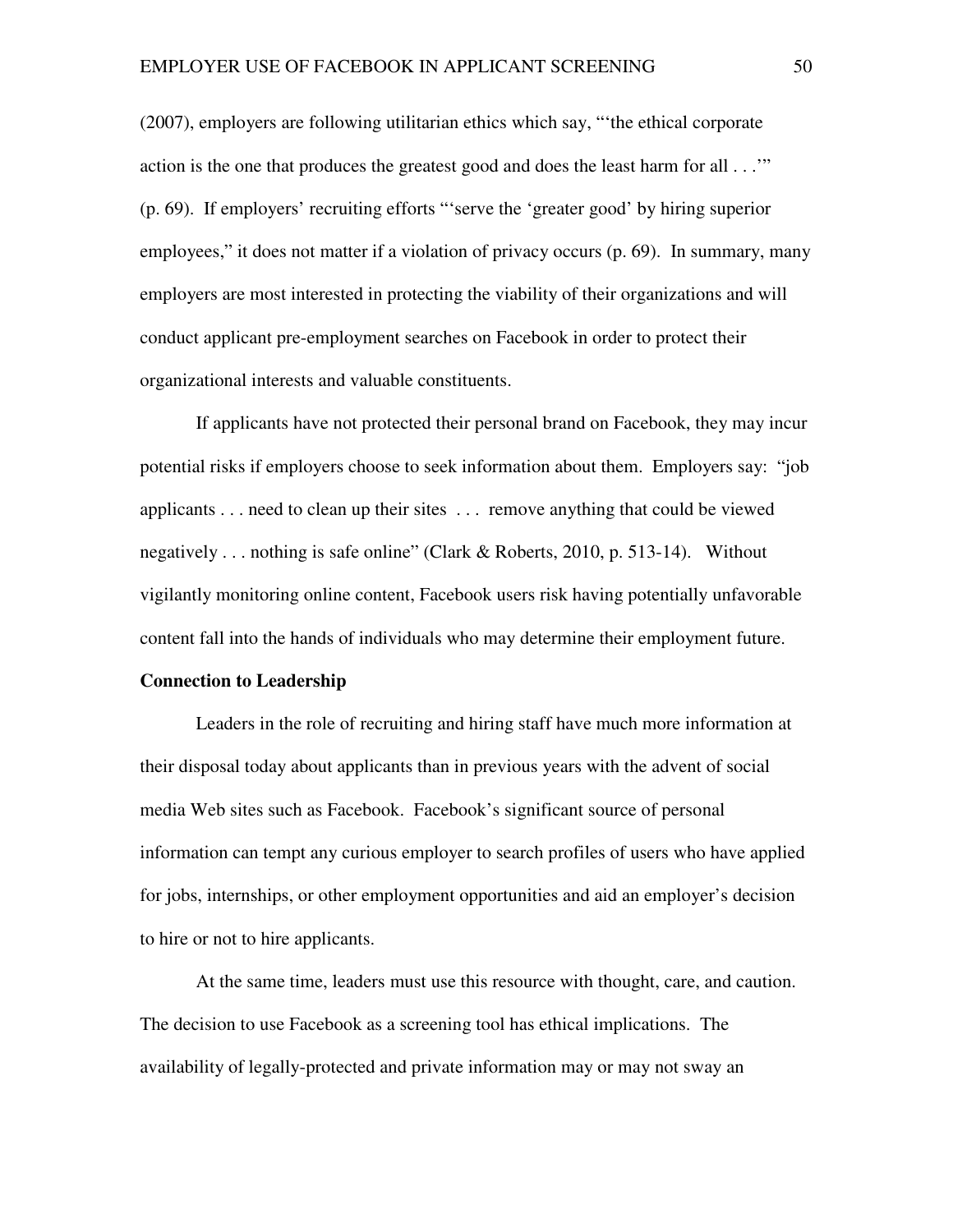employer's decision to engage in this practice. Astute leaders will establish and abide by organizational guidelines on its use and make these guidelines part of their hiring personnel's training program. Ethical leaders will model appropriate behavior about their organization's use of Facebook as a tool in the pre-employment screening process of applicants, and develop and enforce policies that clearly articulate how – or if  $-$  it should be used.

Facebook users who are searching for and applying for employment opportunities are also an important component in this unregulated arena. On one hand, they have control in these situations. These individuals must think about and establish an opinion on an organization's decision to use (or not to use) Facebook as a tool in the preemployment screening process and decide if this is the type of organization for which they want to work. Could an organization's acceptance of this practice mean that other "grey" practices are also allowed? Sara Elias, career counselor/internship coordinator at Black Hills State University in South Dakota, counsels college-aged students on what to expect in their employment search and cautions:

We stress to students that at any point during their job search process . . . if they are asked something, asked to provide something, or told something that puts up a red flag, they should think long and hard about whether or not they want to work there. If they are uneasy during the job-search process where everyone is on their best behavior, they should try to imagine what the working conditions might be like. (as cited in City requires job applicants to provide, 2009 June 24)

Users need to decide where they personally stand on this issue and if they are against it, decide what they will do about it.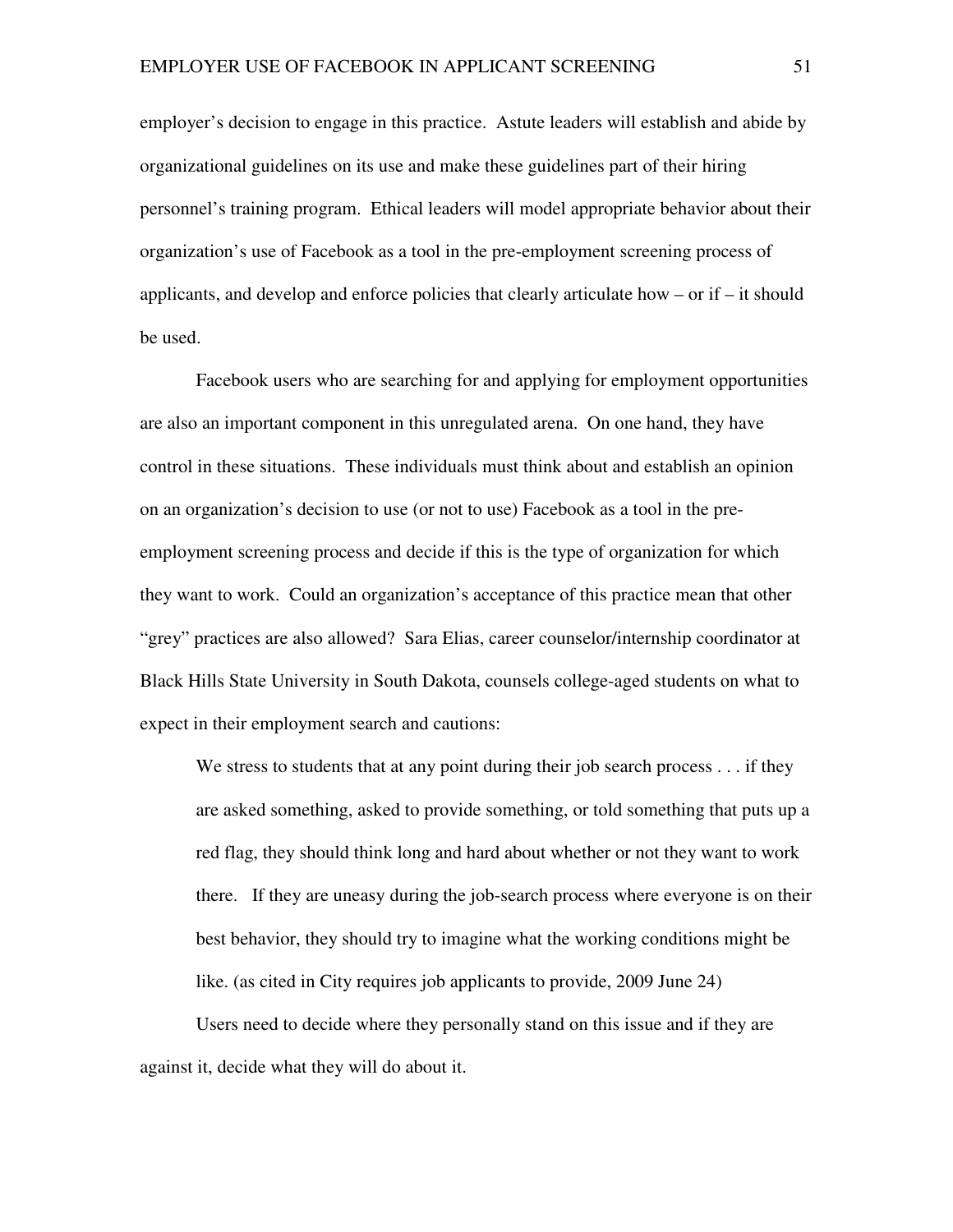# Chapter 3: Methodology, Validity and Limitations

My research investigated the question: How can employers optimize the benefits of using Facebook as a tool in pre-employment screening of applicants while managing the ethical, legal, and privacy implications? I used three research methods to collect data: a literature review of existing research, an online survey of employers to capture current practices and predict future trends, and interviews with two legal professionals (further details are provided in the IRB, Appendix A).

A comprehensive literature review established the foundation of the research and provided a framework for analyzing, comparing, and contrasting data gathered from the other research methods. Because this topic is technology-related, the landscape changes quickly. A feature launched or a policy created by Facebook can be altered or become out-of-date within months or even days from the time it is created. For this reason, the information gathered on this topic was published primarily within the past three years. Nonetheless, it is important to note that the likelihood exists that some of the information will be out-of-date by the time this work is completed.

From the literature review, multiple but related components of the research topic were explored including: what Facebook is and how Facebook users engage in this space; the concept of Facebook users' online persona; whether or not employers use Facebook as a tool in the pre-employment screening process of applicants; why some employers use Facebook for this purpose and why others have chosen not to; the ethical, legal, and privacy implications employers may face when engaging in this practice; the benefits to employers by engaging in this practice; the concept of privacy rights among Facebook users; and the existence of policies that may provide guidance to employers on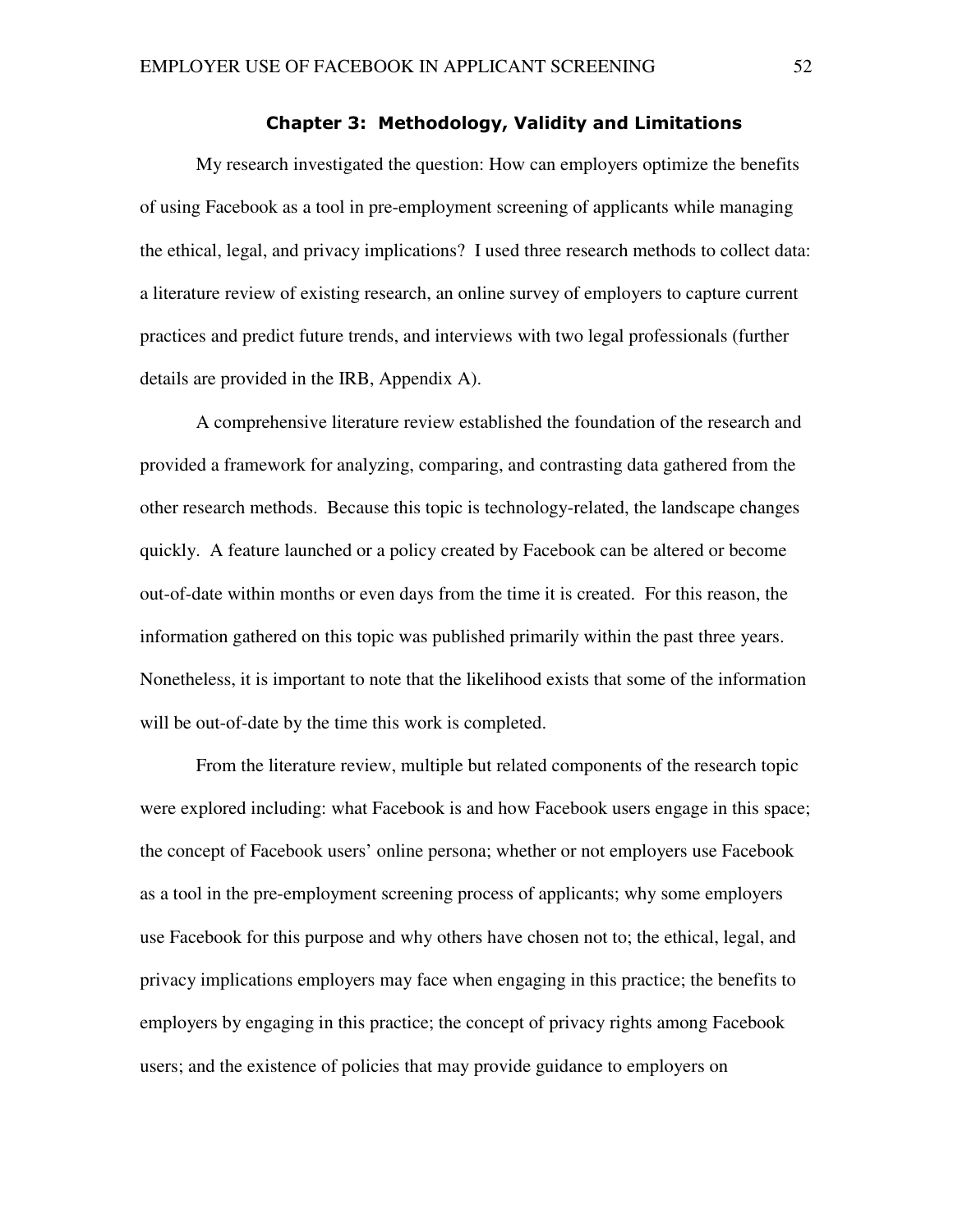appropriate use of this Web site as a tool in the pre-employment screening process of applicants.

The literature review provided a framework for outlining current thinking on employer use of Facebook as a tool in pre-employment screening. The data gleaned from the literature review was validated and/or refuted by exploring current practices through the results of an online survey and interviews. This additional research also highlighted new thinking and trends in this research area.

The second research method was an online survey (utilizing the survey tool Survey Monkey™) to gather data on whether or not employers use Facebook as a tool in the pre-employment screening process of applicants (the list of survey questions is provided in Appendix C). Some of the key findings gained from this survey included: employer perceptions, attitudes, and opinions about this practice; employer organizational policies around use of Facebook as a tool in applicant pre-employment screening; organizational awareness and knowledge of various policies; type of Facebook profile information accessed; results of Facebook searches by employers; and employer recruitment of others to access Facebook profiles not accessible to employers. Feedback was also gathered from employers about the ethics of this practice.

The survey participants were employer contacts from across the United States and internationally who post employment opportunities for University of Minnesota students and alumni and who are registered on GoldPASS (http://goldpass.umn.edu), the University of Minnesota job and internship database. These contacts were accessible because I am one of several University of Minnesota career services professionals who manage GoldPASS, so it was a sample of convenience and purposefully selected.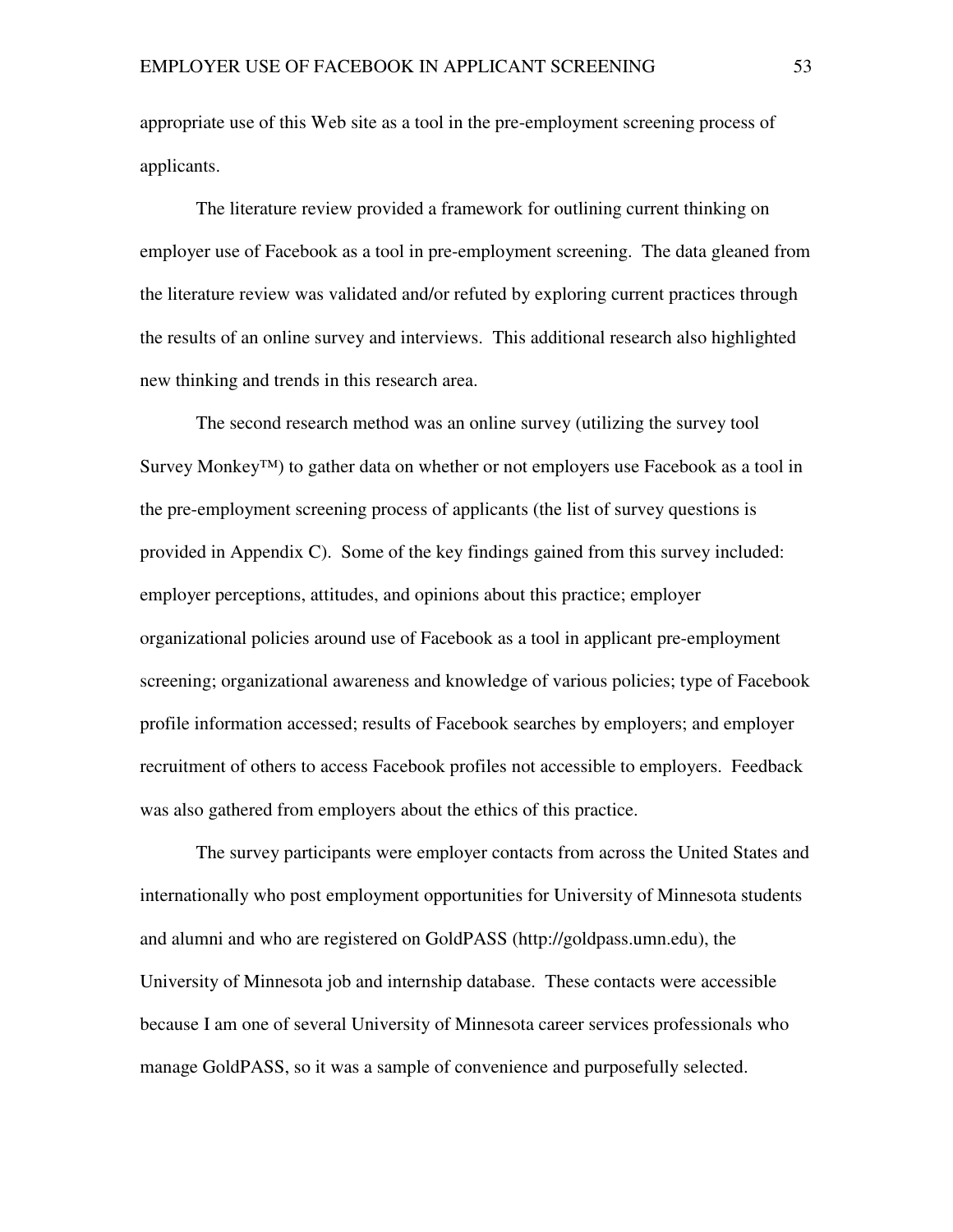The individuals posting positions in this database hold a variety of roles in their organizations. Anyone charged with the responsibility of recruiting and hiring staff can post positions on GoldPASS. On January 2, 2011, a report was produced of employers in GoldPASS who have active accounts and who logged into the system within the past two years (2009 and 2010). A link to the survey and a short message inviting the employers to participate was emailed (refer to Appendix B). The sample size was 6,539 contacts. The group of participants represented a large and diverse sample from the for-profit, nonprofit, government, and educational industries. As an incentive to participate in the research, the employers could receive an executive summary of the research findings once the project was completed.

In an effort to produce a reliable and valid survey, I sought guidance from several sources including my thesis advisor and the ORLD program director. Second, feedback was gathered from two University of Minnesota career services professionals who agreed to offer feedback on the survey questions and best practices for administering the survey. Finally, to guide development and analysis of the online survey, several research books were consulted, in particular, *Improving Survey Questions* by Floyd J. Fowler, Jr. (1995) and *Using Online Surveys in Evaluation* by Lois A. Ritter and Valerie M. Sue (Fall 2007).

For the third phase of the research, face-to-face interviews were conducted with two attorneys. One interview was with a privacy attorney/law professor from the University of Minnesota Law School, and the second interview was with a practicing employment law attorney in Minneapolis. Because the practice of using Facebook as a tool in pre-employment screening of applicants is currently unregulated in Minnesota,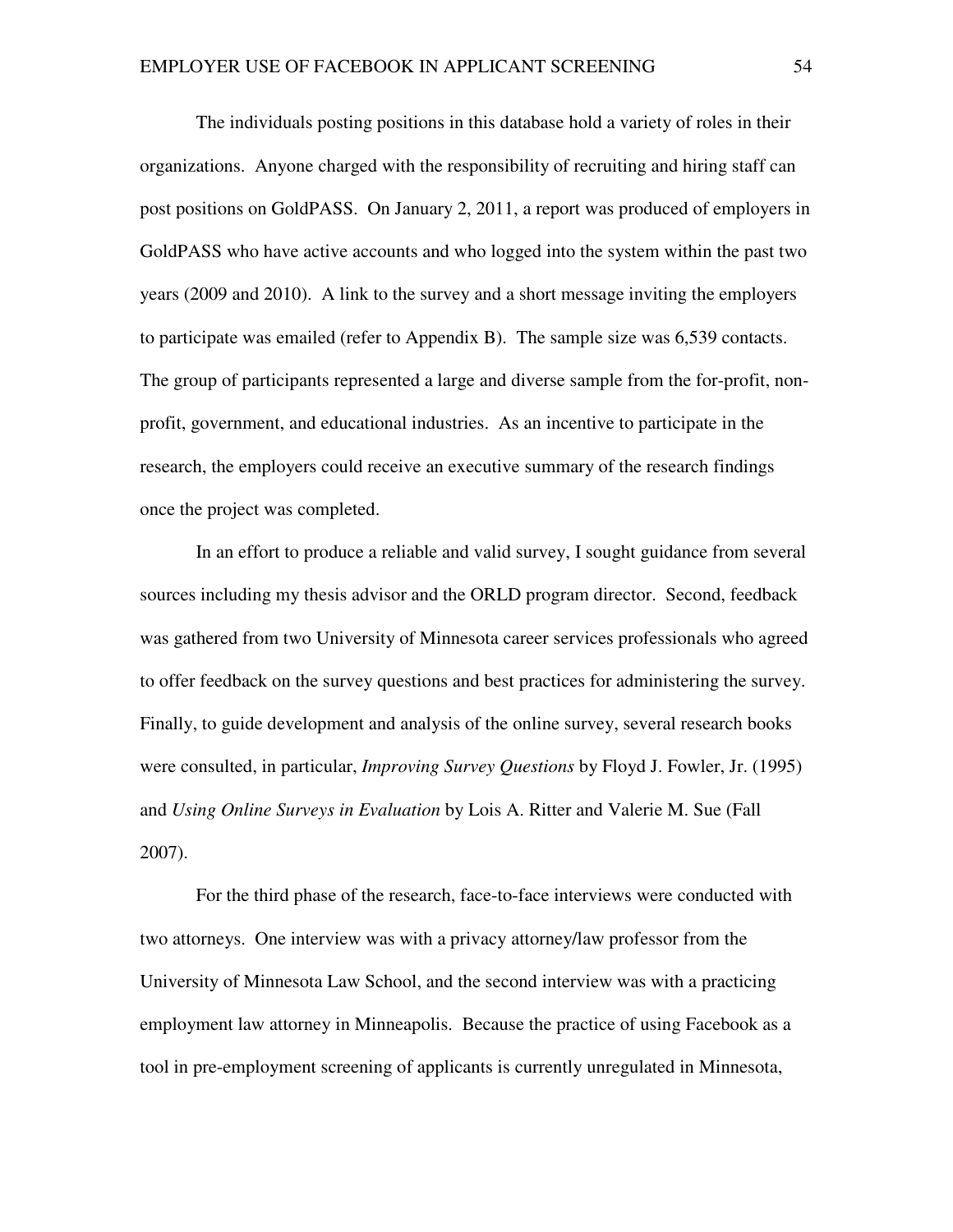employers may find themselves operating in an ambiguous area and are uncertain as to whether or not to engage in this activity. Gaining perspectives from professionals in the legal community supported the research question and provided valuable expert knowledge that can be shared with employers.

The questions asked of the attorneys focused on defining privacy; their opinions about employer use of Facebook as a tool in the applicant pre-employment screening process; laws, acts, or policies that may be implicated with employer use of Facebook in this way; recommendations for employers who engage in this practice; and what the future holds in terms of laws or regulations around employer use of Facebook as a tool in the applicant pre-employment screening process. A separate question was asked of the employment law attorney to find out if the clients with whom he works use Facebook as a tool in the applicant pre-employment screening process, and what kind of legal counsel his clients are seeking for this practice. The interviews were conducted in the attorneys' offices, notes were captured, and the conversations were also digitally-recorded. The interviews were both transcribed and the data analyzed. To ensure that the semistructured, in-depth interviews were conducted effectively, guidance was sought from my advisor, program director, and from the textbook, *Research Methods for Business Students*, by Mark Saunders, Philip Lewis and Andrian Thornhill (FT Prentice Hall, 2007), as well as the previously cited texts.

To analyze the online survey findings, the capabilities of SurveyMonkey™ and descriptive statistics were utilized. This analysis included review of the 660 open-ended survey comments and the attorney interviews and conducting "categorization" (putting similar content into categories and comparing and contrasting that data with the two other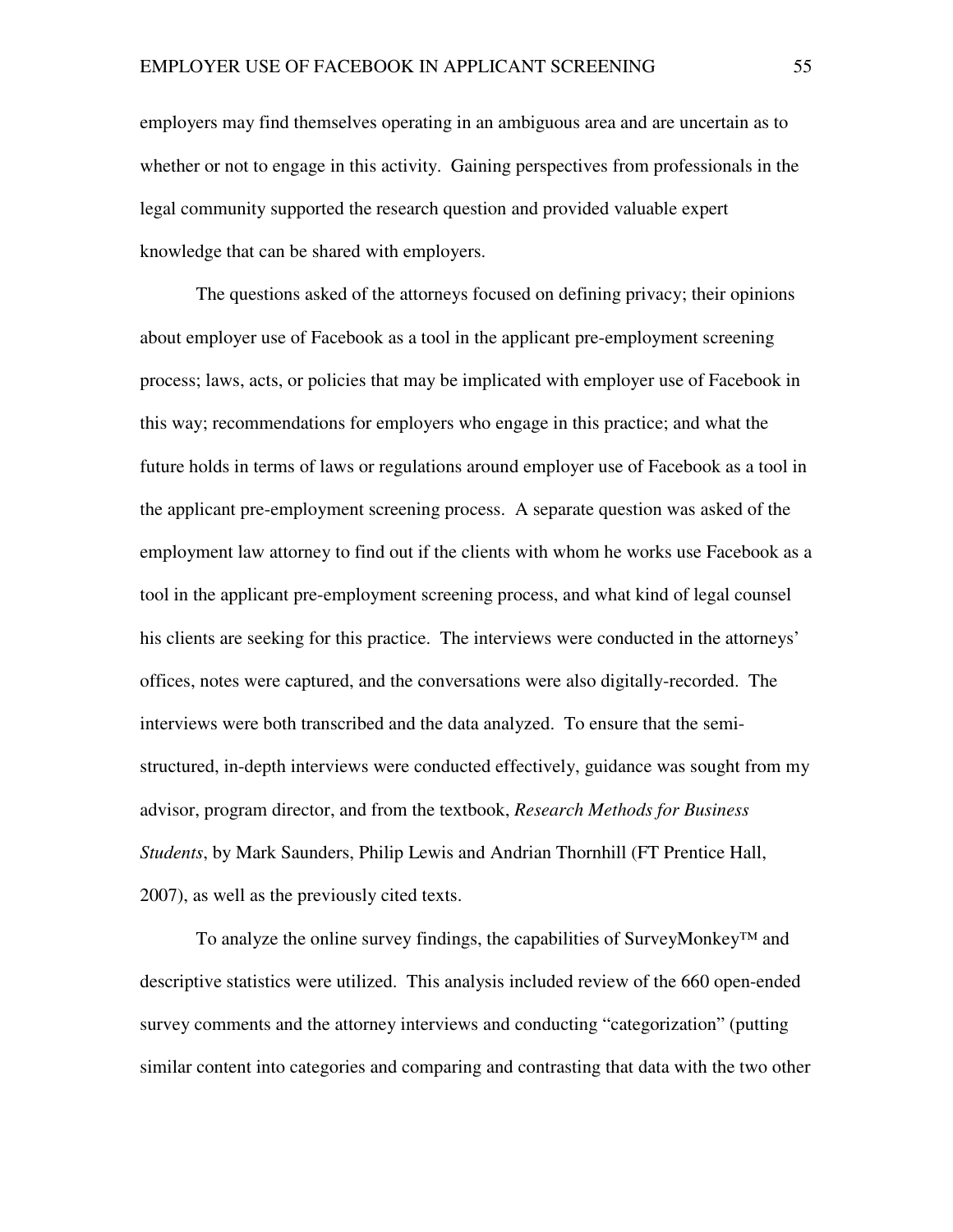data sources) (Saunders, Lewis & Thornhill, 2007, p. 479). The analysis included comparing the online survey results and attorney interviews with the literature review to identify trends and themes of this practice and to gain new insights and future trends.

# **Validity**

Producing a valid research study was critically important so various sources were engaged to reach this goal. Several key validity tests were used as outlined by Joseph A. Maxwell (Sage, 2005) in his text, *Qualitative Research Design*, including rich data, respondent validation, searching for discrepant evidence and negative cases, and triangulation. The support and guidance of my thesis advisor and program director also helped to conduct a valid research study.

 The research included two, in-depth, semi-structured interviews, one with a University of Minnesota Law School professor whose expertise is privacy law, and one with an employment law attorney. Their contribution lent expertise to the research and helped validate, clarify, or correct the legal information obtained through the literature review.

 An important component to ensuring that the data requested during the interviews was clear and that bias did not impact the research was to engage in respondent validation. During the interviews, questions were asked and paraphrased in order to clarify information. Permission of the interviewees was requested to contact them with follow-up questions after the interviews if the notes and/or recordings were unclear.

While validating results from the online survey could be more challenging, a validity test was accomplished by asking the same question in a couple of different ways,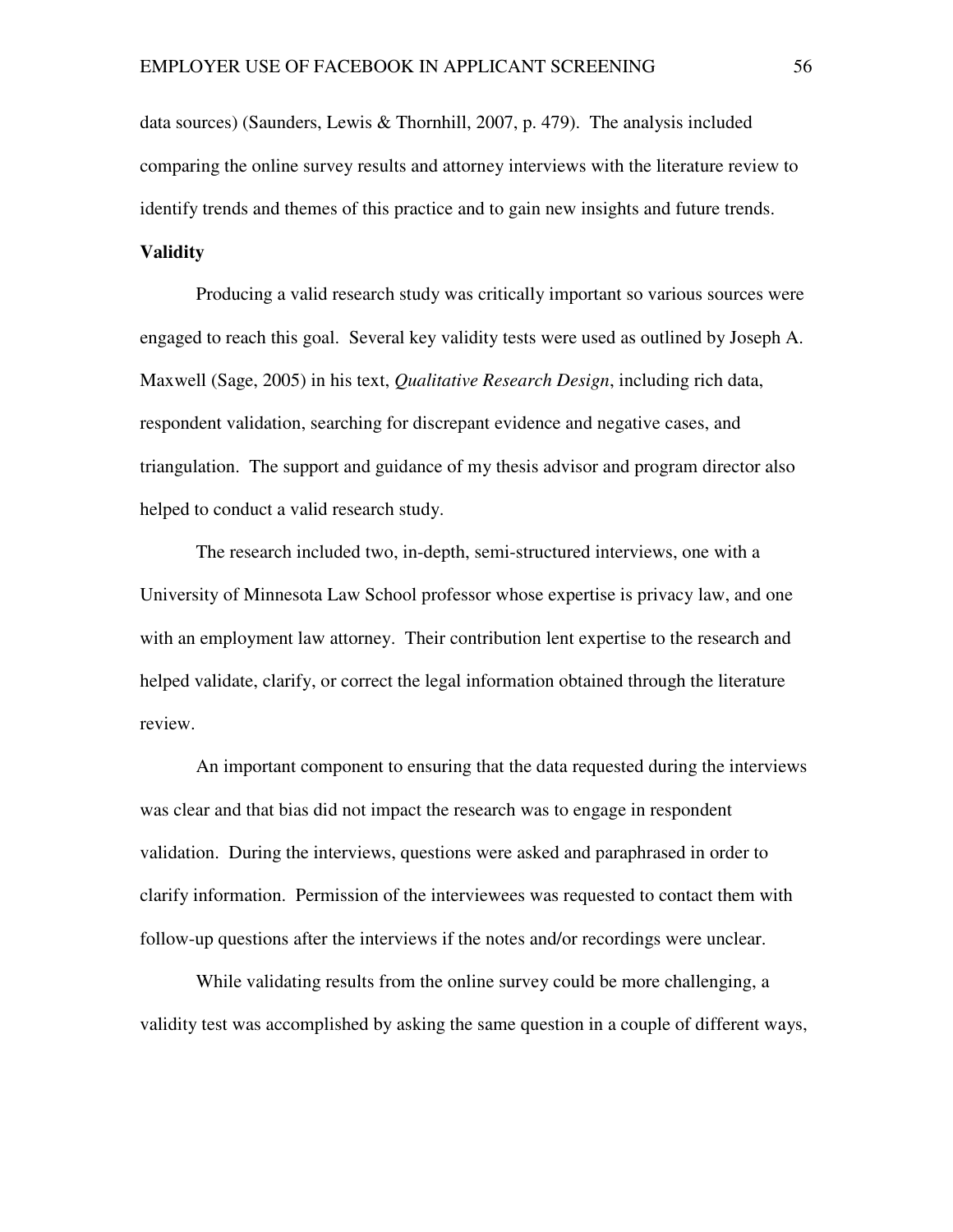and the respondents were also allowed to provide additional comments after specific survey questions.

Because of the legal, privacy, and ethical implications associated with the research topic, the possibility exists that certain information may not be addressed or is absent in the research findings. This reality required searching for discrepant evidence and negative cases. Attention was given to the information obtained that contradicted one or more of the other research methodologies. My thesis advisor and program director were consulted to discuss questions and to help clarify interpretations of the findings.

The research technique of triangulation was also used. This entails gathering information via multiple sources and modes. By conducting a literature review, an online survey and interviews, the research findings were cross-referenced against any possible assumptions that could be made. The online survey and interview data were compared to the findings from the literature review to determine how the data and findings might support or be in opposition to each other.

The practice of employer use of Facebook as a tool in the pre-employment screening process of applicants has garnered attention in recent years, especially among higher education career services professionals who work with employers who are recruiting students for employment opportunities. Passion for my topic is another factor that could influence the research and interpretation and presentation of the findings. This passion could present itself as researcher bias because I am looking at the topic with the lens of ethical leadership. An awareness of this possibility was the first step toward managing this potential problem.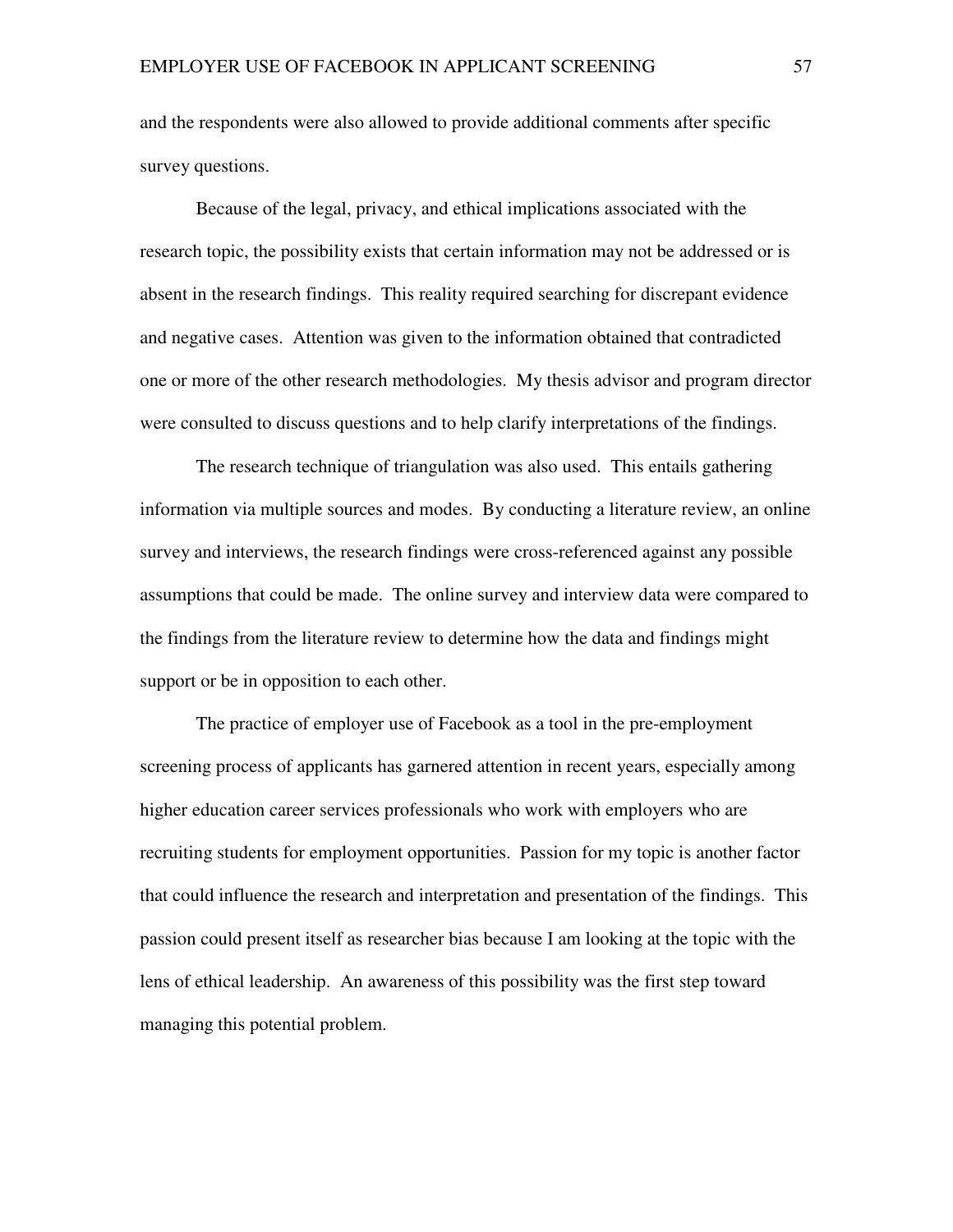Since I recognize that I am apprehensive about Facebook being used as a tool in pre-employment screening of applicants, I worked closely with my academic support to ensure that the online survey, interview questions, and the interpretation of the research results do not reflect bias. As a graduate student in an organizational leadership program which has a strong ethical foundation, my values inherently support ethical workplace practices so my research topic can present challenges to my sense of right and wrong. It was important for me to be open to hearing all sides of this controversial, ambiguous, and legally unregulated practice, and not let my bias influence my study.

## **Limitations**

A challenge and limitation of an online survey is the inability to dig deeper with follow-up questions to responses or to gain clarification and the meaning behind written comments. The survey analysis is based on assumptions about what the employers were intending to communicate in their responses.

Writing good survey questions takes time and careful thought. Despite the extra effort expended to write clear survey questions, gain feedback from colleagues on those questions, and pre-test the survey, no guarantee exists that respondents understood the questions precisely the way that they were intended.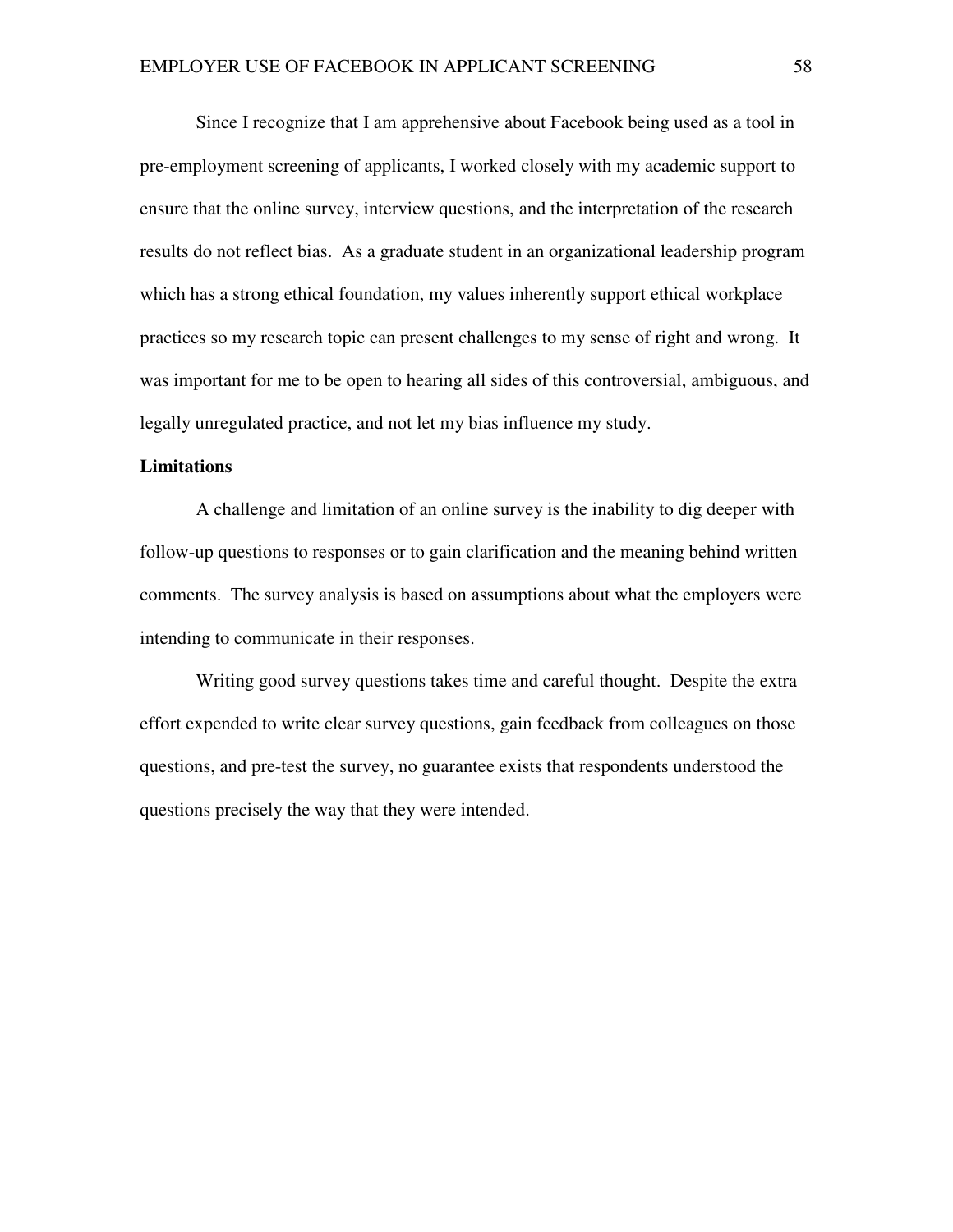# Chapter 4: Results and Discussion

#### **Online Survey of Employers**

My research question guided the choice of research analysis methodology. This research question was: How can employers optimize the benefits of using Facebook as a tool for pre-employment screening of applicants while managing the ethical, legal, and privacy implications?

As described earlier, the research included an online survey of employers and interviews with two attorneys. The attorney interviews discussion follow the findings and analysis of the online survey. For comparison and validation purposes, the literature review is cited at various points throughout the survey findings (or findings from the attorney interviews in the online survey results or vice versa), for comparison and validation purposes.

 The main goals of the online survey were to learn if the employers believed that Facebook as a tool in the applicant pre-employment screening process has benefits, and to gain their opinions of the ethical, legal, and privacy implications of this practice. The survey also explored how prevalent the practice is among the employers, and if organizational and professional policies dictate and guide their use of Facebook.

Skip-logic was used in the survey. This means that the survey was intentionally designed for some of the employers to skip certain questions. Because some of the employers responded that they did not use Facebook as a tool in the applicant preemployment screening process, these employers were not presented with the questions related to use of Facebook for this purpose. Most of these non-Facebook users who started the survey answered 15 questions plus a demographics section. Those who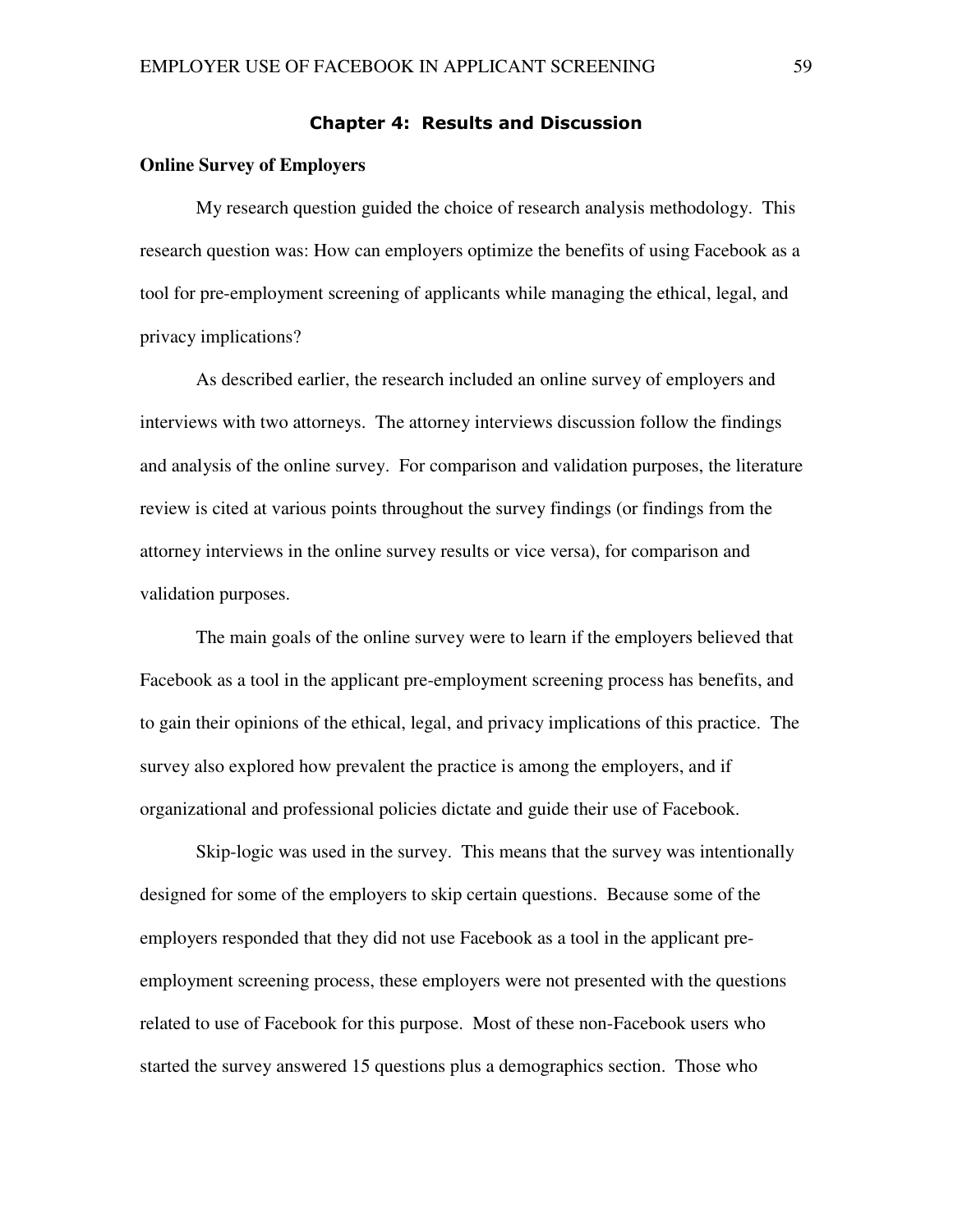responded that they used Facebook at some level as a tool in the applicant preemployment screening process completed 29 or 30 questions as well as the demographics section. A certain percentage of respondents in both categories exited the survey at various points prior to completing the entire survey. Even if respondents exited early, responses to questions answered were captured and counted toward the analysis of the survey results.

The respondents were also required to answer each question before proceeding to the next question. The predominant response format for the survey was a Likert-style rating scale followed by multiple selection responses. A Likert scale asks respondents how strongly they agree or disagree with a statement(s) typically on a four-, five, six- or seven-point rating scale. This survey had a four-point Likert scale for all questions following this format.

In an effort to obtain more details from the employers for some of the questions, respondents were able to provide open-ended comments to four of the questions. Submitting comments to these four questions was optional. Out of 854 respondents who answered Question 1, *Use of Facebook as a tool in the applicant pre-employment screening process has benefits*, 54% submitted comments which were analyzed. Comments submitted from all four questions (664 comments total) were coded to determine common themes and are discussed below.

As noted earlier, the search criteria in GoldPASS for the employers invited to participate in the survey were those who had complete profiles and who had logged into the system during 2009 and 2010. This search criteria yielded a total of 6,610 employer contacts. When the survey was emailed to these contacts between January 14 and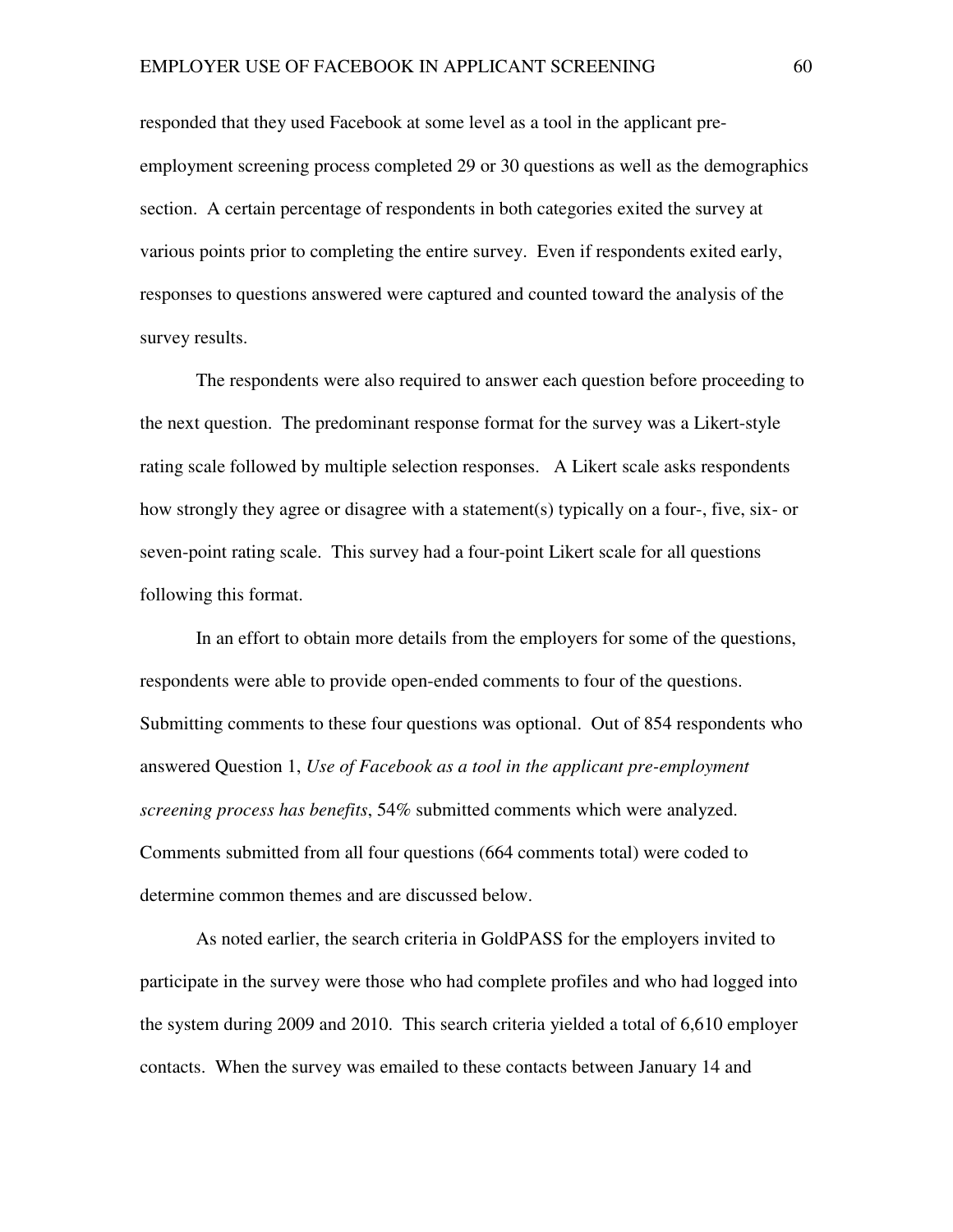January 17, 2011, all but 71 emails were successfully delivered. The total receiving the invitation email and link to the survey was 6,539 contacts. Survey responses were collected through January 31st. By this date, 854 employers started the survey and 718 completed the entire survey which represents an 11% response rate. (See Appendix B for the survey email invitation.)

#### **Demographics**

Six categories of demographic information were collected from the employers (job title, organization type, number of people hired annually, organization primary industry, gender, and age range). The majority of the respondents, 77%, hold the title of either supervisor, recruiter, director, CEO, COO, president, vice president, human resources administrator, staffing specialist or campus relations specialist; work in the forprofit sector, 57%; hire approximately 1 to10 people in their organization annually, 43.9%; are female, 66.7%; and range in age from 26 to 55 years of age, with the majority, 34%, ranging in age from 26 to 33. Respondents work in a broad range of industries. The top three industries that were selected by the employers include education,  $11.1\%$ , manufacturing, 7.7%, and non-profit/philanthropy, 5.3%.

#### **Survey Questions**

Through descriptive statistical analysis techniques, 28 of the 31 survey questions were analyzed and these questions specifically addressed the research question. The three questions omitted from analysis included Question 7, *Using Facebook as a tool in the applicant pre-employment screening process is compliant with Facebook's Privacy Policy*, Question 13, *Which social or professional networking Web sites other than Facebook do you use in the applicant pre-employment screening process?*, and Question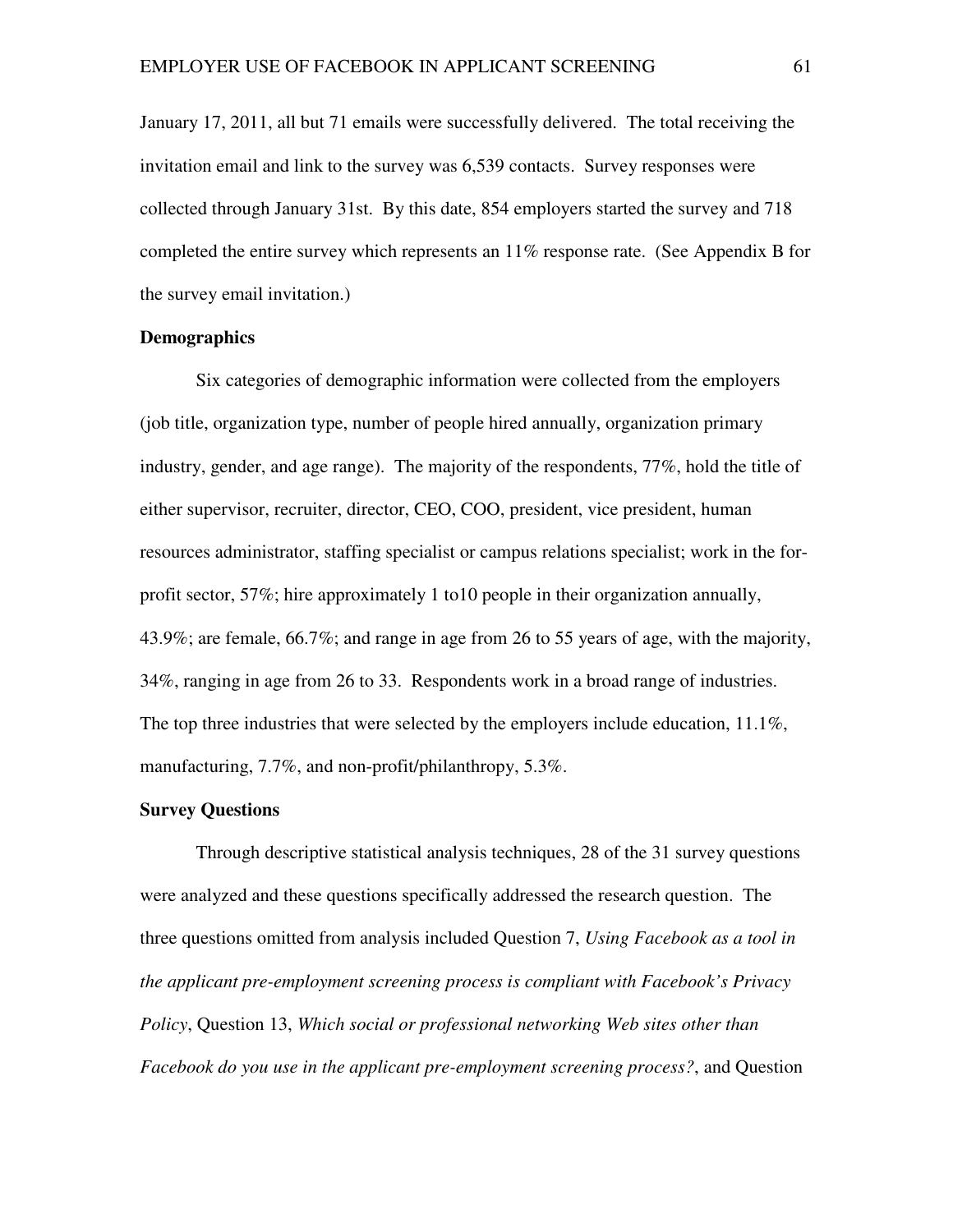20, *It is cost-effective to use Facebook as a tool in the applicant pre-employment screening process*. These questions were omitted because similar information was obtained through responses to other questions, the omitted questions did not contribute significantly to answering the research question, or because they simply provided additional information related to the research topic.

A summary of the key findings of the online survey is provided below. Immediately following this section is a detailed explanation and graphical representation of the responses to the survey questions. The complete list of survey questions is provided in Appendix C.

# **Summary of Key Survey Findings**

The following are some of the most notable findings from the survey:

- The majority of the employers,  $61\%$ , never use Facebook as a tool in the applicant pre-employment screening process.
- The employers were nearly split in their opinion that use of Facebook for this practice has benefits.
- The majority of the employers, 70.5%, do not think that Facebook *should* be used as a tool in the applicant pre-employment screening process. Only 5.9% completely *Agree* that Facebook should be used for this purpose.
- In contrast, 81.4% believe that Facebook could be used under some circumstances, while 18.6% *Agree* that it should *never* be used.
- Only 2.5% completely *Agree* that information available on Facebook is accurate.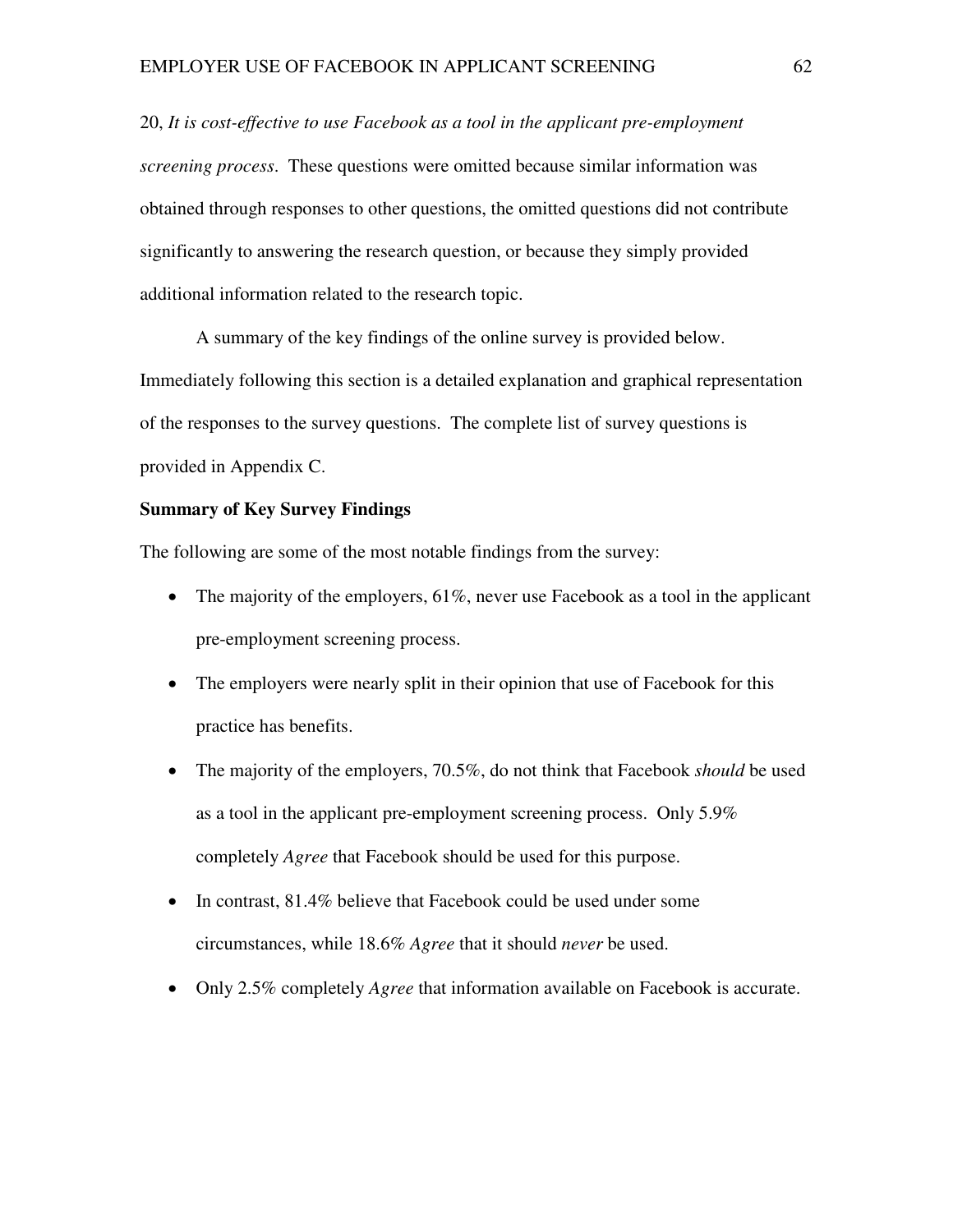- The majority of employers are not familiar with either the National Association of Colleges and Employers Principles for Employment Professionals, 67.3%, or Facebook's Statement of Rights and Responsibilities, 64.1%.
- Relative to the ethical use of Facebook as a tool in the applicant pre-employment screening process, the responses reflect a standard distribution with 52.7% *Tend to disagree/Disagree* and 47.4% *Tend to agree/Agree*.
- Approximately half of the employers, 50.5%, were *Not certain* if they can find legally-protected information about an applicant on Facebook, while 38% believe that they can, and 11.5% responded that they cannot.
- The overwhelming majority of employers, 93%, indicated that they have no organizational policy or they are uncertain if they have a policy on the use of Facebook. Only 4.4% have a policy and 2.5 % are developing one. Of the 2.5% who have or are developing a policy, 83% indicate that the policy would prohibit the use of Facebook while 17% indicated that the policy would require its use.
- Those who do use Facebook as a tool in the applicant pre-employment screening process, 39%, use it for the following main reasons: *Assess the character of the individual*, 60.9%, *learn if the applicant will be a good representative of their organization*, 52%, and *learn information that may not be on applicants' resumes,*  39.8%.
- The majority of the employers, 97%, indicated that use of Facebook can introduce bias, with a stronger emphasis on creating a *negative* bias.
- A large majority of the employers, 88.4%, *Tend to agree/Tend to disagree* that poor hiring decisions can be avoided by using Facebook, and 61.1% *Tend to*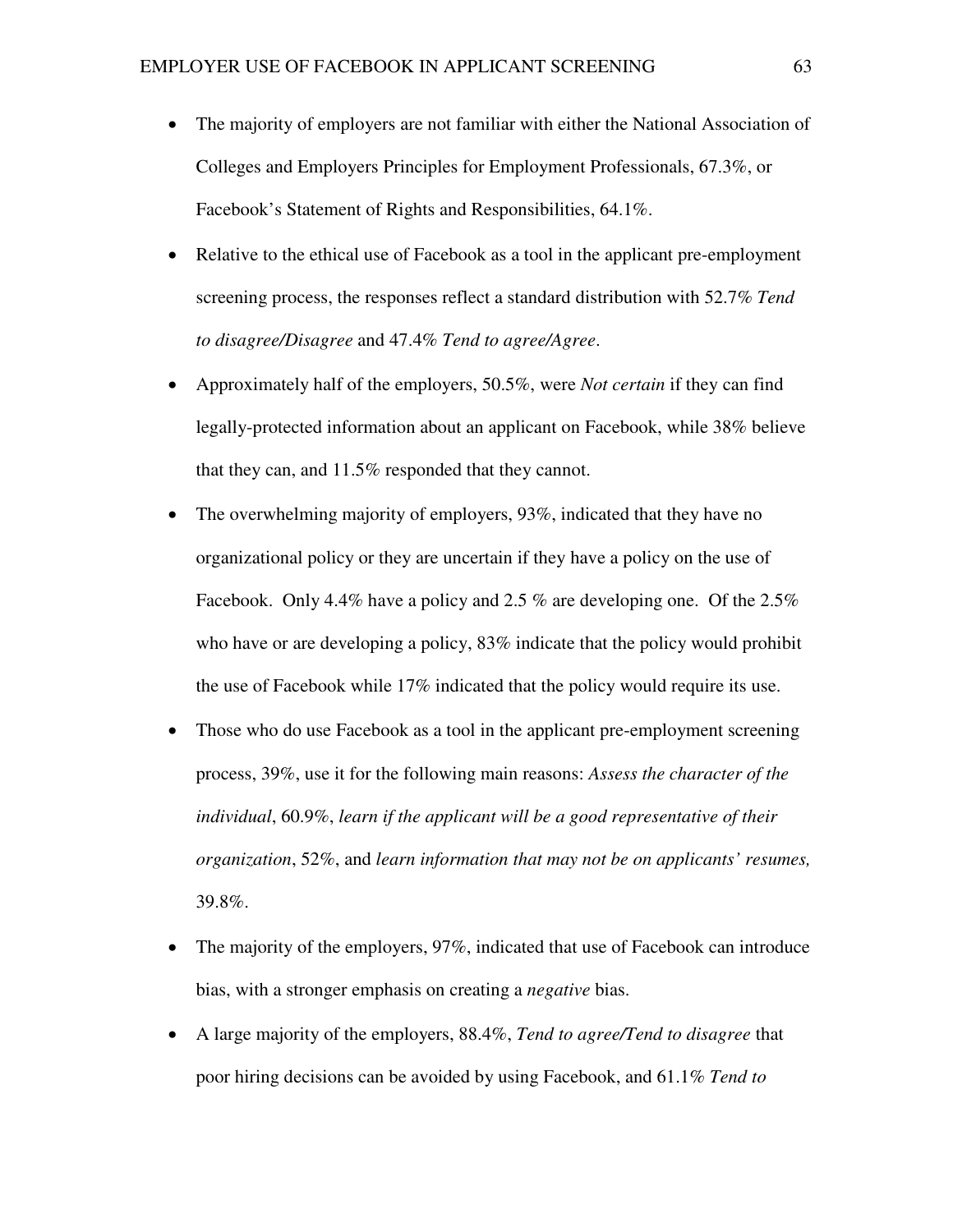*disagree/Disagree* that Facebook has helped improve the quality of hires in their organization.

- Only 5.4% of the employers indicated that they use Facebook *All of the time/Almost always* to find private, non-job related information about an applicant with 39.4% indicating that they *Never* use it for this purpose.
- Among employers who do use Facebook, 39%, the vast majority, 96.4%, have never withdrawn an offer of employment based on what they learned on Facebook, 91.7% have never requested that applicants "Friend" them in order to get more information, 89.5% have never asked others to access the Facebook profiles of applicants with whom they do not have access, and 77.2% *Tend to disagree/Disagree* that information they have learned on Facebook has caused them not to consider an applicant for employment in their organization.
- Among those who use Facebook as a tool to screen, the majority, 63.6%, do not inform applicants that they do, and the majority, 63.9%, do not require written permission from applicants to use Facebook for this purpose.
- Among the employers who do not use Facebook as a tool to screen, the main reasons they indicated not using it include: *Do not want to access information that is not job-related*, 64.8%, *do not want to introduce bias in my decision-making*, 58.9%, and *do not want to access personal and private information,* 61.5% and 56.3% respectively.

Included below are the aggregated responses to the 28 survey questions, the interpretation and analysis of those responses, and the most notable themes from the open-ended comments. Also included are graphical illustrations (column and bar charts)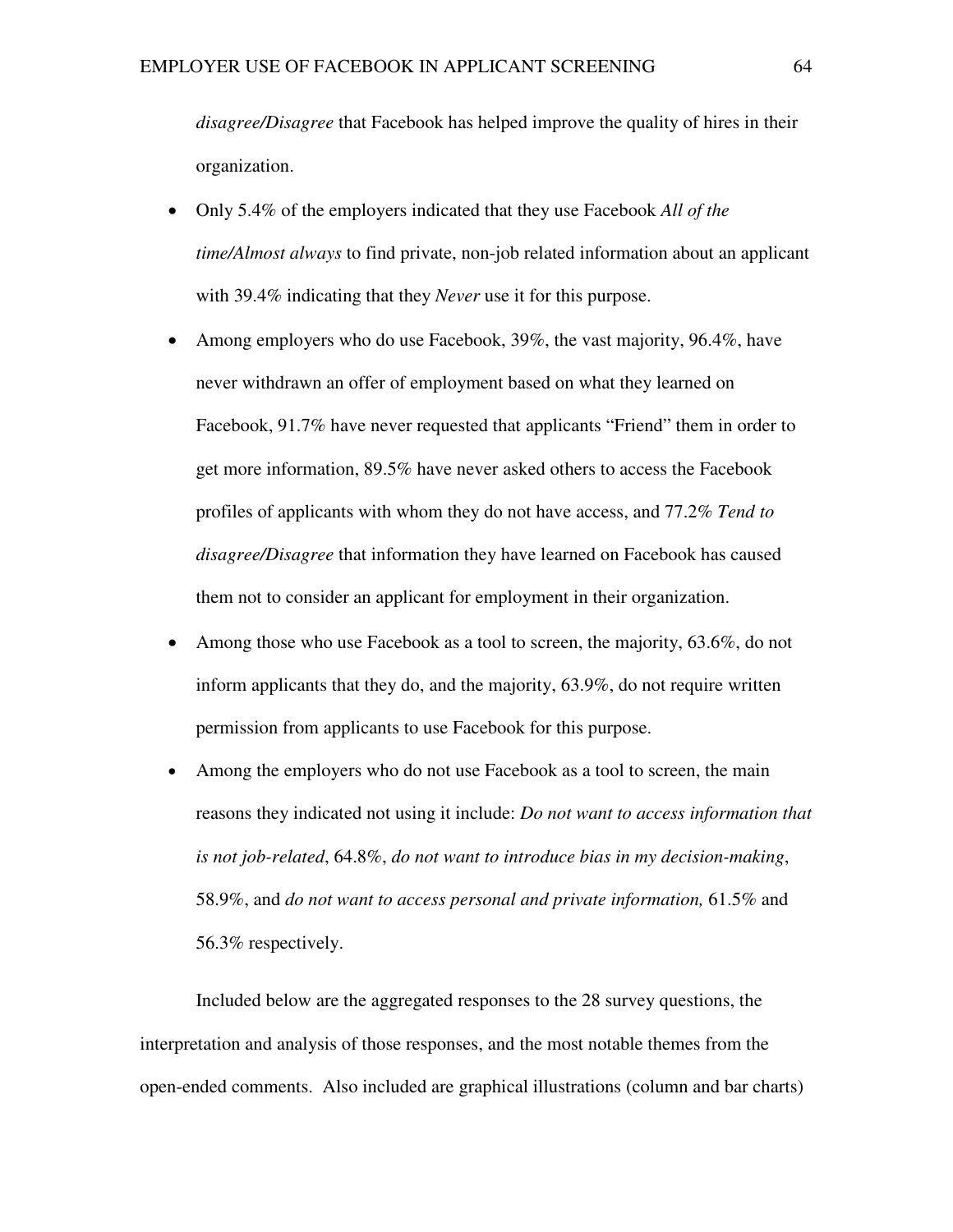for most of the 28 questions. The charts include the percentages for the particular EMPLOYER USE OF FACEBOOK IN APPLICANT SCREENING<br>for most of the 28 questions. The charts include the percentages for the particular<br>answers as well as the number of responses for each of those answers (e.g., 35% or 298 responses).

# **Online Survey Responses in Detail in Detail**

The employers were asked in Question 1, *Use of Facebook as a tool in the* applicant pre-employment screening process has benefits to the employer. The respondents were nearly split in their opinion that benefits exist by using Facebook as a tool in the applicant pre-employment screening process. As shown in Figure 1, only a slight majority, 50.5%, *Tend to disagree/Disag* tool in the applicant pre-employment screening process. As shown in Figure 1, only a tool in the applicant pre-employment screening process. As shown in Figure 1, only a<br>slight majority, 50.5%, *Tend to disagree/Disagree* that benefits can be gained versus 49.5% *Tend to agree/Agree*.

Figure 1



Findings for Question 1, Use of Facebook as a tool for applicant pre-employment screening has *benefits to the employer.*

The respondents were nearly split in their opinion that benefits exist by using Facebook as a tool The respondents were nearly split in their opinion that benefits exist by using Facebook as in the applicant pre-employment screening process with a slight majority, 50.5%, Tend to disagree/Disagree that benefits can be gained versus 49.5% Tend to agree/Agree.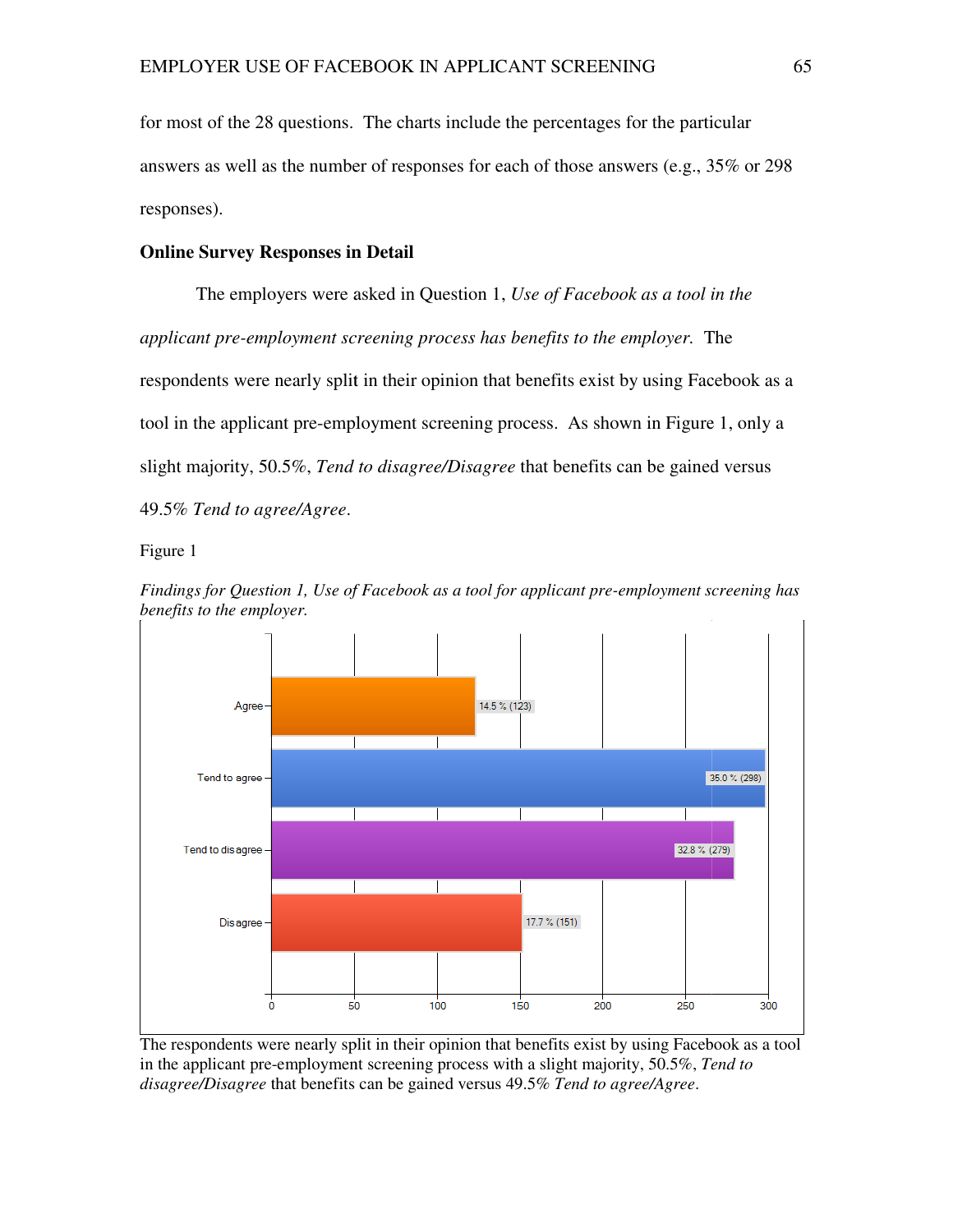The benefits of using Facebook as a tool in the applicant pre-employment screening process was mentioned in the literature review. The benefits employers can derive from using Facebook as a tool could vary substantially, for example, based on the position(s) for which an employer is hiring and the type of service or product produced by the organization and/or clients served. As described later, employers who do use Facebook as a tool for screening do so for different reasons.

Employers had the option of providing additional comments for this question and 54% of the respondents did. Many of the employers offered a positive benefit (e.g., ability to learn more information about the applicant), as well as expressed a cautionary side to the practice (e.g., could gain legally-protected or private information or could introduce the possibility of discrimination). By providing the latter feedback, the employers did not necessarily describe this practice as a benefit in the true sense of the word. The employers' comments were categorized into the following main themes and are listed below. Included with the theme is the number of employer responses that represented the particular theme:

- Provides additional information about the applicant (155 responses).
- For friends only, employee/employer relationship is different (94 responses).
- Assess professional attitude, judgment of applicant, decision-making, and character (59 responses).
- Legal and discrimination issue (38 responses).
- My organization does not use Facebook (35 responses).
- Accuracy of information questioned (34 responses).
- Invasion of privacy issue (19 responses).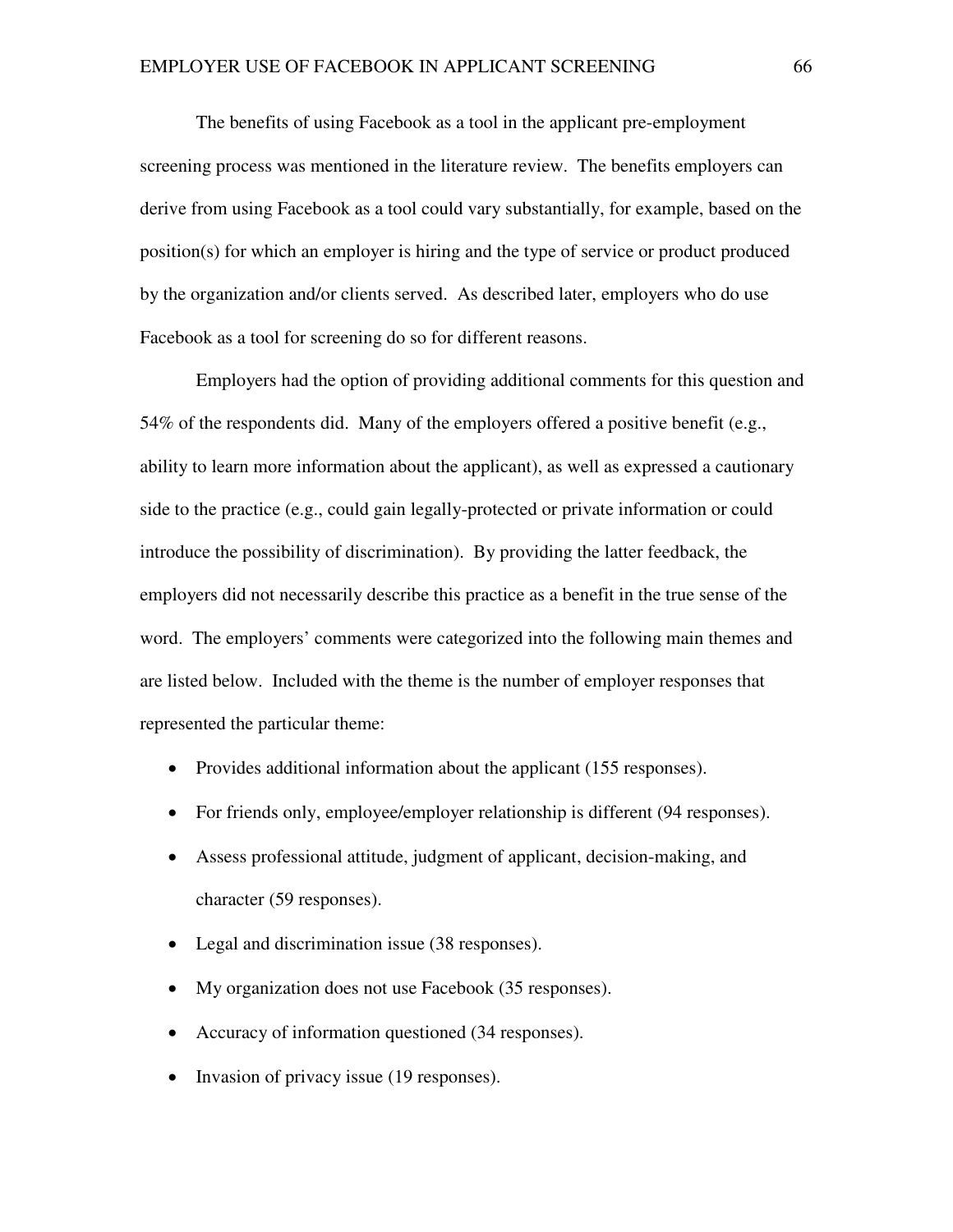- Must be friends to see profiles so not worthwhile (14 responses).
- Helps assess organizational fit, fit in team (12 responses).
- Not job-related (10 responses).
- Could introduce bias, unfair assessment, preconceptions, and the ability judge applicants unfairly (8 responses).
- Assess applicants' understanding of social media, good for networking, and recruiting (7 responses).
- Unethical (5 responses).
- Facebook blocked by my organization (5 responses).
- Validates information on resume or in interview (5 responses).
- Useful for some public jobs (4 responses).
- We use Facebook as a tool (3 responses).
- Should not be only tool (3 responses).

An observation from the open-ended comments was that statements reflected a mixture of the benefits and the dark side of employer use of Facebook. A number of the employers articulated their concern with the tension of this issue. On one hand, Facebook can offer tremendous informational value because of what one can potentially learn about an applicant and his/her fit in a job and/or organization/team (e.g., personality, likes, interests, character). However, this practice can also introduce legal, privacy, and discrimination implications. As the literature addressed, certain legal implications could exist when employers use Facebook as a tool to screen. An employer who accesses and then uses legally-protected information (e.g., race, color, religion, sex, national origin, age, marital status, status with respect to public assistance, military status,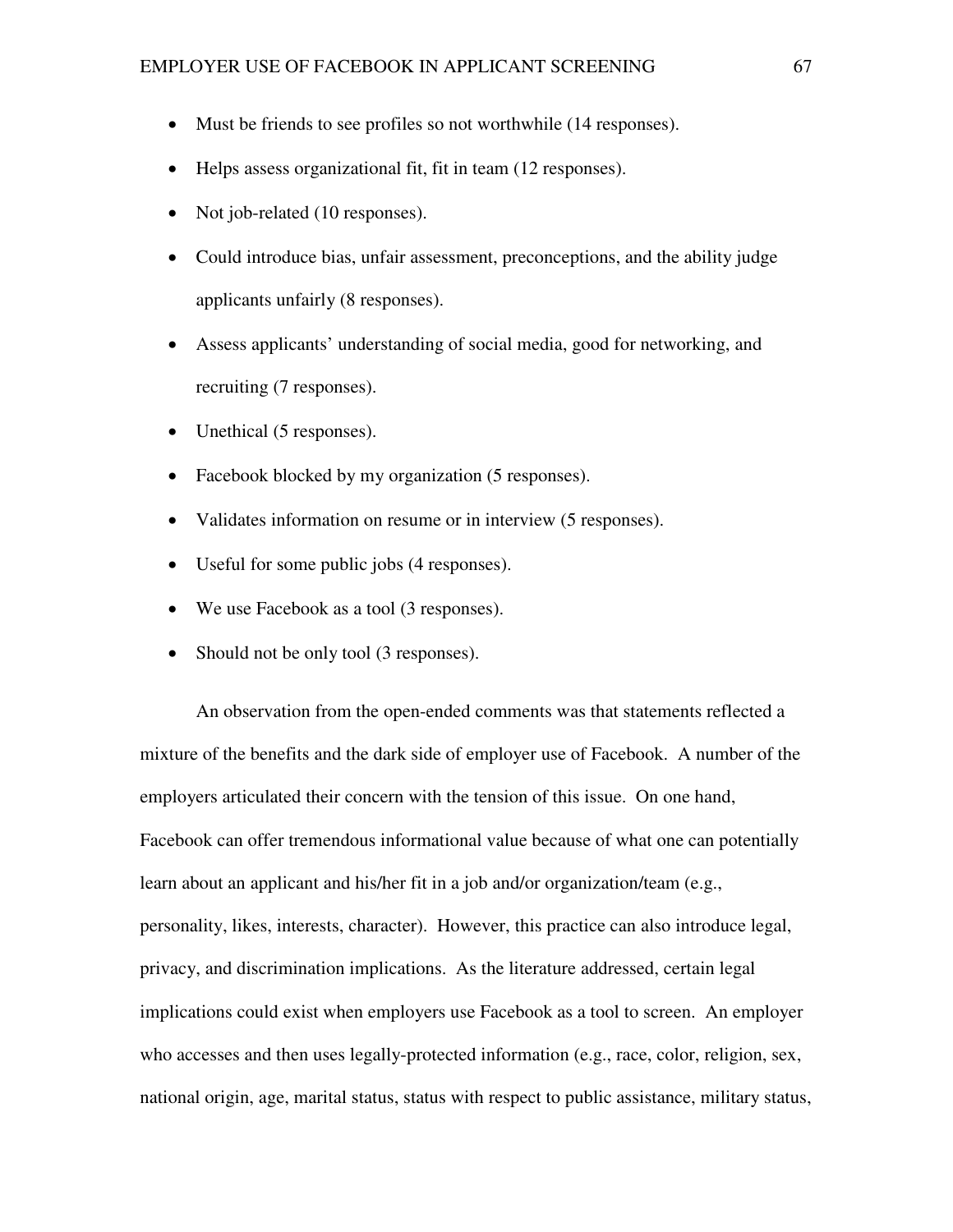membership/activity in a local commission, pregnancy, disability, genetic test results) in his/her hiring decisions are in danger of discrimination and could face legal consequences.

For example, some of the employers' comments reflecting the value of using Facebook as a tool for screening yet at the same time suggesting the potential problems this activity can present included:

- "Leaning toward 'Agree' [using Facebook as a tool] because employers should use whatever tools they have to evaluate a prospective employee, but would check 'Not sure' if that was available, 'Tend to disagree' because it blurs the line between private/personal life and professional life, but it is up to people what they put up on their Facebook profile."
- "Employers may look and form opinions positive or negative about the candidate, however, there are issues with using it as a screening tool."
- "You can get an idea of how someone may or may not be acting in their social life and how that can affect their job performance . . . e.g., calling in sick, behaviors at work, etc. . . But Facebook shouldn't be used as an accurate portrayal of someone either."
- "It tends to show the personal character of the applicant, however, it could lead to possible discrimination issues, i.e., gender, ethnic origin, age, etc."
- "Using Facebook as a screening tool sounded a bit intrusive to me at first, but the reality is that many times Facebook displays the person for who they really are."

These comments reflect the ambiguity of the practice among employers; just because a perceived value exists for accessing information on Facebook does not make it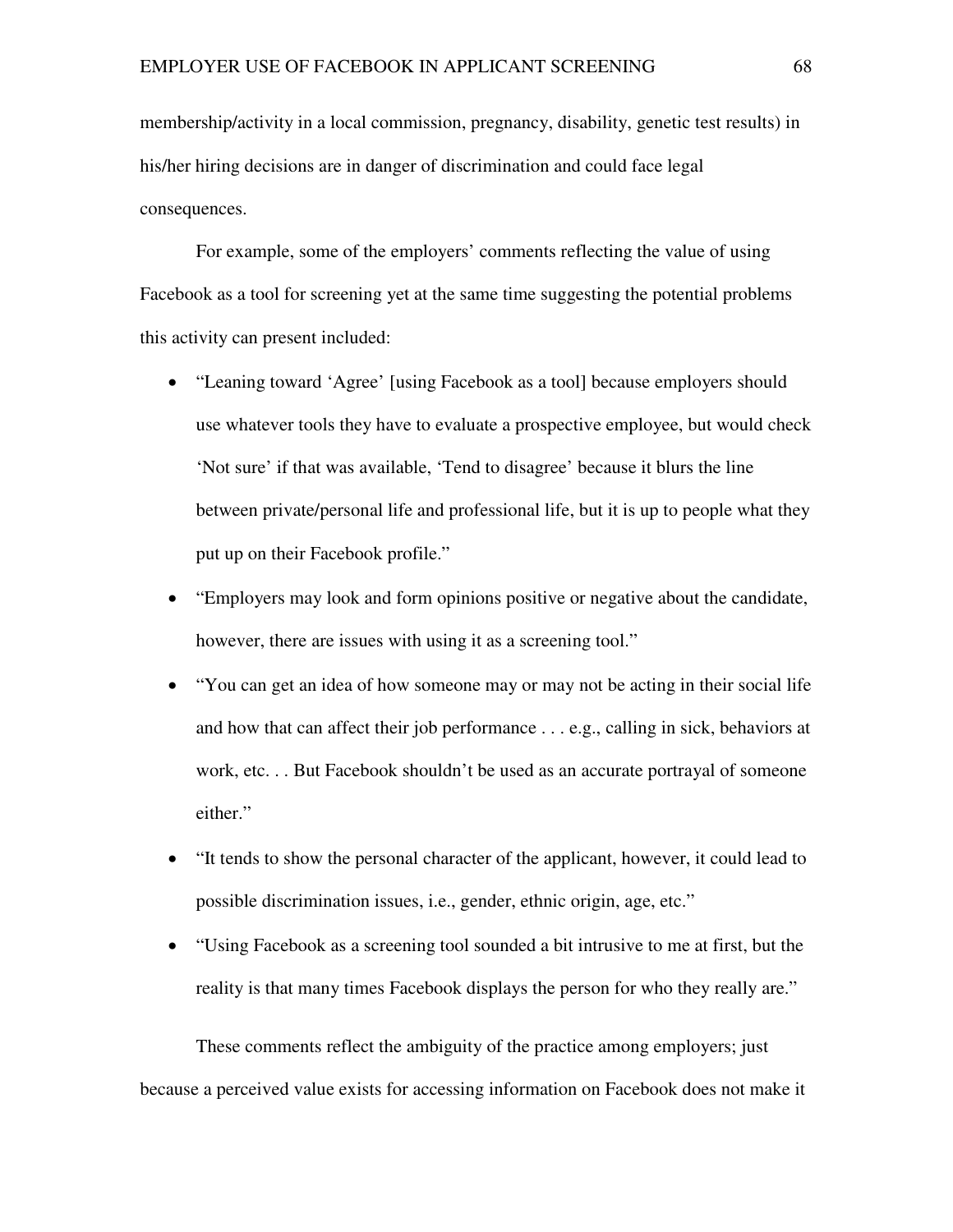right to do it. The employers' comments also illustrate a potential ethical dilemma. In their book, *The Leadership Challenge*, Kouzes and Posner (2007) discuss the importance of identifying one's values as being critical to leading ethically. The authors recommend that leaders develop a personal credo which "gives you a point of reference for navigating the sometimes-stormy seas of organizational life. Without such a set of beliefs, your life has no rudder, and you're easily blown about by the winds of fashion" (p. 346). By developing a personal credo, decision-making has less angst, greater clarity, and consistency. Having a set of impenetrable beliefs can be especially valuable in situations such as this that are legally unregulated and ethically questionable.

# **Question 2.**

The next question asked employers to select a response to *Facebook should be used as a tool in the applicant pre-employment screening process.* The majority of employers who responded, 70.5%, selected *Tend to disagree/Disagree*, compared to 29.5% selecting *Tend to agree/Agree*. Only 5.9% said that they fully *Agree*, as shown in Figure 2.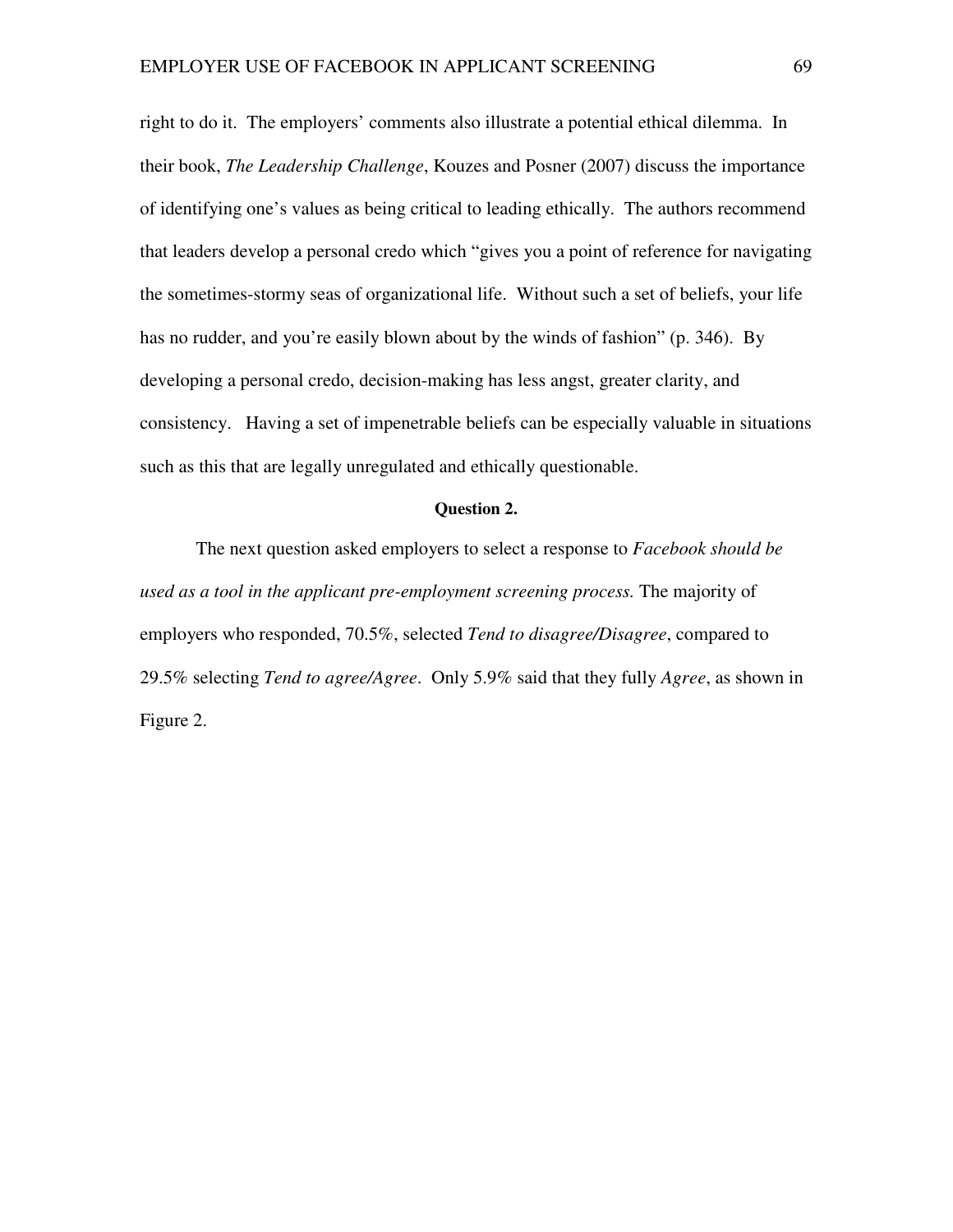# Figure 2



*Findings for Question 2, Facebook should be used as a tool in the applicant pre-employment screening process.*

The majority of the employers, 70.5%, responded that they *Tend to disagree/Disagree* that Facebook should be used as a tool in the applicant pre-employment screening process, compared to 29.5% responding that they *Tend to Agree/Agree* .

The responses to this question about benefits differ from the findings of the previous question. This finding seems to indicate that many of the employers are not advocates of this practice for several reasons: Facebook is a social network and employers are concerned about "blurring the lines," as one employer commented, between the employer/prospective employee; Facebook does not provide an accurate reflection of the applicant; employers are able to access personal, private, legallyprotected and non-job related information; employers question the truthfulness and<br>reliability of the information on Facebook; employers are concerned about making reliability of the information on Facebook; employers are concerned about making inaccurate judgments or unfairly assessing candidates; or they do not want to introduce bias or be discriminatory in their decision-making.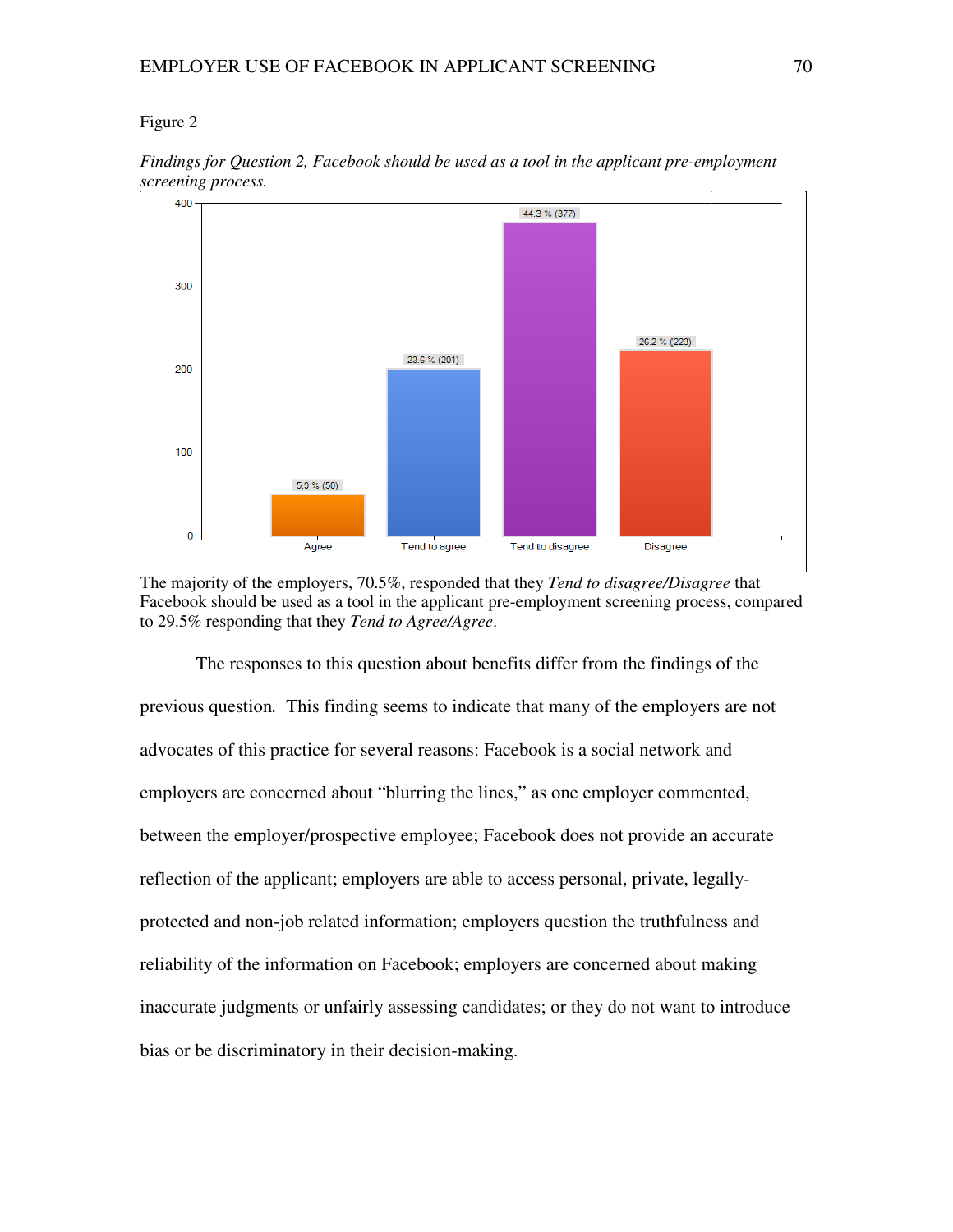Employers also expressed concern that Facebook profiles were not a fair predicator of the professional competencies of the applicant, the likelihood of an applicant's success in a certain role, or the applicant's work ethic, skills, or experience.

#### **Question 3.**

Employers were asked for Question 3, *Information available on Facebook about applicants is accurate.* Slightly more than half, 52.8%, indicated *Tend to disagree/Disagree* that the information available on Facebook is accurate with slightly less, 47.2%, selecting *Tend to agree/Agree* (as shown in Figure 3)*.* While the majority of the employers, 97.5%, questioned the accuracy of the information found on Facebook at some level, nearly half indicated that they believe they can learn information that could be valuable or helpful to them about an applicant (as found in Question 1 about the benefits of using Facebook). This viewpoint is affirmed by many of the comments offered for the benefits of using Facebook:

- "An employer can see qualifications on a resume but a personality on Facebook."
- "To learn the real thoughts and actions of the person, not just their 'interview' answers."
- "It gives a valuable snapshot of who the person is and how they present themselves to the world."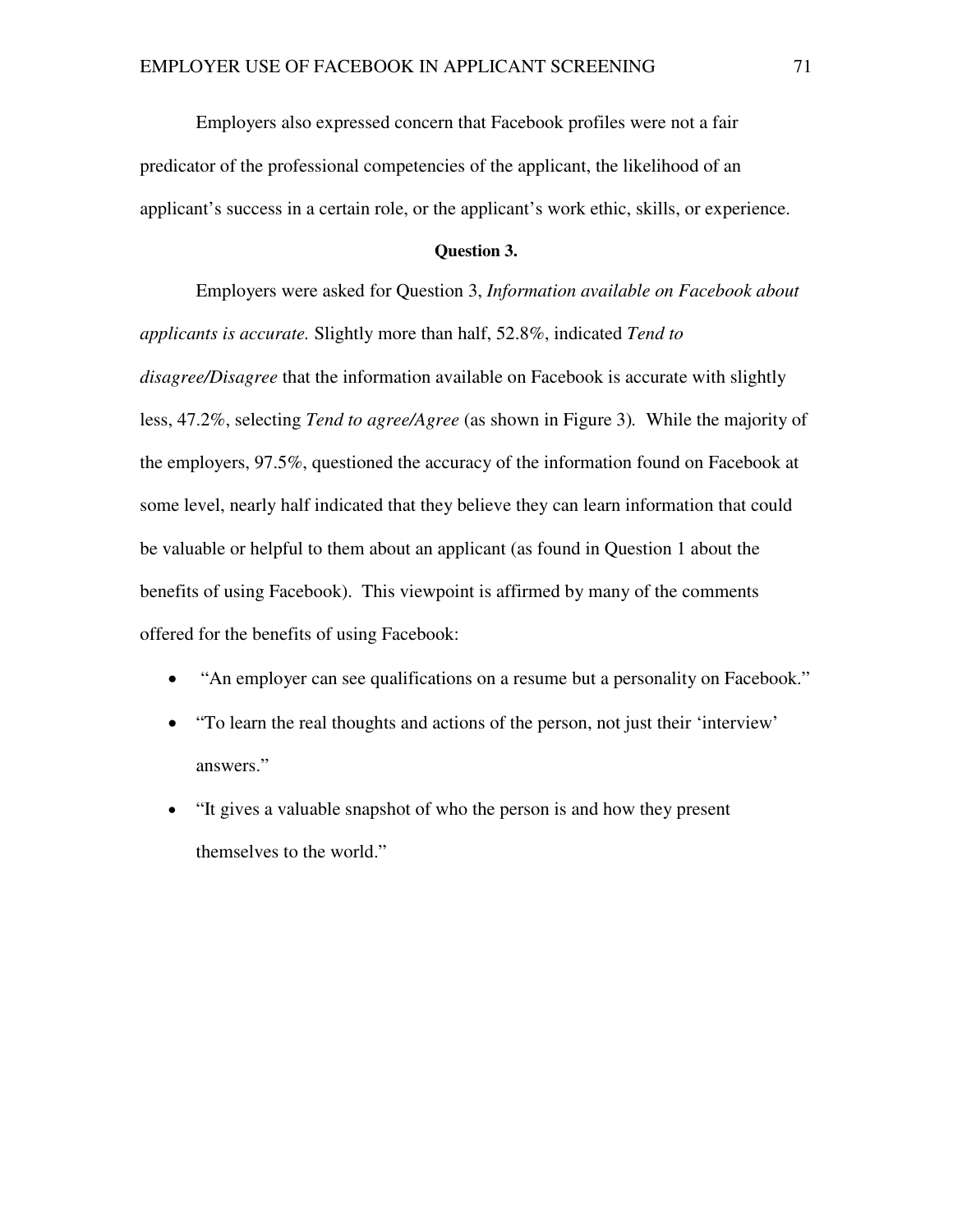

Findings for Question 3, Information available on Facebook is accurate.

While the majority of employers, 52.8%, questioned the accuracy of the information found on Facebook at some level, nearly half, 47.2%, indicated that they believe they can learn information that could be valuable or helpful.

### **Question 4.**

Employers were asked in Question 4, Facebook should never be used as a tool in the applicant pre-employment screening process. These findings speak to the situational the applicant pre-employment screening process. These findings speak to the situational<br>benefits employers perceive in using Facebook as a tool in the applicant pre-employment screening process. Interestingly, these responses contrast with the responses to the previous question, *Facebook should be used as a tool in the applicant pre-employment* screening process. Among those who responded to Question 4, 81.4% *Tend to agree/Tend to disagree/Disagree* that Facebook should *Never* be used a tool in the agree/Tend to disagree/Disagree that Facebook should Never be used a tool in the<br>screening process (see Figure 4). In other words, in some situations, the respondents feel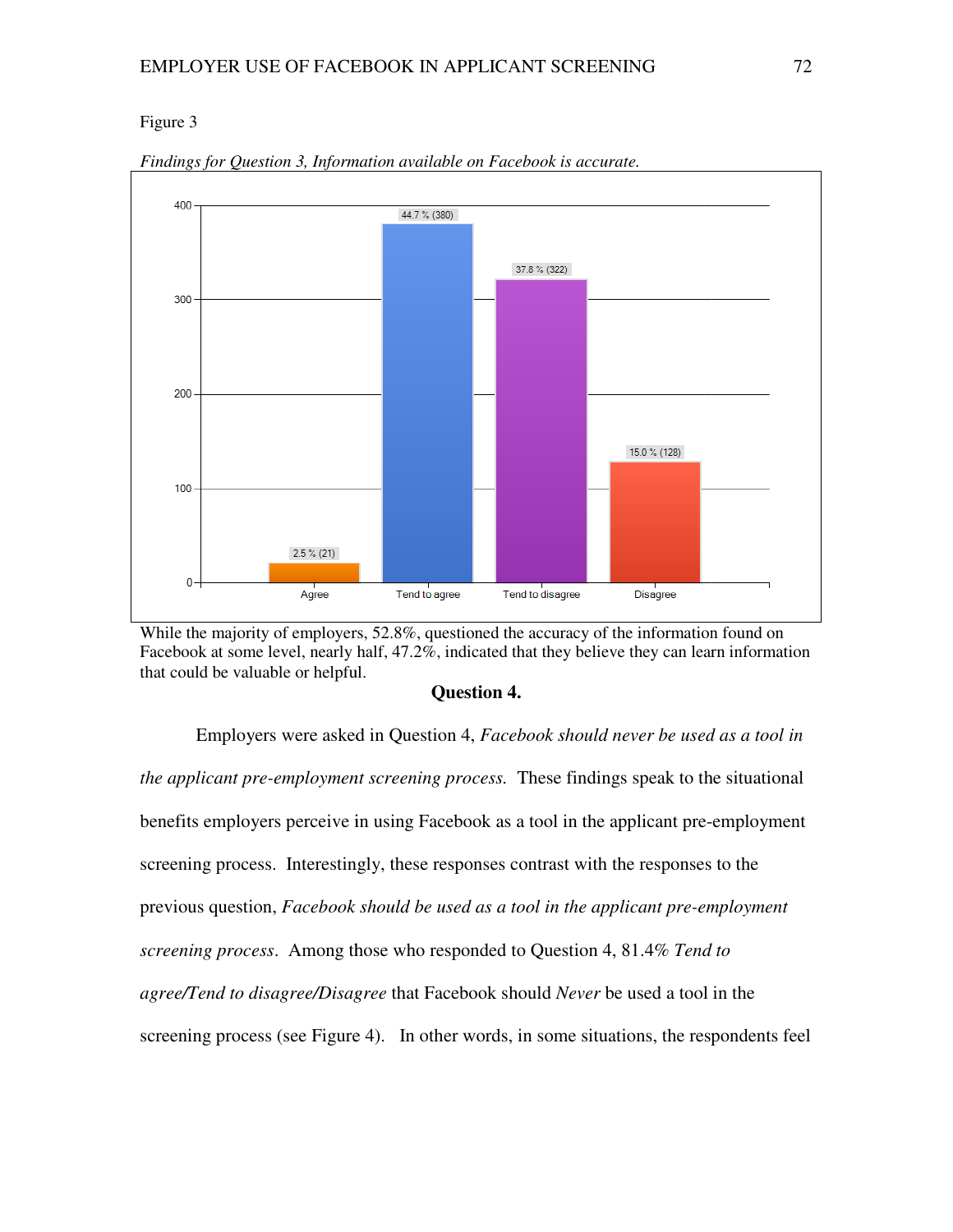EMPLOYER USE OF FACEBOOK IN APPLICANT SCREENING<br>it is valuable or worthwhile to use Facebook as a tool in the applicant pre-employment it is valuable or worthwhile to use Facebook as a tool in the applicant pre-employment<br>screening process. Only 18.6% said that they *Agree* Facebook should *Never* be used.

Figure 4



Findings for Question 4, Facebook should never be used as a tool in the applicant pre*employment screening process.* 

The findings to this question speak to the situational benefits employers perceive in using The findings to this question speak to the situational benefits employers perceive in using<br>Facebook as a tool in the applicant pre-employment screening process. Among the respondents, Facebook as a tool in the applicant pre-employment screening process. Among the respondents, 81.4% *Tend to agree/Tend to disagree/Disagree* that Facebook should *Never* be used as a tool in the screening process.

Most of the employers may not feel that Facebook should be used as a tool fo for Most of the employers may not feel that Facebook should be used as a tool for<br>screening, but they believe that at times it could be beneficial. The value may be derived based on the type of position for which an organization is hiring. A number of employers mentioned the importance of the applicant projecting a positive "public facing" image for<br>the organization and the clients with whom they serve. As mentioned in the open-ended the organization and the clients with whom they serve. As mentioned in the open-ended comments about the benefits in Question 1, employers may also feel that use of Facebook as a tool aids them in the hiring decision because they learn about the applicants'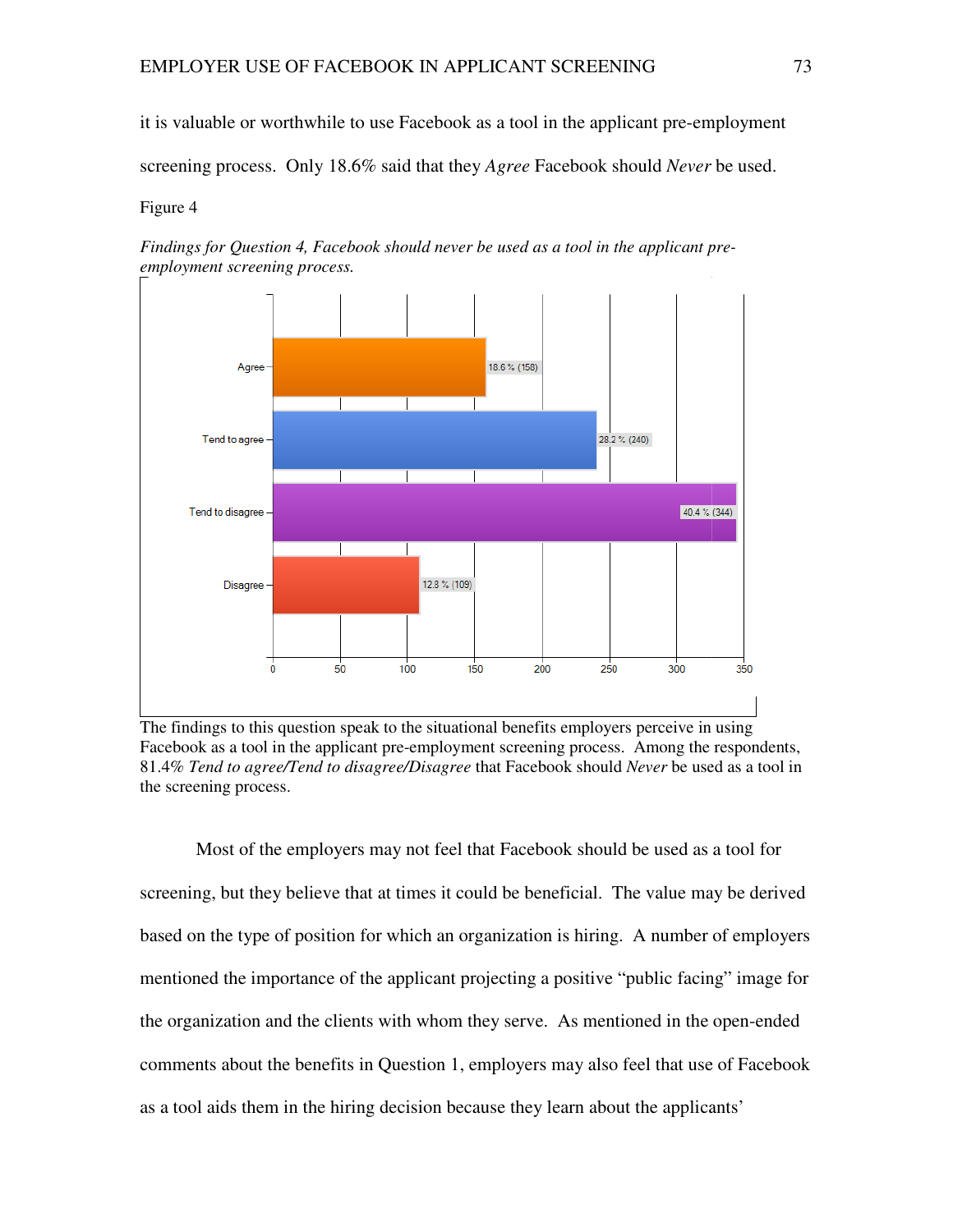character and professionalism, they gain insight into the personal side of applicants, they have a better idea of how applicants may fit into the organizational culture and team, and they can assess the applicants' professional attitude, judgment, common sense, discretion, maturity, and character by what information applicants choose to make public on Facebook.

Other comments from the employers mentioned in the open-ended responses to Question 1 about the benefits of using Facebook included that Facebook allows employers to "get a holistic view of the candidate," "shows an applicant's personality and who they really are," "can connect character traits to job performance," "get information not on an application or resume," "learn the candidate's likes, dislikes and tendencies," "validates interests, friends, hobbies and possible limitations," and "shows where a candidate's personal life might spill over into work life."

### **Questions 6 and 8.**

The employers were also asked to respond to specific policies that may guide them in their practice of using (or not using) Facebook as a tool in the applicant preemployment screening process. Question 6 asked employers to make one selection to the following statement, *The National Association of Colleges and Employers Principles (NACE) provide employers legal and privacy guidance for the use of Facebook as a tool in the applicant pre-employment screening process*, and Question 8, *Using Facebook as a tool in the applicant pre-employment screening process is compliant with Facebook's Statement of Rights and Responsibilities* (refer to Figures 5 and 6).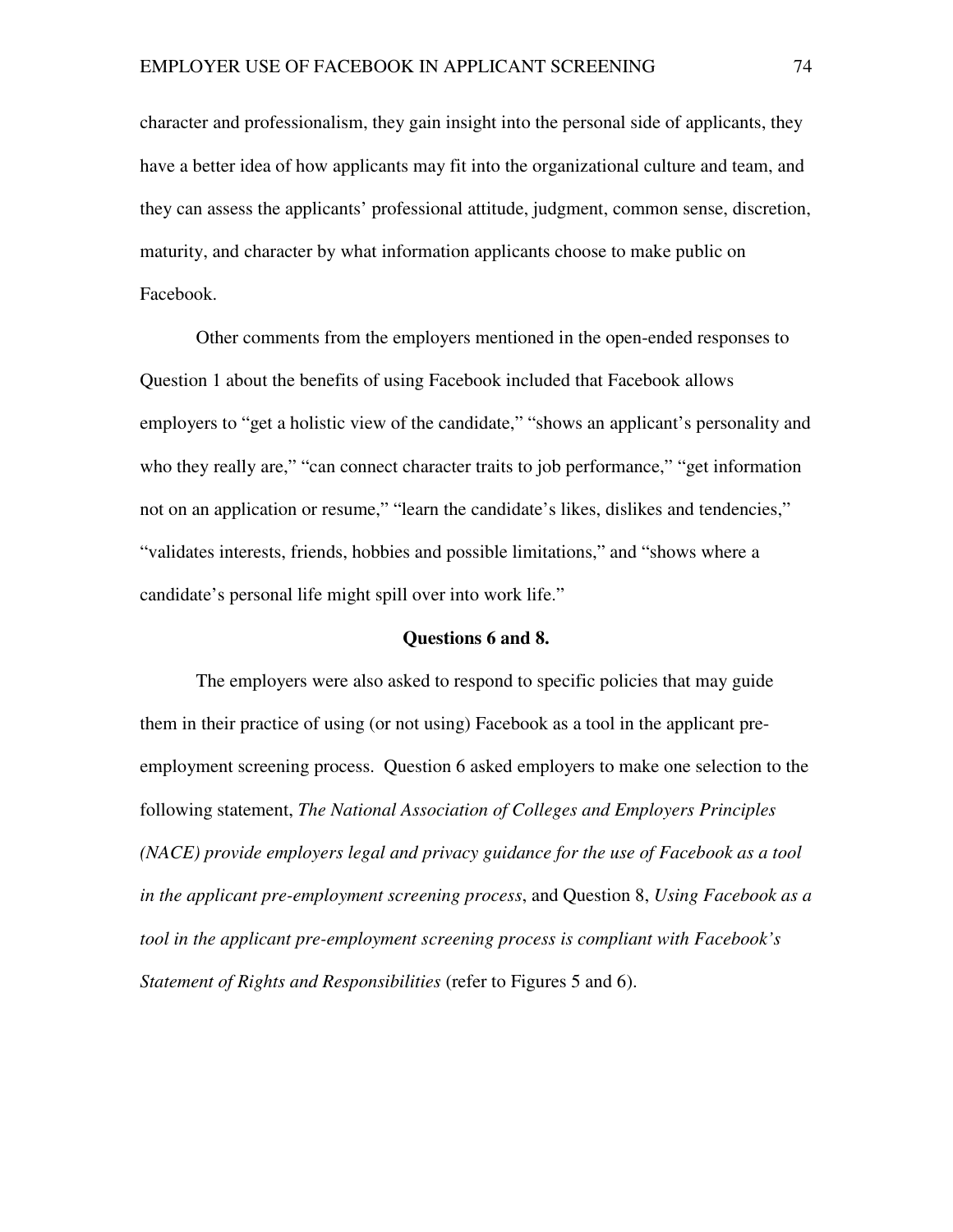*Findings from Question 6, The NACE Principles for Employment Professionals (or Third Party Recruiters) provide employers legal and privacy guidance for the use of Facebook as a tool in the applicant pre-employment screening process. Question 6, The NACE Principles for Employment Professionals (or Third Party ovide employers legal and privacy guidance for the use of Facebook as a tool in themployment screening process.* 



Responses from the employers to Question 6 reflect uncertainty, with 67.3% responding, *I am not familiar with the NACE Principles.*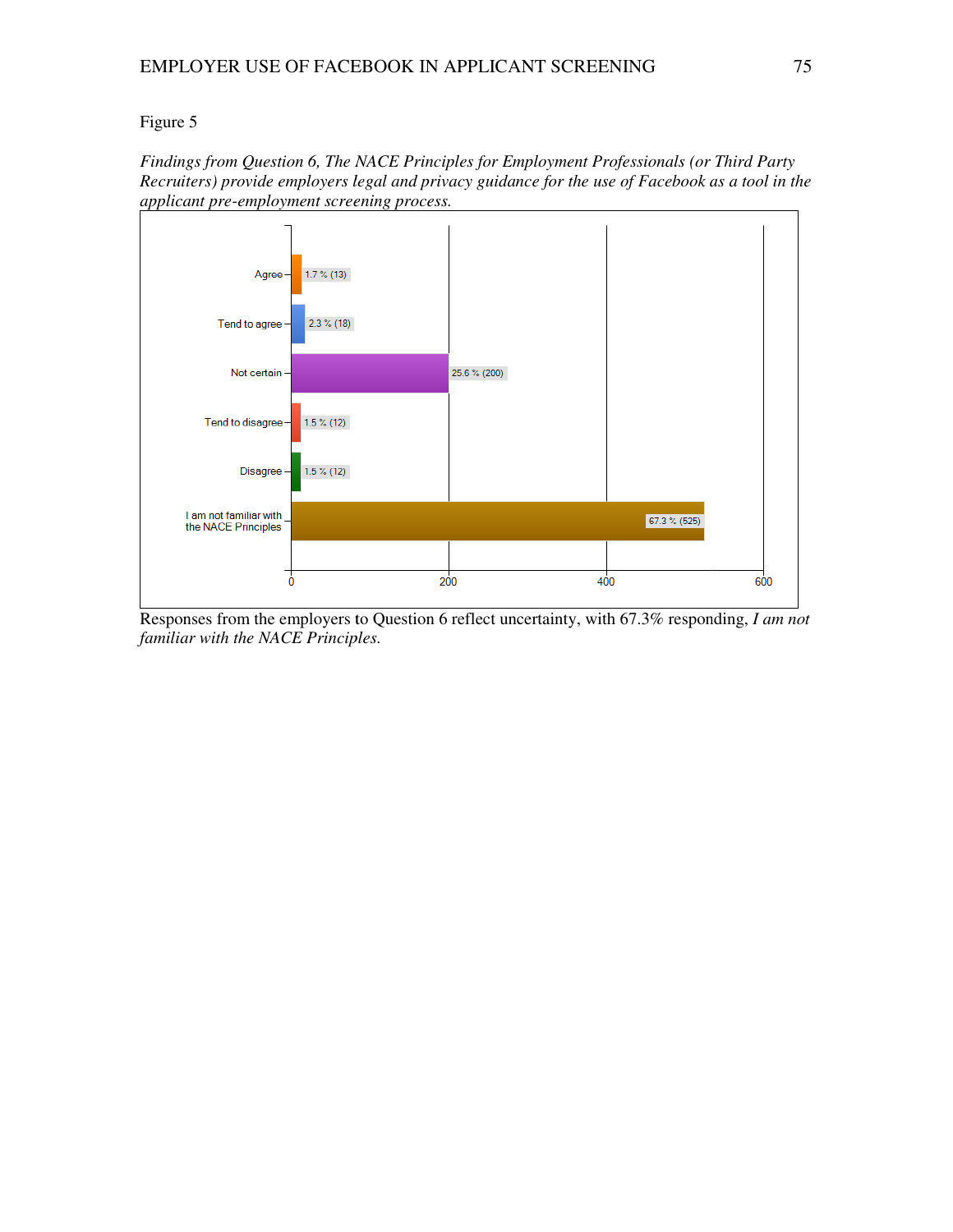

*Findings from Question 8, Using Facebook as a tool in the applicant pre-employment screening* process is compliant with Facebook's Statement of Rights and Responsibilities.

Similar to Question 6, the responses to Question 8 also reflect uncertainty, with the majority, Similar to Question 6, the responses to Question 8 also reflect uncertainty, with the majo 64.1%, indicating *I am not familiar with Facebook's Statement of Rights and Responsibilities*.

As stated earlier in my literature review, both the NACE Principles of As stated earlier in my literature review, both the *NACE Principles of*<br>*Professional Practice* (2010) and Facebook's *Statement of Rights and Responsibilities* (2010d) contain language which could be interpreted as cautioning employers (or others using Facebook) from using information to discriminate or to violate equal opportunity (2010d) contain language which could be interpreted as cautioning employers (or others<br>using Facebook) from using information to discriminate or to violate equal opportunity<br>employment guidelines. The language in either, h the use of Facebook and social media. After completing the survey, one respondent sent an email expressing this point exactly:

I don't like the idea of delving that deeply into an applicant's personal life without some type of authorization behind it, as with standard background checks. . . I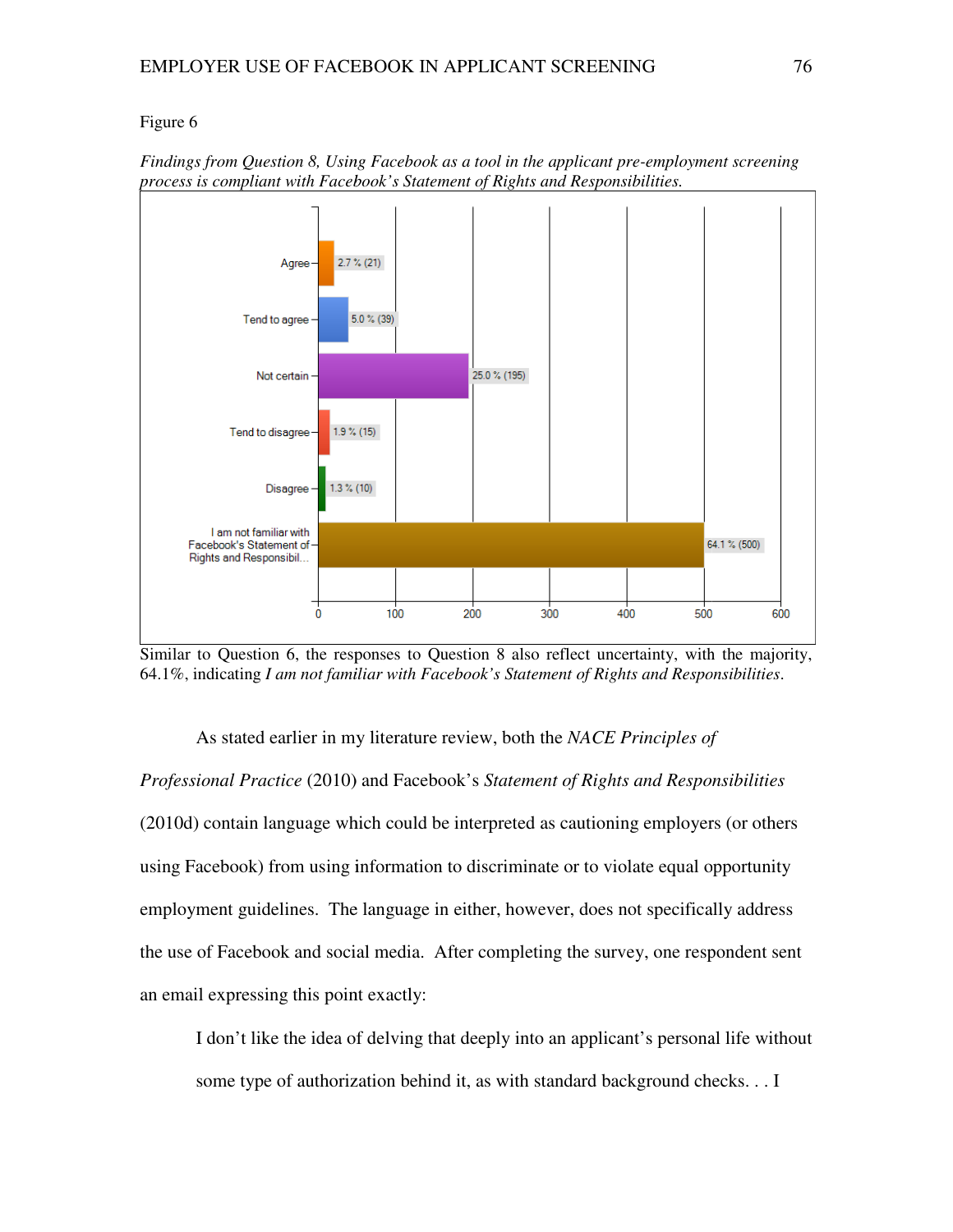don't feel Facebook or NACE has specifically addressed the use of social media so it leaves it wide open in some cases. Facebook takes zero responsibility for anything put on their site which I feel isn't their responsibility, people need to consider what they put out there. . . It could be interpreted through NACE that they don't want you using information from social media but don't specifically say it. They just say any private, personal, and legally confidential information is not to be shared or distributed. You could loosely say that includes anything you find on the Internet about a candidate. (Confidential, personal communication, January 24, 2011)

 This employer's statement describes what was intended to be learned from respondents' answers to these questions. Their responses to the questions above reflected uncertainty. With respect to the question about the NACE Principles, 67.3%, selected the response, *I am not familiar with the NACE Principles*, even though users of GoldPASS are asked to read and agree to the NACE Principles when registering on GoldPASS. Part of this uncertainty may be because they do not remember the contents of the Principles or perhaps they did not register themselves on GoldPASS (Question 5 found that 56.3% of the employers indicated *I do not know or do not remember if I have read/agreed to the NACE Principles*). Regardless, employers who are unfamiliar with the Principles may inadvertently obtain information that is legally-protected and private and could use that information in ways that are discriminatory. This action could open up legal liability for those employers.

 With respect to Question 8 about Facebook's *Statement of Rights and Responsibilities* (2010d), the majority of the respondents, 64.1%, indicated *I am not*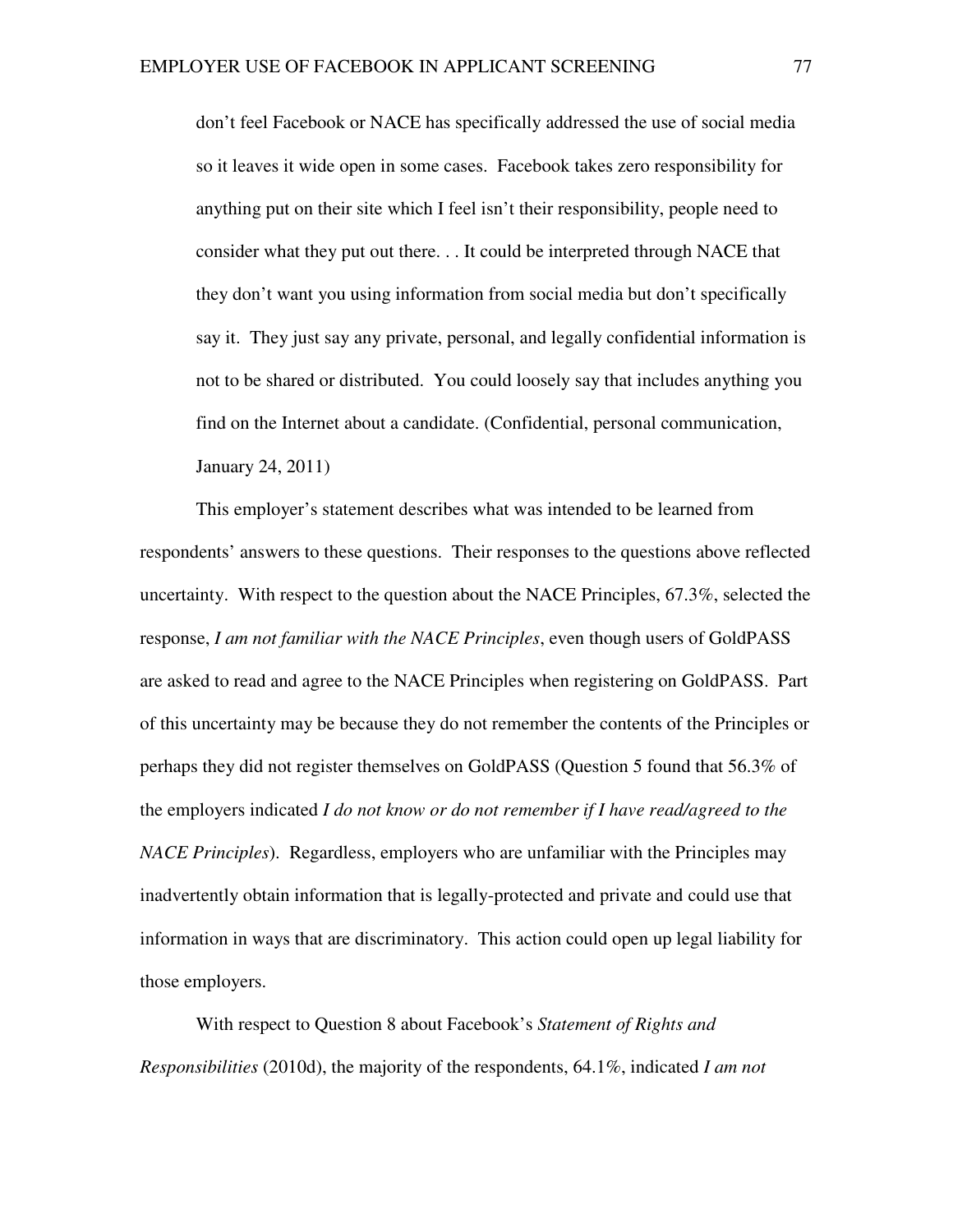*familiar with Facebook's Statement of Rights and Responsibilities*. Similar to the NACE question, respondents may have read the Statement at one time and simply do not remember the specific content, or have never read it. Facebook may not take any action against employers or others who misuse information found on Facebook for hiring decisions. However, the Statement is clear in explaining that information found on Facebook should not be used for unlawful or discriminatory practices. The literature review cites specific language within this Statement that explains what activity is inappropriate on Facebook (e.g., not using Facebook to do anything unlawful or discriminatory and obtaining consent from users if you collect their information).

While the guideline is broad and could encompass many things, employers (or anyone using Facebook) would be prudent to carefully handle information that they are accessing for pre-employment screening purposes.

# **Question 9.**

Addressing the use of Facebook as a tool in the applicant pre-employment screening process from an ethical standpoint was a main objective of my research. The employers were asked in Question 9, *It is ethical to use Facebook as a tool in the applicant pre-employment screening process*.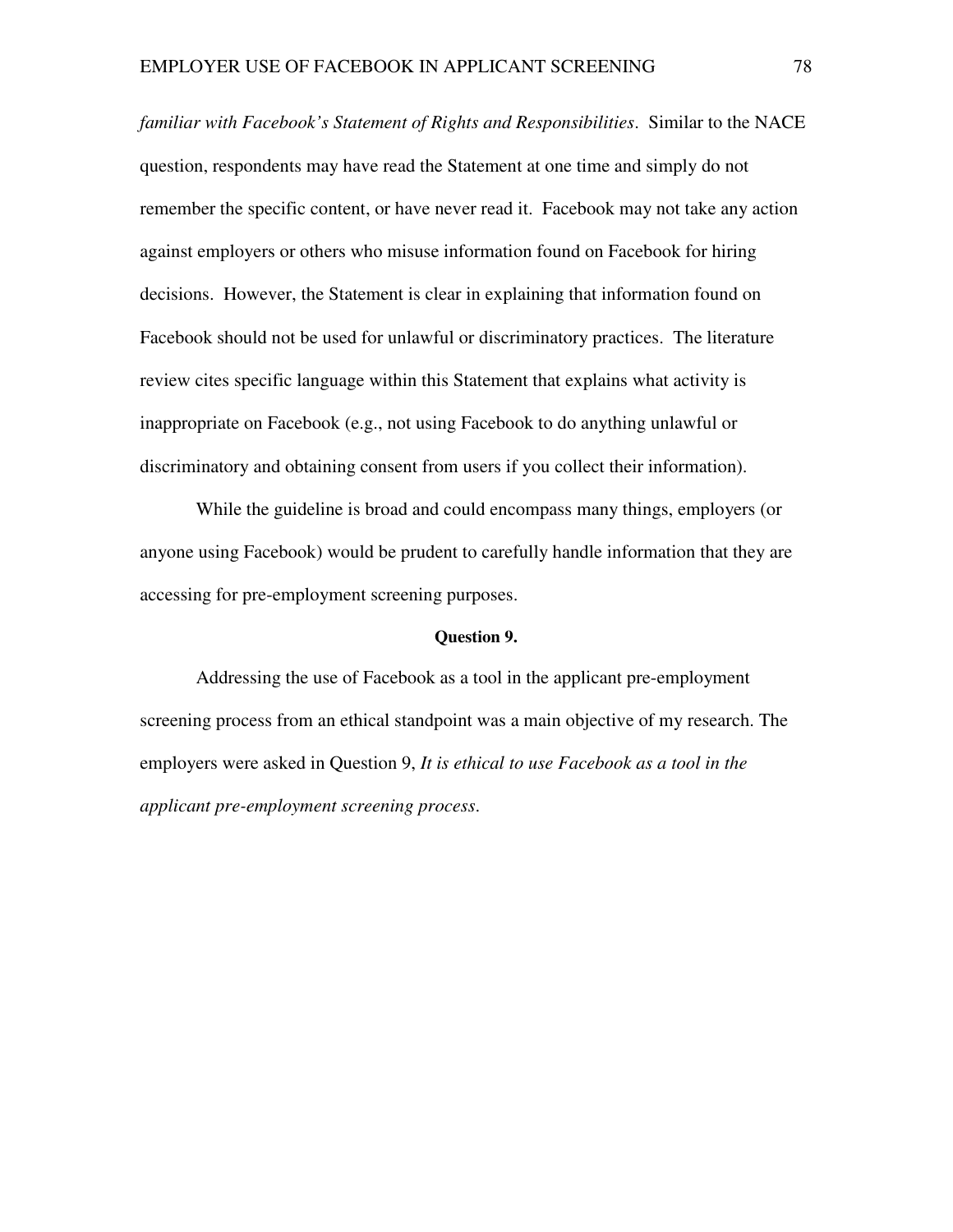

*Findings to Question 9, It is ethical to use Facebook as a tool in the applicant pre-employment screening process.*

More than half of the respondents, 52.7%, *Tend to disagree/Disagree* that it is ethical to use Facebook for this practice, while slightly less, 47.4%, *Tend to agree/Agree* that it is ethical (see Figure 7). This finding supports the majority, 70.5%, who earlier responded *Tend to disagree/Disagree* that it *should* be used, but it does not support the findings from the majority,  $81.4\%$ , who indicated in Question 4 that it could be used under some circumstances (*Facebook should never be used*). An example of a comment that alludes to some of the employers' belief that the practice is unethical is, "I feel that some people might use [Facebook] unethically to screen based on age, ethnicity, gender, religion, class or other basis that is unrelated to their capability as an employee." the employers' belief that the practice is unethical is, "I fe<br>[Facebook] unethically to screen based on age, ethnicity,<br>basis that is unrelated to their capability as an employee." e used, but it does not support the<br>Question 4 that it could be used<br>e used). An example of a comment<br>practice is unethical is, "I feel that<br>een based on age, ethnicity, gender,<br>capability as an employee."

Relative to the ethical use of Facebook as a tool in the applicant pre-employment screening process, the responses reflect a standard distribution with 52.7% Tend to disagree/Disagree and 47.4% *Tend to agree/Agree*.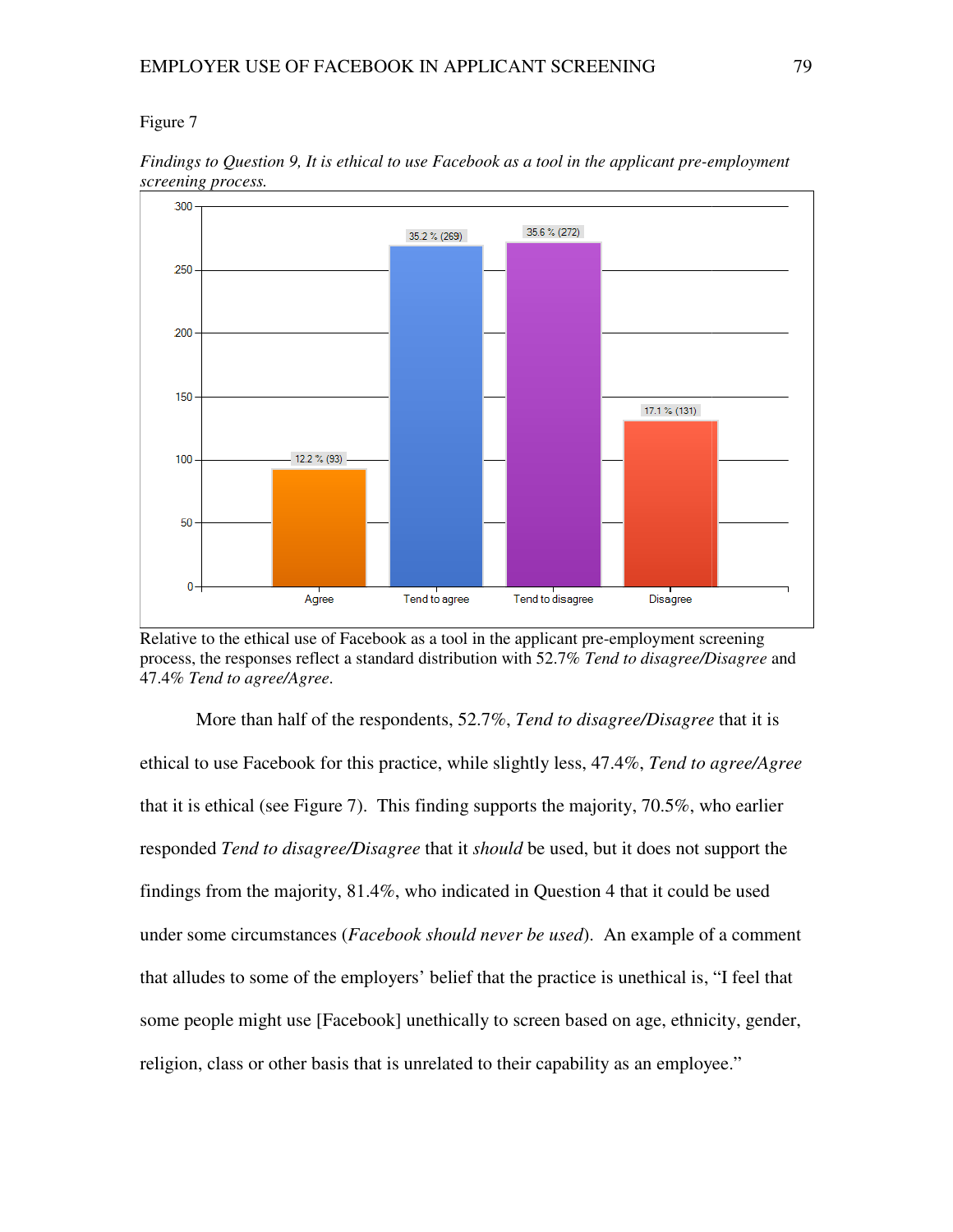The employers' response illustrates a point expressed by the privacy attorney, William (Bill) McGeveran, who agreed to be identified in this report. When asked the same question, McGeveran said, "It depends." Facebook can be useful as a tool for this purpose in certain situations for certain positions, but the practice can be problematic if an employer is making "snap judgments" about applicants (B. McGeveran, personal communication, January 26, 2011). On the other hand, the employment law attorney, Dennis Merley, who also agreed to be identified in this report, readily responded that he believes the practice is ethical if used appropriately, because "any tool which can provide more information about an applicant can be of great benefit to employers" (D. Merley, personal communication, January 28, 2011).

The questionable ethical practice of employer use of Facebook as a tool in the applicant pre-employment screening process is supported by the literature which described this practice not unlike an employer showing up for a party at an applicant's house without an invitation, or rummaging through an applicant's personal home drawers (Phillips, 2007). It also supports several survey findings cited earlier: the NACE 2010 Student Survey which revealed that approximately one-third of the students believed it was unethical for employers to view social networking profiles, the Pew Internet and American Life Project (2009) which revealed 81% of the respondents believed it was unjust to form opinions about individuals based on their online content, and Clark and Roberts' (2010) survey which found 33% of students regarding employer use of social networking Web sites to be unethical.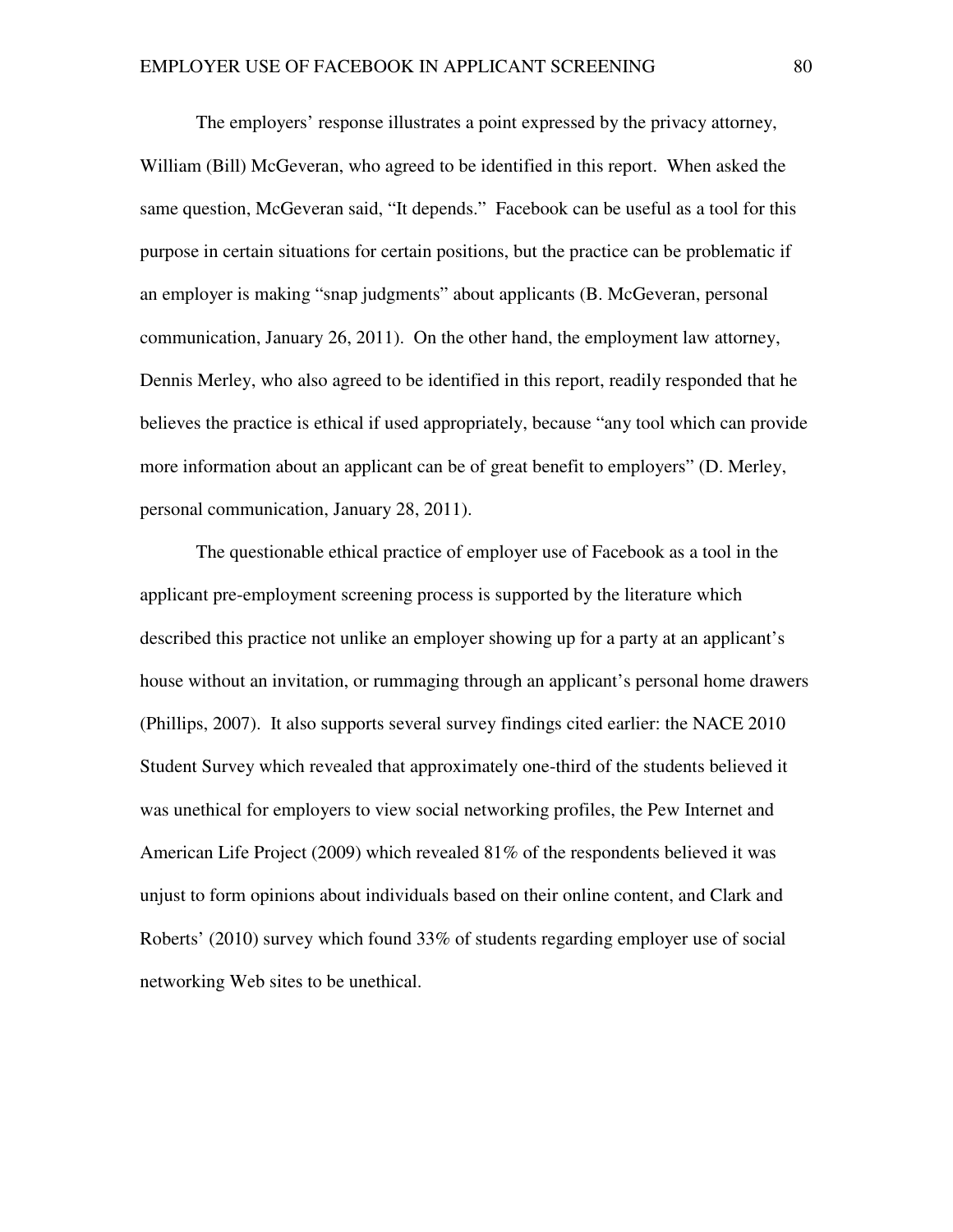# **Question 10.**

While responses to some of the questions allude to the legal implications, While responses to some of the questions allude to the legal implications,<br>discrimination, and liability concerns of employer use of Facebook as a tool in the applicant screening process, Question 10 asked employers specifically, *I can find legally*protected information about an applicant on their Facebook profile. More than half of protected information about an applicant on their Facebook profile. More than ha<br>the employers, 50.5%, indicated that they were *Not certain* if they can find legallyprotected information about an applicant on Facebook. Those who answered *Yes* that they can find legally-protected information comprised  $38\%$ , with only 11.5% selecting *No*. This means that 88 of the 765 employers responding believe that they cannot find legally-protected information on Facebook (see Figure 8).

Figure 8



*Findings to Question 10, I can find legally-protected information about an applicant on his/her Facebook profile.* 

More than half of the employers, 50.5%, indicated that they were *Not certain* if they can find legally-protected information about an applicant on Facebook. Those who answered Yes that they legally-protected information about an applicant on Facebook. Those who answe<br>can find legally-protected information comprised 38%, with 11.5% selecting *No*.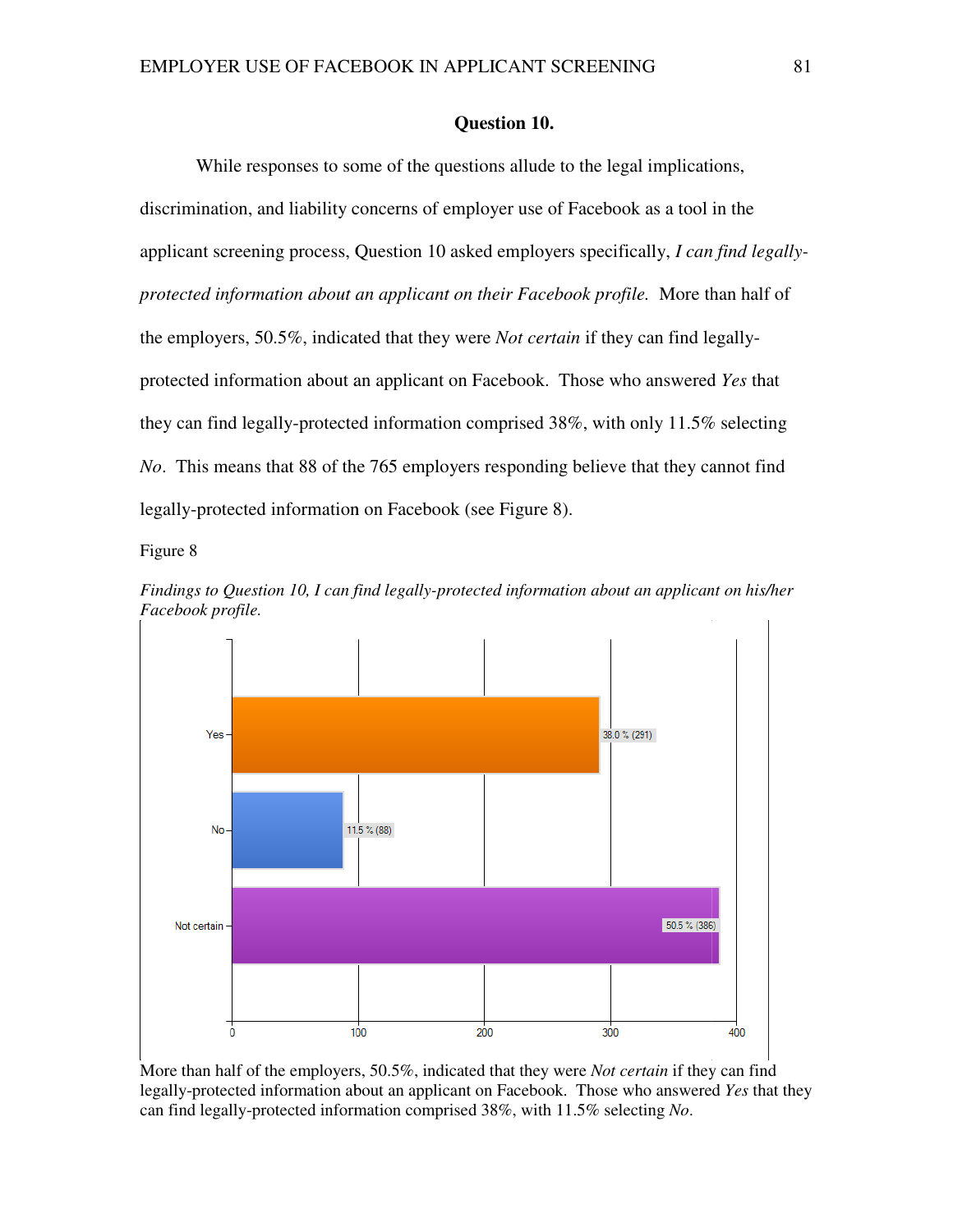This is a noteworthy finding and could have several explanations. One is that employers are not or have not been on Facebook, and therefore do not realize the type of information they can find. Comments submitted to other questions do not support this assumption. Because 50.5% answered *Not certain*, this finding seems to indicate that the respondents may not fully understand or are uncertain about what constitutes legallyprotected information, therefore, they chose the answer which most closely represents their position. Comments to the earlier open-ended benefits question, however, indicate that many of the employers know that they are accessing personal information.

As stated earlier, when looking at the responses to the benefits of using Facebook, a main theme emerging from those comments points to concerns about accessing legallyprotected information that could then lead to bias or discrimination. This finding may indicate a need for more education and training among hiring personnel about what constitutes legally-protected information and what should not be included in hiring decisions.

Common themes which arose among the respondents were concerns that Facebook as a screening tool is currently unregulated. These comments included:

- "Is illegal and puts the company at risk."
- "Opens employers to legal risk."
- "Equal opportunity employment issues people post more information than required for professional work."
- "It subjects employer to personal information that could be in a protected class."
- "May show disability, race, and ethnic background which could be used against the employer."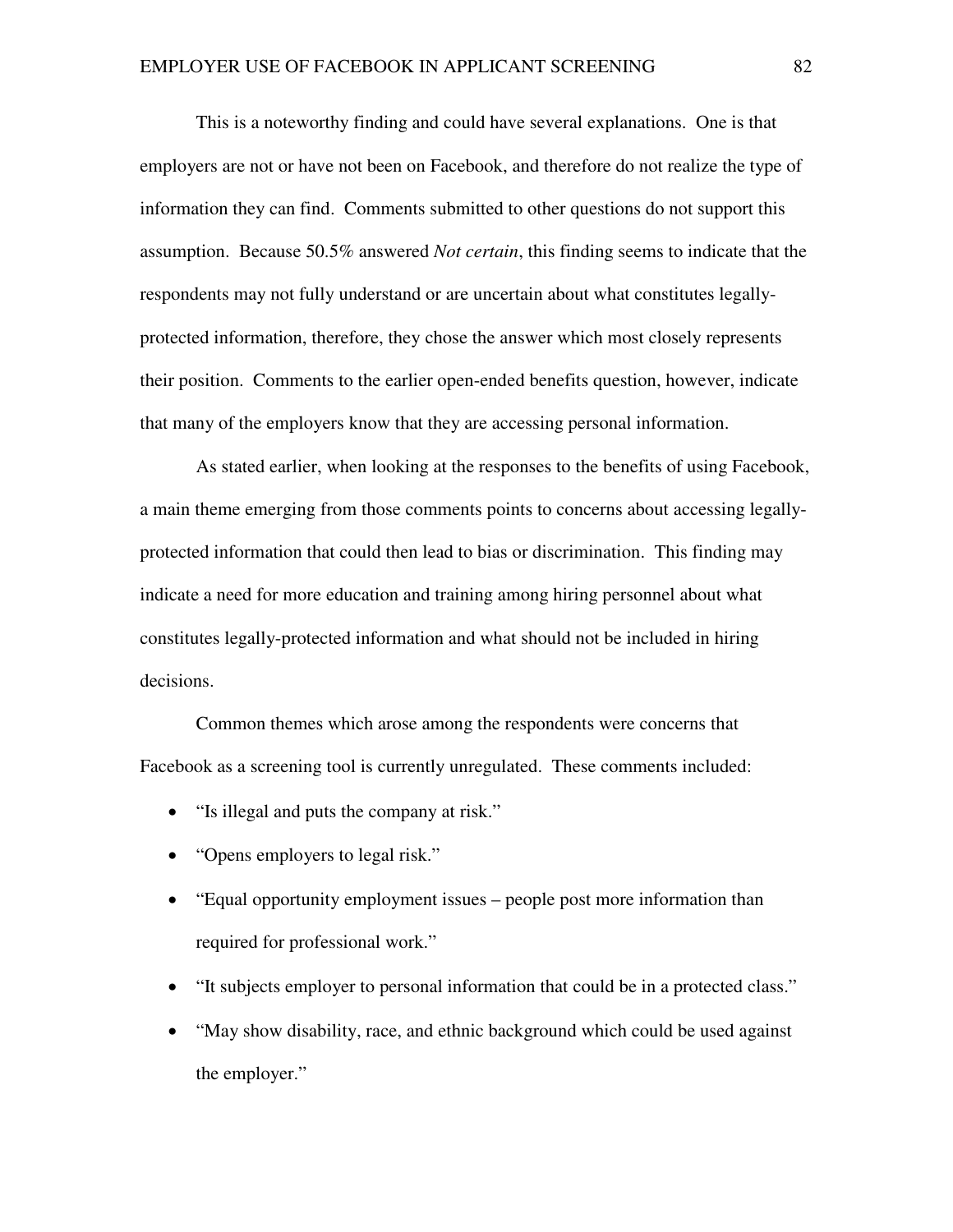• "The risks outweigh the benefits. FB is considered more of a 'personal domain' and using it in . . . screening could open employers to legal risk."

Clearly, employers are concerned about the legality of using Facebook in hiring decisions. Employment law attorney Merley indicated the same, commenting, "The clients with whom I have talked to want their policies to comply with the law. . . They don't want to violate the law and that's first and foremost with everyone I've worked with in this area."

### **Question 11.**

 A majority, 78.8%, of the employers responded to Question 11, *Check the box which most closely describes your organization and the use of Facebook as a tool in the applicant pre-employment screening process,* that their organization has no policy on the use of Facebook for this purpose. Another way to look at the responses to this question is that the vast majority of respondents, 93%, indicated that they have no organizational policy or are not certain that they have a policy on the use of Facebook as a tool in the applicant pre-employment screening process. Only 4.4% have a policy and the remaining 2.5% of respondents indicated that they are developing a policy. Of those developing a policy, 83% indicated that the policy would *prohibit* the use of Facebook, while 17% indicated that their policy would *require* the use of Facebook.

This is one of the most significant findings from my research. It clearly describes the current environment and where organizations have room to improve with respect to discussing where they stand on this issue, developing and implementing a policy, and monitoring and addressing any inappropriate applicant screening practices involving Facebook. It would be prudent for organizations to put guidelines in place to help hiring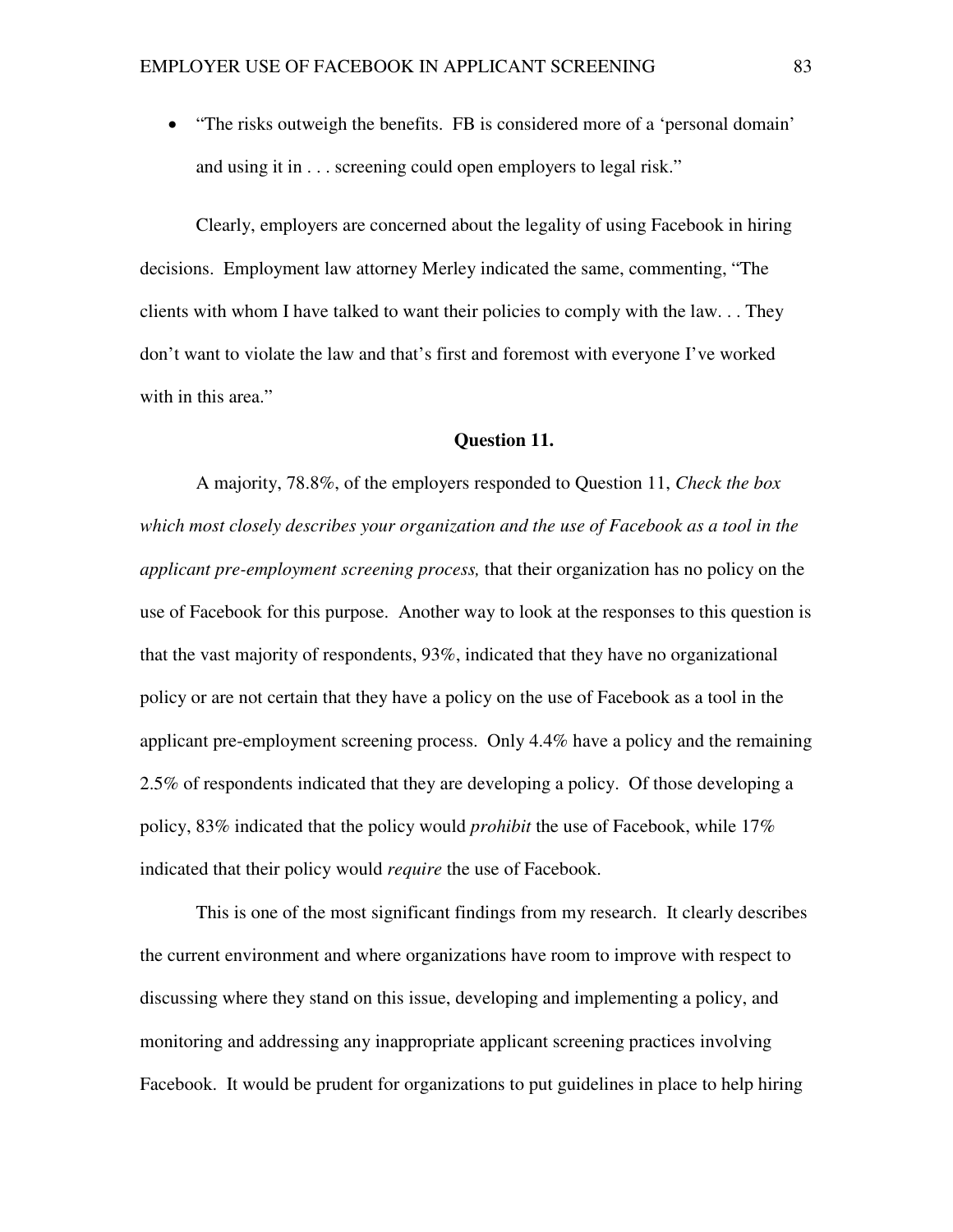authorities make decisions on the best use of this resource. Organizations that do not have clear guidelines for appropriately assessing candidates may be making illegal and discriminatory hiring decisions.

This finding is in stark contrast to Microsoft's December 2009 survey among human resources professionals where nearly the same number, almost 75%, indicated that they have an organizational policy in place that *requires* them to use Facebook as a screening tool. Because my survey respondents represented a much broader-range of hiring personnel (nearly 13% categorized themselves as human resources administrators with the vast majority holding non-human resources positions such as supervisor, recruiter, and director), the discrepancy might be because my survey respondents may not be aware that such a policy exists in their organizations.

#### **Question 14.**

Approximately mid-point of the survey (Question 14), respondents were asked, *How often do you use Facebook as a tool in applicant screening?* The vast majority who responded indicated they do not use Facebook in this way (61% versus 38.9% who do at some level *All of the time, Almost always, Sometimes* or *Rarely*). Among the 762 employers who answered this question, 465 responded that they *Never* use Facebook for this purpose. Those who do use Facebook at some level total 297 respondents (approximately four people out of 10).

If respondents selected that they *Never* use Facebook for applicant screening, they were then asked Question 31, *Indicate the reasons you do not use Facebook as a tool in the applicant pre-employment screening process.* Employers were allowed to select from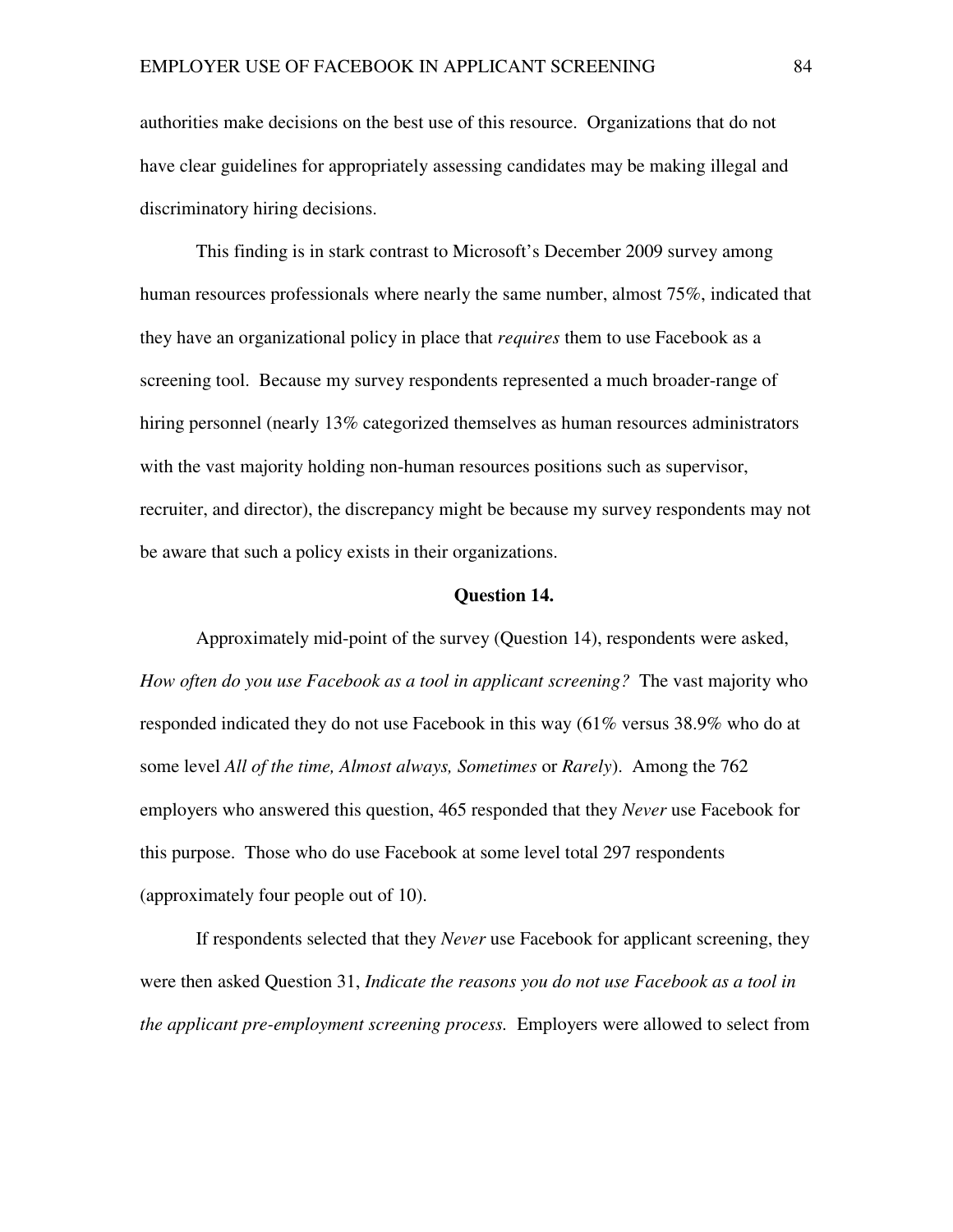a list of 10 response options (as many as were applicable) or to submit their own response. In order of most selected response, the employers indicated that they:

- *Do not want to access information that is not job-related*, 64.8%.
- *Do not want to access an applicant's personal information*, 61.5%.
- *Do not want to introduce the possibility of bias*, 58.9%.
- *Do not want to access private information*, 56.3%.

The next most frequently mentioned responses included:

- *Cannot rely on the accuracy of the information found, 53.7%.*
- *Do not want to access legally-protected information,* 48.5%.
- *I believe the practice is unethical,* 39.1%.

Among the employers who submitted their own response to this question, 18.3%, the key reasons were categorized into themes and are listed below by most commonly mentioned:

- Facebook is intended for friends; professional work relationships are different.
- Facebook is not currently used, only job experience, interviews, references.
- Too much irrelevant information, not a consistent resource.

Other prominent themes included: Do not have time to use, currently developing a policy to use Facebook, and the ability to find private, legally-protected information on Facebook.

 As the literature revealed from the Pew Center (2009) research, young adults in particular are more vigilant about monitoring their privacy settings on social networking sites like Facebook. Some of the employers providing comments indicted that they are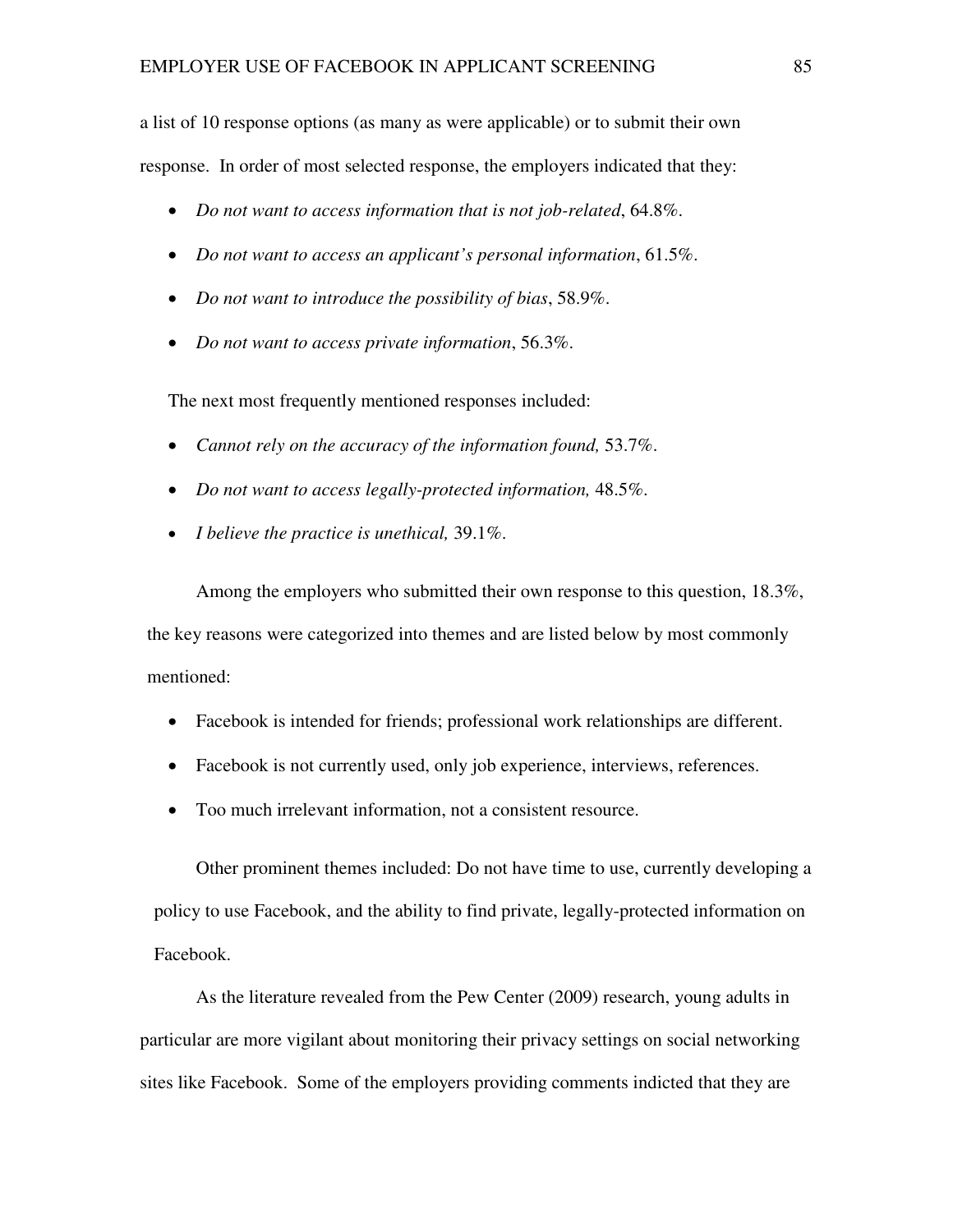not able to attain as much information on applicants for this reason. Similarly, employers also mentioned that they access Facebook profiles simply to learn about the judgment, discretion, and decision-making process of applicants and to find out if applicants have been thoughtful about establishing their privacy settings.

# **Question 15.**

If employers responded that they use Facebook at some level in the applicant preemployment screening process (*All of the Time, Almost Always, Sometimes* or *Rarely*), they were then asked to respond to Question 15, *Why do you use Facebook in the applicant pre-employment screening process?* Multiple responses were allowed for this question (see Figure 9).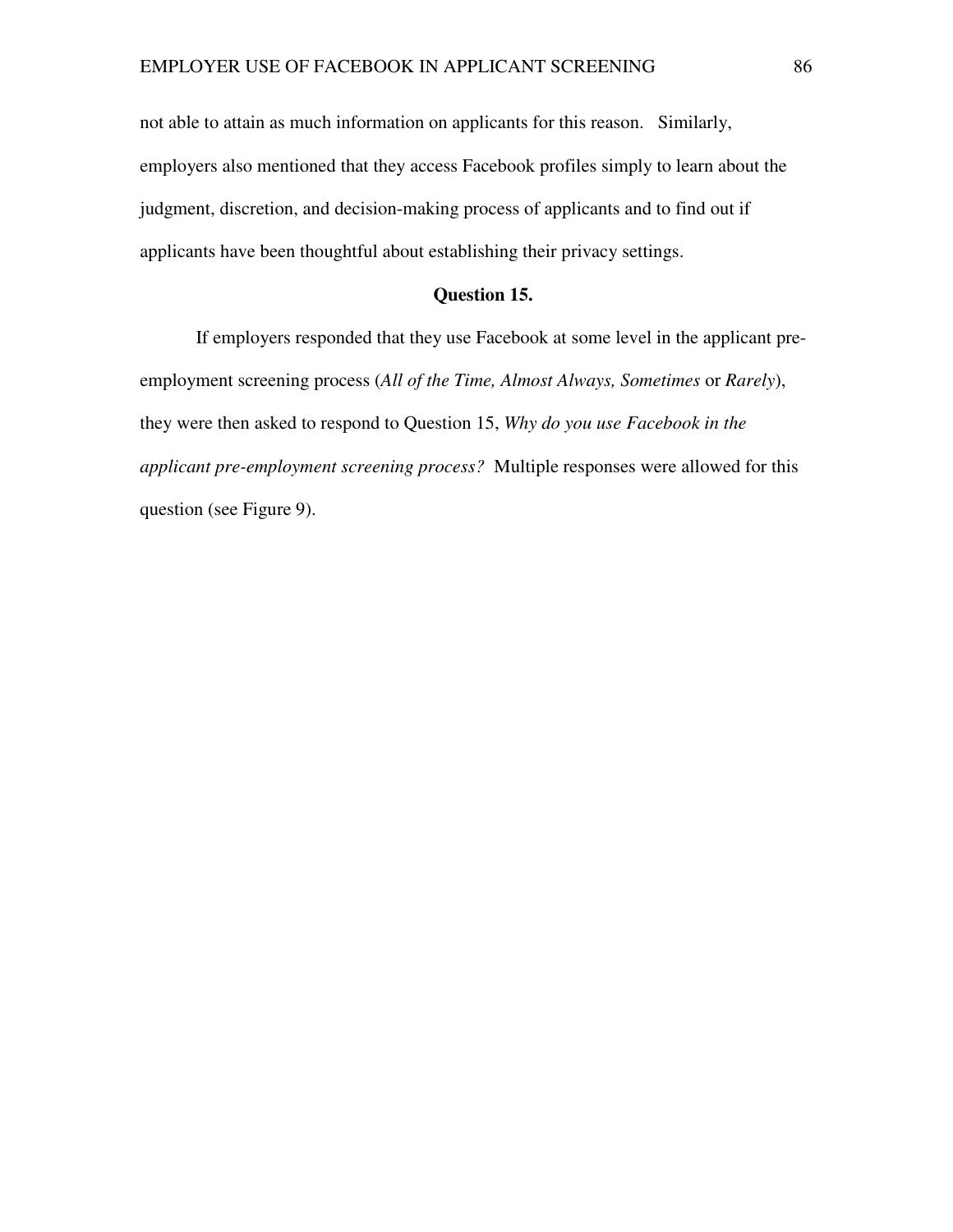

Findings to Question 15, Why do you use Facebook in the applicant pre-employment screening *process? Check all that apply:*

This question speaks to the benefits of using Facebook. What was poignant about these responses was that the most-selected response addressed the advantages of gaining information about the personal qualities of an applicant (i.e., the character, judgment, and professionalism), and this was also cited in the literature review. Employers believe that the kind of individual they hire is clearly an important factor when considering an applicant for a position in their organization. The character of a prospective employee may not be a bona fide job requirement for many positions, yet it is often a critical component to the match of the applicant in the organization, the team with whom the literature review. Employers believe to important factor when considering an<br>a. The character of a prospective employer<br>many positions, yet it is often a critical<br>the organization, the team with whom the

Of those who use Facebook, the main reasons include, Assess the character of the individual 60.9%, It helps me learn if the applicant will be a good representative of the organization, 52%,<br>It helps me learn information not on a resume, 39.8%, and It helps me learn information I may It helps me learn information not on a resume, 39.8%, and It helps me learn *not be able to gain through an interview* , 37.4%.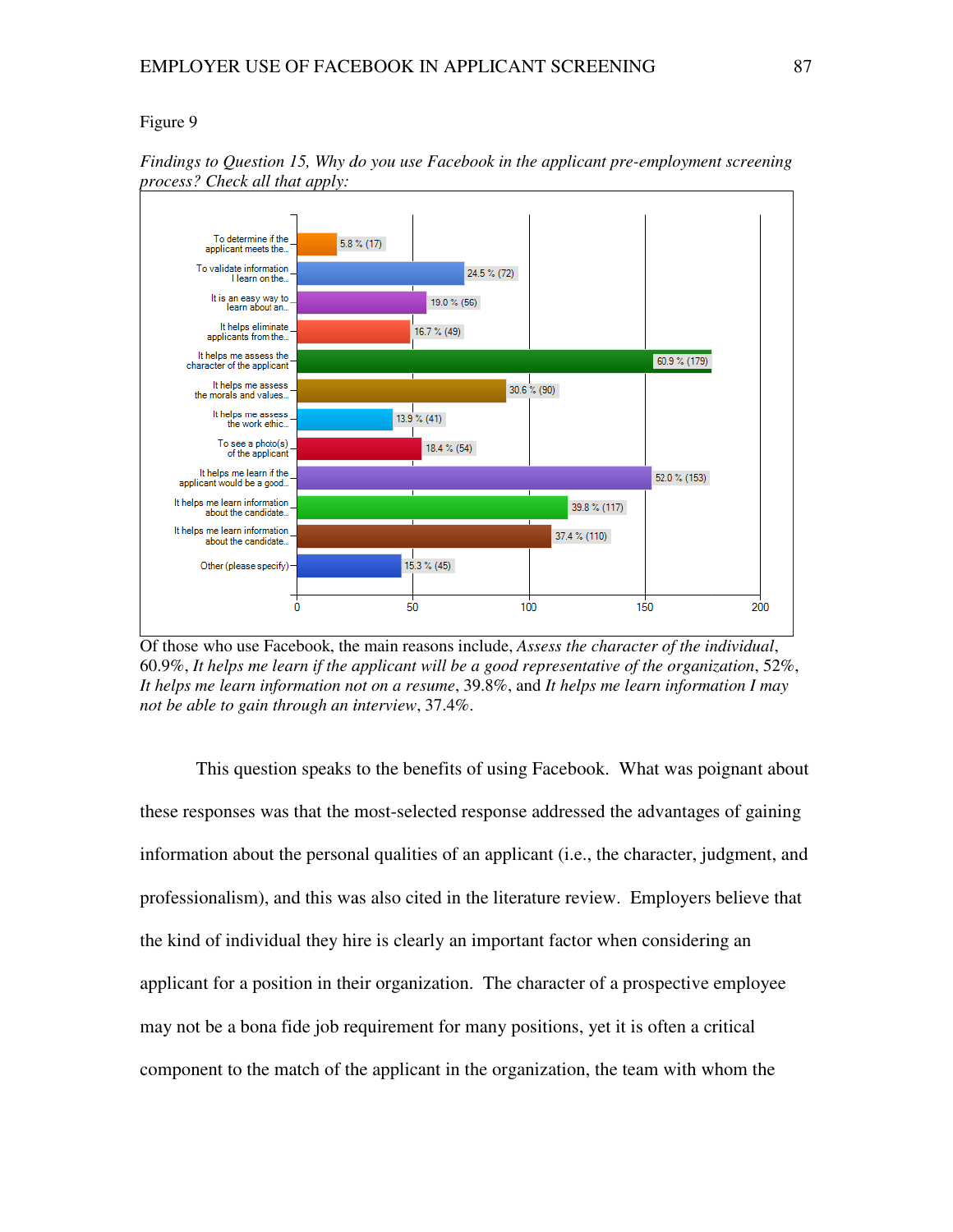applicant will work, and the clients or customers with whom the applicant will be expected to interact.

Of those employers who use Facebook as a tool in the applicant pre-employment screening process, the answer options selected were:

- *Assess the character of the individual*, 60.9%.
- *It helps me learn if the applicant will be a good representative of the organization,* 52%.
- *It helps me learn information not on a resume*, 39.8%.
- *It helps me learn information I may not be able to gain through an interview*, 37.4%.

To underscore the importance of character to employers, a University of Minnesota career services colleague illustrated an example. Jennifer Shofner, assistant director of business development in the Graduate Business Career Center at the Carlson School of Management, is aware of at least one employer working with her career center who asks employment applicants to "Friend" the employer before continuing to second round interviews. The employer told Shofner that his company wants to get to know the character of the person considered for employment. This is a close-to-home illustration of the importance to employers of an applicant's character, and how Facebook allows employers to learn about it (Lory, 2010).

In studies and conversations with thousands of individuals on the critical qualities of leaders, Kouzes and Posner (2007) learned that people expect integrity in leaders. "No matter what the setting, everyone wants to be fully confident in their leaders, and to be fully confident they have to believe that their leaders are individuals of strong character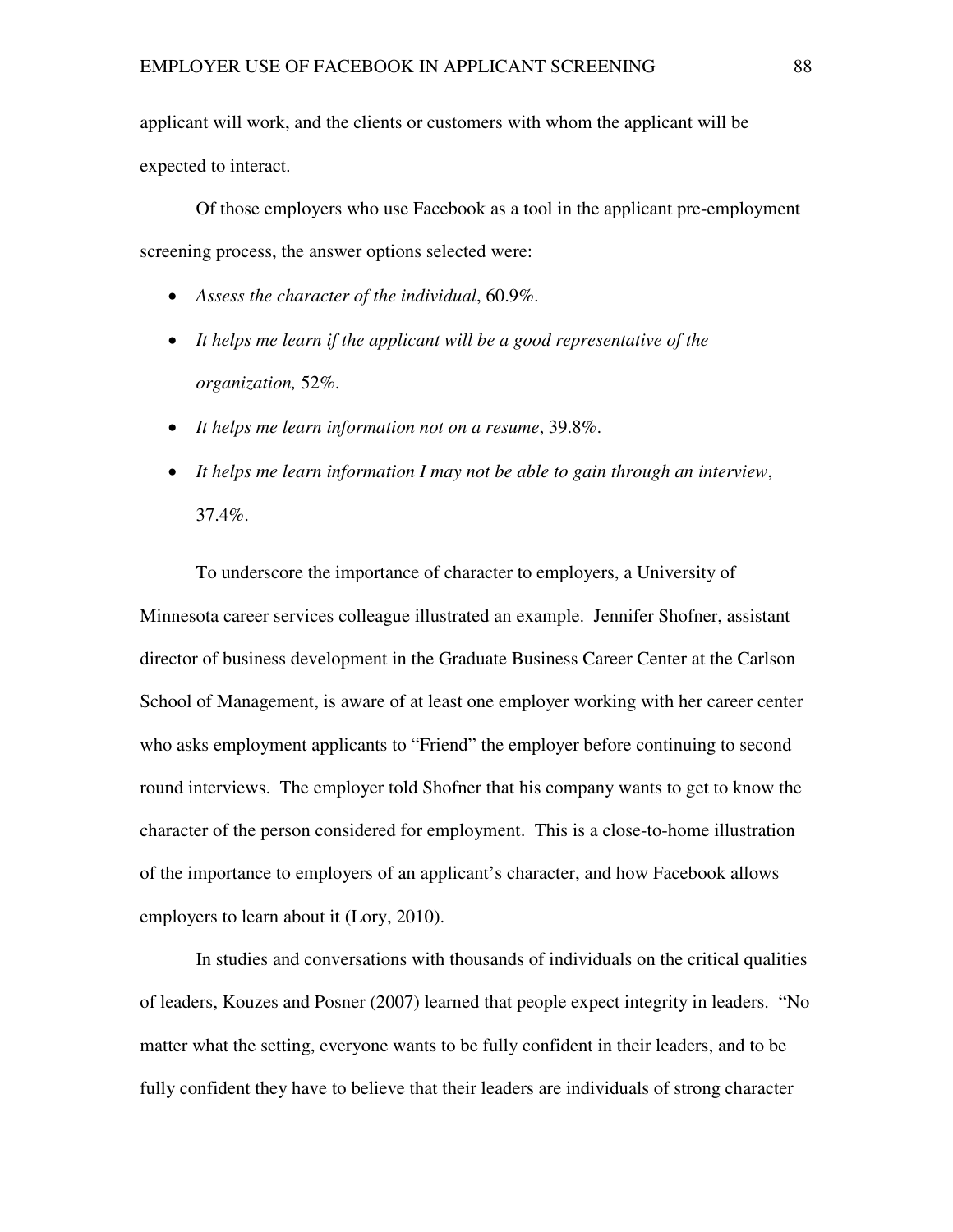and solid integrity" (p. 32). As illustrated in this question's main response, employers emphasized the importance of the character of the individuals they hire, and perhaps similarly, the candidate's personal reputation. Many of the employers believe that Facebook can help them find this type of information.

Respondents were also allowed to provide additional comments to this question. Similar to what was stated for the benefits question, employers do find Facebook to be valuable for networking, sourcing, and for general hiring purposes, and to see an applicant's portfolio or to learn contact information.

Two other themes which emerged from the comments, in order of most commonly mentioned, include:

- Assess an applicant's discretion around making their profile private and their judgment in what they post.
- Ability to get to know applicants personally.

Some of the specific comments around these themes included:

- Access to an "open-ended inquiry" about applicants.
- "Get a feel for who they are and if they understand how to set their privacy settings."
- "Helps me see how their judgment is in posting things out there for the public to see which carries over to their judgment in general."
- Find out "if the person tends to go to bars, to learn about past employers, and to see what they say on their status."

An interest in getting to know who the individual is and what they are like as a person is important to employers who choose at some level to access Facebook profiles.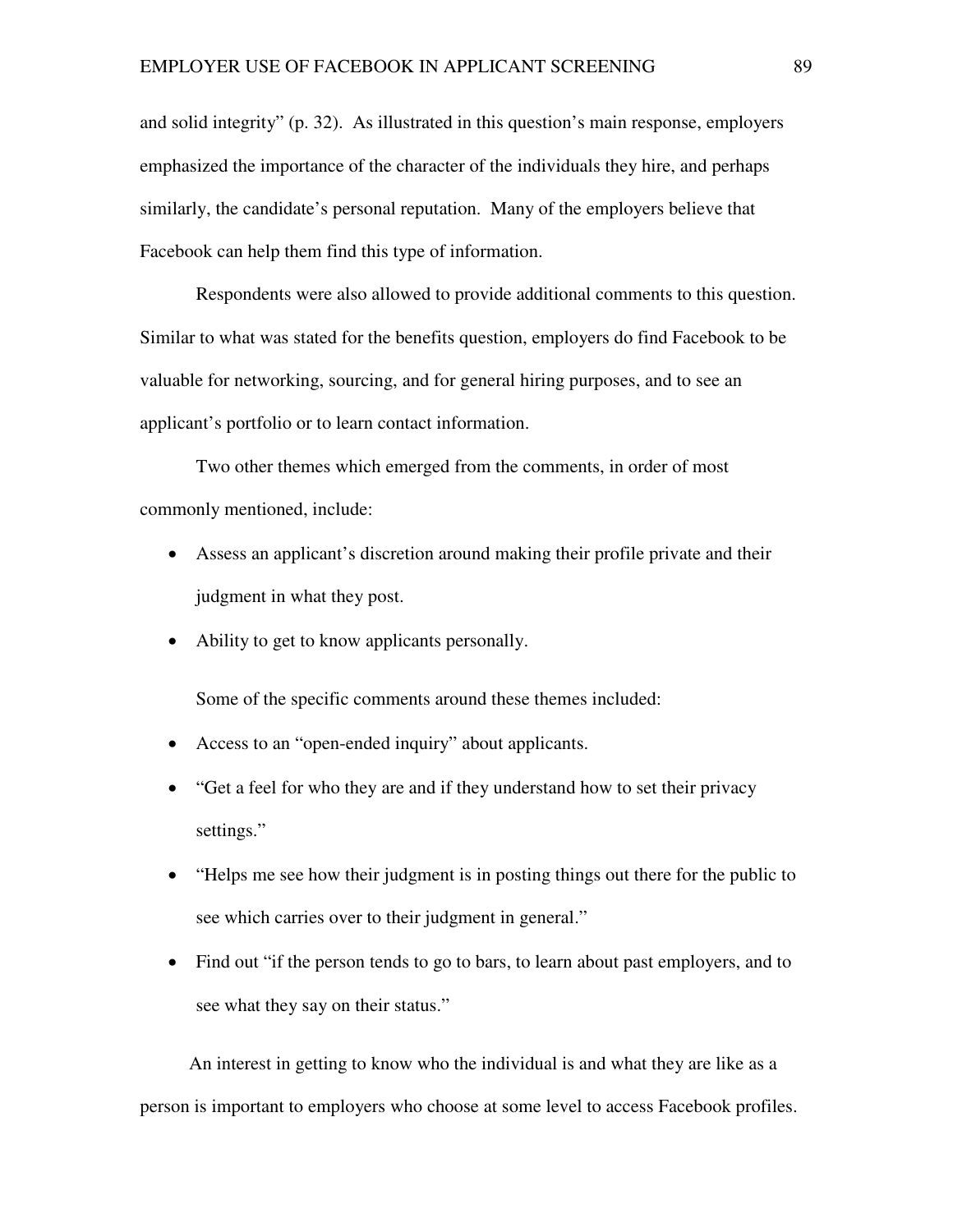Using Facebook to understand applicants' free time pursuits (e.g., do they go to bars) and then using that information in the hiring decision is legally problematic, however. With respect to drinking, laws such as the Consumable Products Law (which was also addressed in the literature and is also discussed below in the findings for the attorney interviews), protect individuals from discrimination for participation in legal activities such as drinking and smoking tobacco.

Another theme that emerged from the comments was an interest among the employers for "general information gathering" purposes to understand the chemistry that might exist between the employers and prospective candidates. "Will we click?" said one of the respondents. Another commented, "Shows hobbies, interests outside of work."

Two other themes emerged from a smaller pool of respondents. One was to assess the organization fit of the applicant to ensure s/he was "committed to the work" of the organization, and the other was to "assess applicant's consistency with corporate values."

### **Question 16.**

The employers who use Facebook as a tool in applicant pre-employment screening were asked to respond to Question 16, *Poor hiring decisions can be avoided by reviewing an applicant's Facebook profile.* The findings for this question illustrate that employers are predominantly uncertain that reviewing applicants' Facebook profiles enables them to avoid poor hiring decisions (refer to Figure 10). Among the respondents, 88.4% *Tend to disagree/Tend to agree*, and only 11.6% either *Agree or Disagree* that poor hiring decisions can be avoided. It may be used by some employers as a tool to offer additional information or insight to help them make a decision, but it does not carry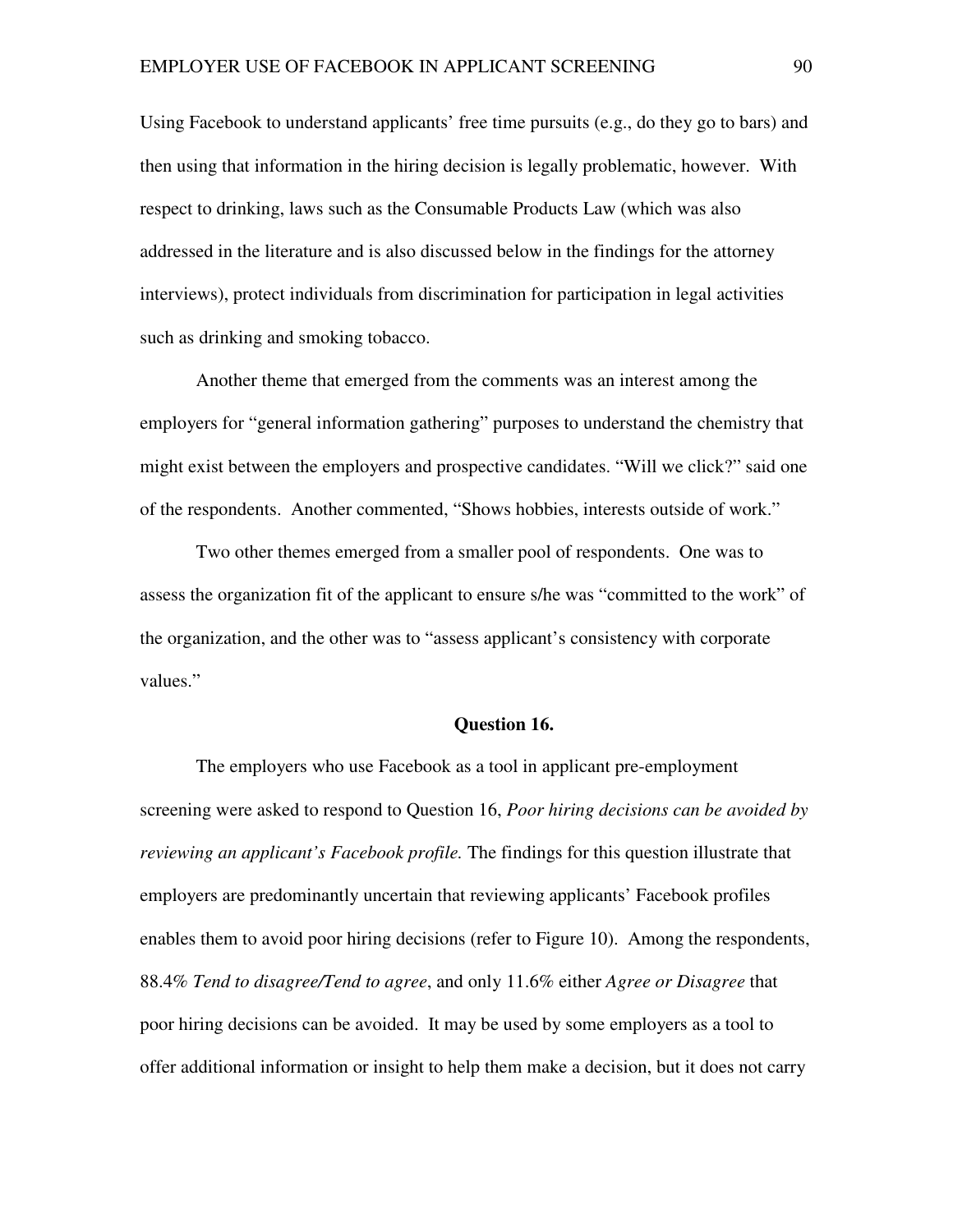that much weight as a single entity for this purpose, nor should it, as interpreted by the comments. Clearly, while perceived benefits exist for using Facebook as a tool in the pre-employment screening process, those benefits may not be significant enough to avoid bad hiring decisions.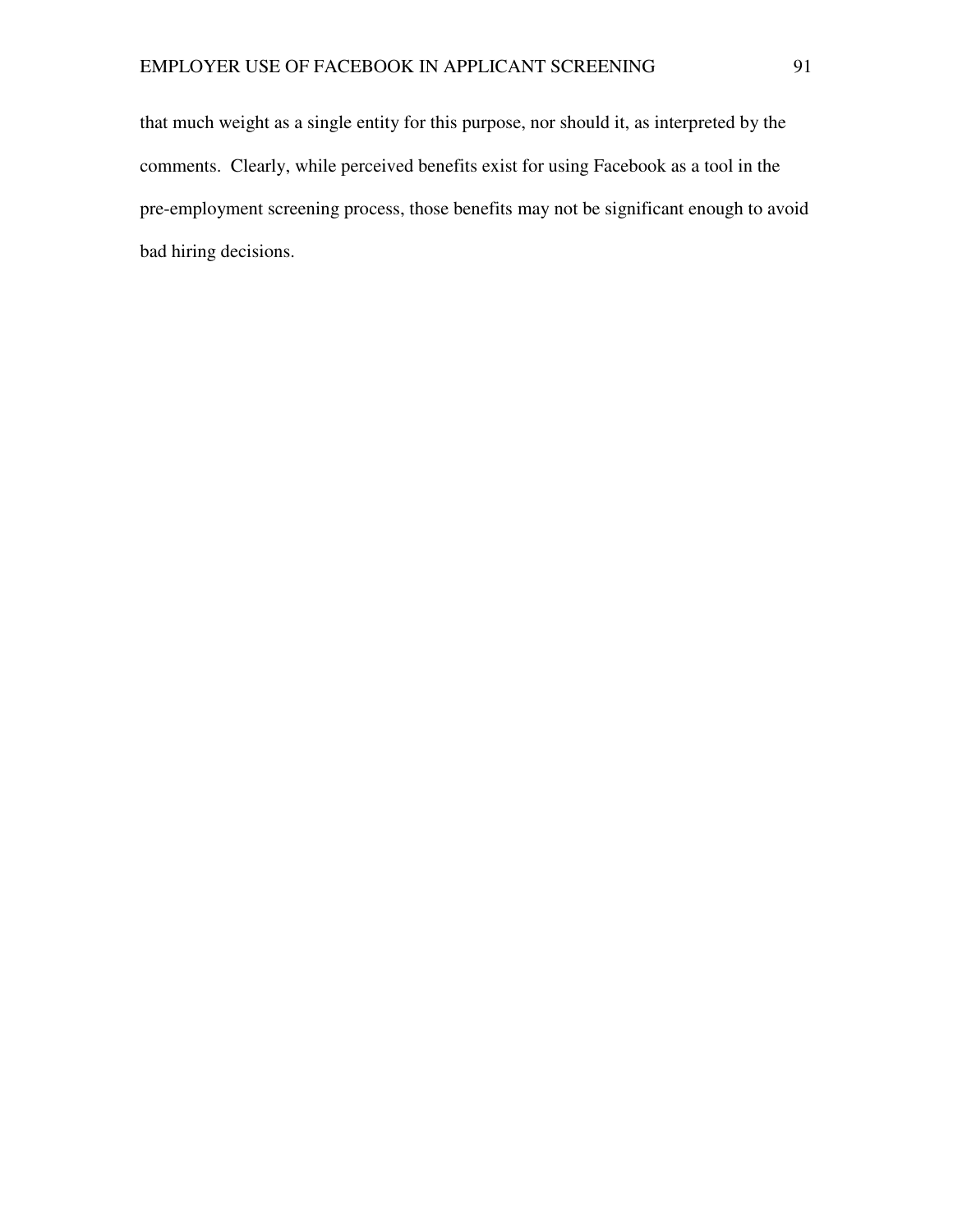

*Findings to Question 16, Poor hiring decisions can be avoided by reviewing an applicant's Facebook profile.* 

# **Question 18.**

On the other hand, in response to Question 18, An applicant's Facebook profile has negatively influenced a hiring decision in my organization, the majority of employers, 70.8%, responded *Tend to disagree/Disagree.* Similarly, the employers' response to Question 23*, An applicant's Facebook profile is one factor that has positively influenced a hiring decision in my organization*, the majority of the employers, 64.3%, responded Tend to disagree/Disagree. These findings support some of the open-ended comments the employers provided, for example, "I don't let Facebook be the deciding

The findings for this question illustrate employer's uncertainty that reviewing applicants' Facebook profiles enables them to avoid poor hiring decisions. Among the respondents, 88.4% *Tend to agree/Tend to disagree* that poor hiring decisions can be avoided.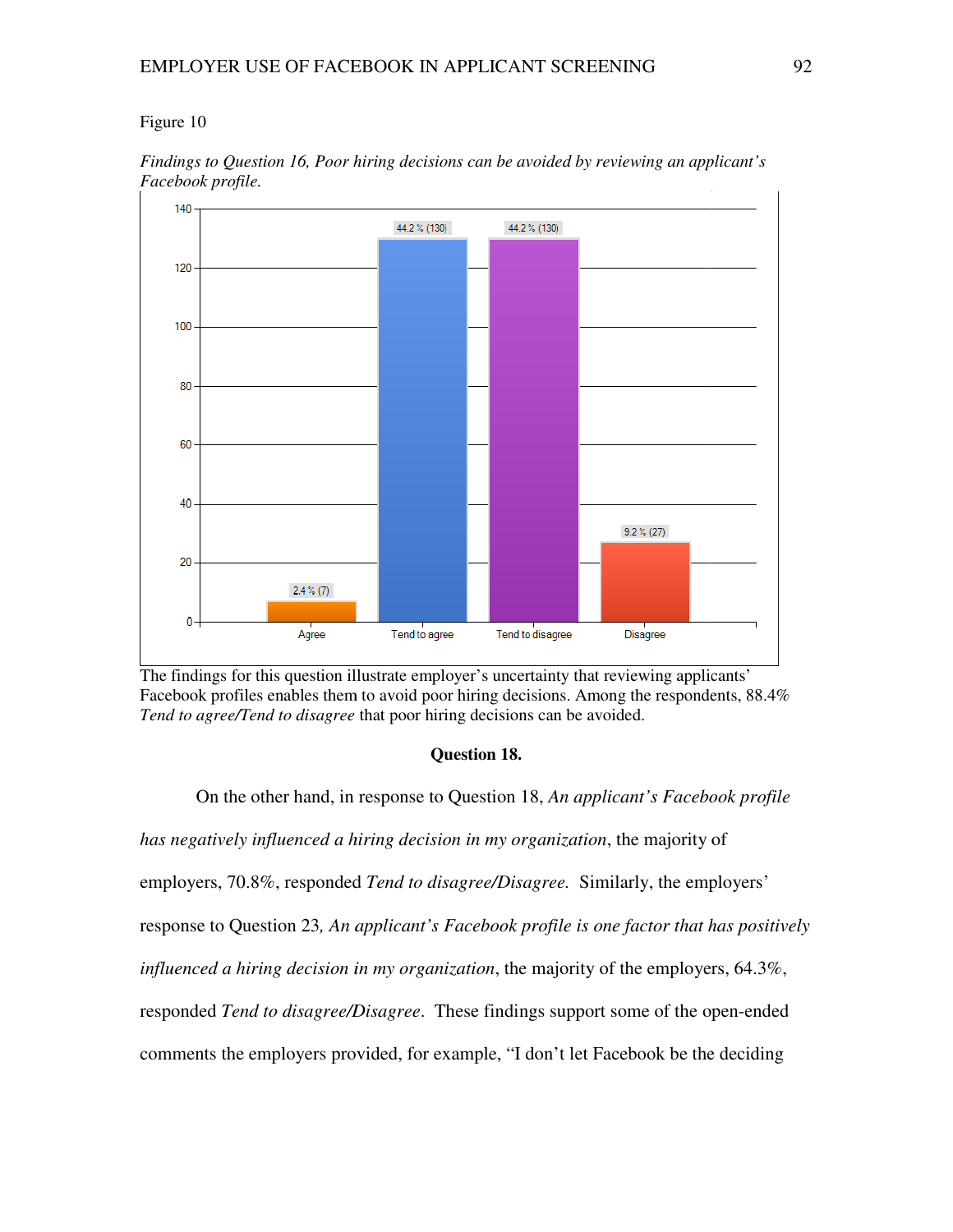factor in my hiring process" and "I think Facebook is a useful tool, but I do not think employers should rely on it alone."

The findings to these questions reveal that, while employers admit that using Facebook can introduce the possibility of bias as mentioned in earlier questions, the employers do not believe that use of Facebook can actually assist or influence their hiring decisions in meaningful ways. These findings are consistent with the ambivalence of responses to Question 1 about the benefits of using Facebook as a tool in the applicant pre-employment screening process.

## **Question 19.**

Similar to Question 16, the majority of respondents for Question 19, 61.1%, indicated that they *Tend to disagree/Disagree* that *Facebook has helped improve the quality of hires in their organization* (see Figure 11). While 38.9% responded that they *Tend to agree/Agree*, only 4.9% fully agree with this statement. Some of the employers believe that Facebook could offer some useful information to aid in hiring decisions, however the majority would not go so far as to say it can actually improve the quality of hires in their organizations. It is one tool but should not be the only tool to use in the applicant pre-employment screening process.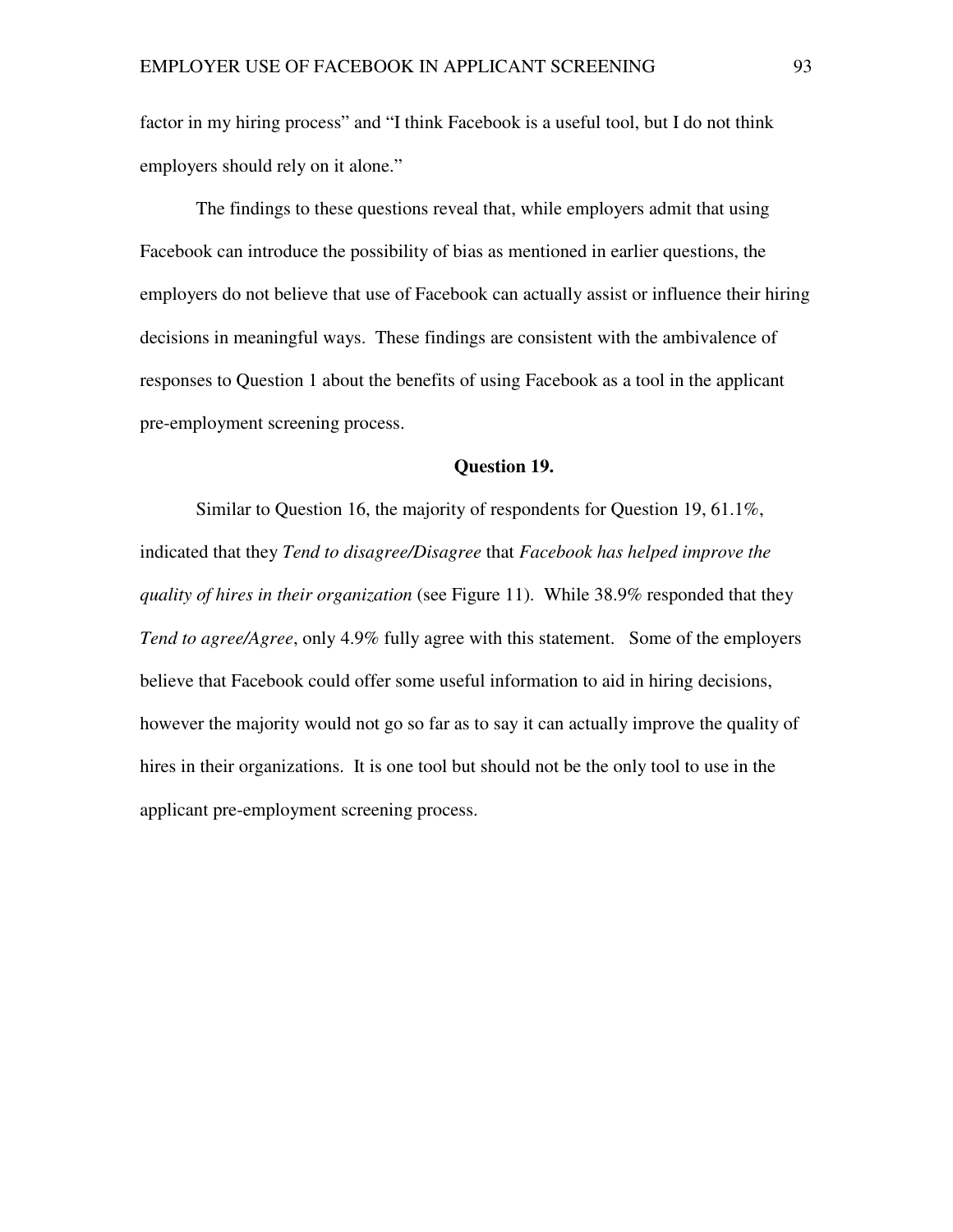

*Findings to Question 19, Facebook as a tool in the applicant pre-employment screening process has helped improve the quality of hires for my organization.* 

While some of the employers believe that Facebook could offer some useful information to aid in hiring decisions, the majority, 61%, *Tend to disagree/Disagree* that Facebook has actually helped hiring decisions, the majority, 61%, Tend to disagree/Disagree that Facebook has actually improve the quality of hires in their organization.

Employers had the option of submitting comments for this question, and several

key themes emerged from 26% of the employers who did. In order of most often

mentioned, those themes included:

• Facebook provides additional information that cannot be found in a resume, cover rder of most often<br>
e found in a resume, cov<br>
ial networking.<br>
idate.<br>
iring decision.<br>
ting the first theme that

letter, or retrieved through an interview.

- Do not use Facebook in the hiring process; only for social networking.
- Not certain it has helped improve quality of hires.
- Question accuracy of information that is difficult to validate.
- Useful in finding qualified candidates and confirming hiring decision.

Some of the comments submitted by employers supporting the first theme

Facebook provides additional information about applicants include: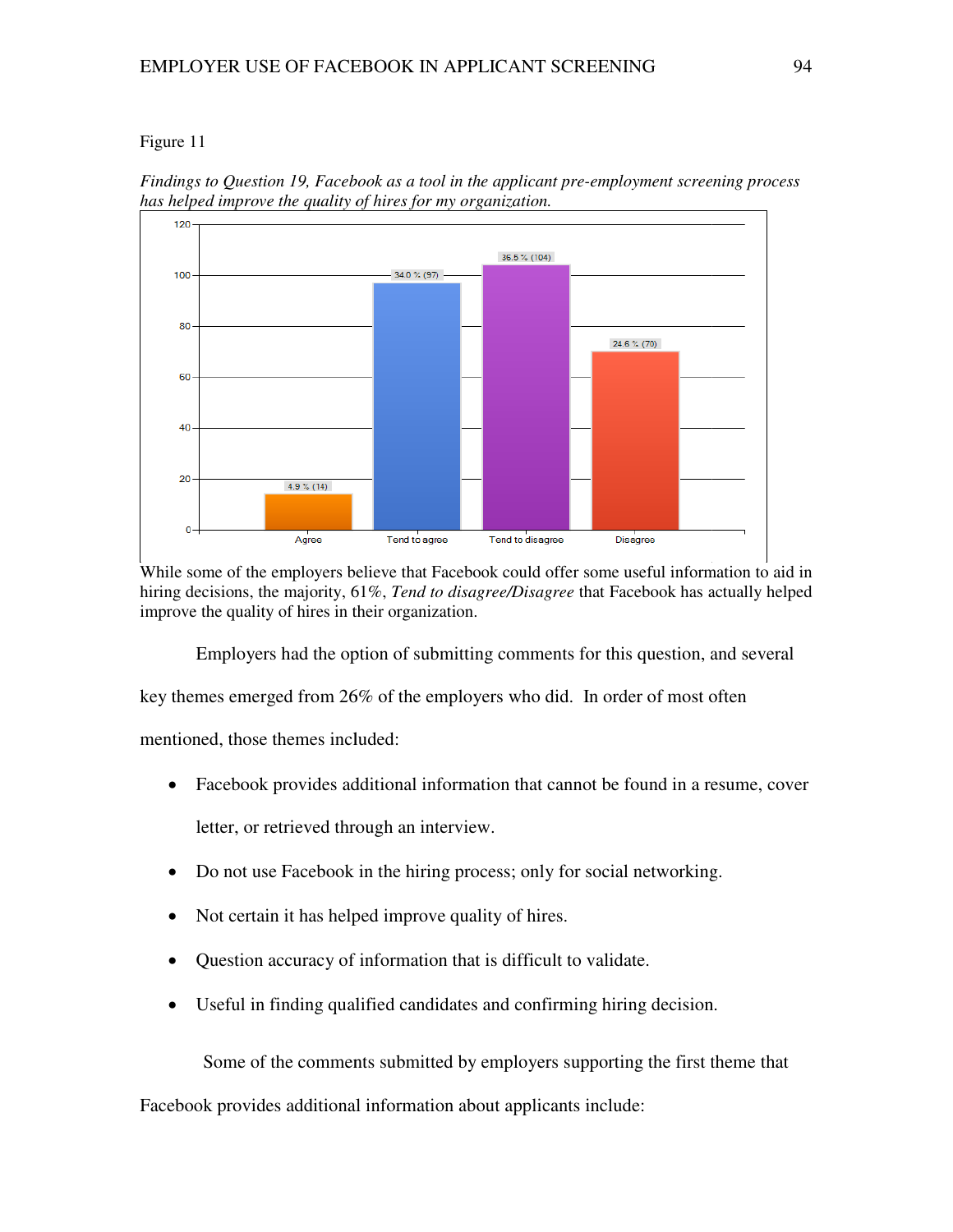- "... I can eliminate people that are willing to publicly publish a low standard of behavior. In a client services business we need individuals that can exhibit very positive impressions."
- "When a student has a professional looking profile and is compared to one who has the 'party profile,' it is obvious who will get the interview. Being professional on Facebook is important to our company."
- "... Facebook has helped me understand the person's background better so that I know how to work better with them . . . things displayed on Facebook have made me hesitant in hiring an applicant."
- ". . .THEY decide what is public . . . If they have their entire page public with pictures of them drunk, it is their fault and I'm not interested in hiring them."
- "How an applicant chooses to display themselves in a social networking site has helped me understand their decision-making process."
- "We base our hiring more on a person's qualifications and try not to allow the personal life impede on our applicants and employees unless they are behaving in ways that would seriously affect the community's views and trust of the person."

Many of the responses to the Likert-style questions seem to suggest that concern for invasion of privacy is a main reason why employers do not use Facebook as a tool to screen. This is supported by open-ended responses that the employers had the option of providing. Interestingly, one theme that emerged repeatedly from the comments on the question, *Use of Facebook has benefits,* indicated that use of Facebook has privacy implications. These comments included: "Facebook in pre-employment screening is a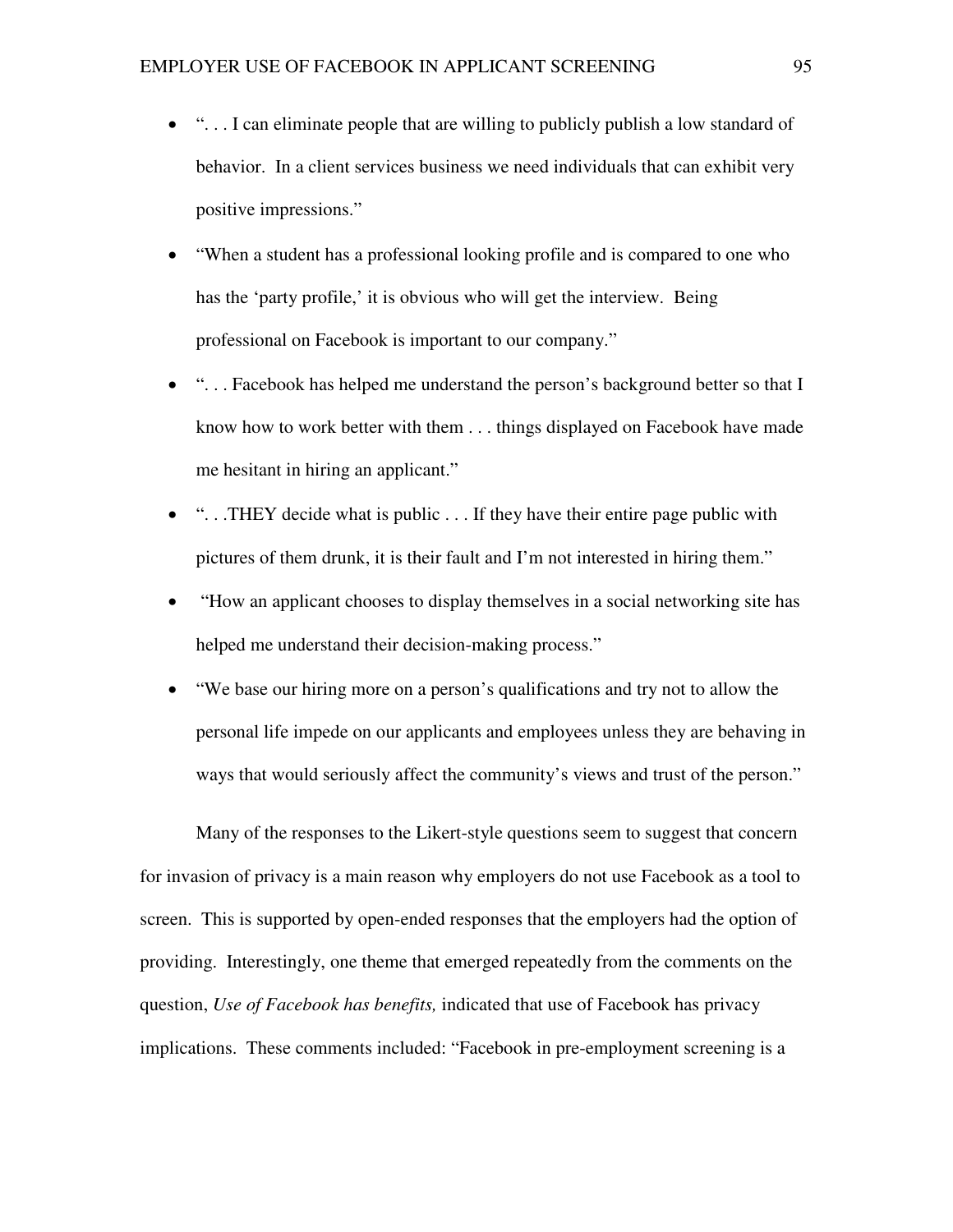privacy violation," "protected information employer does not need or want to know," "personal life doesn't predict work behavior," and "intrusive."

## **Question 22.**

Question 22 addressed specifically the privacy implications of employer use of Facebook as a tool in the applicant pre-employment screening process. Among those responding who do use Facebook as a tool in the applicant pre-employment screening process, only 5.4% stated that they use Facebook *All of the time/Almost always* for this purpose, with 39.4% indicating that they *Never* use Facebook to find private, non-job related information about an applicant (refer to Figure 12). This finding seems to support employer comments provided in Question 1 about the benefits of using Facebook. These comments revealed employers' concern with accessing legally-protected information that could put an organization at risk, that having non-job related information is unnecessary, and that the possibility of introducing bias or judgment exists by having private, non-job related information.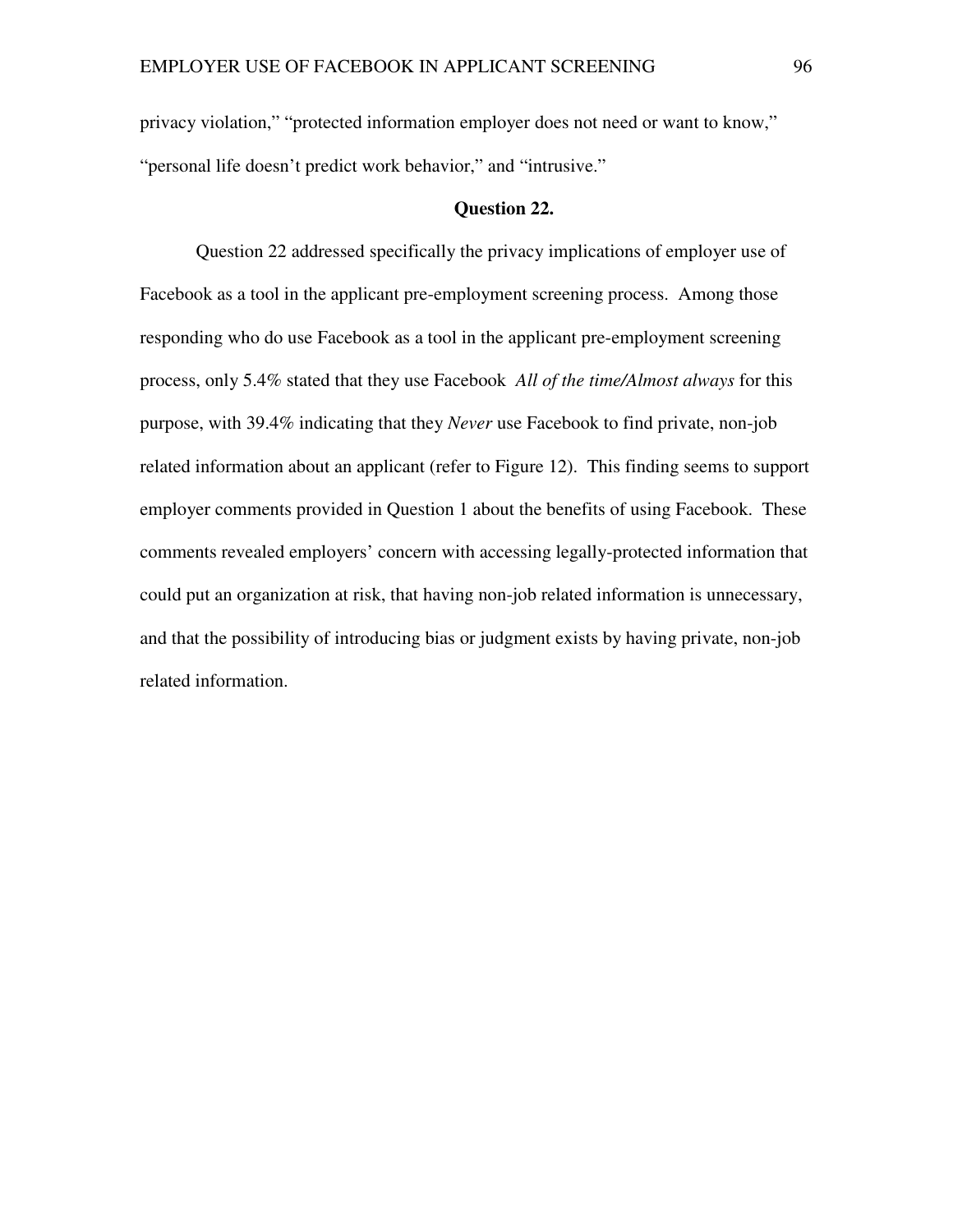

*Findings to Question 22, I use Facebook to find private, non-job related information about an applicant.* 

Only 5.4% of the employers surveyed indicated that they use Facebook as a tool in the applicant pre-employment screening process *All of the time/Almost always* to find private, non-job related information compared to 39.4% indicating that they *Never* use it for this purpose.

# **Questions 17 and 21.**

The aggregate of two similar questions, Question 17, *Using Facebook as a tool in the applicant pre-employment screening process can introduce unintended positive bias* in hiring decisions, and Question 21, Using Facebook . . . can introduce unintended negative bias, show that the overwhelming majority, 97%, feel that use of Facebook as a tool in the applicant pre-employment screening process can introduce some sort of bias. A stronger emphasis is the danger of creating a *negative* bias with 77.6% reporting this, and 57.2% indicating that this activity can create a *positive* bias.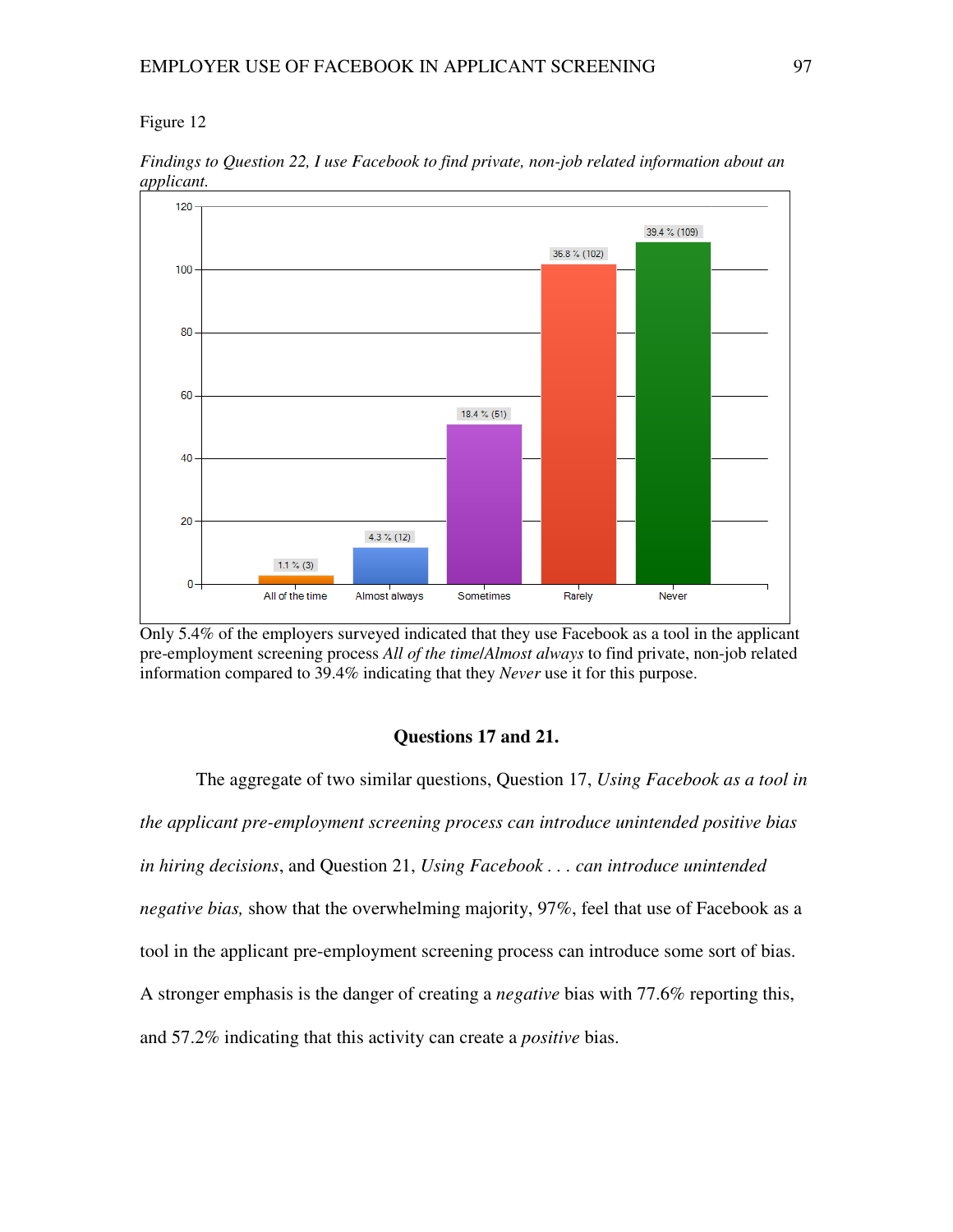These findings may suggest that employers recognize that they can gather a variety of information about applicants that could inappropriately influence their hiring decisions. In the comments from Question 31, *Indicate the reasons you do not use Facebook*, common concerns expressed by employers with respect to checking Facebook profiles were:

- "Unfair assessment, preconception."
- "Could be used improperly to judge person's character based on personal life."
- "May misrepresent a person's character."
- "Sway decisions inappropriately."

Another theme that emerged related to bias was respondents' concern that the accuracy of the information found on Facebook is suspect, which could inadvertently lead to unfair bias or judgment that employers expressed wanting to avoid. Comments related specifically to this theme included:

- "I feel employers who look at social media outlets . . . run the risk of creating bias . . . which could lead to discriminatory hiring practices."
- "Facebook discloses information that cannot be part of the interviewing process and would tend to create a bias good or bad."
- "Facebook can lead to preconceived decisions on a prospective candidate and cloud objective judgment leading to a possible unfair hiring decision."
- "Facebook creates bias toward or against the candidate based on their social or personal life."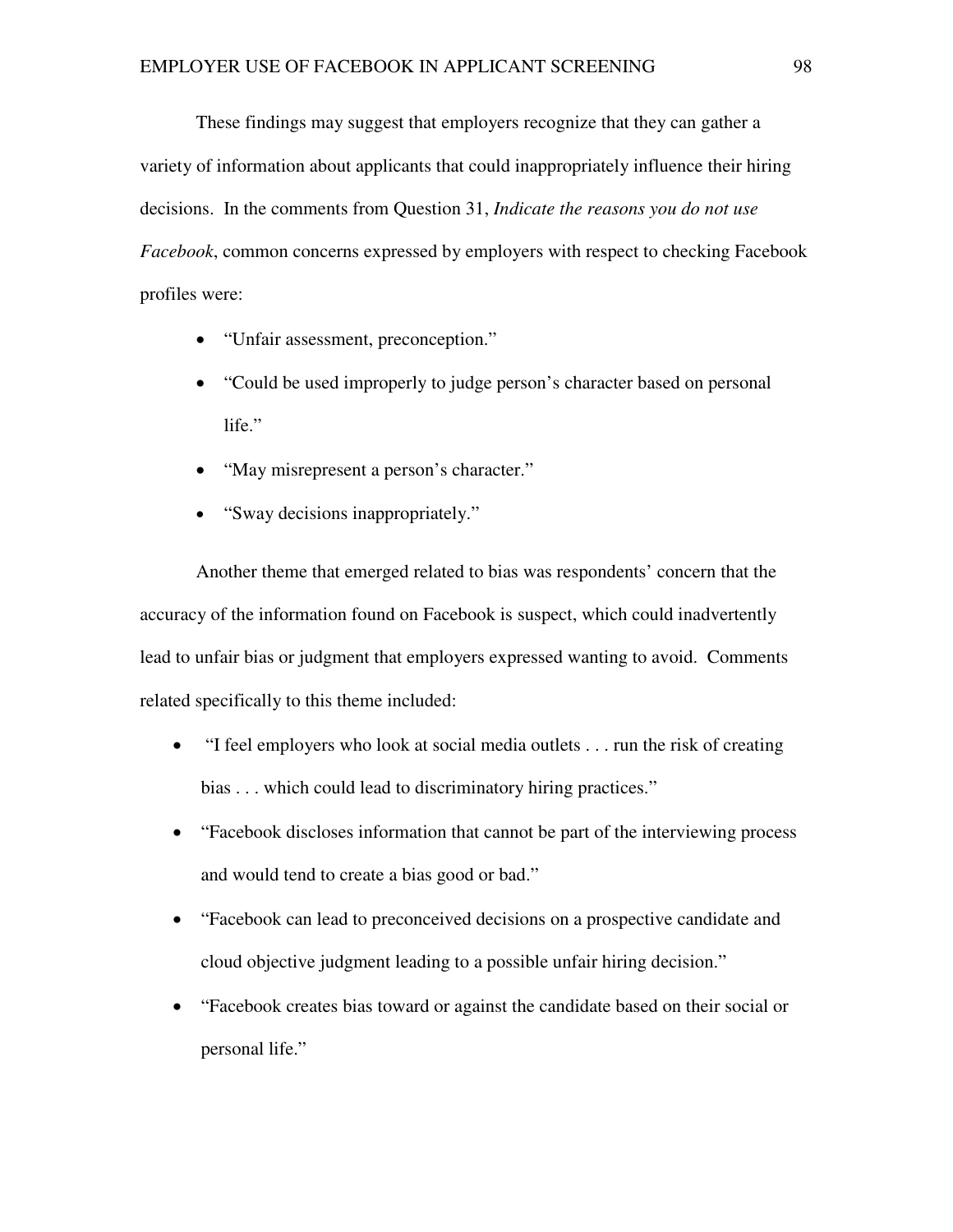• "Facebook as a screening tool sets up an applicant for bias and premature judgment regarding someone's personality, morality, and skills."

Three questions addressed informing applicants about the use of Facebook in the applicant pre-employment screening process. Among the employers who do use Facebook for this purpose, the majority, 63.6%, indicated that they *Never* inform applicants that they engage in this practice. A subsequent question asked, *At what point in the recruiting process do you inform applicants,* and the majority of the respondents, 56.7%, indicated either *No set time – it varies* or *Not sure*. A following question asked, *My organization requires written permission from the applicant to use Facebook*, and the majority, 63.9%, indicated that they *Never* require written permission.

One interpretation of these responses may be that by telling applicants that their Facebook profile will be reviewed is counter-productive to the employers' purpose for accessing the profile. If the applicants' privacy settings are more liberal with certain content, or if photos or other information are viewable that an applicant would rather an employer not see, then a forewarning allows the applicant the opportunity to either change, delete, or conceal content.

These responses could also indicate the intent of employers' use of Facebook as an applicant pre-employment screening tool, and therefore one of the inherent ethical implications. An employer may not be completely transparent by failing to inform applicants that they use Facebook as a tool in the applicant screening process.

It may also suggest that employers do not want to admit to this practice. It is not unlike the earlier discussion about the importance of Facebook users managing their online personas: Do not publish anything you would not want your mother to know.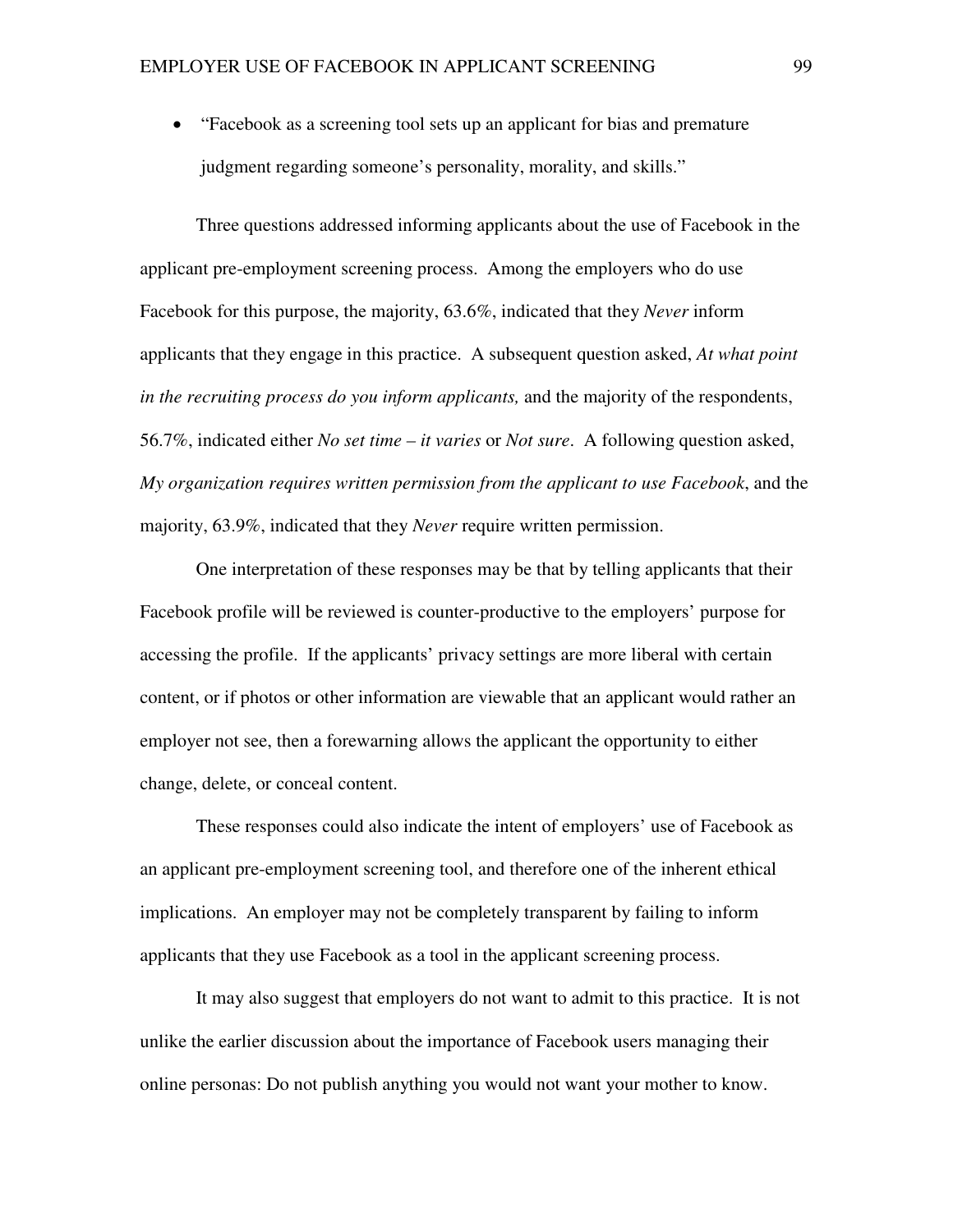Similarly, do not engage in activities that you would not want to admit to someone else. According to Kouzes and Posner (2007), honesty emanates as the most critical element between leaders and those with whom they engage. People follow leaders who are "truthful, ethical, and principled" (p. 32). Just as character was cited by the employers in the survey as an important quality for applicants to possess, Kouzes and Posner's (2007) research revealed that "integrity and character" were also named as key traits that people expect of their leaders (p. 32).

Perhaps an organizational policy is establishing the expectation that, as part of the application process, applicants are informed that Facebook profiles will be reviewed. It speaks to the importance that an organization places on a prospective employee's online persona, and this type of policy keeps the employer/applicant relationship more transparent.

The concluding portion of the survey asked the employers who use Facebook as a tool in the applicant pre-employment screening process, 39%, to respond to their specific practices. The vast majority, 96.4%, have never withdrawn an offer of employment based on what they learned on Facebook, 91.7% have never requested that applicants "Friend" them in order to get more information, 89.5% have never asked others to access the Facebook profiles of applicants with whom they do not have access, and 77.2% tended to disagree or entirely disagree that they have not considered an applicant due to information gathered on Facebook.

#### **Interviews with the Attorneys**

 The second part of the research included the two interviews with privacy attorney, Bill McGeveran, and employment law attorney, Dennis Merley. Both attorneys were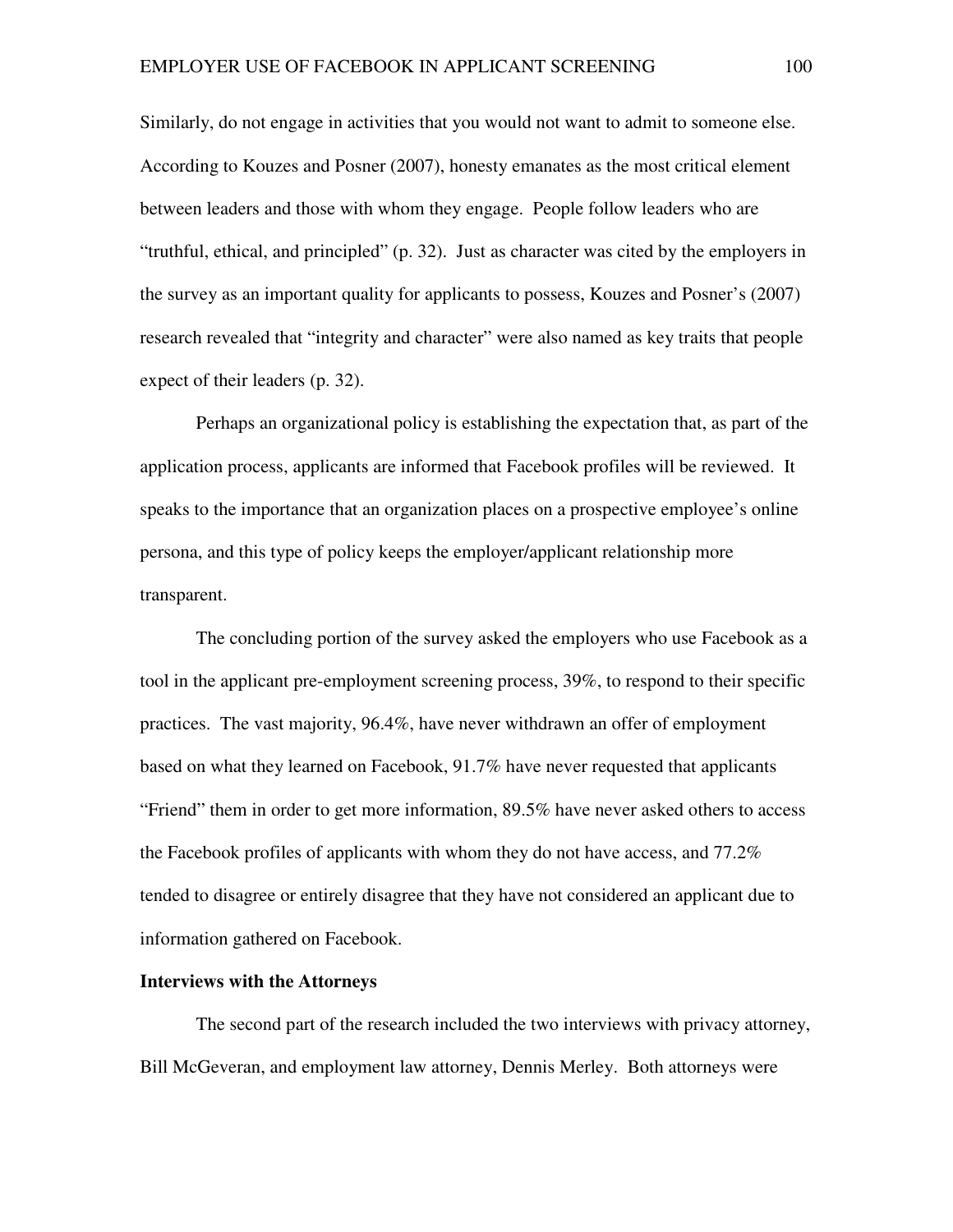asked the same questions, in addition to one or two questions specifically related to their area of legal expertise.

McGeveran is a faculty member with the University of Minnesota Law School. The primary legal focuses of McGeveran's scholarly work includes privacy law as it pertains to the Internet and intellectual property, especially trade mark law, with a focus on modern social media Internet communications. Employment law attorney and Minnesota State Bar Association Labor and Employment Specialist, Merley, is with the law firm of Felhaber Larson Fenlon & Vogt. Merley works with clients in a wide-range of industries, primarily in the private sector, and provides legal representation to most of the Twin Cities healthcare organizations. He represents management on an array of workplace issues including discrimination claims and policy development.

Both McGeveran and Merley are familiar with how Facebook functions and both have had personal profiles on Facebook since the Web site became accessible to the general public. McGeveran describes himself as a "very active" user of Facebook who checks it several times a day. He uses it for both personal and professional reasons and is vigilant about utilizing his privacy settings, keeping most of his content for "Friends Only." He said, "On the spectrum, I'm relatively private." (B. McGeveran, personal communication, January 26, 2011)

 With respect to his Facebook profile, Merley said that he uses privacy settings but was unable to identify specifically how he is using them. He said that he knows what his profile looks like from the perspective of someone who is not his Facebook Friend. Merley admitted, "I'm not a big privacy guy," so his Facebook privacy settings, while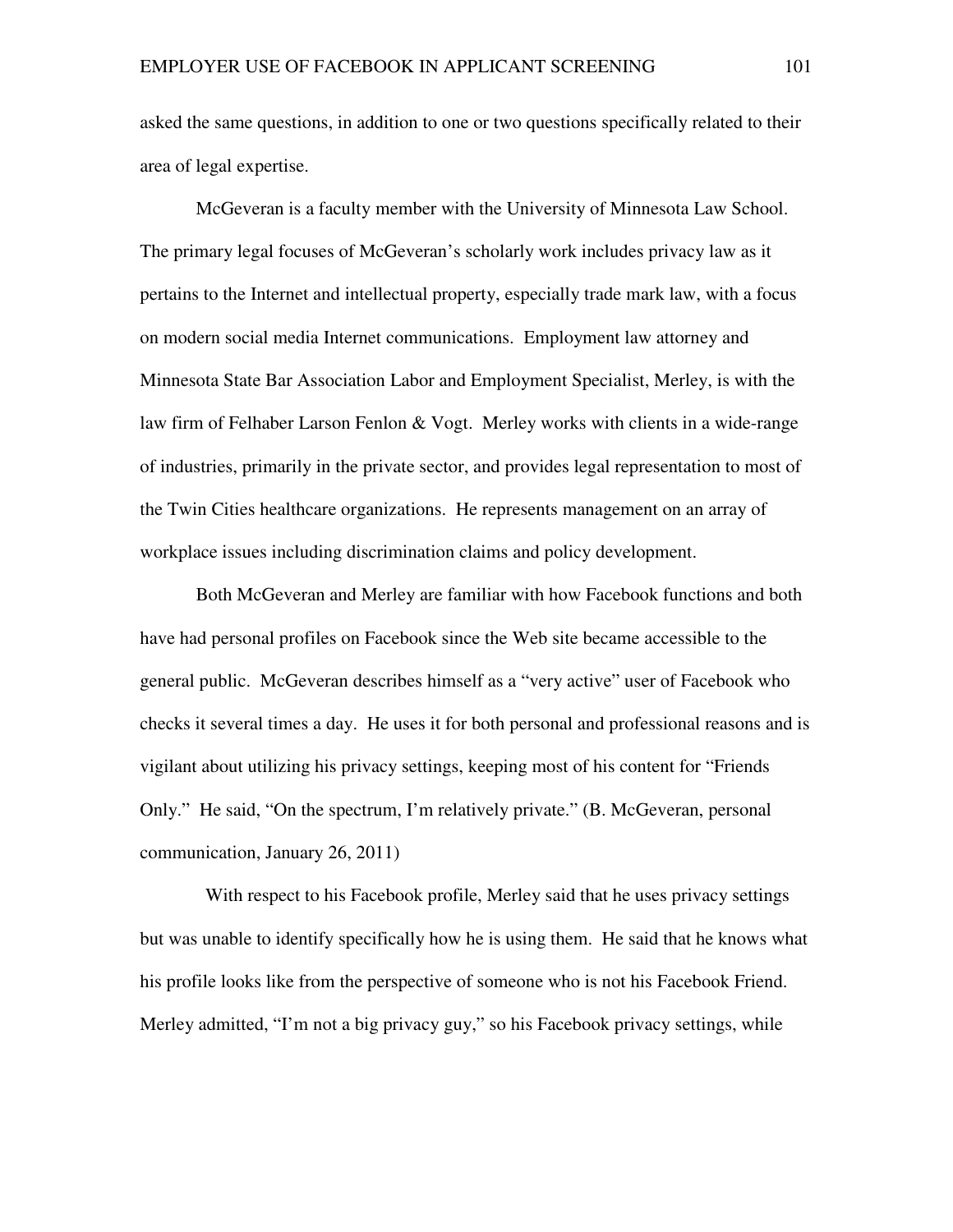important, are not as top of mind for Merley as one would describe them being for McGeveran. (D. Merley, personal communication, January 28, 2011)

Both attorneys were initially asked to provide a definition of privacy and then specifically, privacy as it relates to the online environment of Facebook. McGeveran explained that defining privacy "is complicated because it is not a single unified explanation." McGeveran said privacy is a "cluster of different ideas, and these ideas have family resemblances." He defines privacy in terms of context and expectations in that individuals act differently in different situations. For example, we might act one way in a social situation and another way in a different setting. Depending on the environment, we play different roles. Privacy is "not an absolute rule," but a presumption that we respect the boundaries of those different settings.

To take this definition one step further, when someone is acting in one capacity, McGeveran said that we do not take information or impressions from that capacity and move it over into a different context, "at least without good reason." It is this part, said McGeveran, where it gets complicated.

Privacy and the online environment of Facebook presents what McGeveran describes as a challenge to "contextual integrity" because you are communicating to a lot of different people that you know in a lot of different ways. McGeveran added that "no real world situation exists in which so many different kinds of relationships are lumped together" the way they can be on Facebook. Depending on how a person has set his/her privacy settings, s/he may be communicating to the wider world, too. The particular challenge, said McGeveran, is that "Facebook puts all of these different people together and makes more widely available and more permanent and sometimes searchable content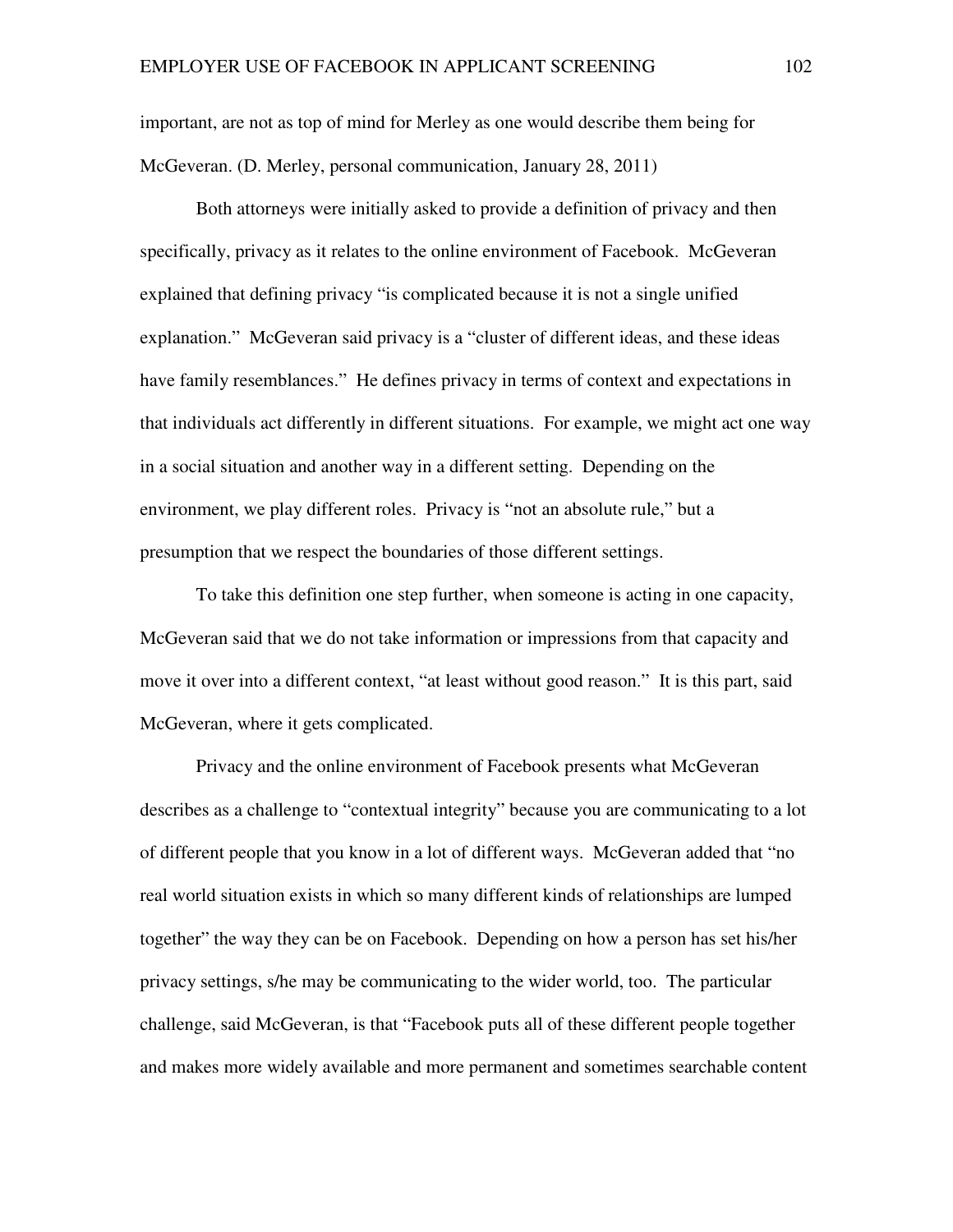that under past technology was ephemeral." At the same time, Facebook's interface has made it easier for an active user to take steps to maintain context specific interactions.

Merley defined privacy as "a set of expectations that one can have about what other people should know" about the individual. Those expectations are based on "one's personal desires and an understanding of what society is willing to protect." A person has to have certain reasonableness to his/her expectations of what is or what is not going to be private. This is where the grey area comes in as to what a person wants private versus what is reasonable to expect will be private.

With respect to Facebook, privacy is "fair game," said Merley, "If you are intentionally online then whatever you put online you ought to expect that at least one other person will be able to access that content either because that person can or because you make mistakes" (e.g., you do not understand the privacy controls). Merley added, "if people want something to be private, they have to act as if it is private." The best way to do this is not to say or do anything that you want other people to know about.

At the same time, Merley said that with Internet privacy, the law is going to protect individuals. Merley thinks it is unfair, however, to expect that anything a person says or does can be private online when there are so many ways for it not to be. He asked rhetorically, "How can you think something is private when you're willing to share it, even just one other person?"

The attorneys were also asked if Facebook users have a right to privacy on Facebook and if so, under what conditions or situations. Both McGeveran and Merley had similar responses. McGeveran recommended that individuals do not put anything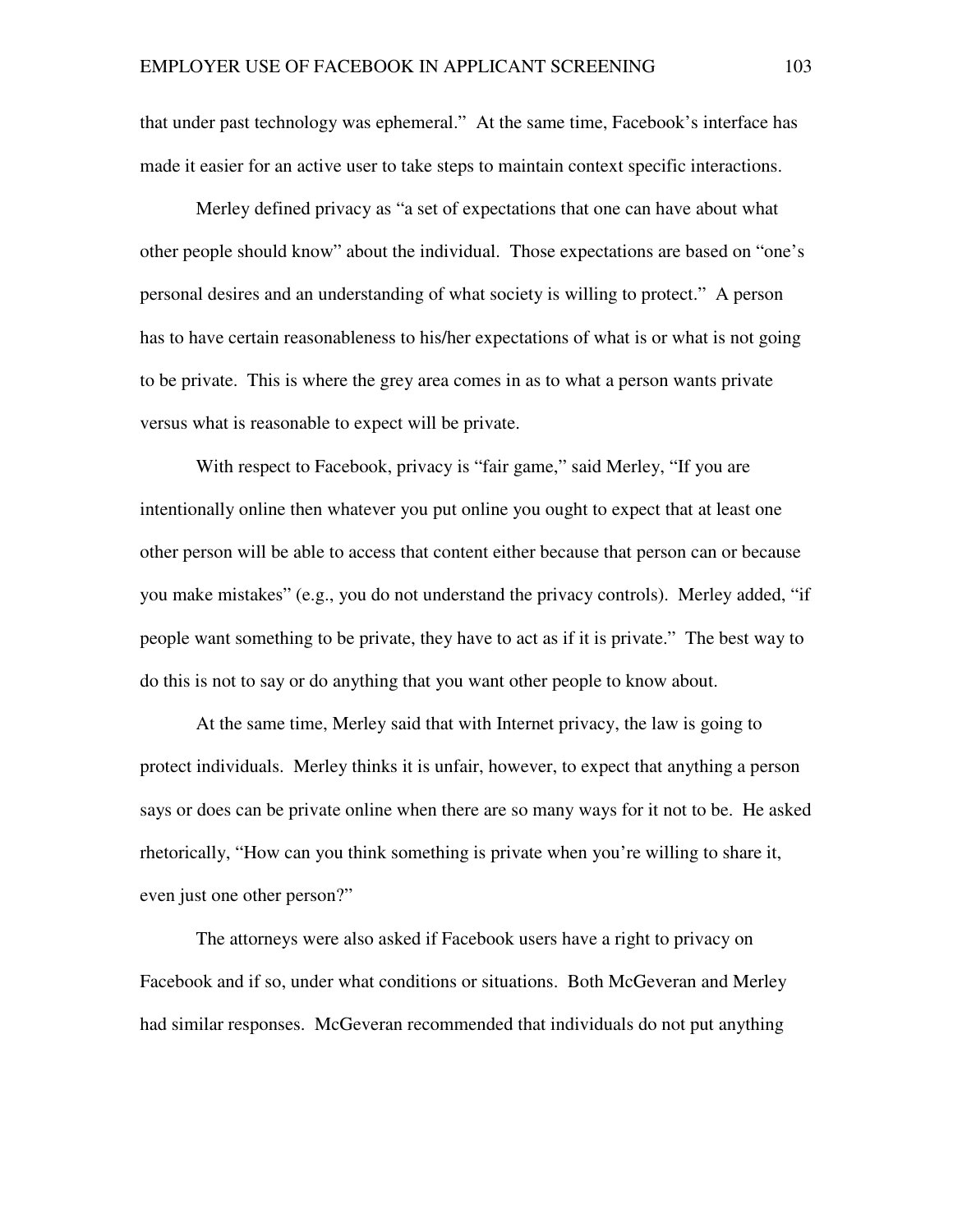online in any context including Facebook that they do not have at least some expectation that it might go someplace unexpected.

"In the current world we live in, you should be careful whatever you put in black and white," said McGeveran, however, "there are ways in which we should have more either legal or cultural boundaries around the way that people use that kind of information that is on Facebook."

Merley's comments echoed McGeveran's. Merley said that privacy on Facebook is matter of expectations. Facebook users "have a right to expect that whatever the product owner says will be private will stay private." Beyond that, and until the law develops further, no one has a right to expect that their information is going to be private on Facebook. User expectation is subject to people doing things they are not supposed to be doing.

The attorneys were asked to comment on the practice of employer use of Facebook as a tool in the applicant pre-employment screening process. The attorneys' comments and reaction to the question were slightly different.

McGeveran said a body of laws and best practices exist about what kind of information one can legally obtain and interview questions that can be asked that are designed to prevent discrimination and protect a person's privacy. Unless someone is hacking into a Facebook profile, not much legal restriction exists for this practice provided that employers have authorized access to what they are seeing and the information is left exposed. McGeveran added, "We are talking about what the law is, not what the law ought to be."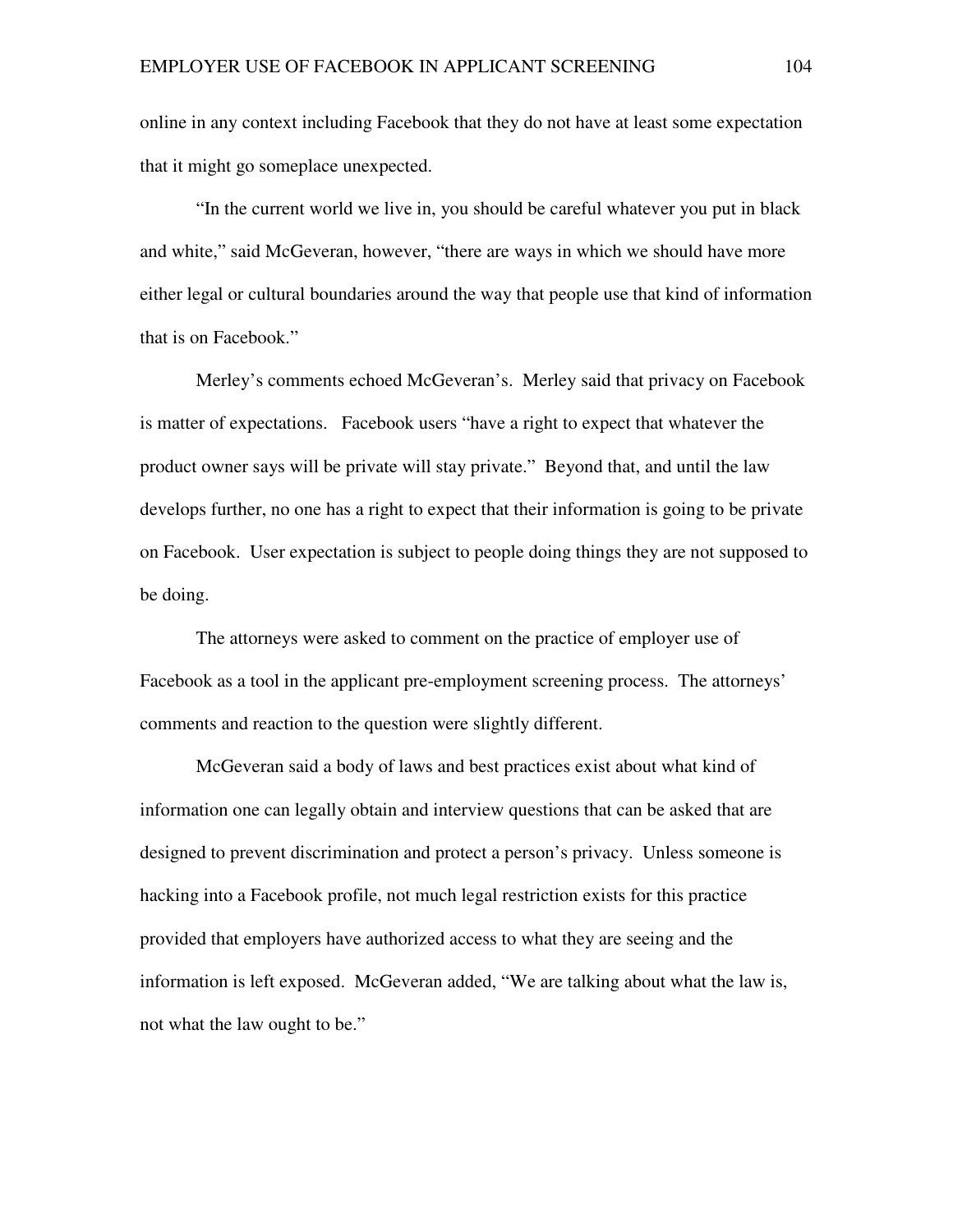Merley was quick to respond to the question saying, "Perfectly fine." Merley said that using Facebook in this way is like any other pre-employment screening device. It can be effective and valuable if used properly and if the information obtained is evaluated appropriately. It can be used for improper screening as well.

 The attorneys were also asked for their personal opinion on the practice. While their basic philosophy is the same, McGeveran was more cautious in his response, saying, "It depends." McGeveran contends that for certain employees who are legitimately "public-facing, whose personal and professional roles are going to be melded together in a way that if they are engaged in embarrassing behavior that is visible to the world, then that is a problem and a lot more legitimate" for employers to use as a screening tool.

What becomes a concern is when Facebook is used to make "snap judgments" about what someone is going to be like as an employee. Employers may question if a difference exists between a person's Facebook presentation and his/her on-the-job performance. "Making inferential leaps is problematic," said McGeveran. A Facebook user who shows poor judgment and makes a decision to share certain information to the wider world may create a legitimate reason for an employer to think about.

Merley indicated that his personal opinion on the topic is the same as his professional opinion. Using Facebook as tool in the applicant pre-employment screening process "can be valuable as long as people understand what they are looking at and are just using it as a tool rather than as a determining factor."

The attorneys were also asked if a Facebook user who is also an employment applicant has a right to privacy on Facebook. The attorneys had similar responses. McGeveran said that users have "no categorical or legal right" however, if a user sets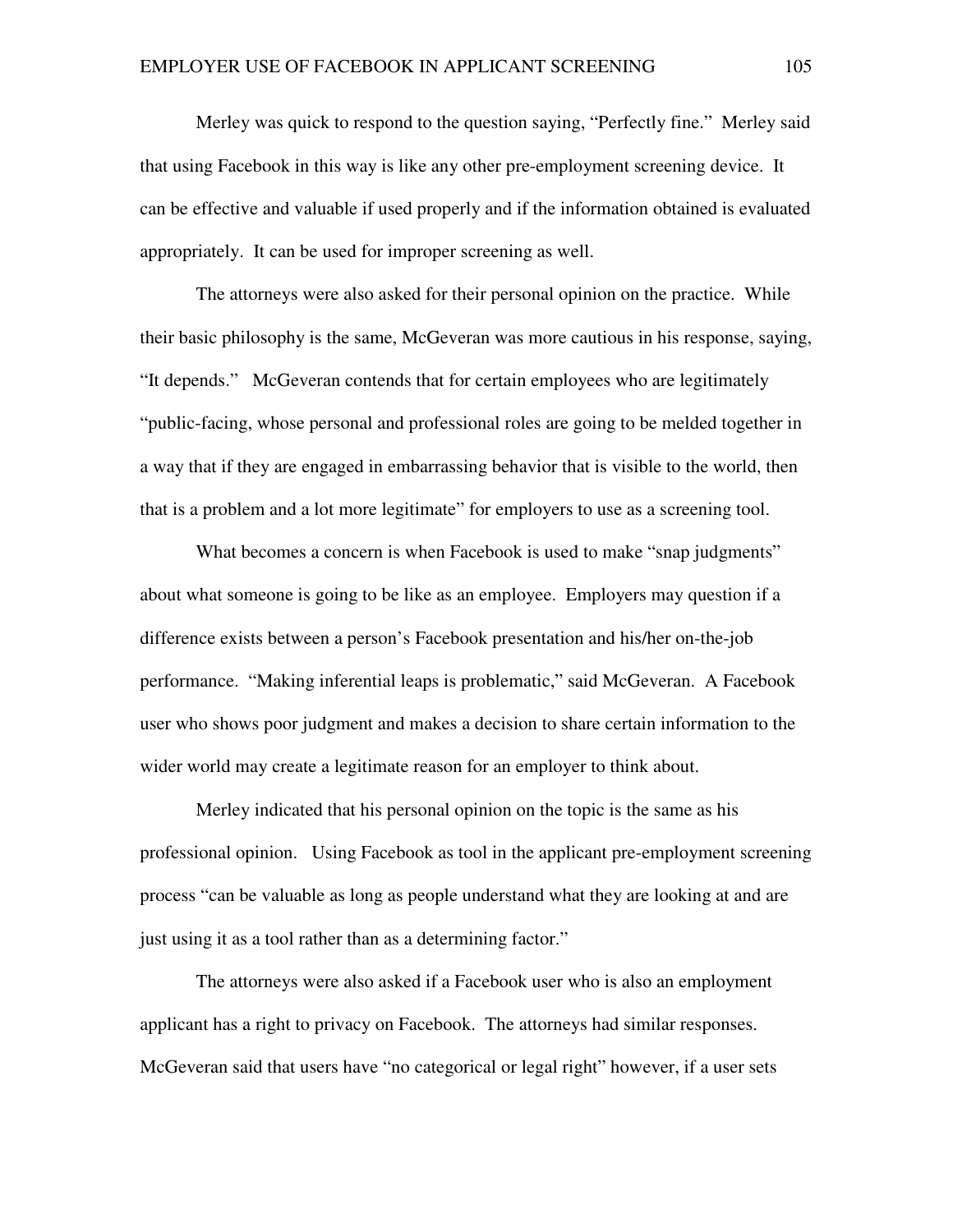his/her privacy settings to "Friends Only," then only friends should have access to the user's page unless someone is "hacking" in. In other words, if a user has strong privacy settings, s/he should have expectations that employers are not trying to violate that boundary. At the same time, users should also understand that "information moves around."

Merley contends that according to the law, and as a matter of expectations from Facebook, a user has a right to privacy protection to the degree of privacy that was selected. "But I'm squarely in the camp that if you have made this information available you have to expect that it will be accessed." Merley believes that many ways exist to gather lots of information about someone and getting a look at the whole person, and Facebook is one such way. The best advice is, if you don't want your secret divulged, do not tell anybody. At the same time, if a person accesses another's profile, it is important to use that information appropriately. Merley believes that in the future we are going to see greater privacy protections afforded to people than we do now.

 Similar to the online survey, the attorneys were asked to provide feedback to the statement that benefits exist with employer use of Facebook as a tool in the applicant preemployment screening process. Both agreed to the statement, yet McGeveran specified some parameters. McGeveran said, "For certain kinds of jobs where the public face of the employee matters it may be a useful and legitimate thing for an employer to look at, if it's available." Merley gave an affirming "yes" to this question, adding that using Facebook for this purpose provides employers with "more information and a better understanding of the totality of the person you are considering."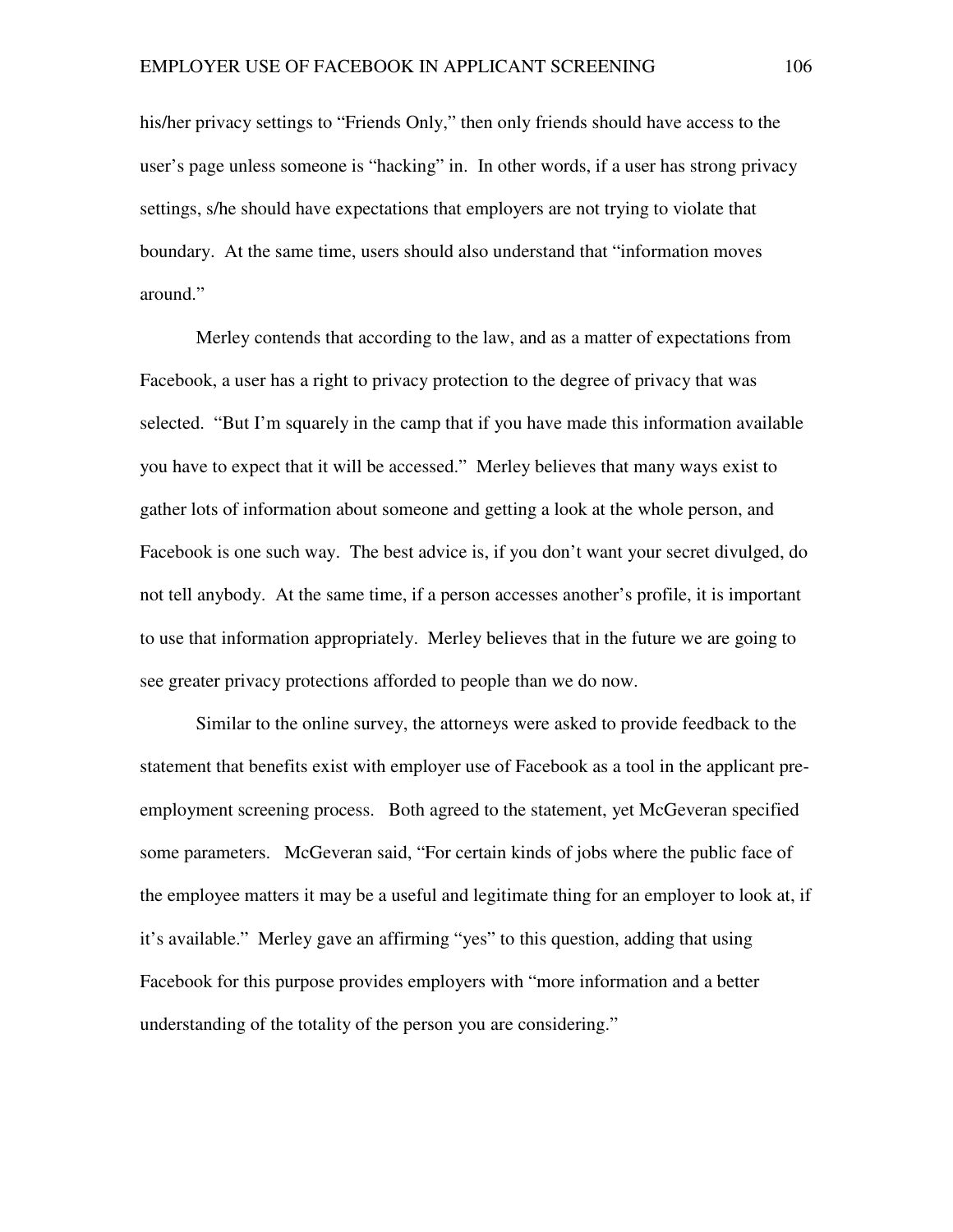When asked about legal implications to the use of Facebook as a tool in the applicant pre-employment screening process, both attorneys described potential dangers. Merley said, "Like any other pre-employment screening device, you run the risk of discrimination claims if you have accessed otherwise protected information. You run the risk of somebody claiming that their expectation of privacy was breached." McGeveran warned of the legal implications if employers were to take inappropriate steps to access someone's profile, or if an employer commits a 'tort,' which is explained below. The latter case is typically rare, however.

The attorneys were also asked if a potential exists for discrimination when employers use Facebook as a tool to screen, and both said "absolutely." Discrimination can occur when legally-protected categories are used in making hiring decisions, such as sexual orientation, health condition, disability, or pregnancy. Facebook can also help employers learn characteristics about an applicant that is irrelevant to job performance and "should be off the table when thinking about it for any job," said McGeveran.

Merley added that an individual has the ability to gather "just another bit of information that will allow a person to make a bad decision." Facebook is no different than all of the other tools hiring personnel can use to screen applicants. It can be used effectively or improperly.

Merley clarified that the goal is to make the same decisions one always would based on legitimate and lawful factors, abiding by good HR policies, and training employees. Employers should assess the fit of the person to the job, the job expectations, the required experience and education, and organizational fit. The key factor with using Facebook understands what information can be found that complies with the law and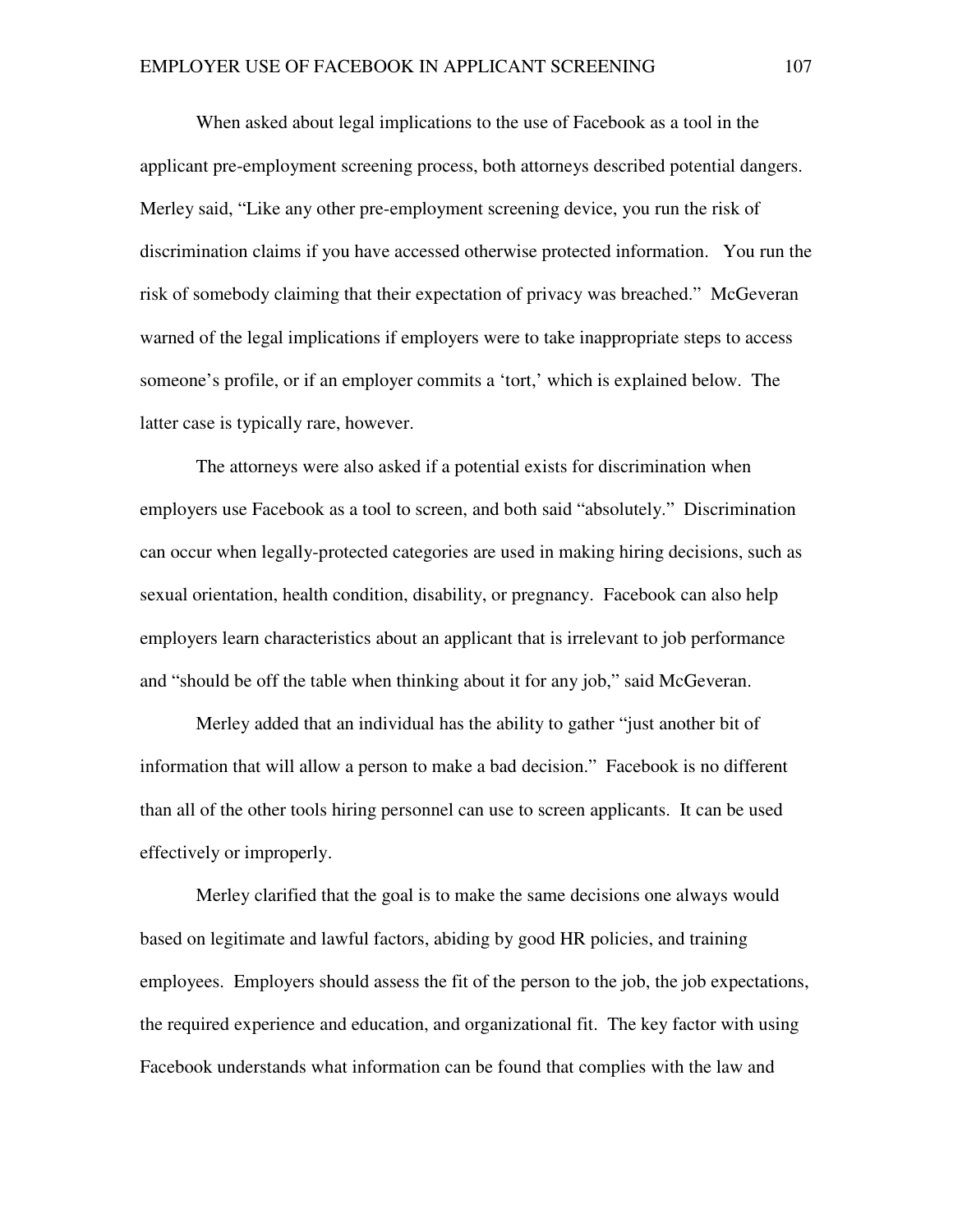what is extraneous. Just because more information is available does not make screening practices different. "It just means our work is more arduous," said Merley.

Like the employers, the attorneys were asked to give feedback on whether or not it is ethical to use Facebook as a tool in the applicant pre-employment screening process, and their responses differed. McGeveran said, "It depends," and indicated that the context can determine whether or not the activity is ethical. The main difference is "whether or not you are using Facebook to understand the person's judgment or how s/he presents him/herself publicly, versus using it to reach assumptions" about the applicant. "This is a difference of ethics or best practices or wisdom."

 On the other hand, Merley said that absolutely it is ethical to use Facebook for this purpose. "If I am going to post something on the Internet I have to expect that somebody is going to read it and it may be somebody that I don't intend to read it or even want to read it." Merley said if the information is available online then it is ethical to search for it. At the same time, Merley was clear that appropriate use of information obtained from Facebook is important to ensure an employer is not using the information to discriminate against employment applicants. The following section highlights several laws, acts, and policies which may be implicated by inappropriate use of Facebook as a tool in the applicant screening process.

#### **Laws, Acts and Policies.**

The goal was to learn from the attorneys if various laws and policies are violated through employer use of Facebook as a tool to screen, and to gain their expert advice and validate or refute the review of the literature. Given their area of expertise, the attorney(s) were asked to briefly explain their understanding of these laws, etc., to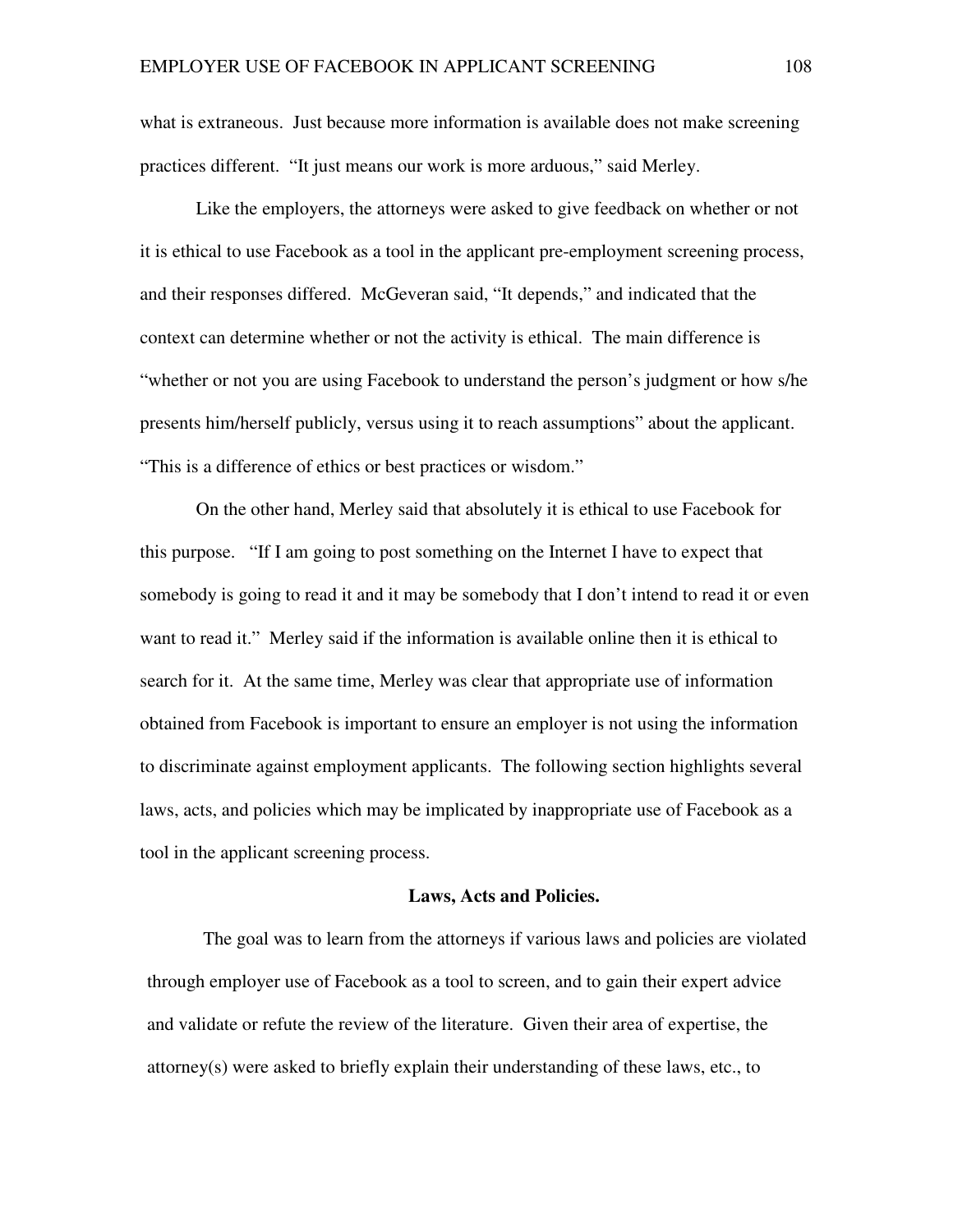determine if employer use of Facebook as a tool in the applicant pre-employment screening process was in violation.

- *Equal Employment Opportunity:* As addressed earlier in the literature review, Equal Employment Opportunity guidelines could be violated through employer use of Facebook as a tool in the applicant pre-employment screening process although inherently it is not, said Merley. A similar abuse would be the Minnesota Human Rights Acts. Employers should not be accessing legally-protected information for use in an employment decision. It is not illegal for employers to have the information, but it is illegal for employers to use the information to discriminate against applicants in hiring decisions. Most organizations should avoid having legally-protected information as it increases the potential for an applicant to claim discrimination, or at least expose the employer to possible claims of discrimination.
- *Common Law to Privacy:* Also referred to as invasion of privacy tort, this is a wrong recognized by a court of law. Minnesota law recognizes three categories of actions in which privacy is violated. These categories include intrusion on seclusion, publication of private facts, and appropriation of one's image, likeness or identity. The possibility exists for an applicant to claim that his/her privacy was invaded but these cases can be extremely difficult to prove. Merley was not aware of any lawsuits in which an employment applicant alleged breach of privacy by an employer during the preemployment screening process. In general, the best course of action reiterated by both attorneys is that Facebook users should not put anything online that they would not want even one other person to access.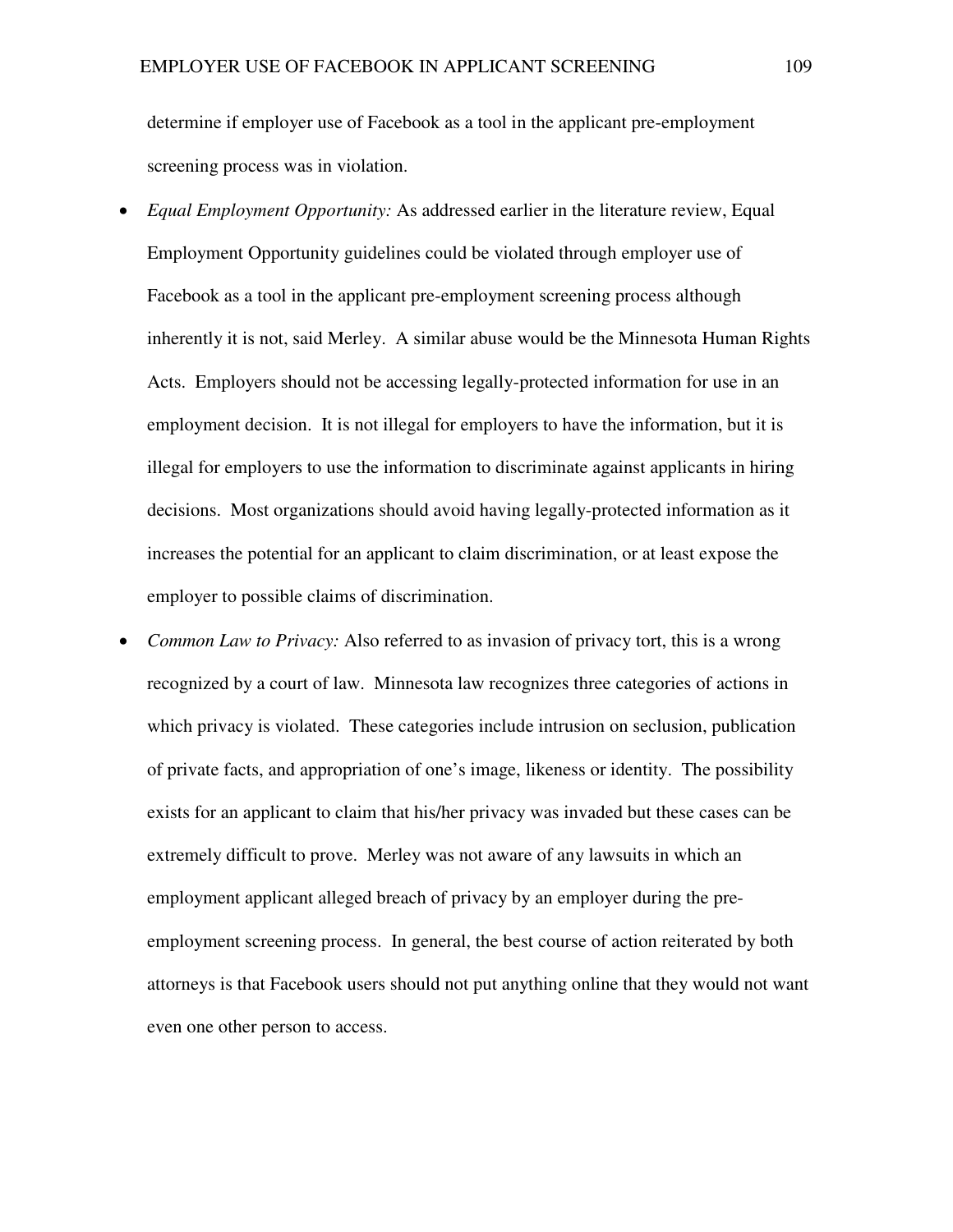- *Computer Fraud and Abuse Act (CFAA) and Stored Communications Act (SCA):* Both of these acts can be implicated if employers use Facebook inappropriately such as circumventing controls or online protections to gain unauthorized access to a users' information. The goal is not to disrupt a person's reasonable expectations that information will be private. CFAA would be violated if an employer were to "hack" into a Facebook user's account. The SCA is an "anti-eavesdropping" act that would be implicated if an employer were to go to great lengths in an attempt to gain access to inaccessible information. Based on the employer survey findings, less than 10% *Sometimes/Rarely* ask or have asked others to access an applicant's Facebook profile.
- *Lawful Consumable Products Act:* This act has the potential of being violated if employers are discriminating against applicants because their Facebook profiles show them using lawfully consumable products such as alcohol or cigarettes. Because both products can be legally consumed, employers could find themselves facing possible legal liability should they discriminate against individuals they see in photos using those products, or associated undesirable behaviors they see with lawful consumption of alcohol.
- *Facebook Statement of Rights and Responsibilities:* As described in the literature review, parts of this Statement could potentially be violated if Facebook were used to discriminate against users. McGeveran said that employers who violate these principles will not face legal consequences, however, it is unclear what Facebook would do if an employer were to violate the principles in employment decision situations.

Merley commented specifically to questions related to his clients' use of Facebook as tool in the applicant pre-employment screening process, and the kind of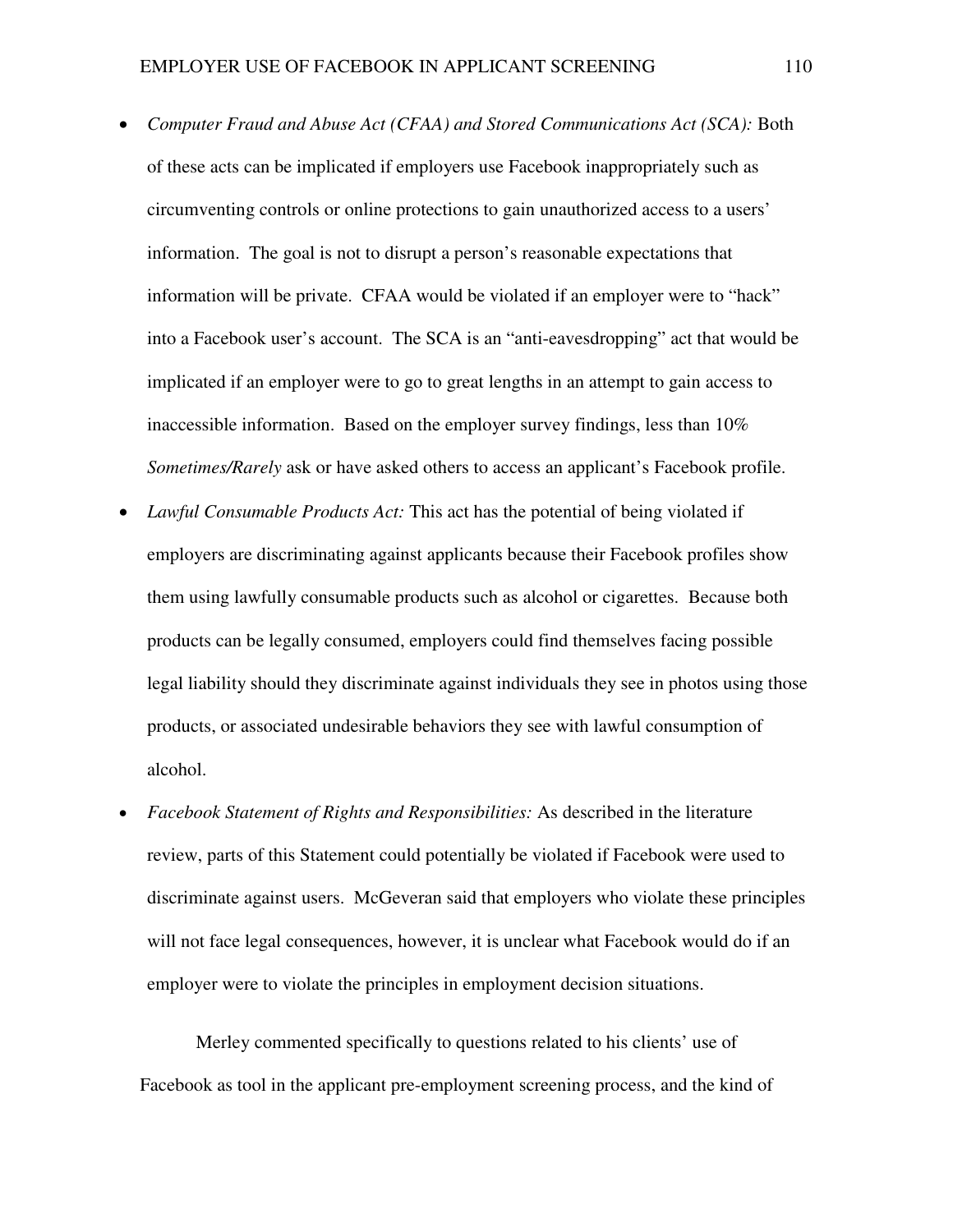legal guidance his clients are seeking. Merley does not know how widespread the practice is among his clients, but he does believe the practice is growing. When clients have contacted Merley to inquire about using Facebook as a tool to screen, their questions have centered on: Can we do it? Should we do it? Would it help me? What are other people doing? He said that his clients' main goal is to have a policy that complies with the law.

The attorneys were also asked to offer their recommendations or suggestions for employers on the use of Facebook as a tool in the applicant pre-employment screening process. Both offered similar advice.

McGeveran cautions employers from using Facebook just because it is available. He thinks that time spent "digging into the personal habits of future employees is intrusive, labor intensive, and unnecessary." He says it is too easy to misunderstand what is on Facebook because it is a totally different context and the information might not be relevant to most jobs. At the same, for certain positions, using Facebook may be appropriate. If it seems appropriate to use, the distinction should be how a person presents him/herself versus what the person is like.

Merley echoed McGeveran's position. He encourages employers to have a policy that explains what lawfully attainable, usable, and job-related information is being sought and to use Facebook like any other tool you might use for applicant screening. He recommends disclaiming any interest in legally-protected information (race, creed, religion, political affiliation, union membership). Merley also encourages employers to train their employees on how to screen properly and to "separate the information gatherers from the decision-makers." He said it is important for employers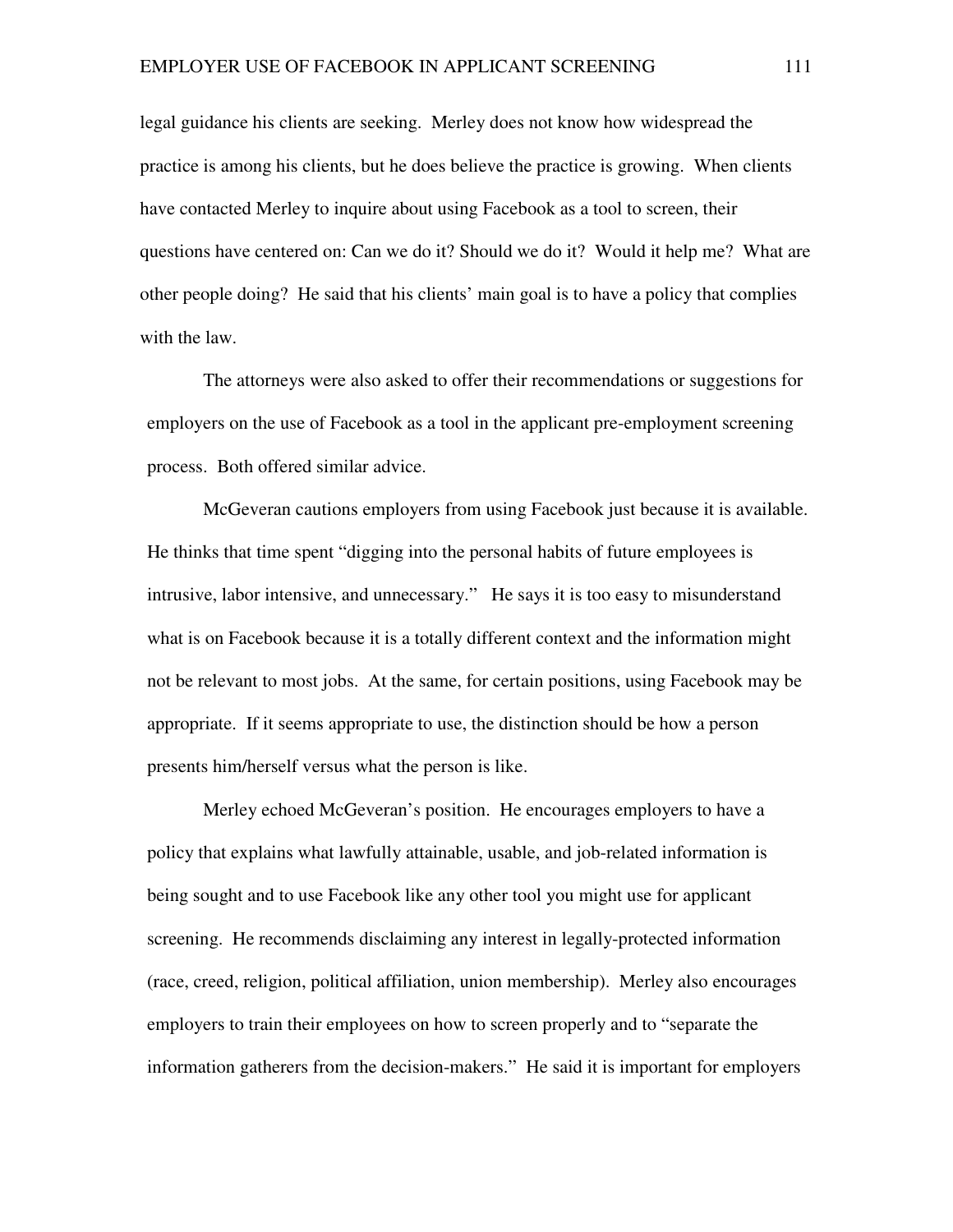to explain to applicants that it not their intention to obtain private information or to circumvent legitimate protections for privacy.

Both McGeveran and Merley cautioned employers from drawing conclusions or over-analyzing information gleaned from Facebook because it is too easy to get the wrong idea about an applicant. Not giving candidates an opportunity to explain the context of something seen/read on Facebook could be a mistake ethically. By not giving an applicant the benefit of the doubt, an employer could potentially lose a good candidate.

#### **The Future.**

Finally, the attorneys were asked what the future holds for the practice of employer use of Facebook as a tool to screen, and if they believed that laws or regulations will be established that dictate restrictions for this practice. Both attorneys said the future is difficult to predict because this environment is an explosive area of technological growth. Both attorneys think that privacy is an important issue for many people and will play a bigger role in the future.

"I think the general trajectory of privacy law is pointing toward greater protection," said McGeveran. "I think we can expect to see more regulation of how personal information is collected, processed, and used." McGeveran said that since Facebook has only been around for five years the technology is still very new.

"It takes time for society to develop norms about using it but in time, society will," added McGeveran. In the near future "there will be consensus around 'an employer should never do' or 'of course an employer can,' but I don't know how to finish those sentences yet."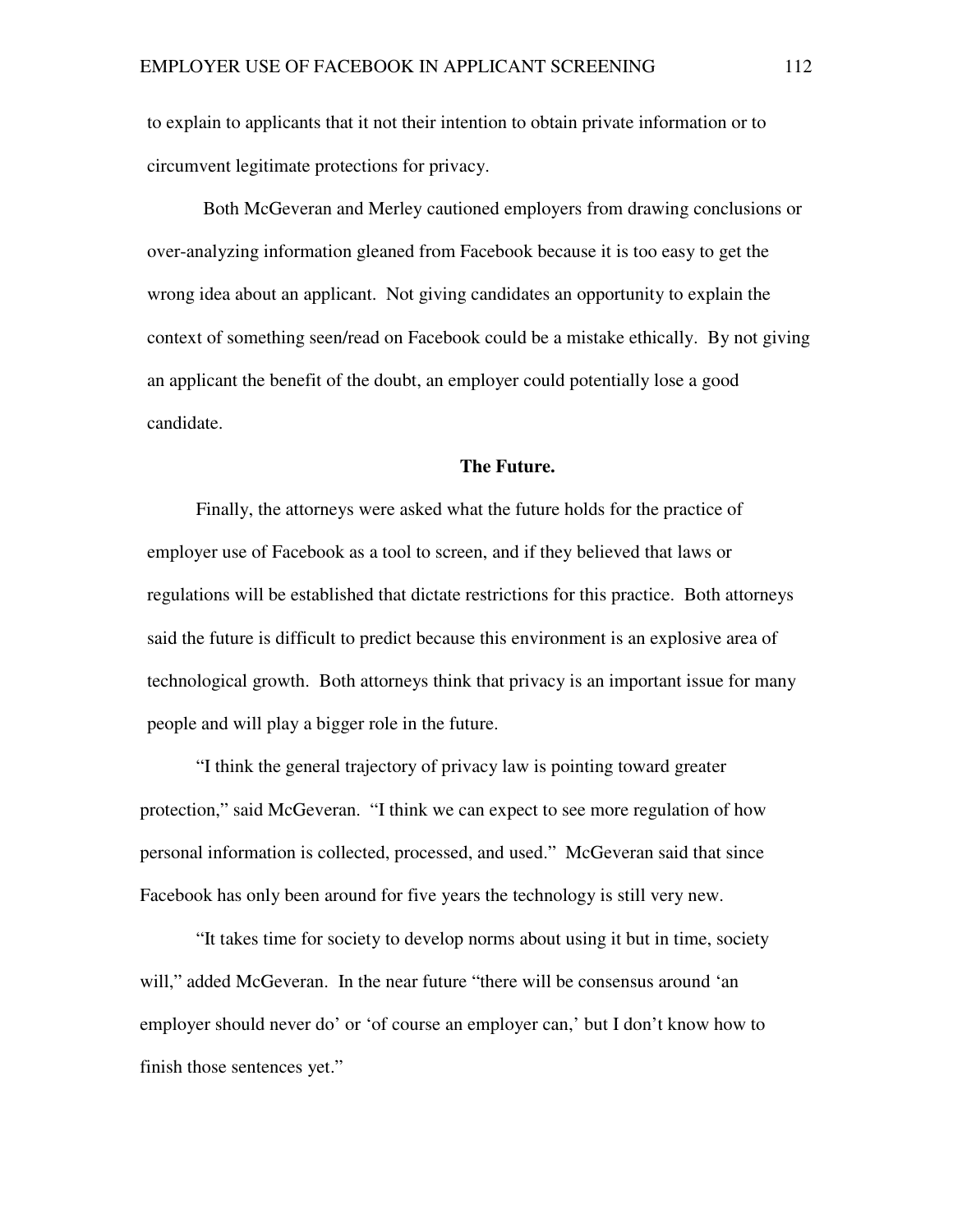#### Chapter 5: Summary and Future Research

With the birth of the Internet and Web 2.0 technologies such as Facebook, hiring personnel now have the ability to search online and gain potentially vast amounts of information with ease about employment applicants. Employer use of Facebook as a tool in the pre-employment screening process of applicants is one way for employers to conduct a type of background check on prospective employees. This practice can be beneficial to employers because it can be a fast, easy, and efficient way to expedite hiring decisions, especially when one job opening can yield potentially hundreds of resumes.

Employers have the ability to learn a great deal of information about applicants that may help assess the applicants' suitability for a position and fit within the work environment, and may help determine if s/he will be a good representative for the organization and its customers. Information an employer might learn about an applicant could help the employer avoid potentially costly and negligent hiring decisions and therefore, protect the best interests of an organization and its key stakeholders. Currently, this practice is unregulated and no laws are established in Minnesota to govern employer use of Facebook as a tool in the applicant pre-employment screening process.

At the same time, several potential dangers exist when Facebook is used as a tool for pre-employment screening of applicants: Information obtained can be legallyprotected, private, and/or is not deemed job-related. Ethical implications exist because not all applicants have Facebook profiles and information retrieved is potentially unreliable and inaccurate. Therefore, the practice has the potential for introducing judgment, bias, or discrimination into hiring decisions.

Through a literature review, an online survey among a wide-range of hiring employers, and interviews with both a privacy and an employment law attorney, the goal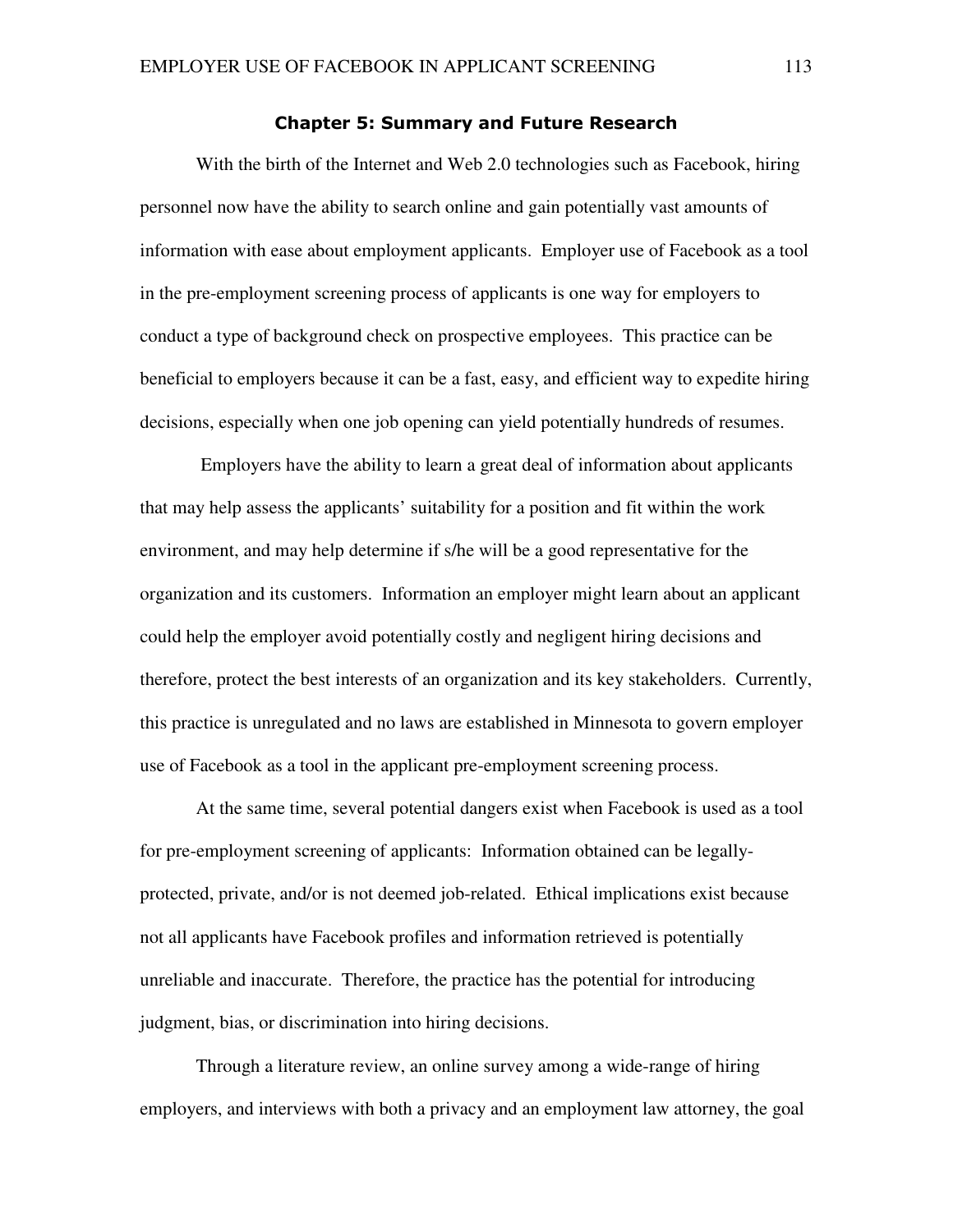was to answer this research question: How can employers optimize the benefits of using Facebook as a tool for pre-employment screening of applicants while managing the ethical, legal, and privacy implications?

Several main ideas and themes emerged from the original research, and much of it was supported by what was learned through the literature review. While the majority of the employers surveyed do not use Facebook as a tool in the applicant pre-employment screening process, more than one-third indicated that they do use it on some level for this purpose. Survey respondents expressed the inherent dangers of this practice because of access to personal, legally-protected, and non-job related information, as well as the risk of introducing bias. Most of the employers also do not have an organizational policy on the use of Facebook.

The attorneys' perspective was not dissimilar from the survey respondents. The attorneys also offered practical guidance for employers operating in or thinking about operating in this environment. The main themes from those interviews are highlighted below:

• Facebook has established various privacy settings so that users can decide what content is viewable and to whom. Users have the responsibility for establishing privacy settings and for taking steps to ensuring protection of what information they want private. Users also incur the risk of others accessing content (on their profile or others' profiles) that is not protected. As long as legal means are used to access that content, nothing prevents hiring employers or others from accessing publicly viewable content. The best advice to Facebook users: If you do not want information to be shared, it is best not to put it online. The multiple relationship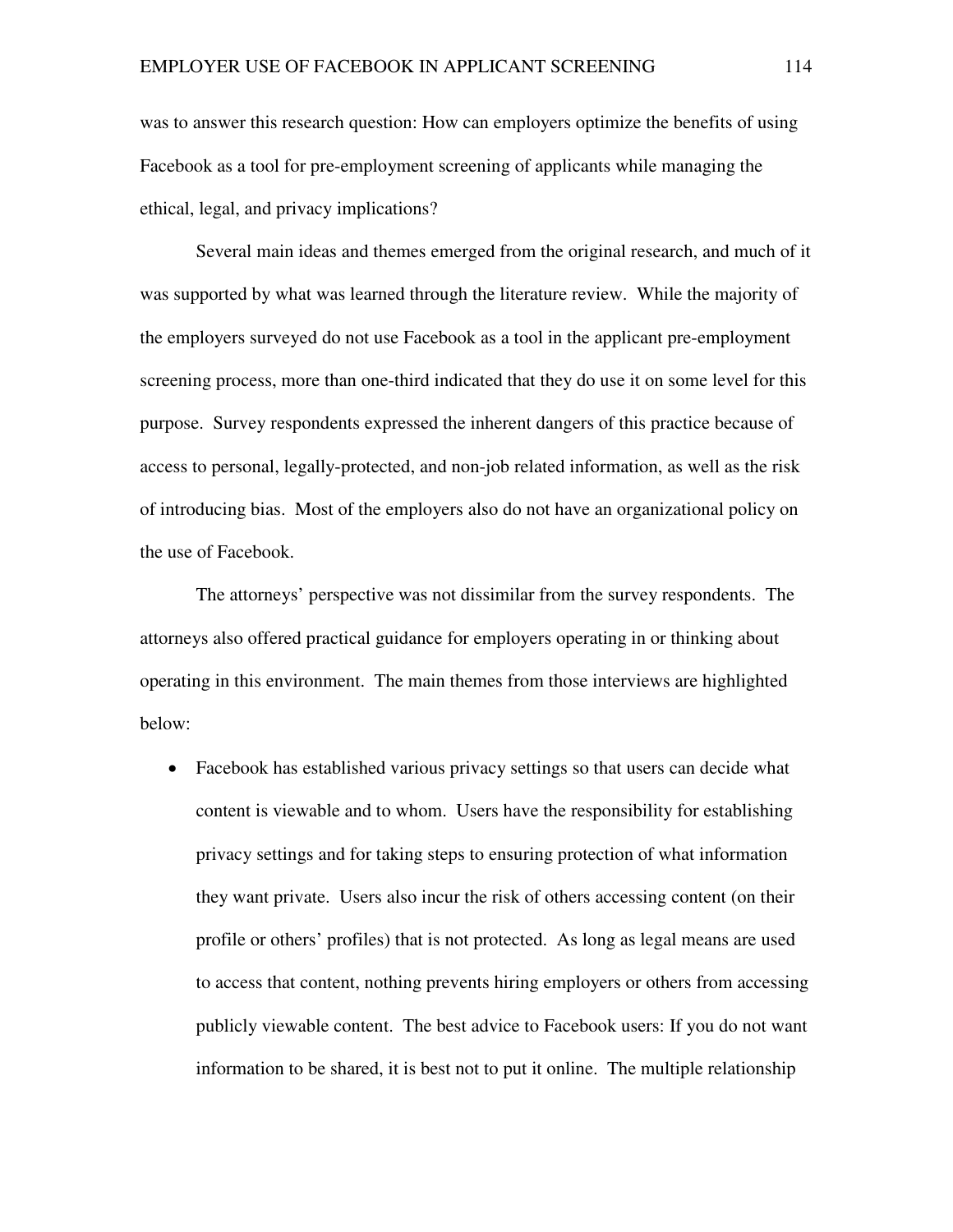framework of Facebook and the potential for information obtained on Facebook to be moved or used in another environment is real. This reality can be problematic for those who feel privacy should be honored for what it is within the context in which it originally exists.

- The employers who responded to the survey were nearly split in their opinion that use of Facebook as a tool to screen has benefits. Facebook could offer employers insight into the character of the applicant they are considering for employment, but using Facebook could also provide employers with more information (e.g., legally-protected, non-job related) than is needed to make a hiring decision. While the employment law attorney was more definitive that Facebook should be used as a screening tool for employers (to enable employers to learn as much as they can about a prospective employee), the privacy attorney was less so, and responded that for most positions, using Facebook for this practice is unnecessary. Some of the employers and the privacy attorney indicated that for certain "public facing" positions, it might be wise for an employer to use Facebook as a screening tool. In Minnesota, employers can legally use and in some cases should use Facebook as a tool in the applicant screening process to ensure an applicant is the right fit for a job. Both attorneys warned and many employers responding to the surveyed indicated that employers could be liable for discrimination and violate other laws if the information obtained from Facebook is not used appropriately.
- The employers and the attorneys were split in their opinion on the ethics of using Facebook as a tool to screen. Like many of the employers, the employment law attorney was definitive in saying that employer use of Facebook as a tool in the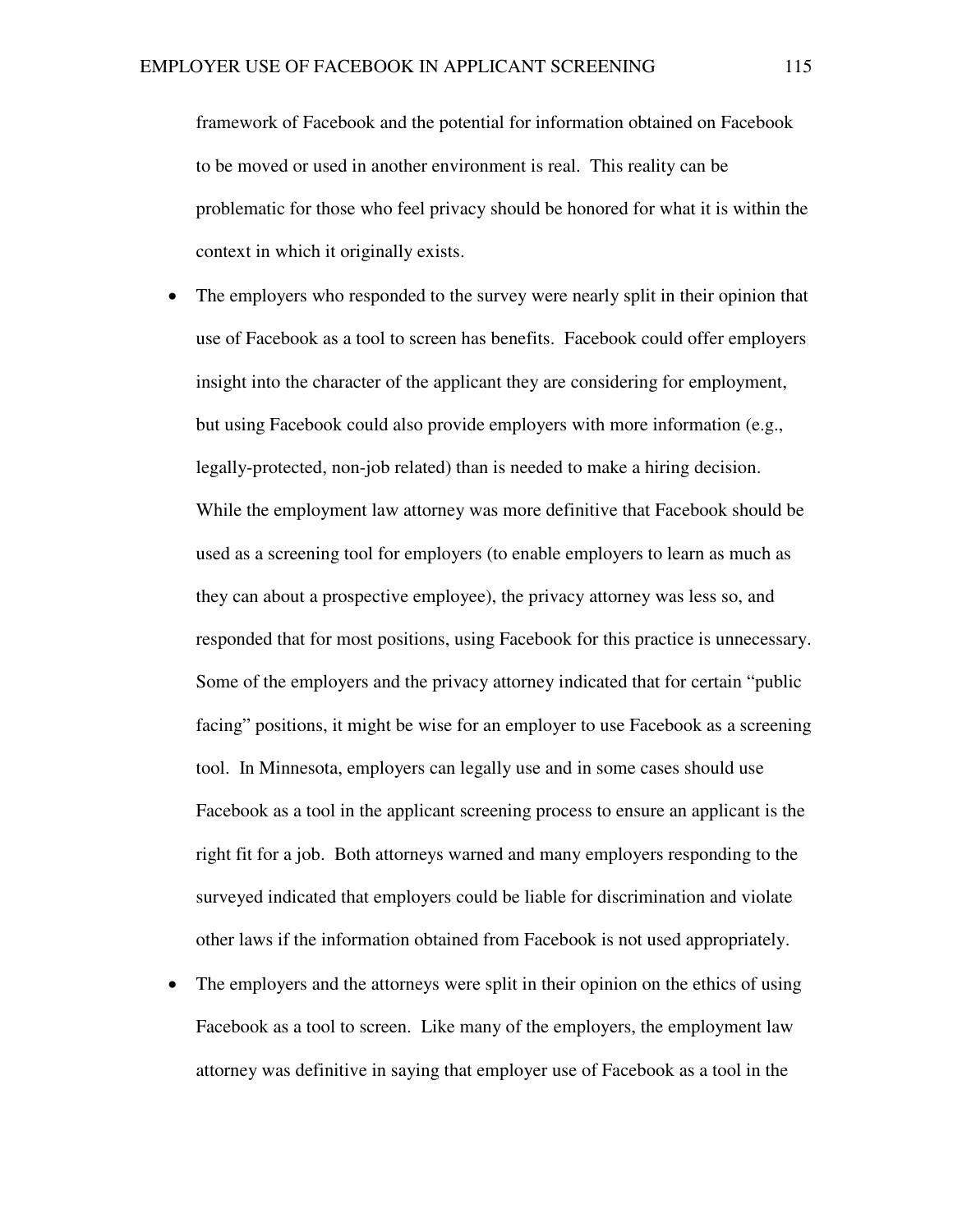applicant pre-employment screening process was ethical because Facebook is in a public domain and potentially accessible to employers. The privacy attorney, however, questioned the legitimacy of using Facebook in this way, except to understand the judgment of an applicant or how one presents oneself publicly. Some of the employers indicated a clear benefit of being able to understand an applicant's discretion and decision-making with respect to their online content and how they utilized privacy settings. Both the employers and the attorneys warned of the danger of making assumptions and hasty decisions about applicants based on information found online.

- Facebook can (and in some cases may be beneficial to) be used by employers as a tool for applicant pre-employment screening, but it must be used appropriately and with caution, just as employers use any other screening tool to assess applicants. Organizations should have a policy that outlines appropriate use and they should also avoid using information that is legally-protected or is not jobrelated. Using Facebook to do anything that violates privacy or circumvents controls to gain information is illegal. The best screening process also separates the hiring information gatherers from the hiring decision-makers.
- Finally, it is important for employers to keep the information found on Facebook in perspective. Employers should give people the benefit of the doubt and not overanalyze information. If employers learn something on Facebook that is questionable, they should not immediately pass judgment; doing otherwise could remove a good applicant from employment consideration. The best advice to employers is to make the effort to further investigate questionable information.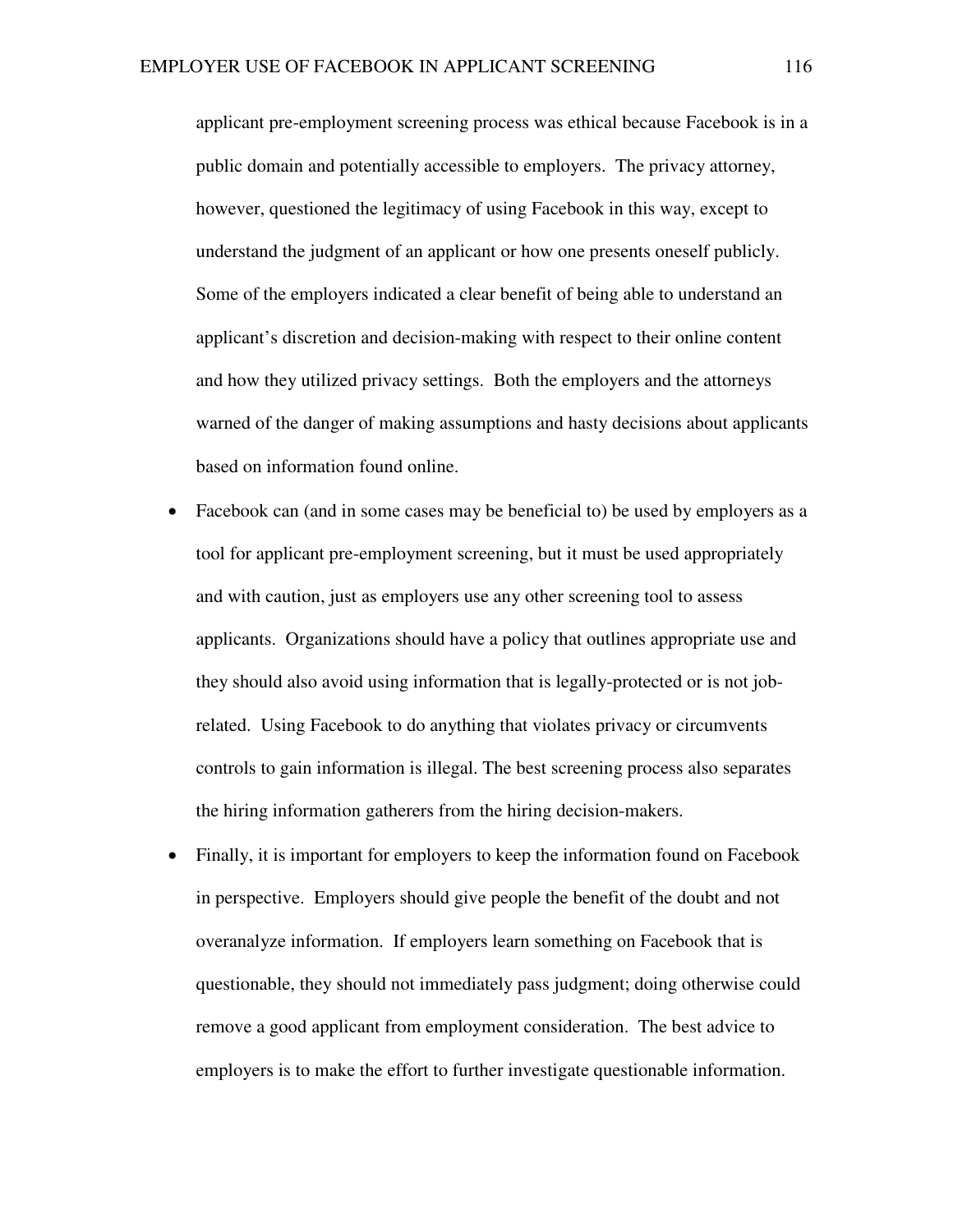Several of the employers commented: "If the image on Facebook of the candidate is markedly different than that portrayed on a social networking web site, it merits further analysis," and ". . . if I saw something negative on Facebook, I would bring [the applicant] into an interview and question him further before deciding." This is the type of additional research the attorneys encourage employers to do, rather than making quick assessments based on what one employer described as "party profiles." Doing otherwise is unfair and unethical.

#### **Future Research**

My research revealed that the majority of employers do not use Facebook as a tool in the applicant pre-employment screening process. We do not know what the future holds with this practice and how and if it might change. From his experience, employment law attorney Merley thinks the practice is growing. Higher education career services professionals and others who counsel job seekers will want to stay alert to this topic, and continually converse with the employment community about their practices.

Because the practice of employer use of Facebook as a tool in the applicant preemployment screening process is relatively new, one area of future research is to determine the long-term benefits and liabilities to organizations of engaging in this practice. In particular, research may examine how leaders make decisions around this practice and similar practices when the benefits may seem to equal or even outweigh other implications such as legal, discrimination, and privacy violations. As other countries enforce and implement changes to their online data privacy policies, research to assess the impact on those decisions and what the United States can learn from those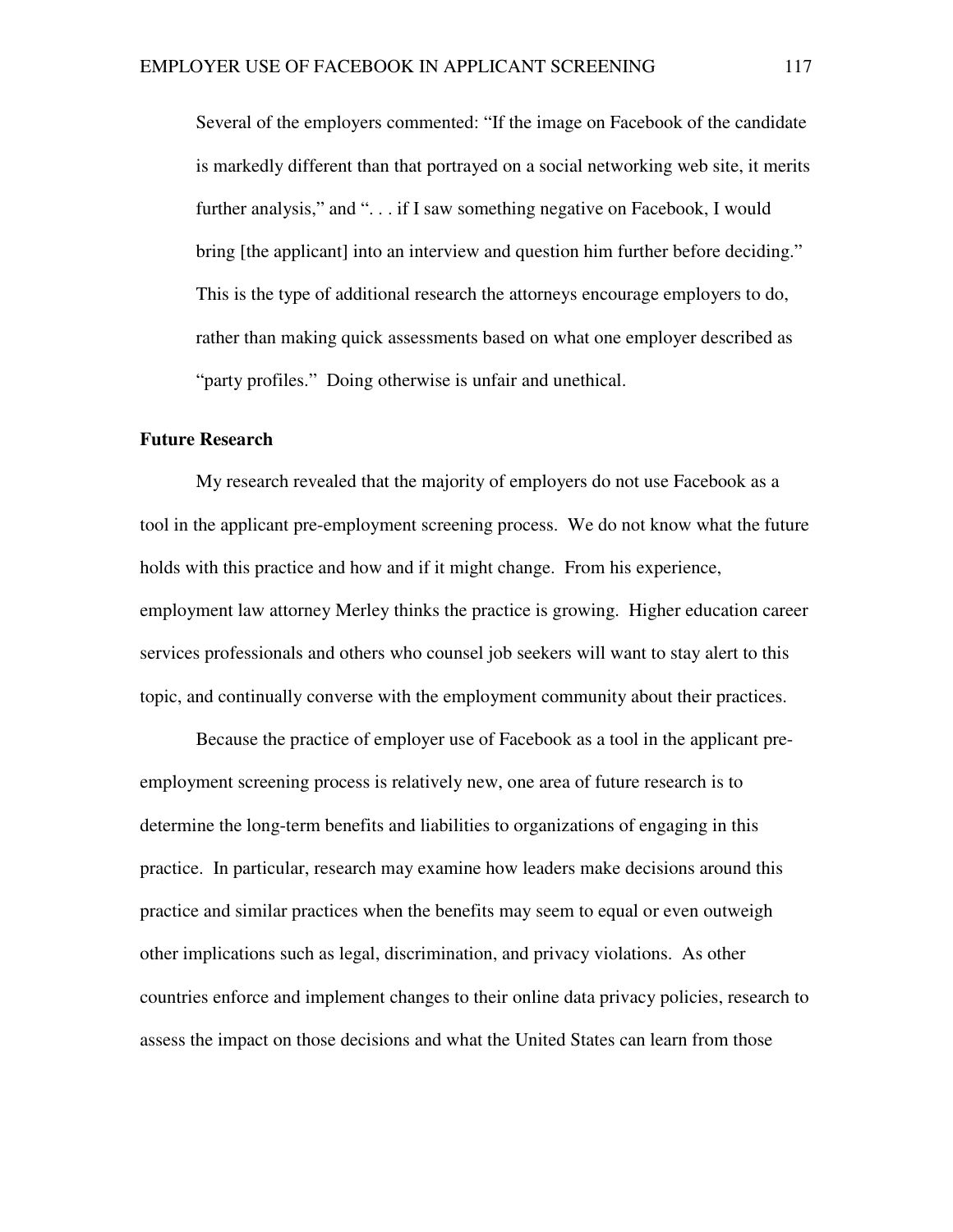decisions will perhaps be instrumental in shaping future laws of greater privacy protection in this country.

Another area where further research is needed is an examination of how this practice can be effectively monitored and the impact on organizations when policies are lacking or ignored. Similarly, a suggestion addressed in the literature review was that the Federal Credit Reporting Act (FCRA) could be extended to protect applicants from employer searches of social networking Web sites such as Facebook as a form of background check. Currently, employers can perform background checks of applicants using Facebook without notifying or gaining applicants' approval. Amending the FCRA would be similar to other countries' laws that enforce greater data privacy protection for users of social networking sites. Monitoring the impact of greater data privacy protections afforded to online users in other countries may provide guidance for legislation in the United States.

Finally, continued examination and discussion of the impact of the ethical implications of the use of Facebook as a tool in the applicant screening process is important. Leaders who value leading ethically will benefit by incorporating an ethical perspective into their hiring processes and as expectations of their hiring personnel.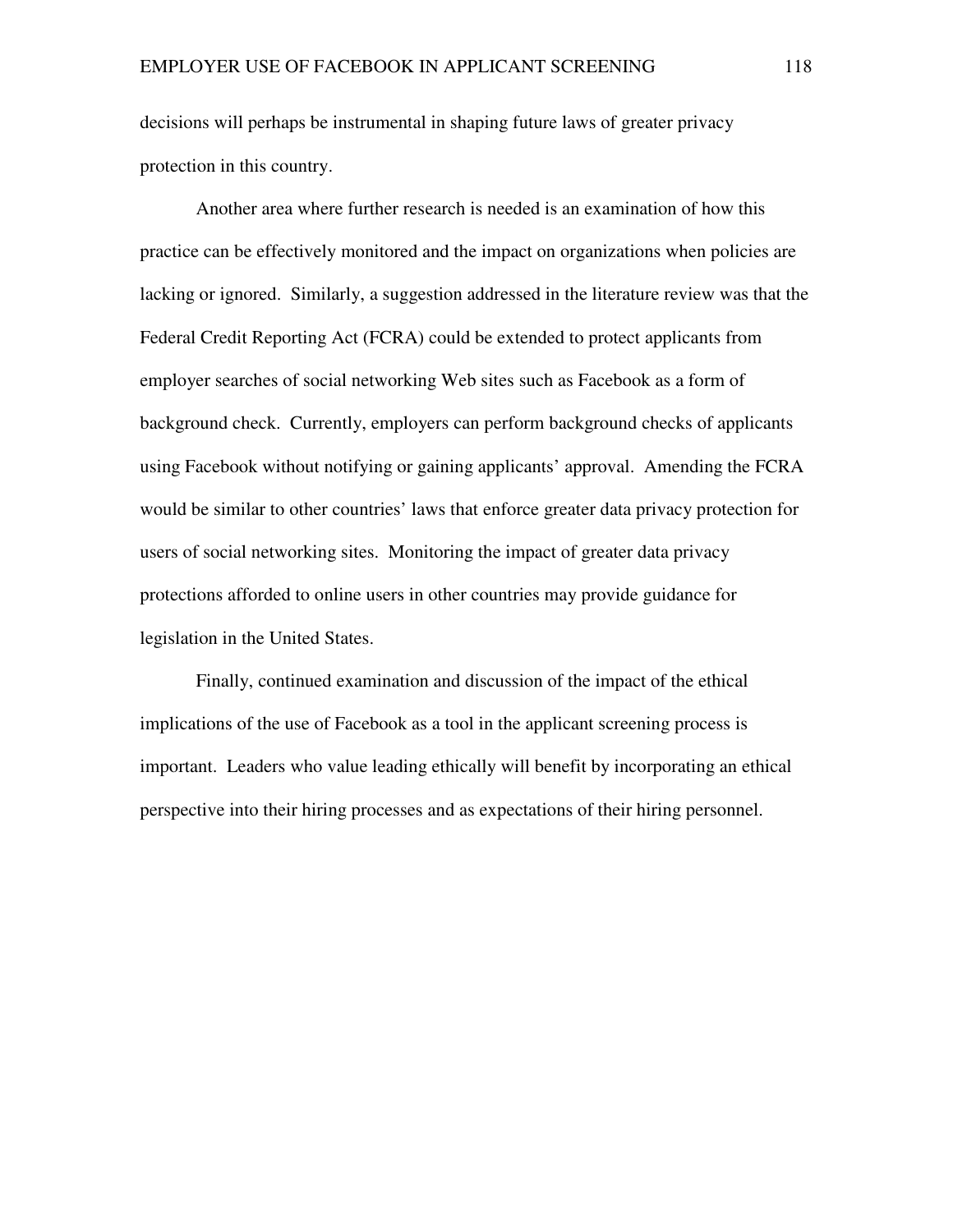#### Chapter 6: Summary of Recommendations

As discussed in the interpretation of the data from the online survey and the interviews with the privacy and employment law attorneys, the research findings revealed that employers may gain some benefits by using Facebook as a tool in the applicant preemployment screening process. Any tool that provides more information about applicants to help make better hiring decisions, if the information is accessible and used appropriately, is something that employers may find valuable in using.

However, challenges arise when the information that is gathered from Facebook and used in hiring decisions is legally-protected, private, and used to discriminate. With no laws or regulations preventing or guiding this practice, legal, privacy, and ethical implications exist. This finding was evident in the literature review, as was the concern for accessing non-job related information and making unfair judgments about applicants. The employers surveyed and the attorneys interviewed agreed that this can be problematic in using Facebook.

Ethical leaders and organizations will think carefully about this practice and develop law-abiding policies. Doing so will bring value to organizations and its stakeholders because it helps build transparency and honesty, and sets the stage for what behavior is expected. As ethical leaders in this unregulated environment, we have the opportunity to both abide by the law and commit to what Kouzes and Posner (2007) contend is a critical leadership practice, Model the Way. When we commit to the practice of Model the Way, our beliefs are steadfast and our values unchanging. Leaders spend time clarifying their values because values "influence our moral judgments, our responses to others, and our commitments to personal and organizational goals" (Kouzes & Posner, 2007, p. 52). Values guide one's day-to-day actions, and are especially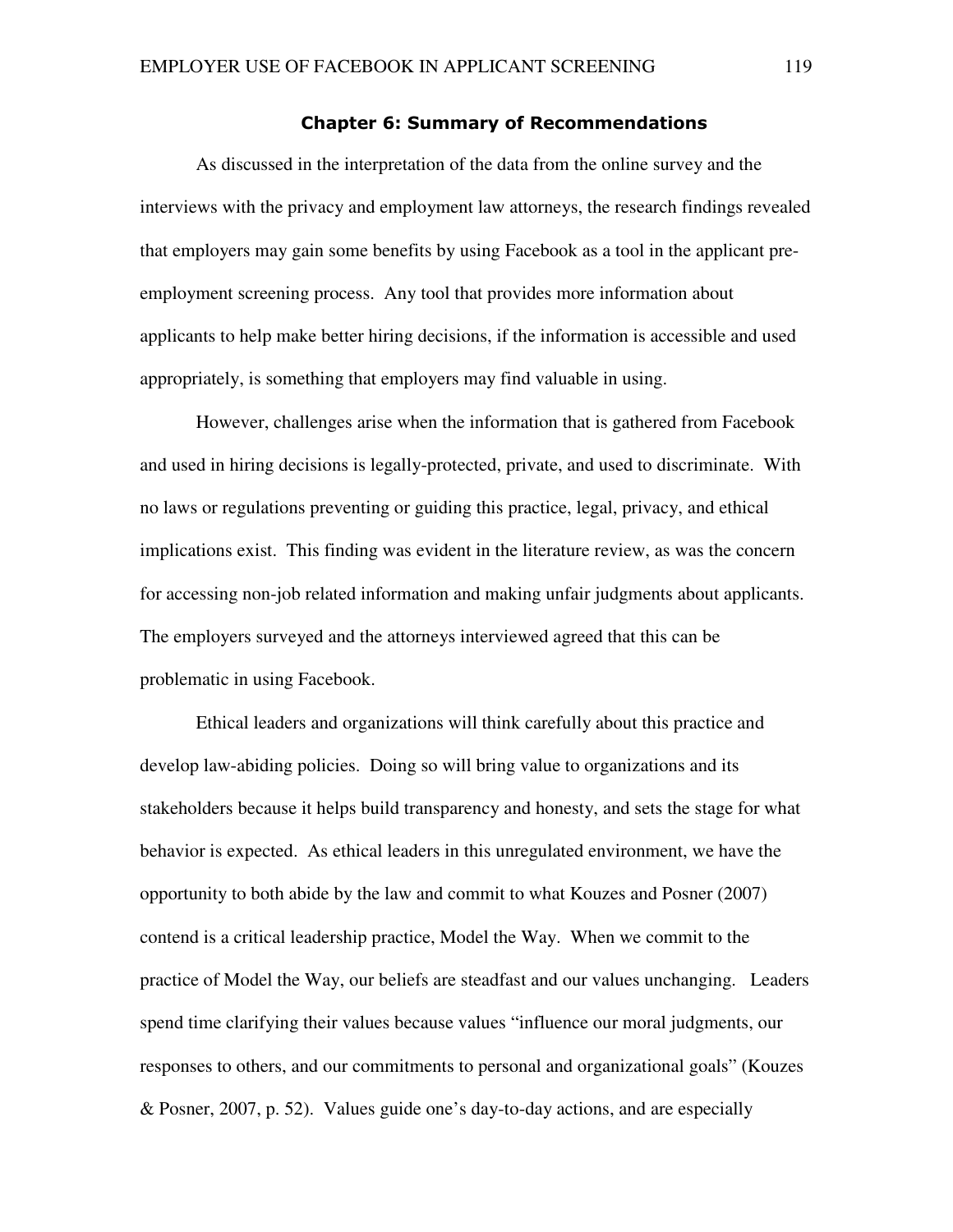important in situations that are not black and white and which can test an individual's choices. Using Facebook as a tool in the applicant pre-employment screening process is one such situation. When leaders establish and follow their values, they model their expectations and show others what is important to them. "Leading by example is how leaders make visions and values tangible" (Kouzes and Posner, 2007, p. 75). If leaders want others to behave in certain ways, they must consistently practice the type of behavior they expect of others.

In reviewing the findings from both the online survey and interviews with the attorneys, five recommendations are offered for employers who use or are thinking about using Facebook as a tool in the applicant pre-employment screening process:

*First, develop a policy about the use of Facebook.* The survey findings revealed that the vast majority (93%) of employers do not have a policy or are not certain that they have a policy which dictates their use of Facebook in the applicant pre-employment screening process. An important first step is for organizations to begin discussing their position on this topic and establishing expectations of appropriate use (or prohibiting use) of Facebook for this purpose. Having a policy can protect the company from the behavior of its employees.

If Facebook is used, the policy should: dictate who in the organization can use Facebook in the applicant screening process (e.g., assign one person to this responsibility and therefore separate the information gatherers from the hiring decision-makers), describe when (e.g., after the applicant is interviewed) Facebook should be used for screening and when it should not be used, specify that any illegal measures to gain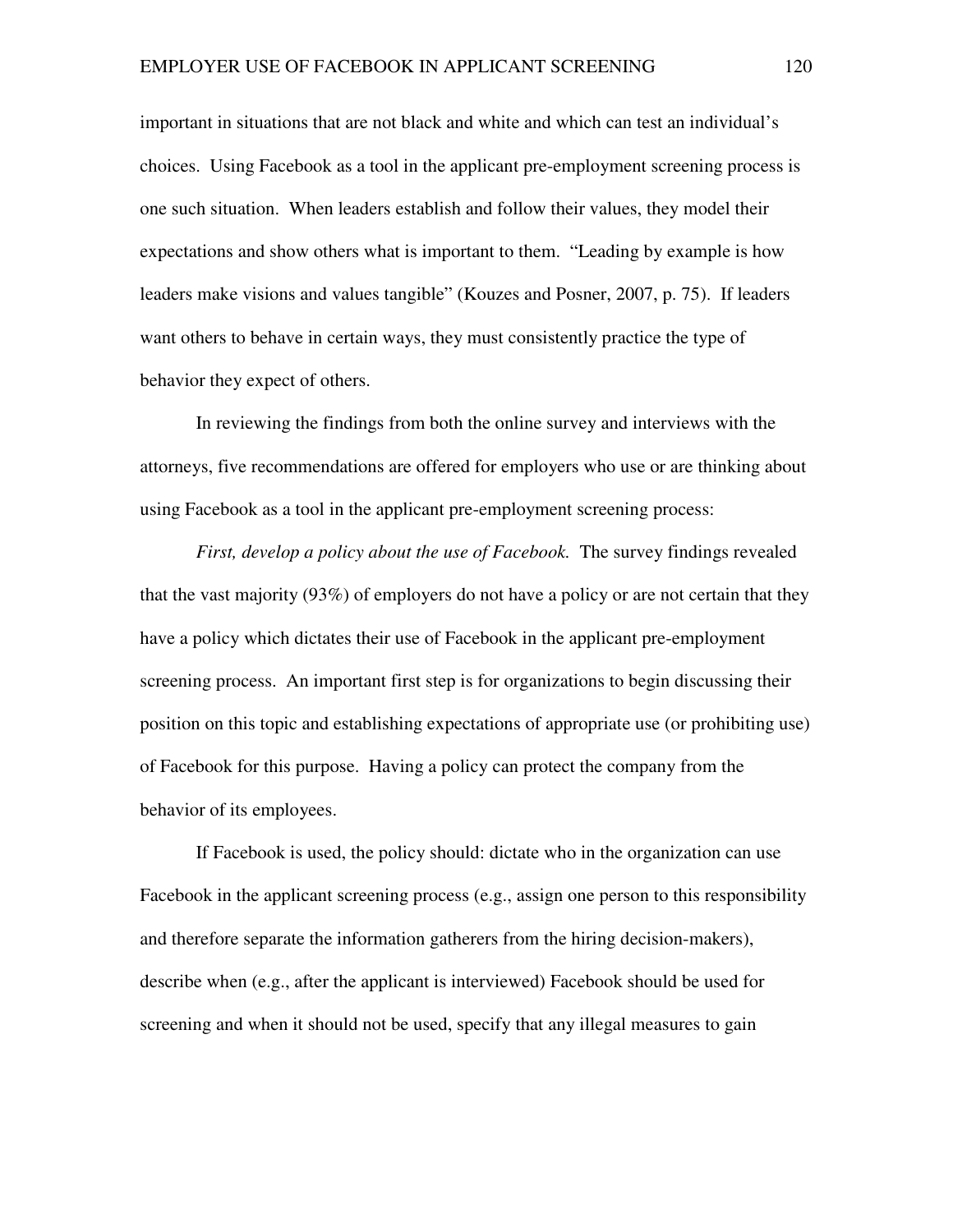information is prohibited (e.g., "hacking" into computers, asking applicants for profile usernames/passwords), and give applicants the benefit of the doubt.

This process should also include a notice to applicants that the organization uses Facebook as a tool, when it will be used in the application period, and that only jobrelated information will be considered. Further, employers should seek additional information from applicants when questionable information is found on Facebook so that hastily-made hiring decisions are prevented and qualified applicants are not eliminated from consideration. Employers should also ensure the practice is the same for all applicants. Finally, employers should thoroughly and consistently document the screening process for all applicants.

*Second, develop and deliver legal hiring training.* Whether an organization decides to use Facebook as a tool in the applicant screening process or not, all hiring personnel should be trained on what is legally-protected and private information so as to avoid legal liability and discrimination of employment applicants. Conducting (and requiring) refresher training for current hiring personnel would also be valuable to ensure current laws are reviewed and followed. Employers should learn about laws such as the Computer Fraud and Abuse Act (an anti-hacking law) and the Stored Communications Act (an anti-eavesdropping law), as well the Consumable Products Act, which forbids discrimination on the basis of legally-consumable products such as alcohol and cigarettes.

*Third, review recruiting policies.* As part of human resources best practices, hiring personnel should review and understand guidelines like the NACE Principles which can provide legal and non-discriminatory recruiting guidelines. Employers should stay up-to-date on any changes to these policies. In addition, organizations would be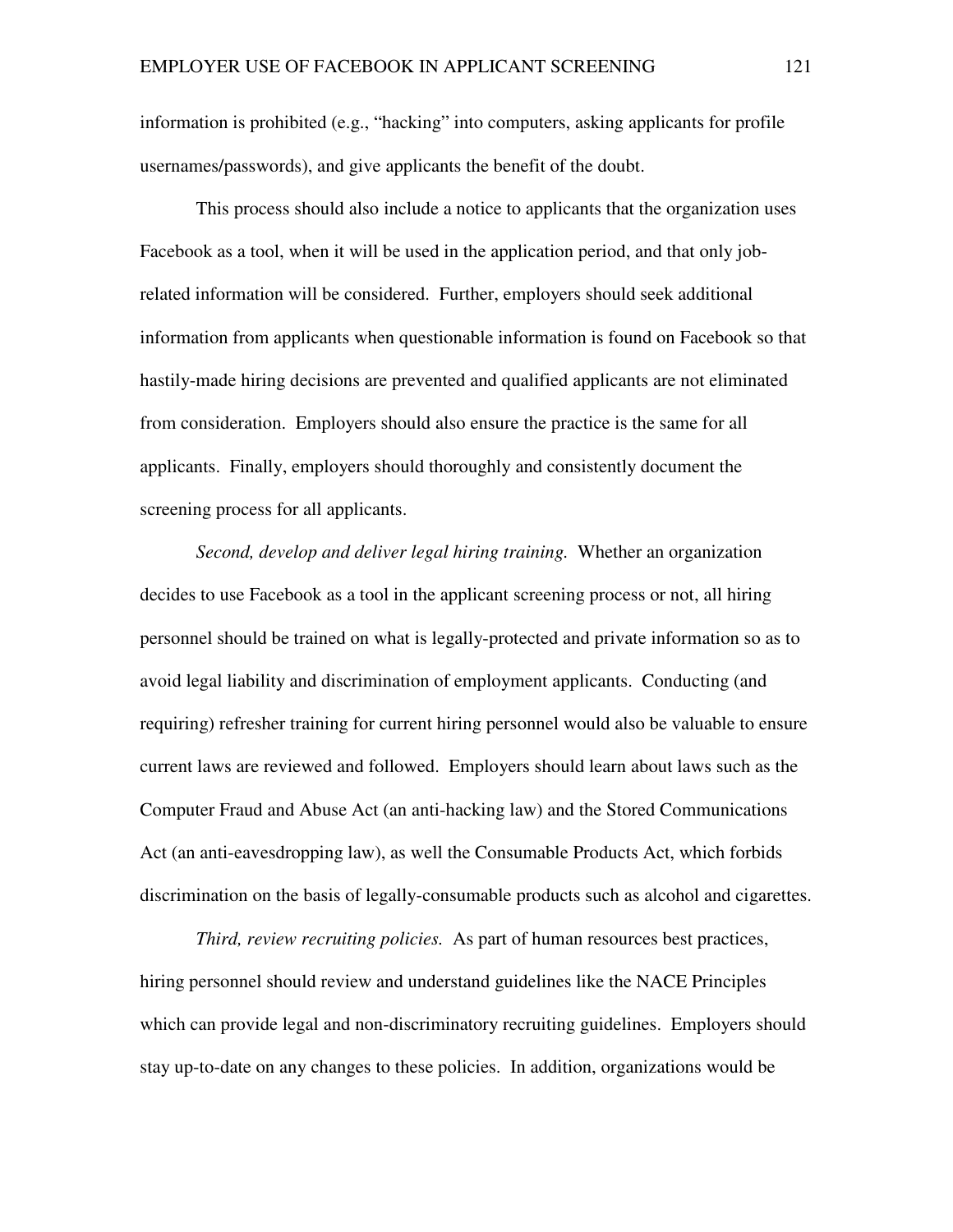well-advised to consult legal guidance in understanding and following all laws and policies related to applicant hiring best practices.

*Fourth, incorporate a discussion about ethical leadership.* As part of the policy discussion, organizations will benefit from talking about this practice from an ethical standpoint. Organizations may want to take into consideration their policies and practices regarding their code of conduct and/or values. How does this practice support or refute these codes of conduct or values? Does this practice impact current and future constituents and if so, how (e.g., employees, clients and other stakeholders)? This is where further research is prudent to fully understand the long-term impact on organizations, on building trust, and the implications on privacy.

 *Finally, continue dialogue and learning.* Because technology is ever-changing, it is important to stay current, especially as it pertains to any new laws or regulations related to pre-employment screening. Employers are encouraged to regularly read professional literature, attend and contribute to conferences on the topic, and learn from and converse with other employers as well as legal and career professionals.

 In conclusion, use of Facebook as a tool in the applicant pre-employment screening process is practiced by less than half of the employers surveyed. The majority does not use it, but nevertheless, nearly half think benefits exist to using Facebook in this way, and the majority thinks that it can be valuable or worthwhile to use it for this purpose at least in some circumstances.

 Even though the majority of employers surveyed do not use Facebook for this purpose, it is not a reason to ignore the topic, especially for those organizations which lack policies around its use. The survey found that the majority of the employers do not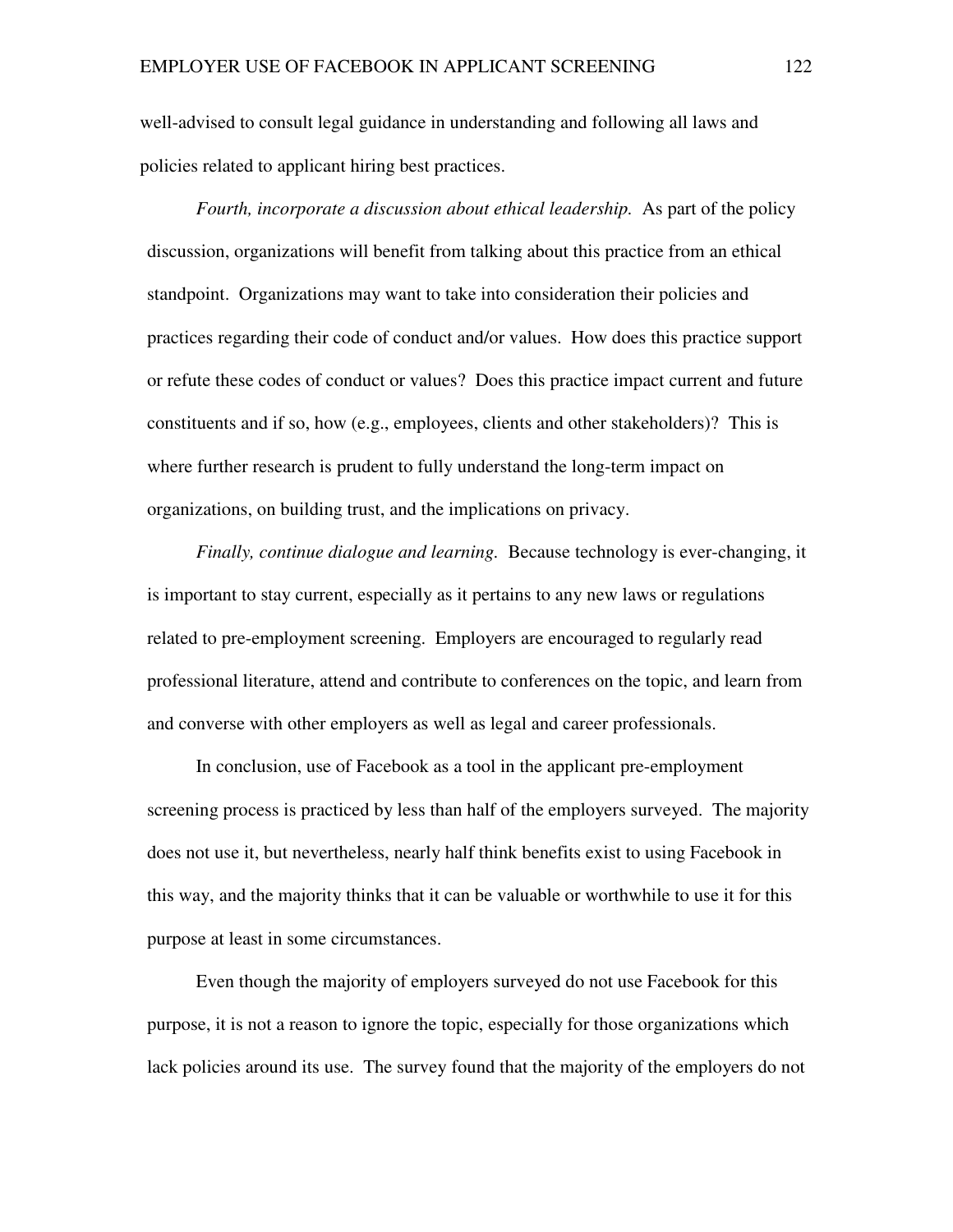have an organizational policy in place. One day, laws or regulations may be developed that dictate how hiring personnel will be expected to operate in this environment. As the attorneys interviewed predicted, the United States *will* reach the point one day of greater privacy protection and greater regulation of Facebook for this activity. Until that time, the future is unclear, and part of that uncertainty is because technology is changing rapidly. During this period of ambiguity and non-regulation, hiring personnel have the opportunity to think about their ethical obligations to current and future employees. As one survey respondent said about the practice: "It's not nice. The Golden Rule can be applied here."

Clearly, the overwhelming majority of employers indicated that it is unethical to use Facebook as a tool to screen. In development of an organizational policy around this practice, Effective, Ethical and Enduring Leadership (White-Newman, 2003) calls for incorporating an ethical component and one that supports an organization's code of conduct or values.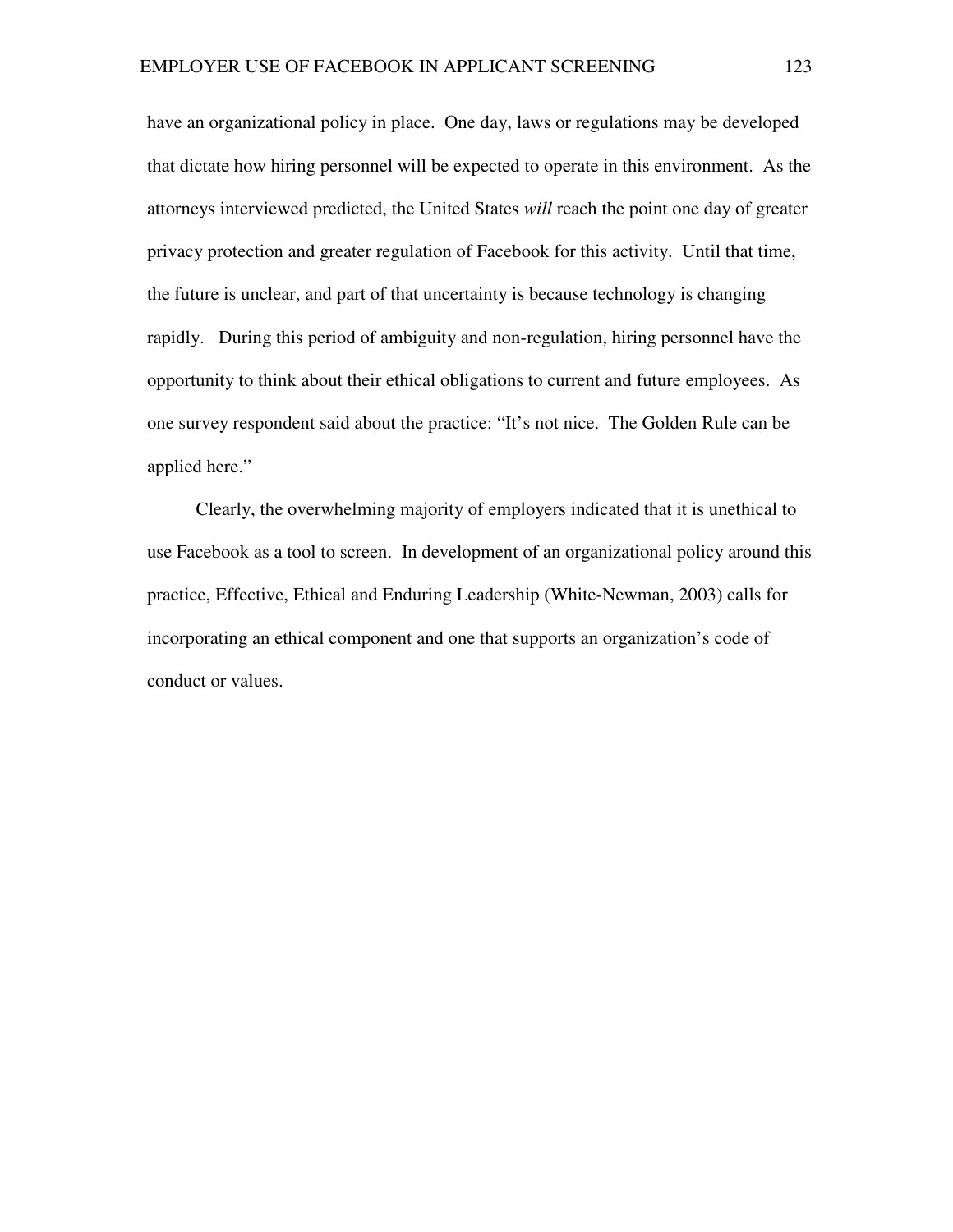#### References

- Anderson, S. R., & Truso, N. A. (2010). Hiring basics: Best practices and legal guidelines. In *Employment law handbook* (Vol. 1, pp. 1-11). St. Paul, MN: Minnesota State Bar Association Continuing Legal Education.
- Bevis Langerin, J. A. (2010). Basic employment law and practice. In *Employment law handbook* (Vol. *2*, pp. 1-28). St. Paul, MN: Minnesota State Bar Association Continuing Legal Education.
- Bolter, H. L., & Merley, D. J. (2010). Reverse networking and un-friending Using Google, Facebook and other searches to screen potential employees*.* In *Employment law handbook* (Vol. 2, pp. 1-20). St. Paul, MN: Minnesota State Bar Association Continuing Legal Education.
- Boyd, D. M. (2010). *Social network sites as networked publics: Affordances, dynamics, and implications*, pp. 1-18. Retrieved from http://www.danah.org/papers/ 2010/SNSasNetworkedPublics.pdf
- Boyd, D. M. (2010, August 26). *Regulating the use of social media data* [Web log post]. Retrieved from http://www.zephoria.org/thoughts/
- Boyd, D. M., & Ellison, N. (2008). Social network sites: Definition, history, and scholarship. *Journal of Computer-Mediated Communication*. Retrieved from http://onlinelibrary.wiley.com/doi/10.1111/j.1083-6101.2007.00393.x/pdf
- Brandenburg, C. (2008). The newest way to screen job applicants: A social networker's nightmare. *Federal Communications Law Journal, 60*(3), 597-626. Retrieved from LexisNexis Academic database.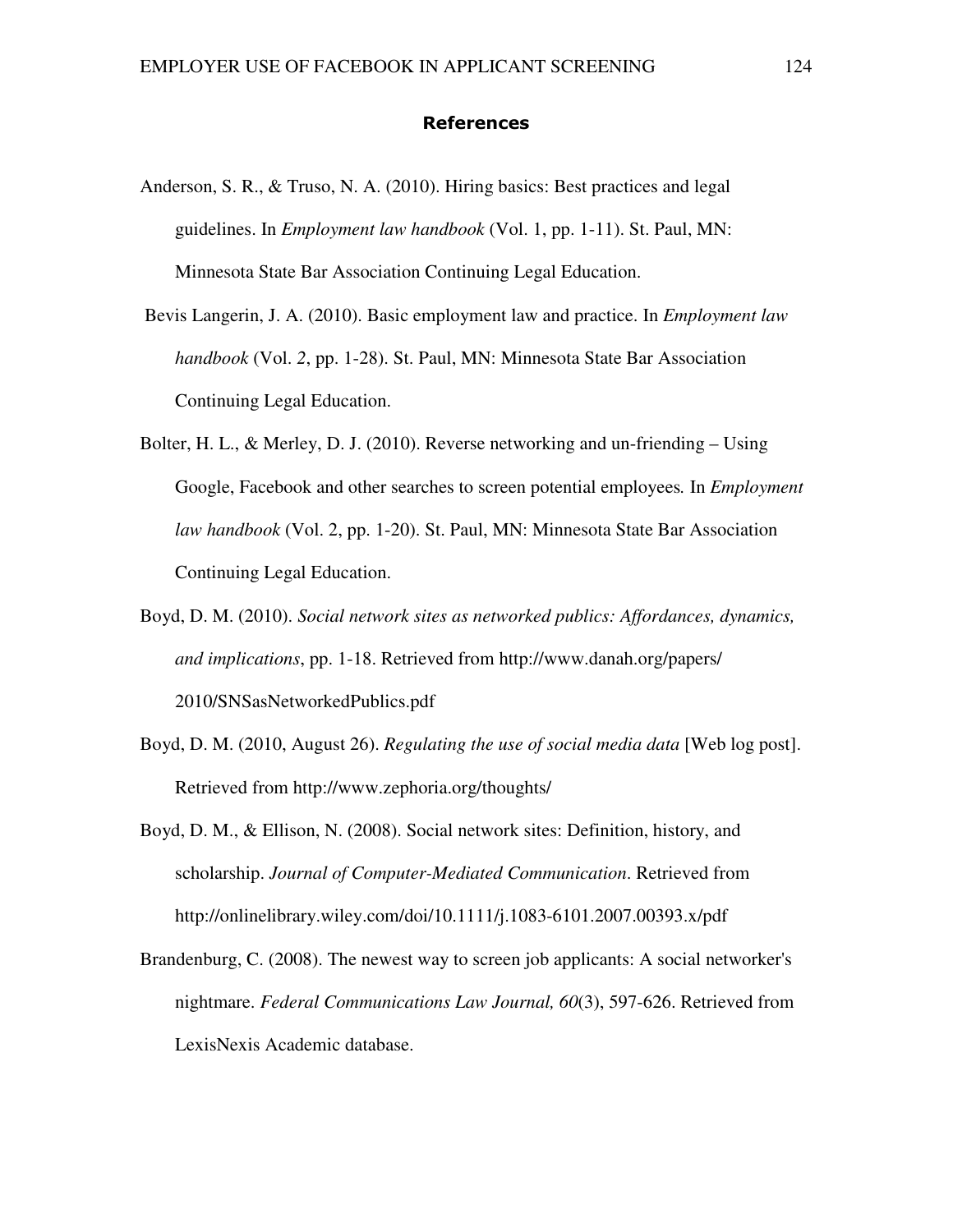- Clark, L., & Roberts, S. (2010). Employer's use of social networking sites: A socially irresponsible practice. *Journal of Business Ethics, 95*(4), 507-525. Retrieved from MetaPress database.
- Cowan. J. (2010). Why we'll never escape Facebook. *Canadian Business, 83*(10), 28-32. Retrieved from Academic Search Premier database.
- Davis, D. (2006/2007, Winter.) MySpace isn't your space: Expanding the Fair Credit Reporting Act to ensure accountability and fairness in employer searches of online social networking services. *The Kansas Journal of Law & Public Policy.* Retrieved from LexisNexis Academic database.
- Drew, L., & Safani, B. (2008). *New trends in employment discrimination.* Retrieved from the Career Directors International Web site: http://www.careerdirectors.com/
- Eckle, J. (2008). Make yourself virtually squeaky clean. *Computerworld, 42*(12), 37. Retrieved from Academic Search Premier database.
- Engler, P., & Tanoury, P. (n.d.). *Employers use of Facebook in recruiting.* Retrieved from the Ethica Publishing Web site: http://www.ethicapublishing.com/ethical/ 3CH5.pdf
- Facebook. (2010a). *Facebook*. Retrieved from http://www.facebook.com/home.php?
- Facebook. (2010b). *Facebook principles.* Retrieved from http://www.facebook.com/ terms.php?ref=pf#!/principles.php
- Facebook. (2010c). *Facebook's privacy policy*. Retrieved from http://www.facebook. com/policy.php
- Facebook. (2010d). *Statement of rights and responsibilities.* Retrieved from http://www.facebook.com/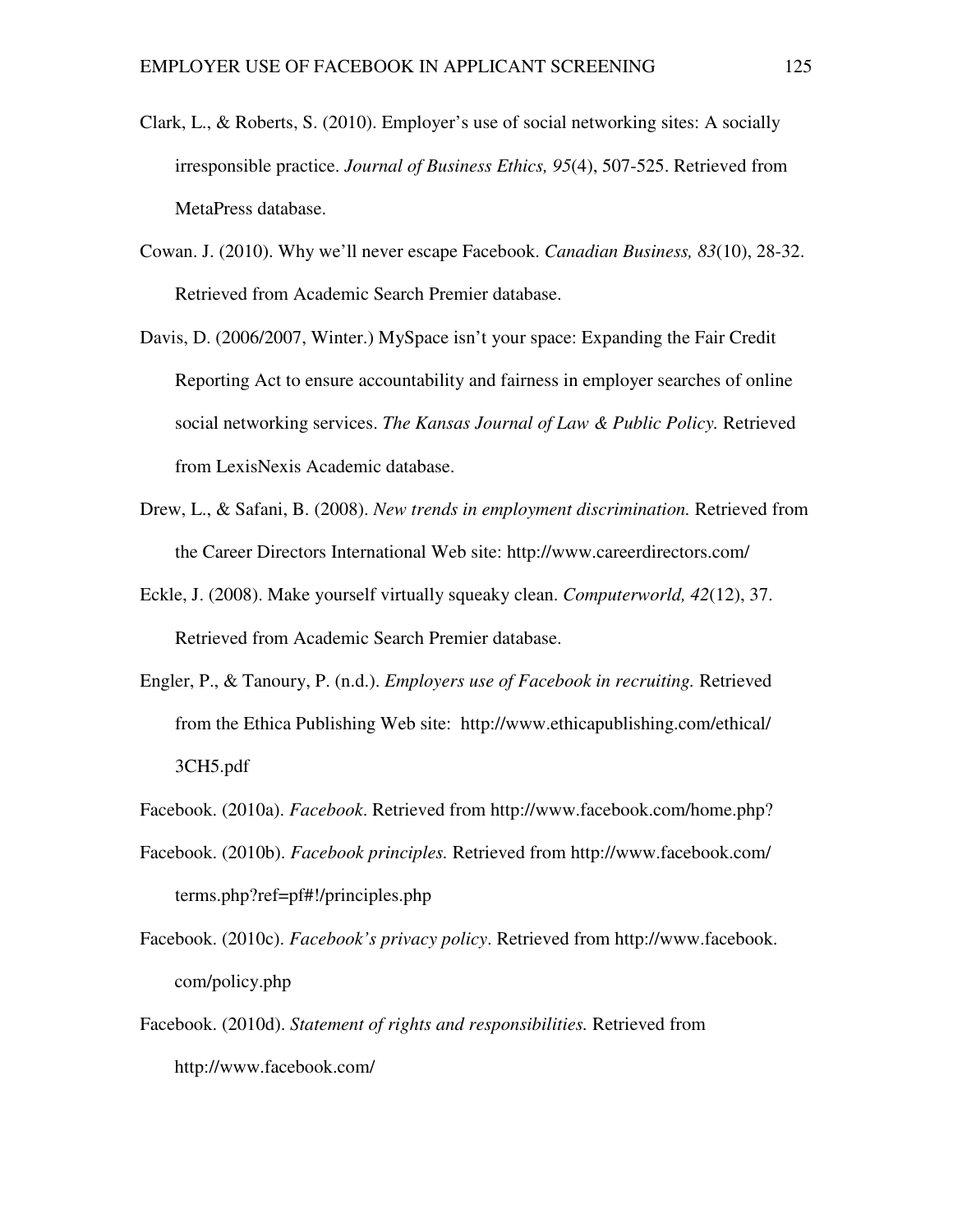- Fowler, F. J. (1995). *Improving survey questions. Design and evaluation.* Thousand Oaks, CA: Sage.
- Garner, B. A. (2009). *Black's law dictionary*. St. Paul, MN: Thomson Reuters.
- Goldberg, S. (2010, March 29). *Young job-seekers hiding Facebook pages*. Retrieved from the CNN Web site: http://www.cnn.com
- Greenwald, J. (2008). Web-based screening may lead to bias suits. *Business Insurance, 42*(10), 1-6. Retrieved from Academic Search Premier database.
- Grensing-Pophal, L. (2009). Recruiting 2.0. *Credit Union Management, 32*(9), 42-45. Retrieved from MegaFile database.
- Hyatt, J. (2010, December 14). *The ethics of social media Part I: Adjusting to a 24/7 world.* Retrieved from http://business-ethics.com/2010/12/14/the-ethics-of-social
- Johnson, C. E. (2009). *Meeting the ethical challenges of leadership: casting light or shadow.* Thousand Oaks, CA, Sage.
- Karasov, P. (2010). Privacy Basics. In *Employment law handbook* (Vol. 1, pp. 1-14, Appendix i-iv). St. Paul, MN: Minnesota State Bar Association Continuing Legal Education.
- Kelly, T. S. (2009). *Lost in Myspace How technology imposes new risks for employers.*  Paper presented at the American Bar Association Young Lawyers Division 2009 Spring Conference, New Orleans, LA. Retrieved from the American Bar Association Web site: http://www.abanet.org/
- Kouzes, J., & Posner, B. (2007). *The leadership challenge.* San Francisco, CA: Jossey-Bass.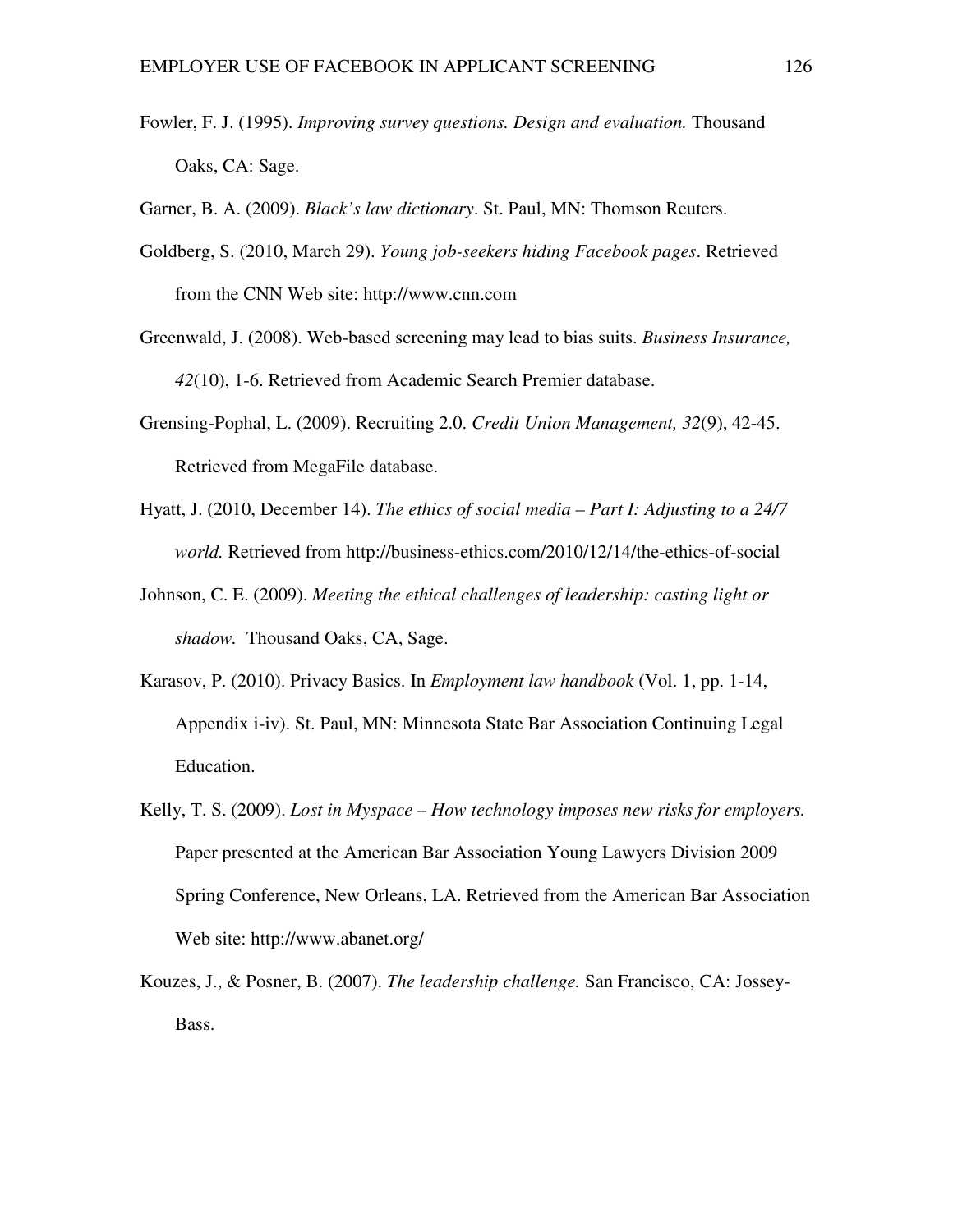- Lory, B. (2010, September). Using Facebook to assess candidates during the recruiting process: Ethical implications. *NACE Journal, 71*(1), 37-40.
- Madden, M., & Smith, A. (2010, May 26). *Reputation management and social media. How people monitor their identity and search for others online.* Retrieved from the Pew Internet & American Life Project Web site: http://pewinternet.org/
- Martin, P. R., & Sheih, E. (2010). The social media revolution 2010 From Facebook firings to Twittering away the workday. In *Employment law handbook* (Vol.1, pp. 1- 24). St. Paul, MN: Minnesota State Bar Association Continuing Legal Education.
- Moral. (2011). *Merriam-Webster.com.* Retrieved from http://www.merriam webster.com/dictionary/moral
- NACE Knowledge Center. (2009, March). *Legal Q & A: The use of technology.* Retrieved from the National Association of Colleges and Employers Web site: http://www.naceweb.org
- NACE Knowledge Center. (2009, June 24*). City requires job candidates to provide social networking passwords and logins.* Retrieved from the National Association of College Employers Web site: http://www.naceweb.org
- NACE Knowledge Center. (2010, March 17). *Most employers call for HR to research candidates online.* Retrieved from the National Association of Colleges and Employers Web site: http://www.naceweb.org
- NACE Knowledge Center. (2010, June 9). *Social networking accounts for little jobsearch activity*. Retrieved from the National Association of Colleges and Employers Web site: http://www.naceweb.org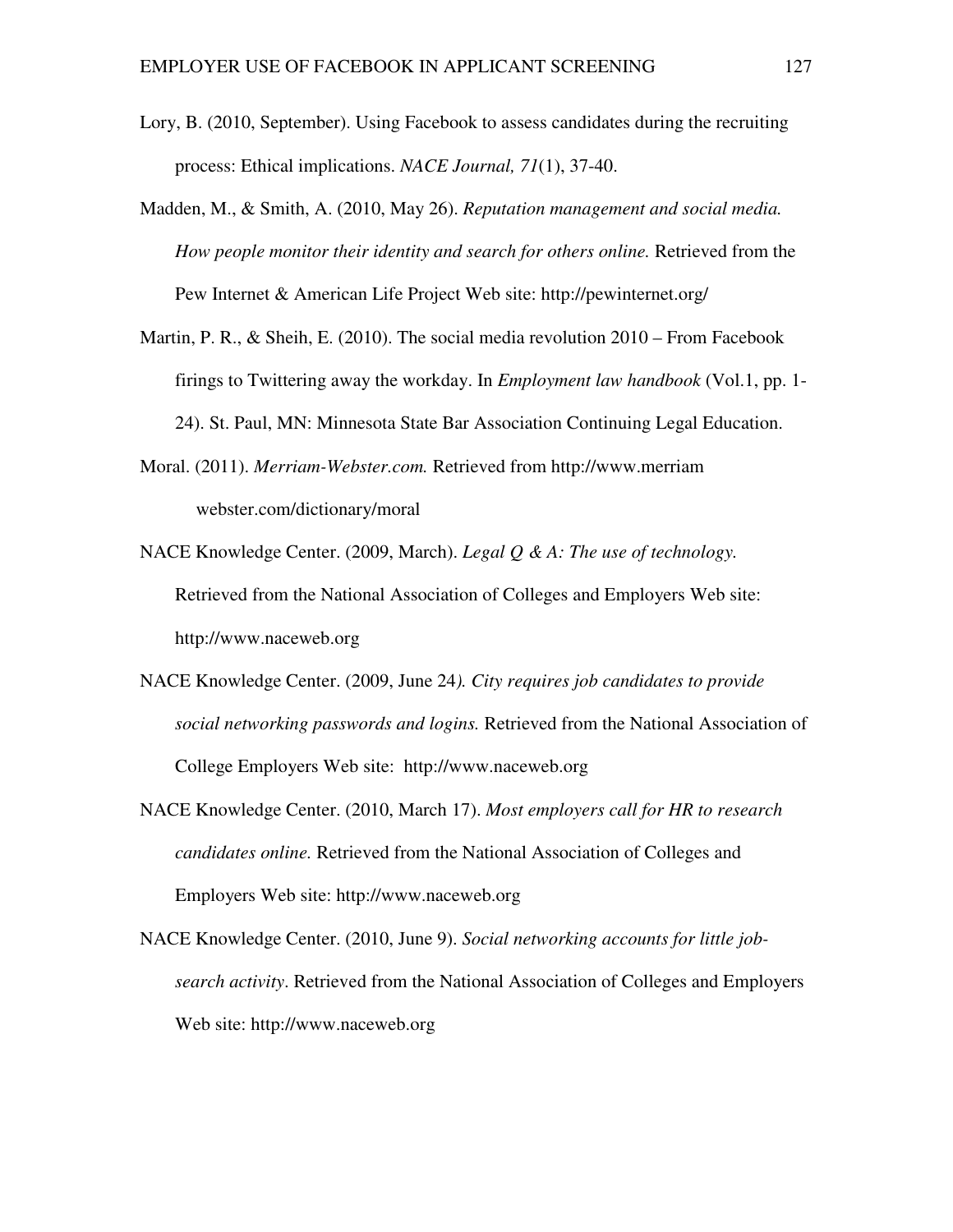- National Association of Colleges and Employers. (2010). *Principles of professional practice*. Retrieved from the National Association of Colleges and Employers Web site: http://www.naceweb.org/principles
- Palfrey, J., & Gasser, U. (2008). *Born digital: Understanding the first generation of digital natives*. New York, NY: Basic Books.
- Penttila, C. (2006). History lesson. *Entrepreneur, 34*(8), 28. Retrieved from MegaFile database.
- Pew Research Center Publications*.* (2010, February, 24). *Portrait of the Millenials*. Retrieved from http://pewresearch.org/pubs/1515/millenials-panel-one
- Phelps, D. (2010, February 7). HR and Facebook: It's complicated; Companies that use social networking sites to screen applicants could be breaking the law. *McClatchy-Tribune Business News.* Retrieved from ProQuest Newspapers database.
- Phillips, L. (2007). MySpace, not your space, firms told. *People Management, 13*(15),
	- 11. Retrieved from Business Source Premier database.
- Pitfalls of checking job applicants' personal web pages. (2006). *Managing Accounts Payable, 6*(10), 4-6. Retrieved from MegaFile database.
- Privacy. (2010). Retrieved from the Merriam-Webster Online Web site: http://www.merriam-webster.com
- Read, B. (2007). Online. *Chronicle of Higher Education, 53*(19), A31. Retrieved from Academic Search Premier database.
- Ritter, L. A., & Sue, V. M. (2007). *Using online surveys in evaluation.* San Francisco, CA: Wiley Subscription Services, Inc.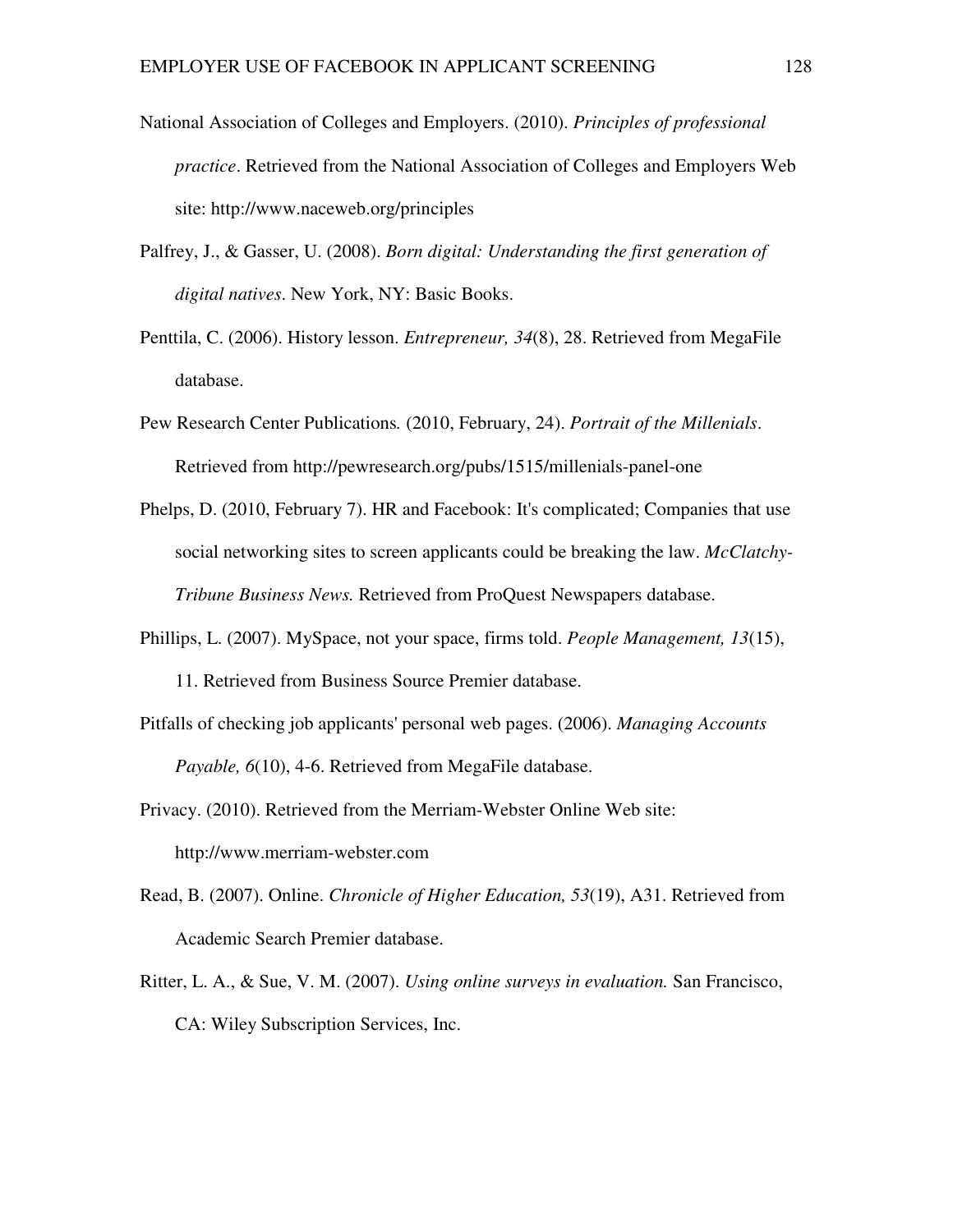- Roberts, S. J., & Roach, T. (2009). Social networking web sites and human resource personnel: Suggestions for job searches. *Business Communication Quarterly, 72*(1), 110-114. Retrieved from MegaFile database.
- Saunders, M., Lewis, P., & Thornhill, A. (2007). *Research methods for business students*. London: FT Prentice Hall.
- Schmitt, J. G., & Girouard, M. (2010). Preemployment selection. In *Employment Law Handbook* (Vol. 2, pp. 1-15). St. Paul, MN: Minnesota State Bar Association Continuing Legal Education.
- Smith, W. P., & Kidder, D. L. (2010). You've been tagged! (Then again, maybe not): Employers and Facebook. *Business Horizons, 53*(5), 491-499. Retrieved from ScienceDirect Freedom Collection database.
- Social contracts. The smart way to hire workers. (2010, January 30). *The Economist.*  Retrieved from LexisNexis Academic database.
- Sotto, L. J., & McCarthy, E. M. (2007). An employer's guide to US workplace privacy issues. *Computer & Internet Lawyer, 24*(1), 1-13. Retrieved from MegaFile database.
- University of Wisconsin. Women's Studies Librarians Office. (2008, March 5). *Feminist perspectives on the ethic of care.* Retrieved from http://womenst.library.wisc.edu/ bibliogs/ethicbib.html
- Velasquez, M., Moberg, D., Meyer, M. J., Shanks, T., McLean, M. R., DeCosse, D., …Hanson, K. O. (2009, May). *A framework for thinking ethically.* Retrieved from the Santa Clara University Markkula Center for Applied Ethics Web site: http://www.scu.edu/ethics/ practicing/decision/framework.html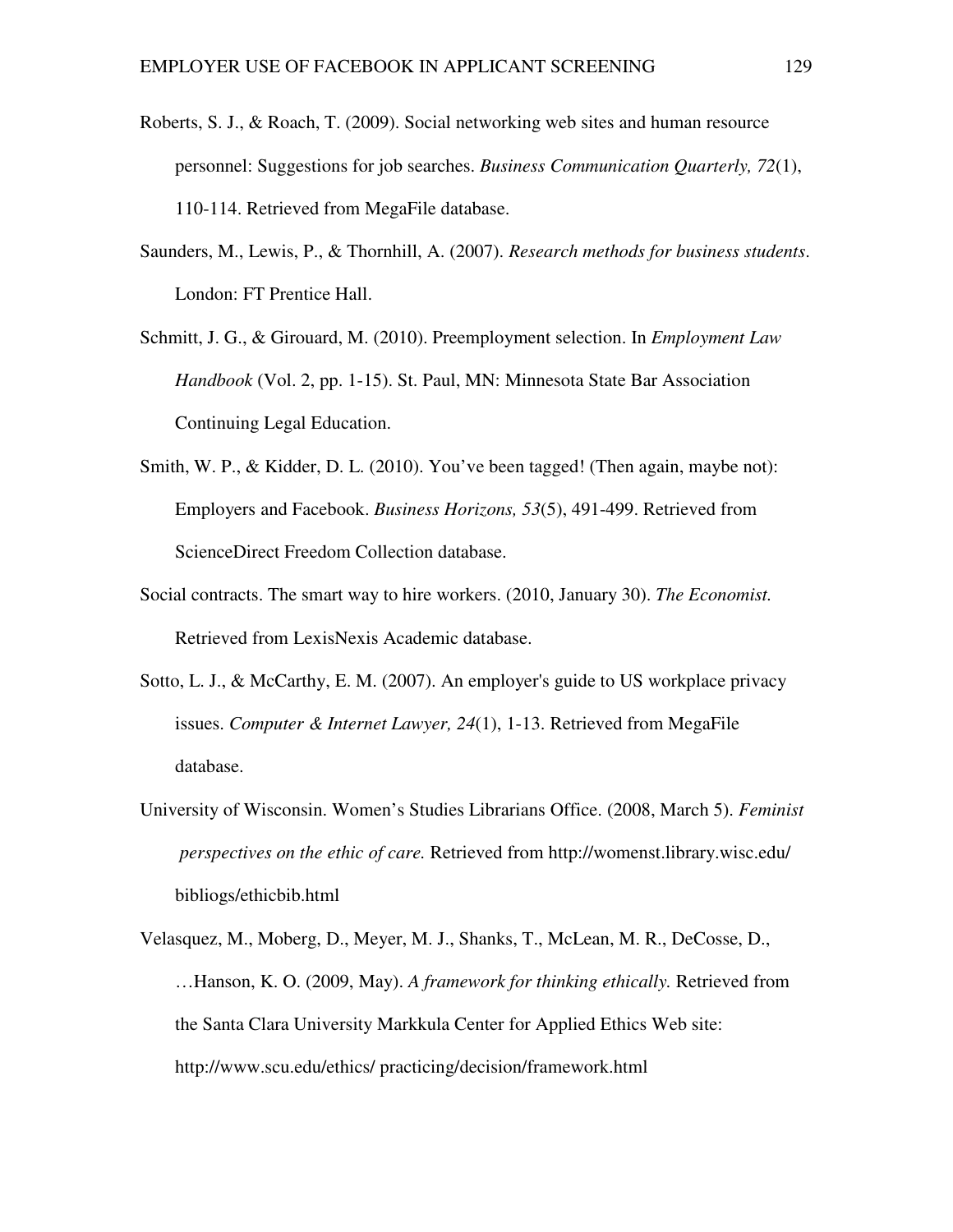- Westcott, S. (2009). Search me. *Chronicle of Philanthropy, 21*(8), 42. Retrieved from MegaFile database.
- White-Newman, J.B. (2003, August). *The three E's model of leadership: Being effective, ethical and enduring*. (Based on a paper delivered at the Annual Conference of the Communication and Theater Association of Minnesota). St. Paul, MN: St. Catherine University.
- Williamson, L. (2009). Employee examination. *InsideCounsel, 20*(214), 14. Retrieved from MegaFile database.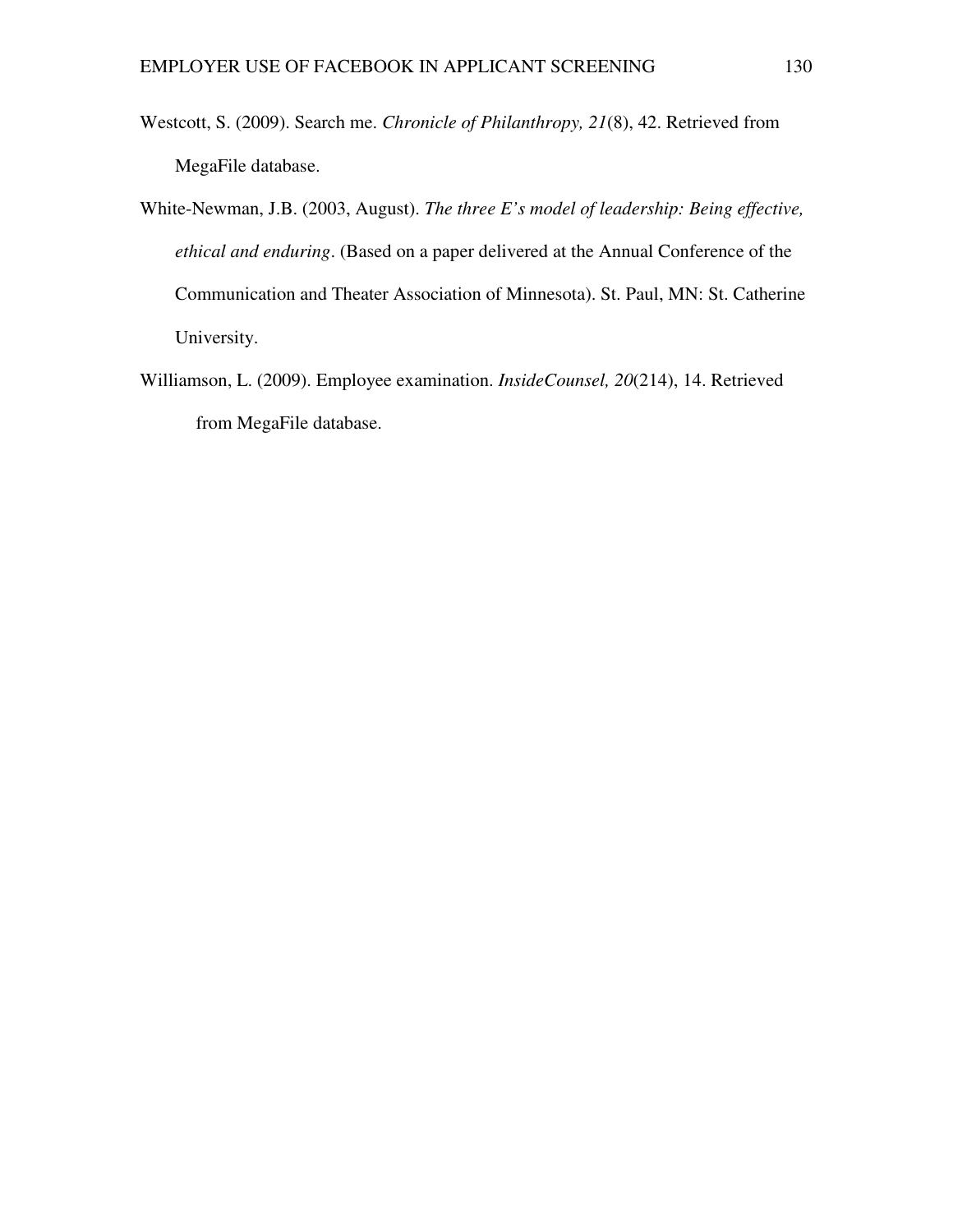## Appendix A

## IRB Application Form

## SCU REQUEST FOR THE APPROVAL FOR THE USE OF HUMAN SUBJECTS IN RESEARCH 2010-2011 APPLICATION FORM

## APPLICATION DATA

| Date of application: | <b>December 15, 2010</b> |  |
|----------------------|--------------------------|--|
|                      |                          |  |

Indicate type of review: \_\_X\_Exempt \_\_\_\_Expedited \_\_\_\_Full

## For all exempt reviews, indicate which of the following categories apply:

- \_\_\_\_ 1. Normal Educational Practices
- \_\_\_\_ 2. Educational Tests
- \_\_X\_ 3. Survey/Interview Procedures
- **\_\_\_\_\_** 4. Observation
- \_\_\_\_ 5. Secondary Use of Data
- \_\_\_\_ 6. Evaluation of Federal Research/Programs
- \_\_\_\_ 7. Taste Tests

# APPLICANT DATA

Investigator name(s): Beth E.H. Lory

- **Project Title:** Employer Use of Facebook as a Tool in Pre-Employment Screening of Applicants: Benefits and Ethical, Legal, and Privacy **Implications**
- Advisor: Kathleen Rickert
- **Program:** Master of Arts in Organizational Leadership
- **Dates of Project:** September 2010 through May 2011

### Has this research been reviewed by another IRB? \_\_\_\_Yes \_\_X\_\_No

(If yes, please provide a copy of the letter of approval, or indicate the status of your application)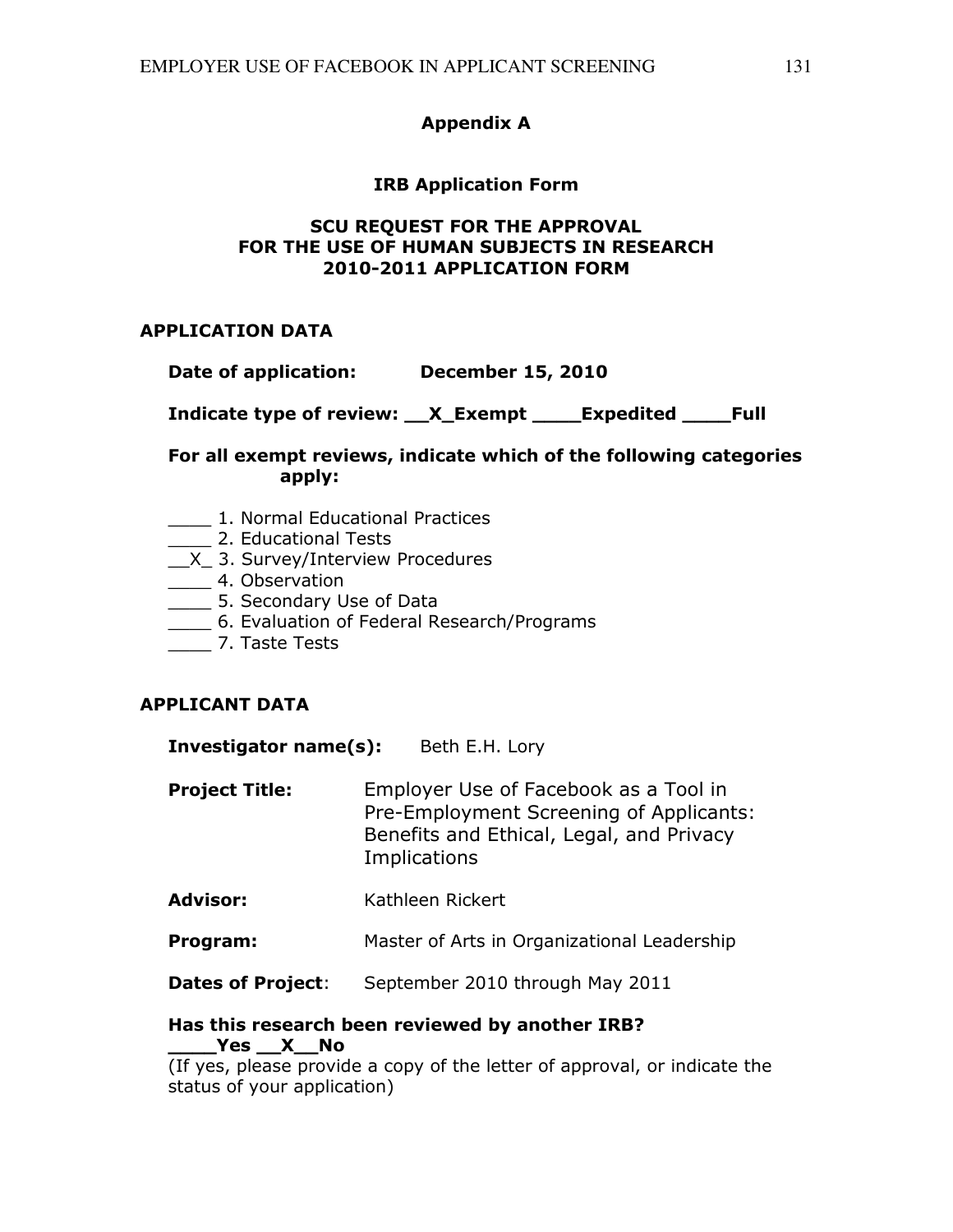Will this research be reviewed by another IRB? \_\_\_\_Yes \_\_X\_\_No (If yes, please indicate your plans for review)

#### ABSTRACT

The social networking Web site, Facebook, allows users to publish personal information to communicate and interact with others. Because of its online accessibility, Facebook has unintentionally provided a gateway for employers who are hiring to use as a tool in the applicant pre-employment screening process of applicants. This practice can introduce legal, ethical, and privacy implications. No laws in Minnesota currently govern employers' use of Facebook relative to this practice. Using Facebook as a tool in the preemployment screening of applicants can offer employers a fast and efficient way to get information about prospective employees that could preempt negligent hiring decisions. My research question attempts to answer: How can employers optimize the benefits of using Facebook as a tool for pre-employment screening of applicants while managing the ethical, legal, and privacy implications?

#### RESEARCH QUESTION AND METHODOLOGY

My research investigated the question: How can employers optimize the benefits of using Facebook as a tool in pre-employment screening of applicants while managing the ethical, legal, and privacy implications? I used three research methods to collect data: a literature review of existing research, an online survey of employers to capture current practices and predict future trends, and interviews with two legal professionals (further details are provided in the IRB, Appendix A).

A comprehensive literature review established the foundation of the research and provided a framework for analyzing, comparing, and contrasting data gathered from the other research methods. Because this topic is technology-related, the landscape changes quickly. A feature launched or a policy created by Facebook can be altered or become out-of-date within months or even days from the time it is created. For this reason, the information gathered on this topic was published primarily within the past three years. Nonetheless, it is important to note that the likelihood exists that some of the information will be out-of-date by the time this work is completed.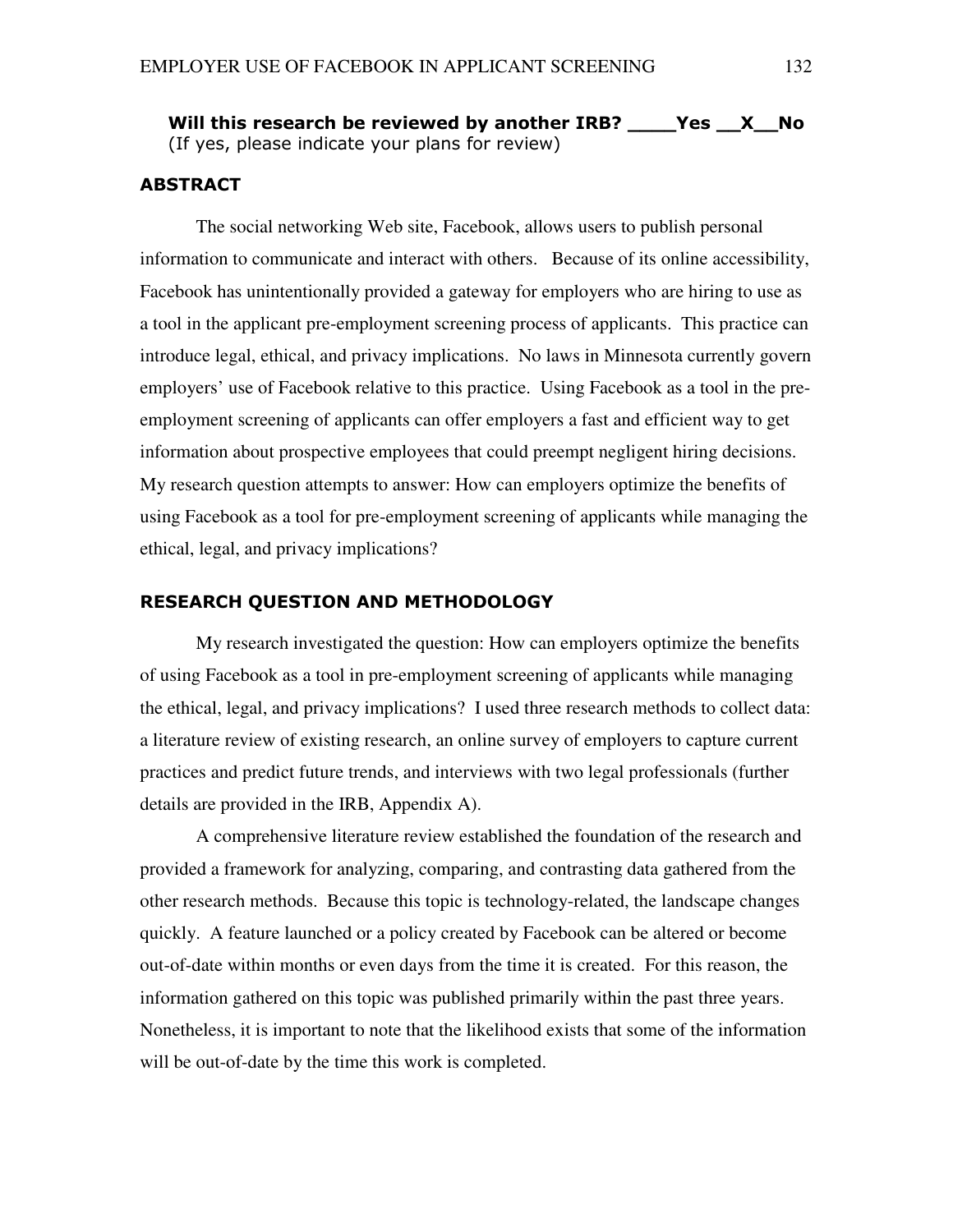From the literature review, multiple but related components of the research topic were explored including: what Facebook is and how Facebook users engage in this space; the concept of Facebook users' online persona; whether or not employers use Facebook as a tool in the pre-employment screening process of applicants; why some employers use Facebook for this purpose and why others have chosen not to; the ethical, legal, and privacy implications employers may face when engaging in this practice; the benefits to employers by engaging in this practice; the concept of privacy rights among Facebook users; and the existence of policies that may provide guidance to employers on appropriate use of this Web site as a tool in the pre-employment screening process of applicants.

The literature review provided a framework for outlining current thinking on employer use of Facebook as a tool in pre-employment screening. The data gleaned from the literature review was validated and/or refuted by exploring current practices through the results of an online survey and interviews. This additional research also highlighted new thinking and trends in this research area.

The second research method was an online survey (utilizing the survey tool Survey Monkey™) to gather data on whether or not employers use Facebook as a tool in the pre-employment screening process of applicants (the list of survey questions is provided in Appendix C). Some of the key findings gained from this survey included: employer perceptions, attitudes, and opinions about this practice; employer organizational policies around use of Facebook as a tool in applicant pre-employment screening; organizational awareness and knowledge of various policies; type of Facebook profile information accessed; results of Facebook searches by employers; and employer recruitment of others to access Facebook profiles not accessible to employers. Feedback was also gathered from employers about the ethics of this practice.

The survey participants were employer contacts from across the United States and internationally who post employment opportunities for University of Minnesota students and alumni and who are registered on GoldPASS (http://goldpass.umn.edu), the University of Minnesota job and internship database. These contacts were accessible because I am one of several University of Minnesota career services professionals who manage GoldPASS, so it was a sample of convenience and purposefully selected.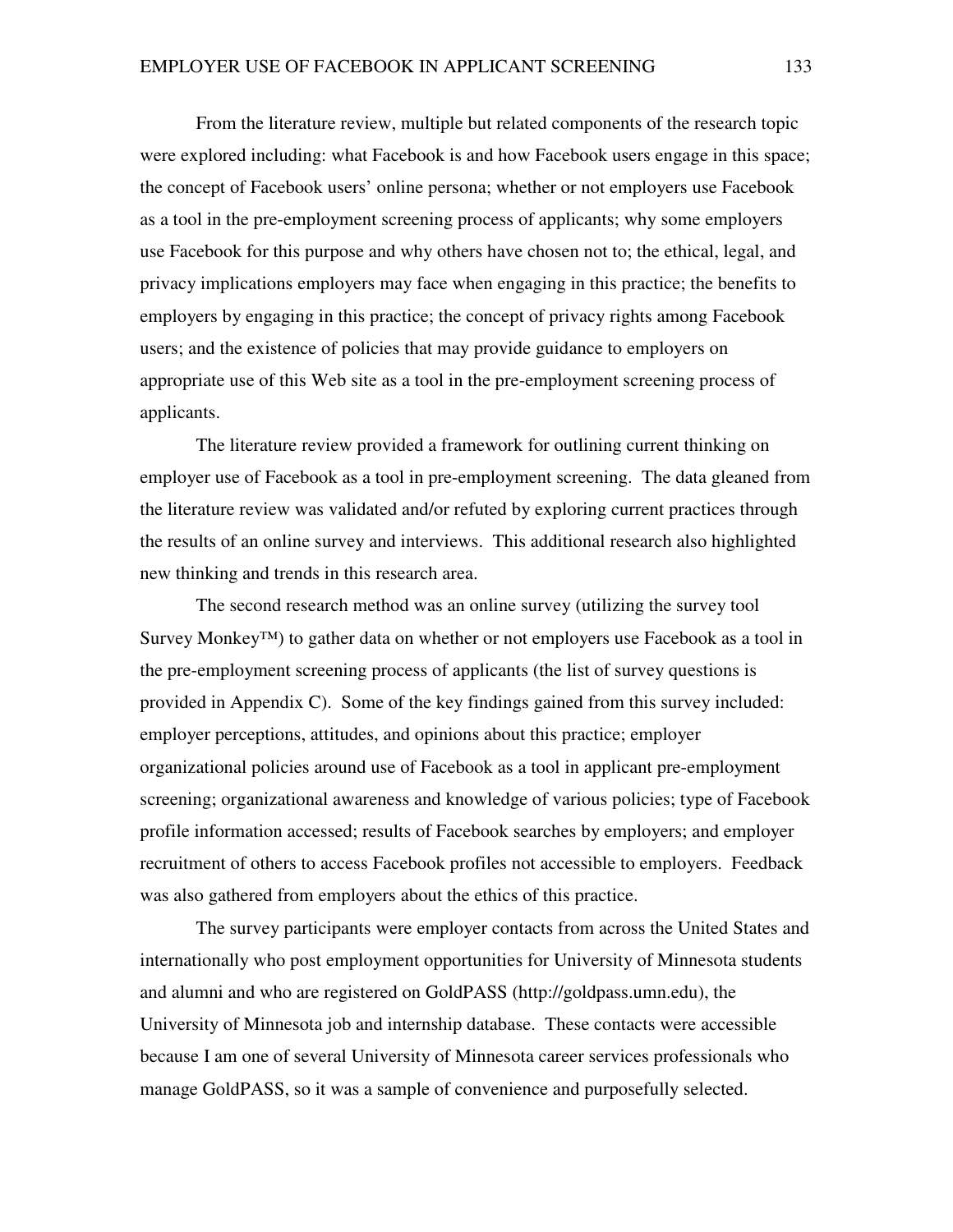The individuals posting positions in this database hold a variety of roles in their organizations. Anyone charged with the responsibility of recruiting and hiring staff can post positions on GoldPASS. On January 2, 2011, a report was produced of employers in GoldPASS who have active accounts and who logged into the system within the past two years (2009 and 2010). A link to the survey and a short message inviting the employers to participate was emailed (refer to Appendix B). The sample size was 6,539 contacts. The group of participants represented a large and diverse sample from the for-profit, nonprofit, government, and educational industries. As an incentive to participate in the research, the employers could receive an executive summary of the research findings once the project was completed.

In an effort to produce a reliable and valid survey, I sought guidance from several sources including my thesis advisor and the ORLD program director. Second, feedback was gathered from two University of Minnesota career services professionals who agreed to offer feedback on the survey questions and best practices for administering the survey. Finally, to guide development and analysis of the online survey, several research books were consulted, in particular, *Improving Survey Questions* by Floyd J. Fowler, Jr. (1995) and *Using Online Surveys in Evaluation* by Lois A. Ritter and Valerie M. Sue (Fall 2007).

For the third phase of the research, face-to-face interviews were conducted with two attorneys. One interview was with a privacy attorney/law professor from the University of Minnesota Law School, and the second interview was with a practicing employment law attorney in Minneapolis. Because the practice of using Facebook as a tool in pre-employment screening of applicants is currently unregulated in Minnesota, employers may find themselves operating in an ambiguous area and are uncertain as to whether or not to engage in this activity. Gaining perspectives from professionals in the legal community supported the research question and provided valuable expert knowledge that can be shared with employers.

The questions asked of the attorneys focused on defining privacy; their opinions about employer use of Facebook as a tool in the applicant pre-employment screening process; laws, acts, or policies that may be implicated with employer use of Facebook in this way; recommendations for employers who engage in this practice; and what the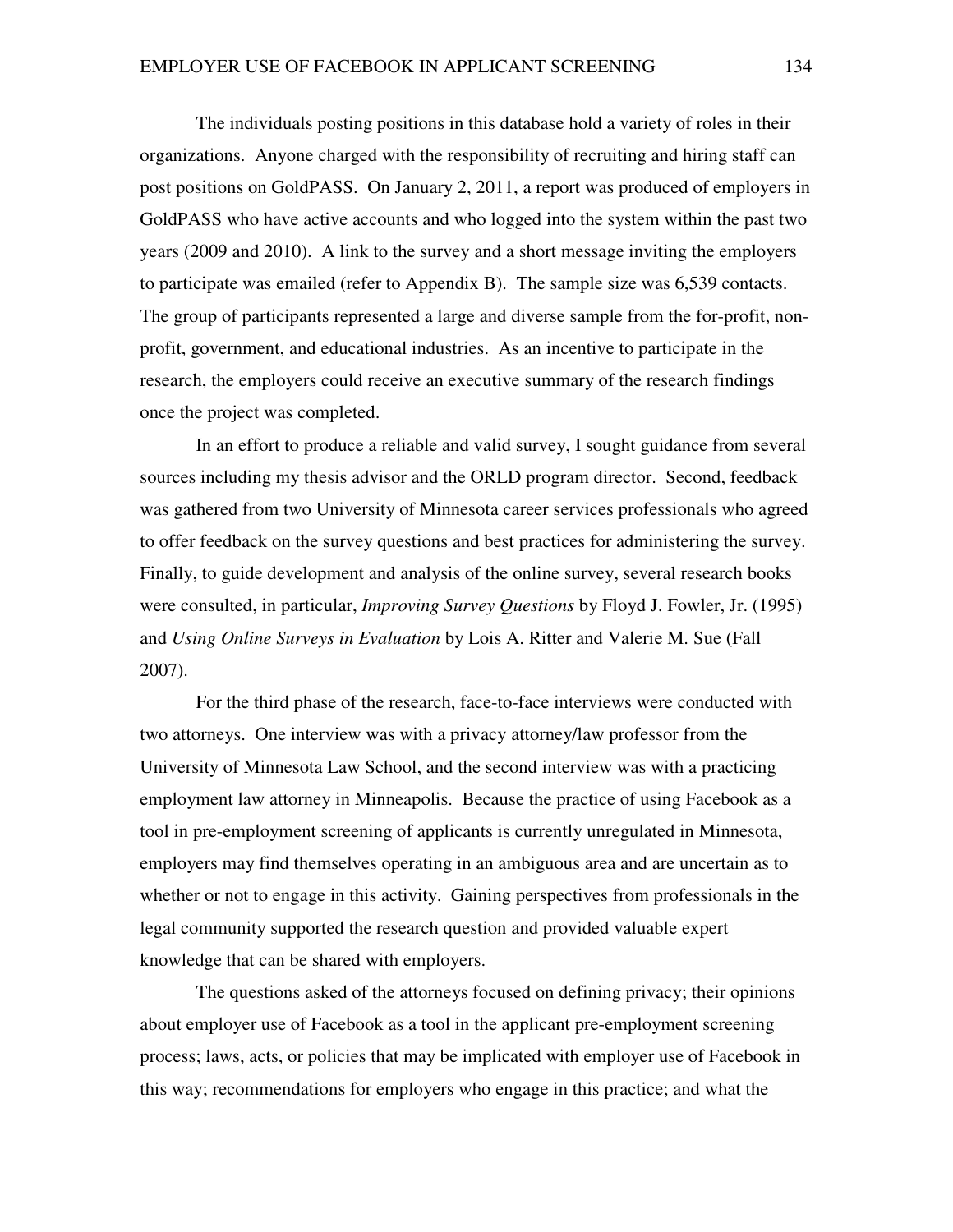future holds in terms of laws or regulations around employer use of Facebook as a tool in the applicant pre-employment screening process. A separate question was asked of the employment law attorney to find out if the clients with whom he works use Facebook as a tool in the applicant pre-employment screening process, and what kind of legal counsel his clients are seeking for this practice. The interviews were conducted in the attorneys' offices, notes were captured, and the conversations were also digitally-recorded. The interviews were both transcribed and the data analyzed. To ensure that the semistructured, in-depth interviews were conducted effectively, guidance was sought from my advisor, program director, and from the textbook, *Research Methods for Business Students*, by Mark Saunders, Philip Lewis and Andrian Thornhill (FT Prentice Hall, 2007), as well as the previously cited texts.

To analyze the online survey findings, the capabilities of SurveyMonkey™ and descriptive statistics were utilized. This analysis included review of the 660 open-ended survey comments and the attorney interviews and conducting "categorization" (putting similar content into categories and comparing and contrasting that data with the two other data sources) (Saunders, Lewis & Thornhill, 2007, p. 479). The analysis included comparing the online survey results and attorney interviews with the literature review to identify trends and themes of this practice and to gain new insights and future trends.

#### SUBJECTS AND RECRUITMENT

Age Range of Subjects:  $20 - 75$  years of age Number: \_6,500\_\_\_Male \_2,000\_\_\_Female \_\_4,000\_\_\_Total

The subjects for my research were a combination of males and females, and in professional roles primarily in the areas of human resources and recruiting. Some of the subjects were in other roles but what was common among all of them is that they recruit and hire employees. My research methodology included an online survey (which will provide the vast majority of my research data) and interviews with two legal professionals.

### Describe how you will recruit your subjects: be specific. Attach a copy of any advertisement, flyer, letter, or statement that you will use to recruit subjects.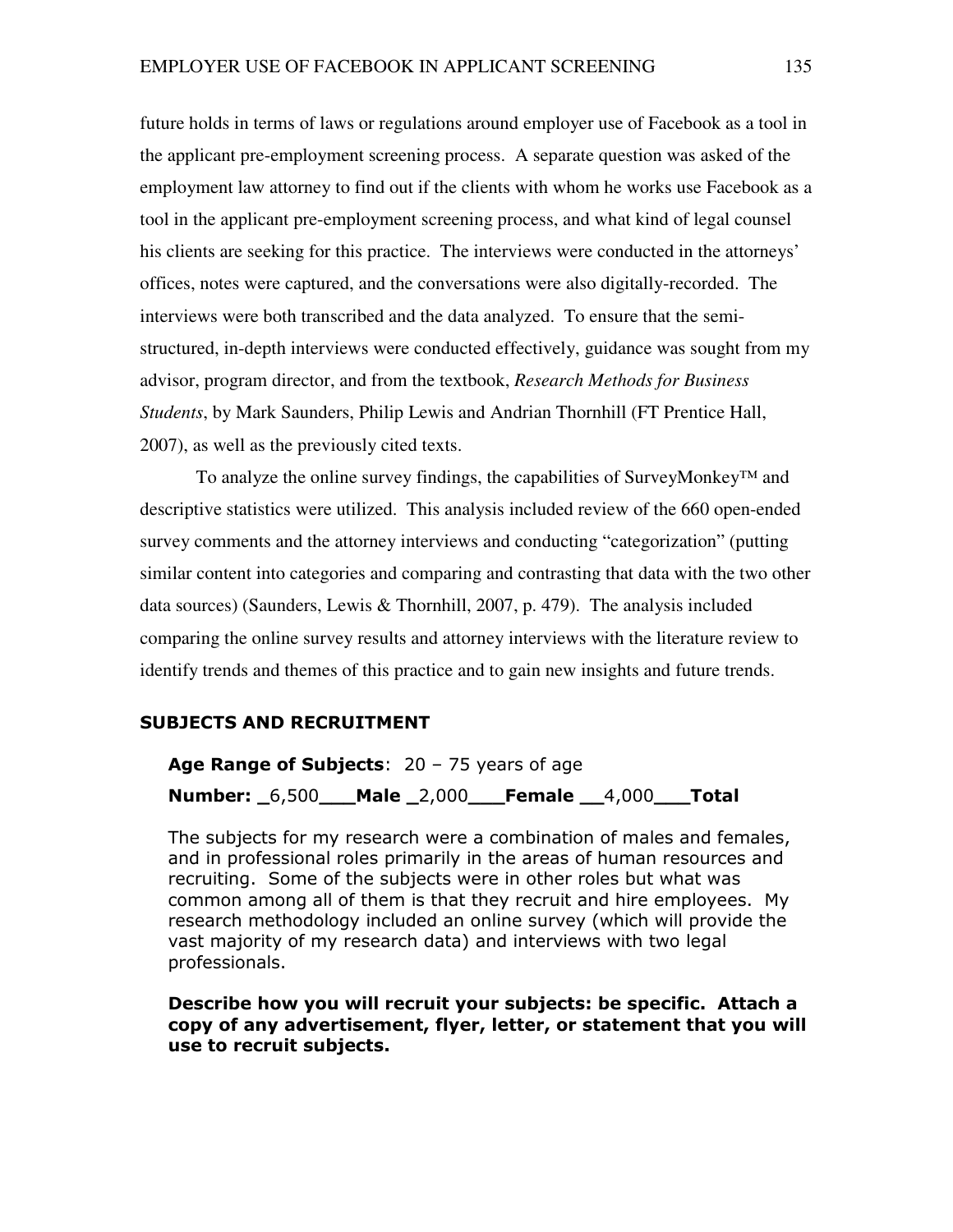**Online survey:** For my online survey, I recruited individuals by emailing them a brief message and invitation to complete my online survey. A link to my survey was provided within the message. (See following.)

**Interviews:** For my interviews, I recruited individuals by emailing them a statement describing my research purpose and a request for an interview. (See following.)

## Will the subjects be offered inducements for participation? If yes, explain.

No financial incentive or gift was offered. However, I offered my subjects the opportunity to receive the results of my research project in the form of an Executive Summary.

## Please clearly identify any special populations or classes of subjects that you will include and provide a rationale for using them.

N/A

## RISKS AND BENEFITS OF PARTICIPATION

#### Check all that apply. Does the research involve:

- Use of private records (medical or educational records)
- \_\_\_ Possible invasion of privacy of the subjects and/or their family
- \_\_\_ Manipulation of psychological or social variables
- \_\_\_ Probing for personal or sensitive information in surveys or interviews
- \_\_\_ Use of deception
- \_\_\_ Presentation of materials which subjects might consider offensive, threatening or degrading
- \_\_\_ Risk of physical injury to subjects
- \_\_\_ Other risks

#### If any of these are checked, describe the precautions taken to minimize the risks.

N/A

List any anticipated direct benefits to your subjects. If none, state that here and in the consent form.

None.

Justify the statement that the potential benefits of this research study outweigh any probable risks.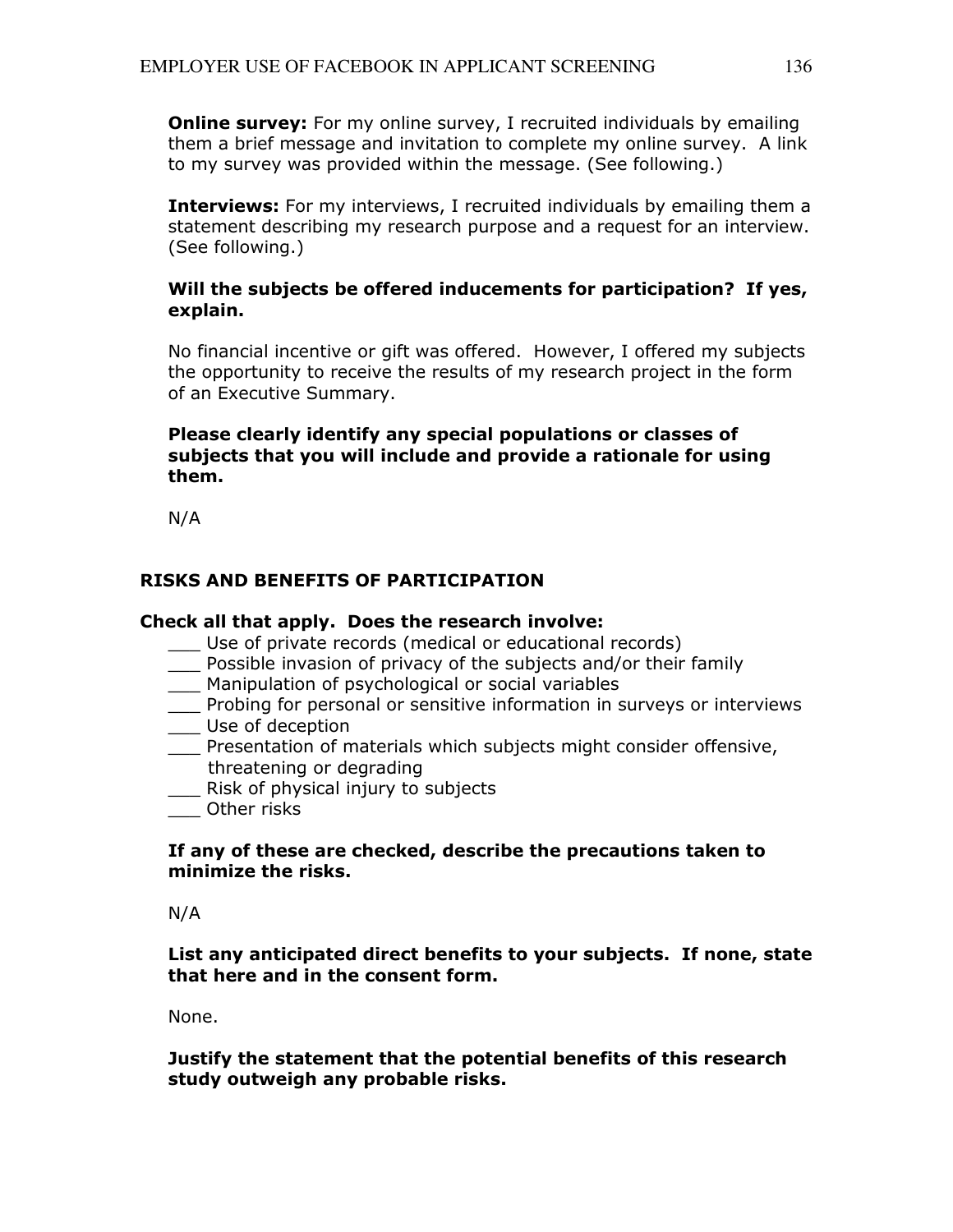### CONFIDENTIALITY OF DATA

### How will you maintain confidentiality of the information obtained from your subjects?

Online survey: While I generated a report from GoldPASS (http://goldpass.umn.edu), the University of Minnesota job and internship database, of employers who have active accounts and who have logged onto the system in the past two years (2009 and 2010), I will not know who completed the survey because the responses will be anonymous.

Interviews: Because they are experts in their field (one individual is an employment law attorney and the other is an attorney with a specialty in privacy law), I received permission to cite my interviewees' names and titles in my project.

### Where will the data be kept, how long will it be kept, and who will have access to it?

For any written notes, records, research results, data or digital recordings associated with either my online survey or interviews, I keep this information in a locked file cabinet in my home office. Only I have access to this information (my advisor knows where I keep it and can access it if needed). I will finish analyzing the data by approximately February 28, 2011. In 12 months I will then destroy all original reports and identifying information that can be linked back to my subjects. (At this point in time, none of my information associated with my research will be presented to others for educational purposes unless prior approval is granted by my subjects. All information collected during my research period, including recordings, will be destroyed and erased after 12 months.)

### Will data identifying subjects be made available to anyone other than you or your advisor? Who?

No.

### Will the data become a part of the medical or school record? If yes, explain.

No.

### INFORMED CONSENT

How will you gain consent? State what you will say to the subjects to explain your research. Attach consent form or text of oral statement. (Note: if you propose to work with children ages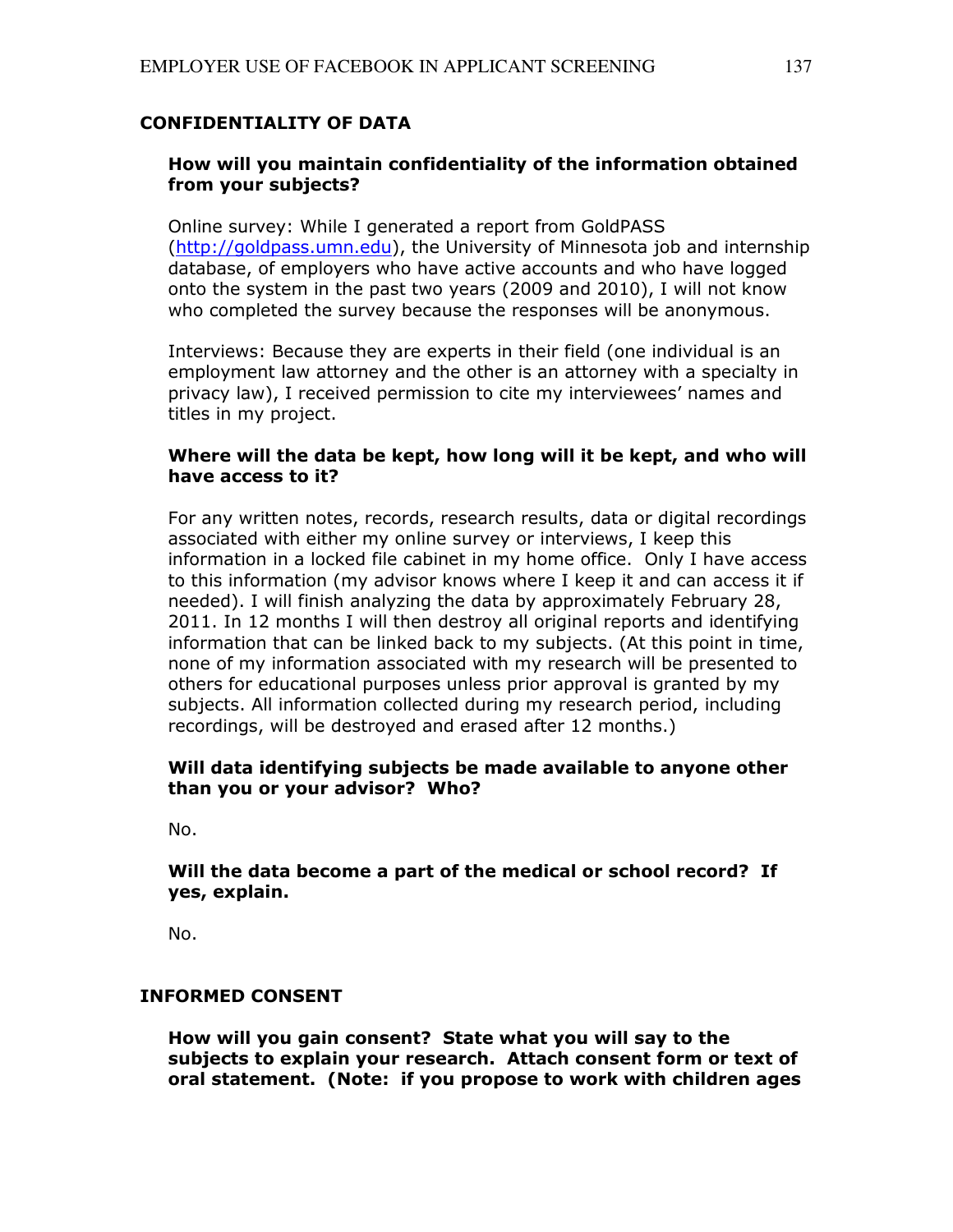### 7-18 and you are gaining consent from their parents, you must also develop and attach an age-appropriate assent form.)

## When will you obtain consent (that day?, several days before the project?, a week before?)?

For the interviews, I sought my subjects' consent one week prior to the interviews. I emailed them a consent form which I collected at the start of the interview.

## How will you assess that the subject understands what he/she has been asked to do?

I asked my subjects to explain what they understood as the intent behind my research project and explained what they have been asked to do in order to participate in the study.

## ASSURANCES AND SIGNATURES

### The signatures below certify that:

- The information furnished concerning the procedures to be taken for the protection of human subjects is correct.
- The investigator, to the best of his/her knowledge, is complying with Federal regulations governing human subjects in research.
- The investigator will seek and obtain prior written approval from the Committee for any substantive modification in the proposal, including, but not limited to changes in cooperating investigators, procedures and subject population.
- The investigator will promptly report in writing to the Committee any unexpected or otherwise significant adverse events that occur in the course of the study.
- The investigator will promptly report in writing to the Committee and to the subjects any significant findings which develop during the course of the study which may affect the risks and benefits to the subjects who participate in the study.
- The research will not be initiated until the Committee provides written approval.
- The term of approval will be for one year. To extend the study beyond that term, a new application must be submitted.
- The research, once approved, is subject to continuing review and approval by the Committee.
- The researcher will comply with all requests from the IRB to report on the status of the study and will maintain records of the research according to IRB guidelines.
- If these conditions are not met, approval of this research may be suspended.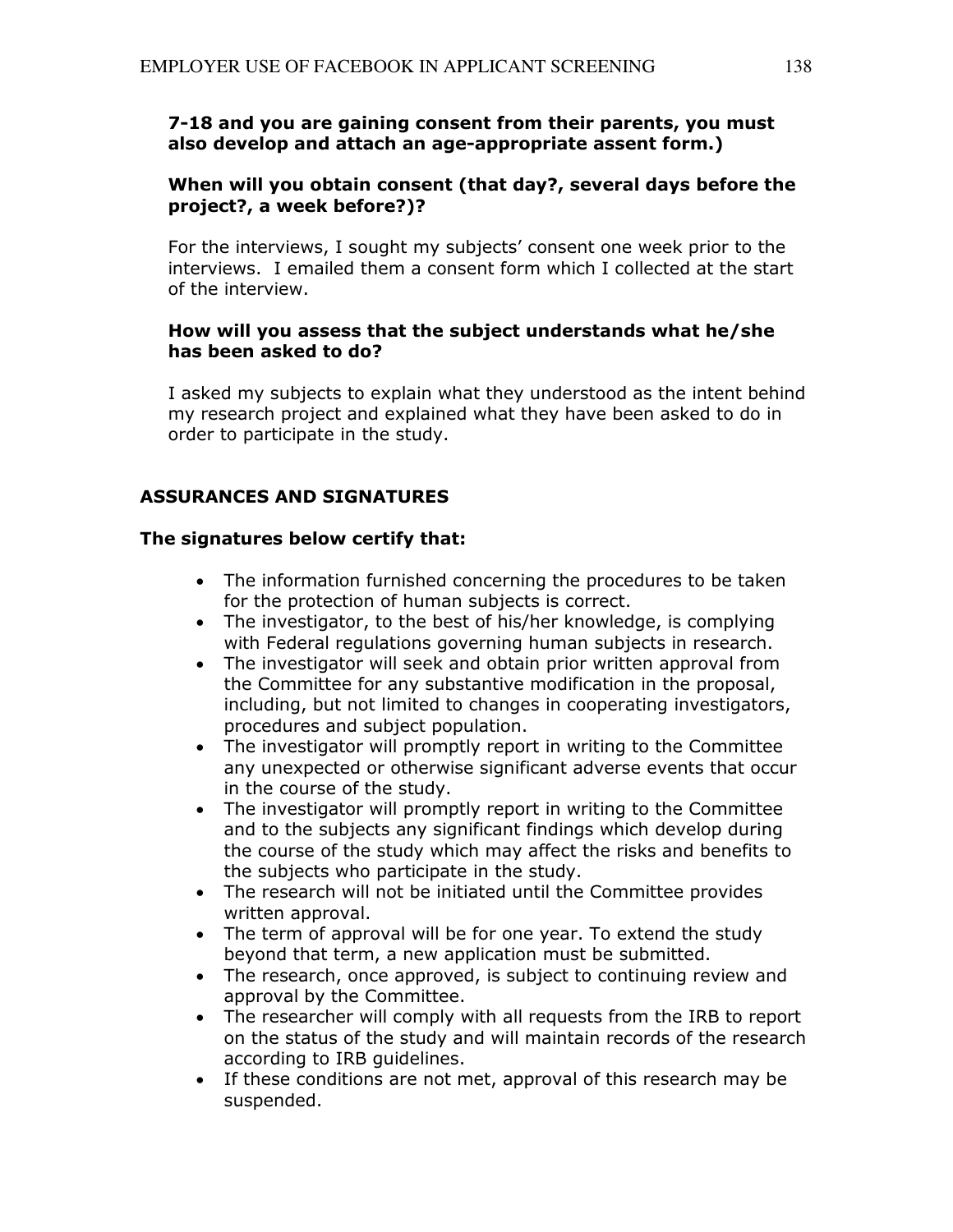Note: Approval of your final proposal indicates that your advisor and instructor have signed off on the IRB at the departmental level. Therefore you do not need the following signatures on this form unless you need to send it on to the university review board.

As primary investigator, I understand and will follow the above conditions.

| Signature of Investigator | Date |
|---------------------------|------|
|                           |      |

As Advisor or Sponsor, I assume responsibility for ensuring that the investigator complies with University and federal regulations regarding the use of Human Subjects in research.

\_\_\_\_\_\_\_\_\_\_\_\_\_\_\_\_\_\_\_\_\_\_\_\_\_\_\_\_\_\_\_\_\_\_\_\_\_\_\_\_\_\_\_\_\_\_\_\_\_\_\_\_\_\_\_\_\_\_\_

\_\_\_\_\_\_\_\_\_\_\_\_\_\_\_\_\_\_\_\_\_\_\_\_\_\_\_\_\_\_\_\_\_\_\_\_\_\_\_\_\_\_\_\_\_\_\_\_\_\_\_\_\_\_\_\_\_\_\_

Signature of Advisor or Sponsor **Date** 

(Student investigators must have an advisor. Staff and non-SCU applicants must have a departmental sponsor)

As Program Director, I acknowledge that this research is in keeping with the standards set by our program and assure that the investigator has met all program requirements for review and approval of this research.

\_\_\_\_\_\_\_\_\_\_\_\_\_\_\_\_\_\_\_\_\_\_\_\_\_\_\_\_\_\_\_\_\_\_\_\_\_\_\_\_\_\_\_\_\_\_\_\_\_\_\_\_\_\_\_\_\_\_\_

Signature of Program Director **Date** Date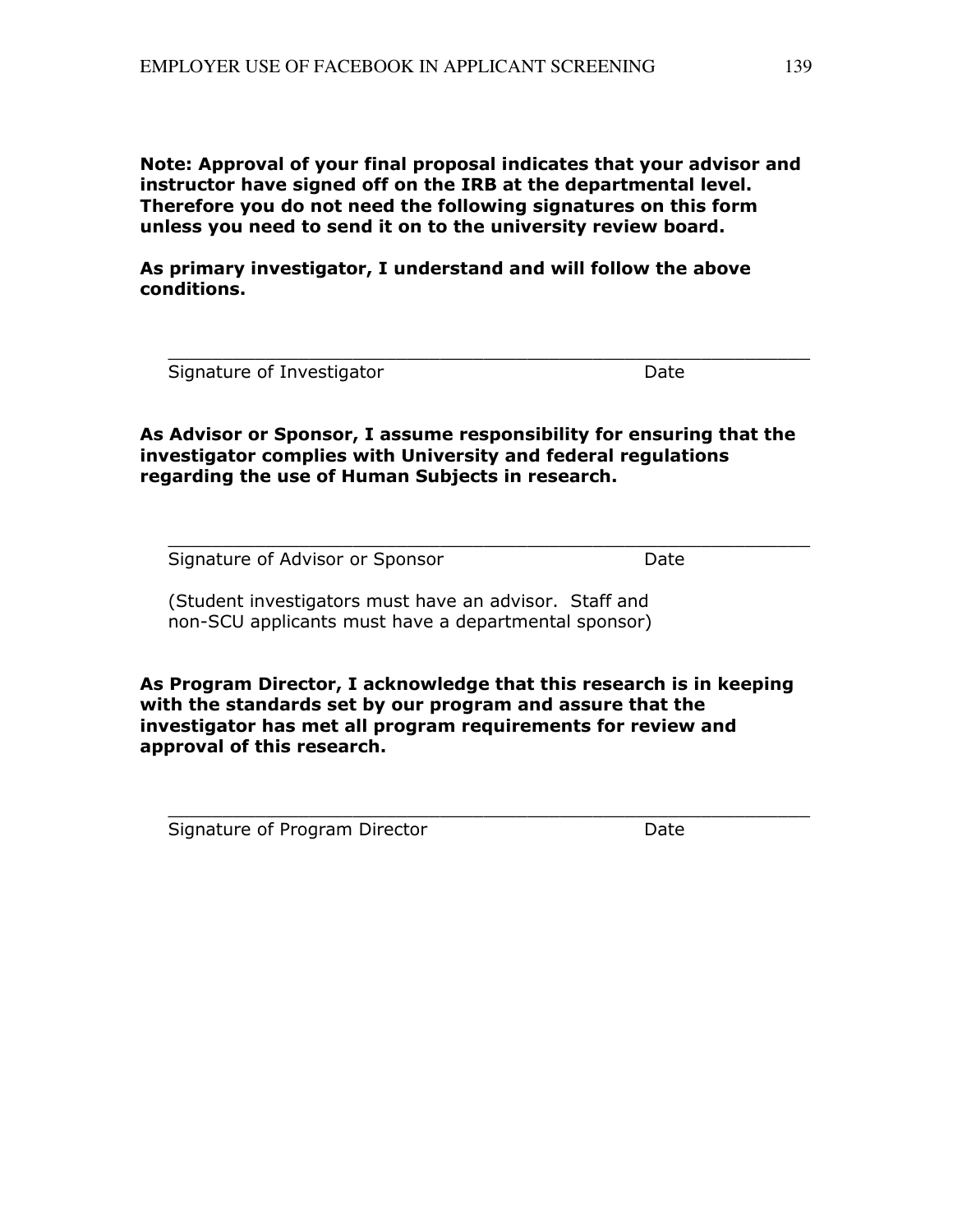## Appendix B

## Beth E.H. Lory Research and Interview Consent Form

#### Research Project Title:

Employer Use of Facebook as a Tool in Pre-Employment Screening of Applicants: Benefits and Ethical, Legal, and Privacy Implications

#### Investigator:

Beth E.H. Lory belory@stkate.edu 2218 Rogers Court Mendota Heights, MN 55120 Cell: 612-889-5129 Work: 612-624-7387 Home: 651-681-1563

#### Introduction:

You are invited to participate in a research study investigating employer use of Facebook as a tool in the pre-employment screening process of applicants. This study is being conducted by Beth E.H. Lory, a graduate student at St. Catherine University under the supervision of Kathleen Rickert, a faculty member in the Master of Arts in Organizational Leadership Program. You were selected as a possible participant in this research because of your professional expertise. Please read this form thoroughly and please ask questions before you agree to participate in the study.

#### Background Information:

The purpose of this study is to learn how employers can optimize the benefits of using Facebook as a tool for pre-employment screening of applicants while managing the ethical, legal, and privacy implications. Approximately 6,000 people (for an online survey) and two individuals for interviews will be invited to participate in this research.

#### Procedures:

If you decide to participate, you will be asked to sign this consent form and agree to an interview session of 60 minutes which will be digitally-recorded. You will receive a copy of the interview topics at least five days in advance of the interview session and a reminder about the purpose of the research. At the beginning of the interview, you will be asked to (read and) sign this Interview Consent Form. For the interview you will be asked a series of questions. Beth will digitally-record the interview and also take notes.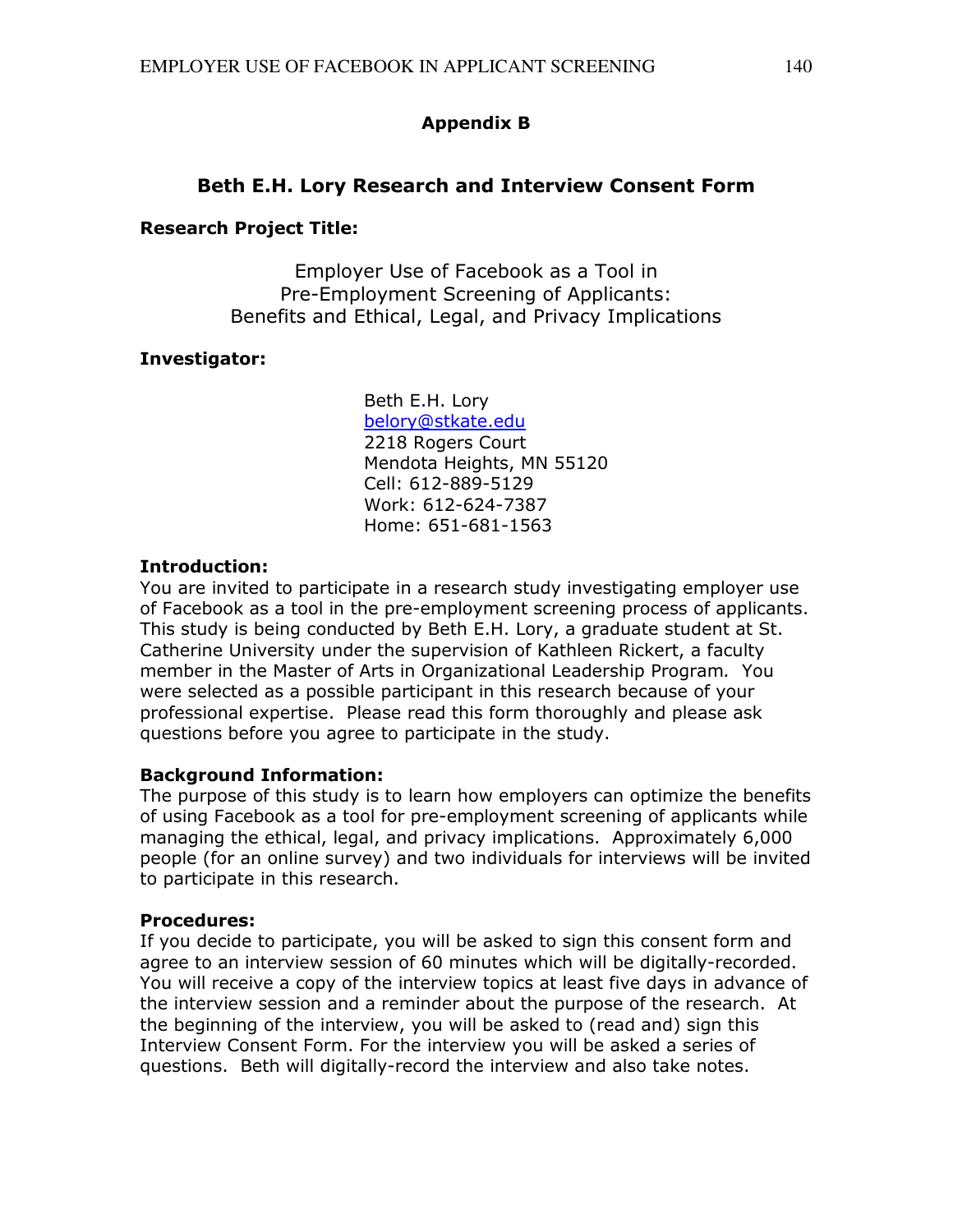The interview will take approximately one hour (one session) to complete.

## Risks and Benefits of Being in the Study:

The study has minimal or no risks. While your participation in this research study will derive no direct benefits, your participation may enhance the knowledge base and professionalism of the following industries or professions: higher education career services and employer relations; employment recruiting; human resources; and the legal profession.

No direct benefits exist to you for participating in this research. If interested, you are welcome to receive results of this research study in the form of an executive summary. Please let me know if this is of interest to you.

### Confidentiality:

Any information obtained in connection with this research study that can be identified with you will be disclosed only with your permission; your results will be kept confidential. I will seek the approval from my interview subjects to use their real names and titles. However, if they are unable to comply, the name/s of individuals being interviewed will be changed to pseudonyms to protect subjects' identity.

I will keep the research results in a locked file cabinet in my home office, and only I will have access to this information (my advisor will be aware of where these records will be stored while I work on this project). I will finish analyzing the data by approximately February 28, 2011. I will then destroy all original reports and identifying information that can be linked back to you. Digital recordings will only be accessible by me, and I will gain your consent first in the event I wish to present these recordings to others for educational purposes. The recordings will be erased or destroyed after 12 months.

## Voluntary Nature of the Study:

Participation in this research study is voluntary. Your decision whether or not to participate will not affect your future relations with St. Catherine University or the University of Minnesota in any way. If you decide to participate, you are free to stop at any time without affecting these relationships.

## Contacts and Questions:

If you have any questions, please feel free to contact me, Beth E.H. Lory, at belory@stkate.edu or (cell) 612-889-5129. You may ask questions now, or if you have any additional questions later, my faculty advisor, Kathleen Rickert, at kdrickert@stkate.edu or 651-690-8738 will be happy to answer them. If you have other questions or concerns regarding the study and would like to talk to someone other than Kathleen or me, you may contact the Masters of Arts in Organizational Leadership Graduate Program Director, Dr. Rebecca Hawthorne, at rkhawthorne@stkate.edu or 651-690-6838.

You may keep a copy of this form for your records.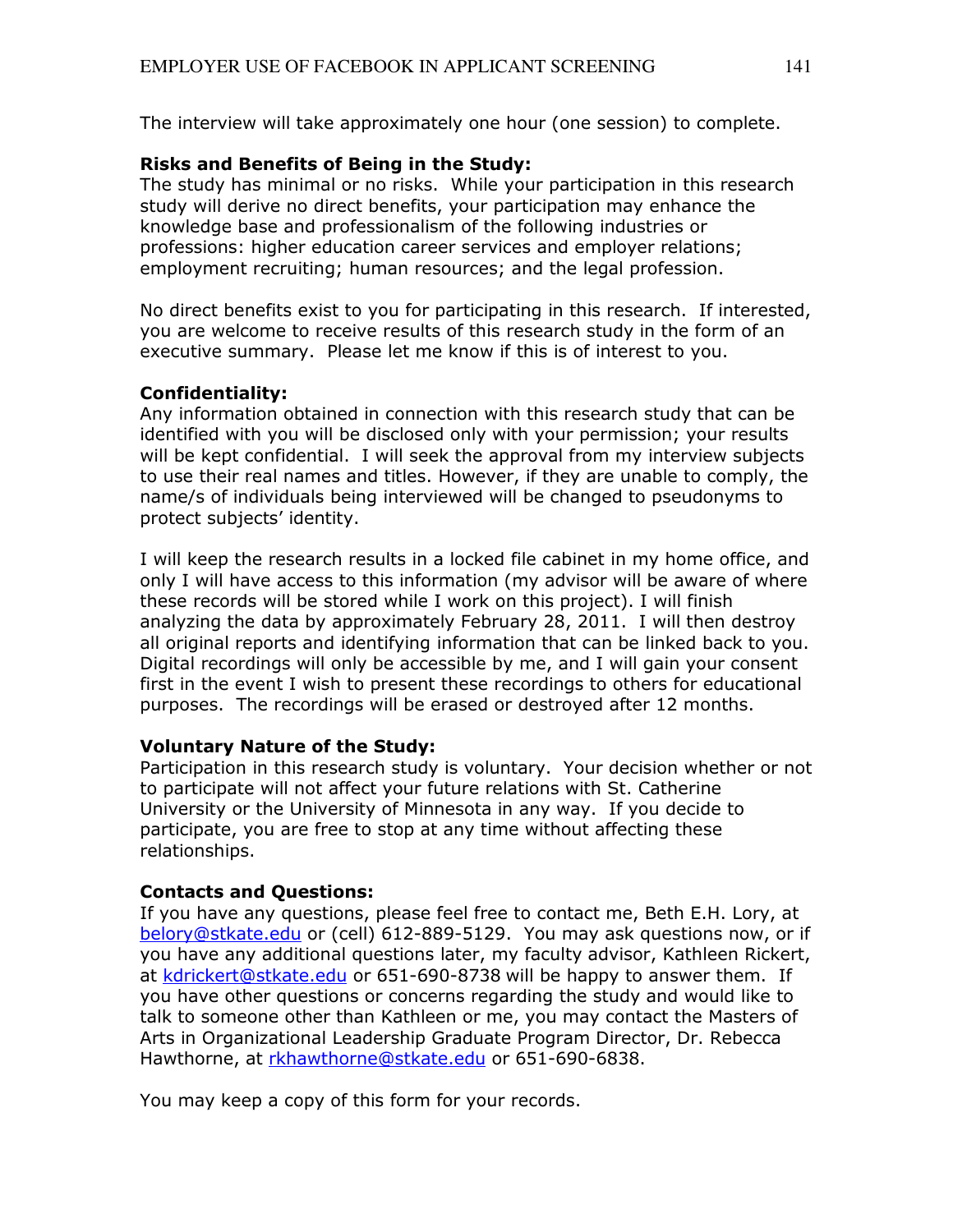#### Statement of Consent:

You are making a decision whether or not to participate. Your signature indicates that you have read this information and your questions have been answered. Even after signing this form, please know that you may withdraw from the study at any time.

#### Please check one:

 I consent to participate in the study and I agree to be digitallyrecorded.

 $\overline{\phantom{a}}$  , and the contribution of the contribution of the contribution of the contribution of the contribution of the contribution of the contribution of the contribution of the contribution of the contribution of the

 I consent to participate in the study but I do not agree to be digitallyrecorded.

#### Please check one:

 I consent to have my name, title and organization name used in this research project.

I do not consent to have my name, title and organization name used in this research project.

 $\_$  . The contribution of the contribution of  $\overline{a}$  ,  $\overline{b}$  ,  $\overline{c}$  ,  $\overline{c}$  ,  $\overline{c}$  ,  $\overline{c}$  ,  $\overline{c}$  ,  $\overline{c}$  ,  $\overline{c}$  ,  $\overline{c}$  ,  $\overline{c}$  ,  $\overline{c}$  ,  $\overline{c}$  ,  $\overline{c}$  ,  $\overline{c}$  ,  $\overline{c}$  ,

Signature of Participant **Date** Date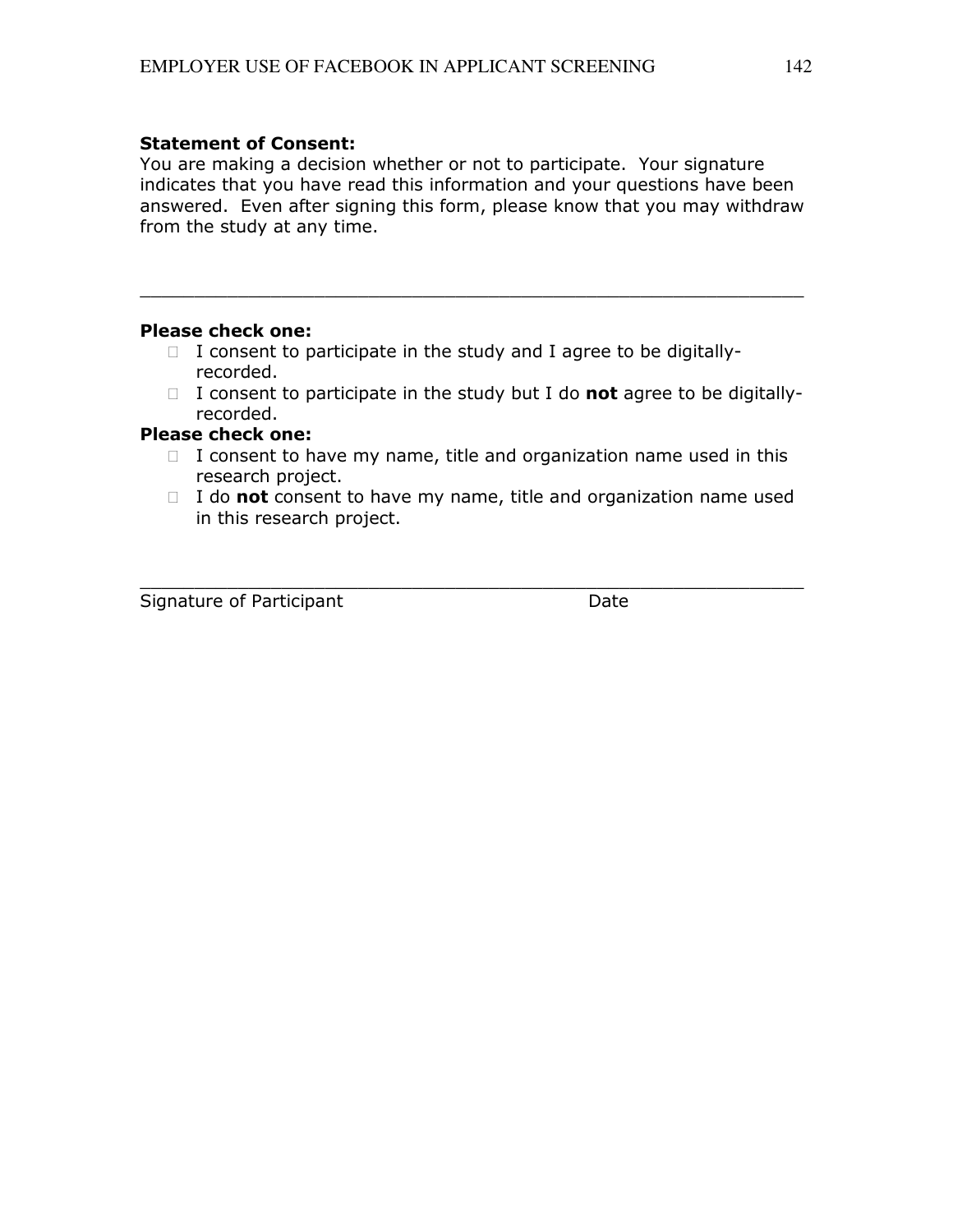#### **ONLINE SURVEY PARTICIPANTS EMAIL INVITATION**

| TO:          | Contacts in Employer Database, GoldPASS                         |
|--------------|-----------------------------------------------------------------|
| <b>FROM:</b> | Beth Lory (send from belory@stkate.edu)                         |
| DATE:        | January 14, 2011                                                |
| RE:          | Employer Use of Facebook As A Tool To Screen Applicants: Survey |
|              | <b>Participation Requested</b>                                  |

Dear Employer:

My name is Beth Lory, and I am the Lead Employer Relations Coordinator in the College of Liberal Arts at the University of Minnesota. I am also one of the administrators of GoldPASS, the University of Minnesota job posting database. Because of your recent use of GoldPASS and your professional expertise, I am writing to invite you to participate in a brief survey about employer use of Facebook as a tool in the applicant pre-employment screening process.

I am conducting this survey as part of the research portion for my graduate thesis. I selected you to participate because of your knowledge of and involvement in recruiting and hiring.

The survey will take less than 10 minutes to complete. Your responses will be confidential—your name and email address will not be linked to your survey responses. The data I receive will be anonymous and only aggregated data will be used for my thesis.

Click on this link to access and complete the survey:

http://www.surveymonkey.com/s/25CP9KV

I would appreciate you completing it by **Friday, January 28, 2011.**

This survey is one of the most valuable components of my research. I hope you can find time to participate. Thank you in advance!

If you would to receive an executive summary of my research findings, please email me at belory@stkate.edu

Thank you!

Warm regards,

Beth E.H. Lory belory@stkate.edu W: 612-624-7387

#### **Questions About This Research?**

Please contact me or one of the following individuals: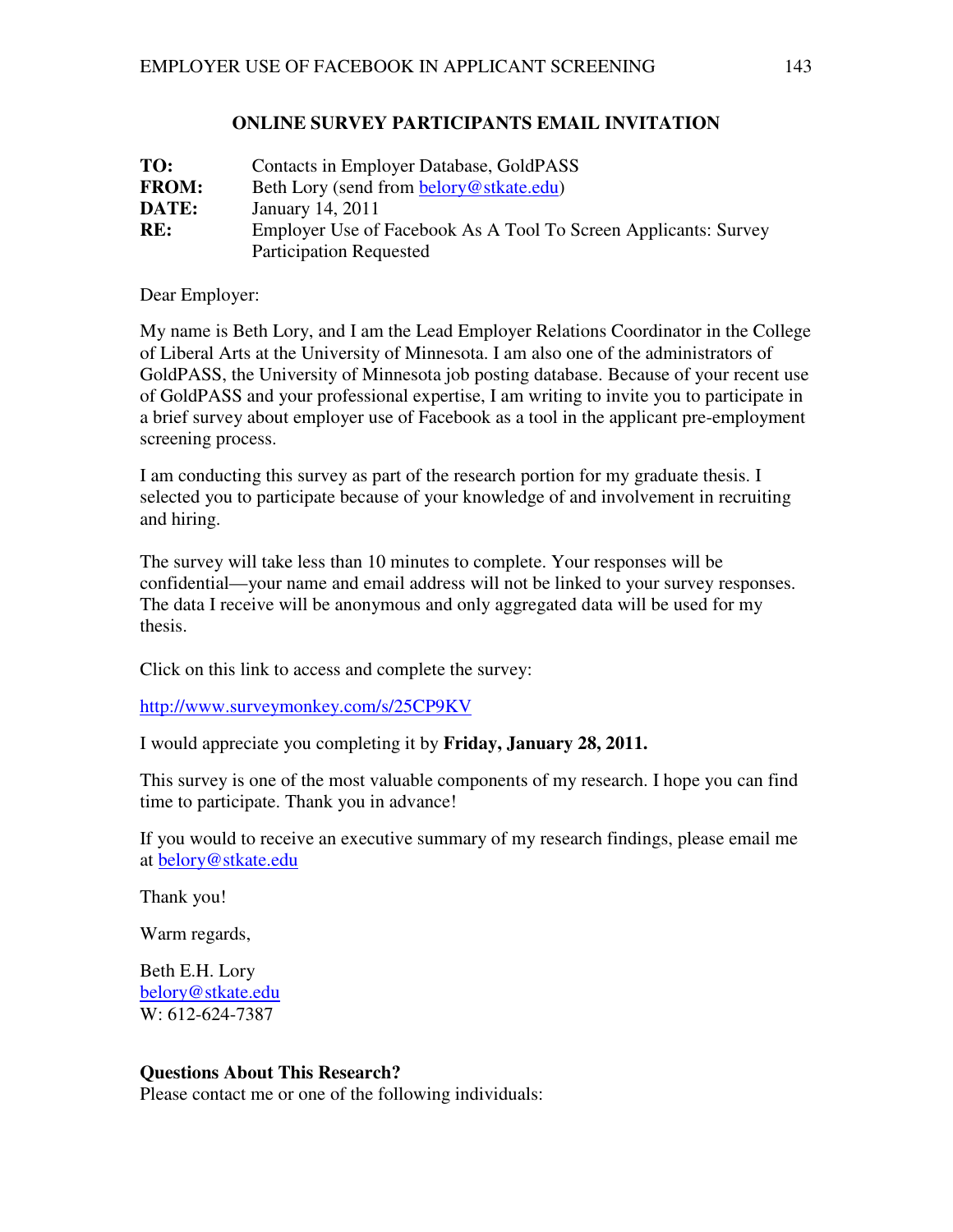--Thesis advisor, Kathleen Rickert, kdrickert@stkate.edu or 651-690-8738, St. Catherine University, St. Paul, Minn.

--Program Director, Dr. Rebecca Hawthorne, rkhawthorne@stkate.edu or 651-690-6838, St. Catherine University, St. Paul, Minn.

--Supervisor, Director of CLA Career Services, Paul Timmins, timmi004@umn.edu or 612-624-7577, University of Minnesota, Minneapolis. **\*\*\*\*\*\*\*\*\*\*\*\*\*\*\*\*\*\*\*\*\*** 

## **PROPOSED ONLINE SURVEY TIMELINE:**

Send out survey<br>
Request survey completion by<br>
Sanuary 28, 2011<br>
Sanuary 28, 2011 Request survey completion by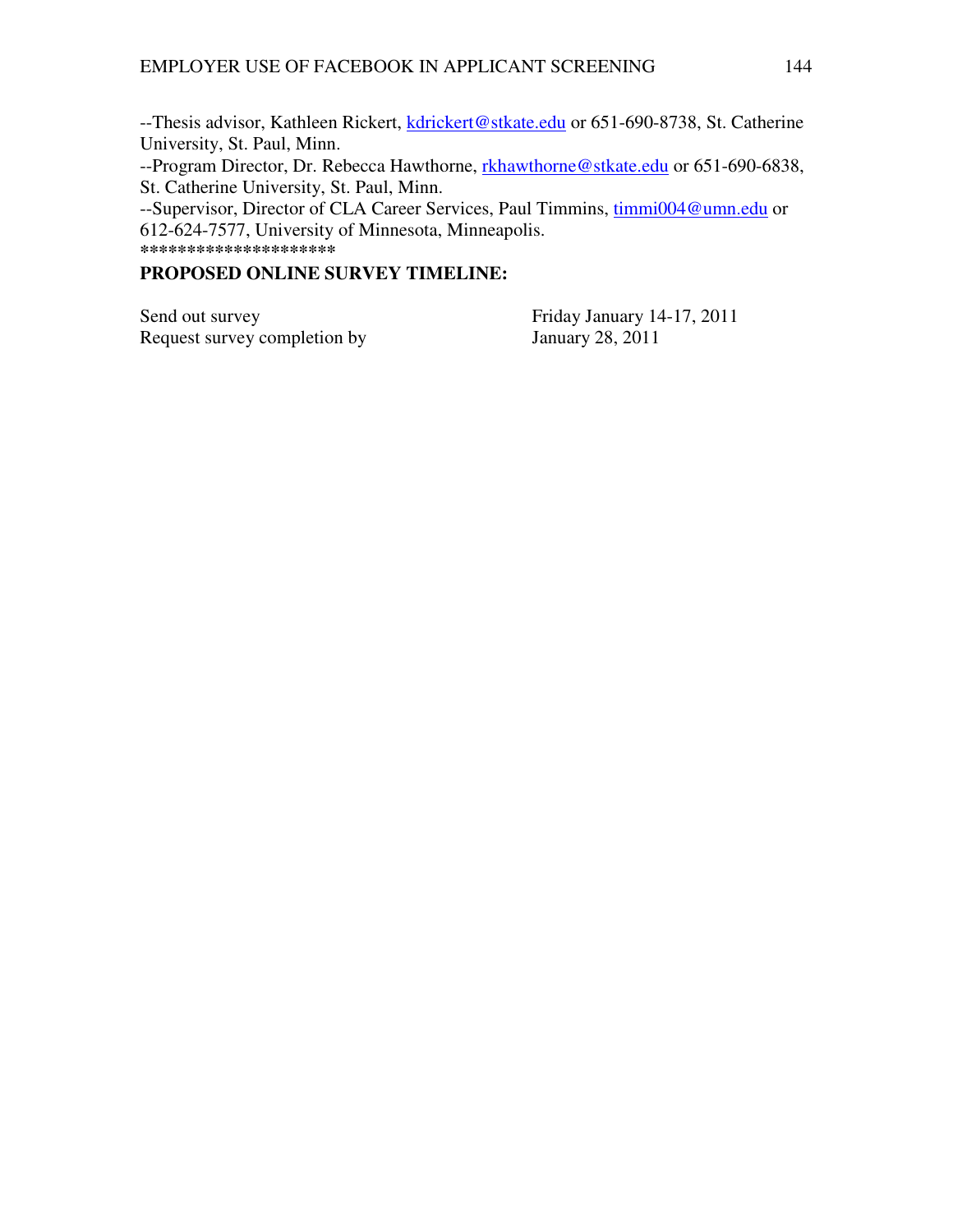#### **INTERVIEWS EMAIL INVITATION**

| TO:          | <b>Attorney Research Participants</b>                        |
|--------------|--------------------------------------------------------------|
| <b>FROM:</b> | Beth Lory (send from belory@stkate.edu)                      |
| DATE:        | December 17, 2010                                            |
| RE:          | Employer Use of Facebook As A Tool To Pre-Screen Applicants: |
|              | <b>Interview Requested</b>                                   |

Dear NAME:

My name is Beth Lory and I am an Employer Relations Coordinator in the College of Liberal Arts at the University of Minnesota. I am conducting research as part of my graduate program at St. Catherine University on employer use of Facebook as a tool in the pre-employment screening process of applicants – the benefits, as well as the ethical, legal and privacy implications.

I am writing today to ask if you would be willing to be interviewed about this topic. You are one of the professionals who I selected to be interviewed because of your professional background and experience in [employment law OR privacy law].

If you agree to participate, I will ask you to complete an interview consent form (attached) when we meet. I will bring a copy of this form to the interview. Please let me know if you have any questions about it. I will also send you my interview topics prior to the interview.

I would like to have your permission to use your real name and title in my thesis project. If you are unable to accommodate this, I will keep your responses from the interview completely confidential and anonymous. Your name or identity will not be revealed in any way in my project.

I am hoping to conduct an interview with you for one hour the week of January 24 and I am happy to conduct the interview at your office.

All of my interview participants are welcome to attend my presentation on the research findings on DATE/TIME/LOCATION. If you are unable to attend and would like to receive an executive summary of my research findings, please email me at belory@stkate.edu.

Your willingness to be interviewed is a critical component in my completion of a high quality research study so I hope you will agree to participate.

If you have any questions or concerns about my research, please contact me or one of the individuals listed below.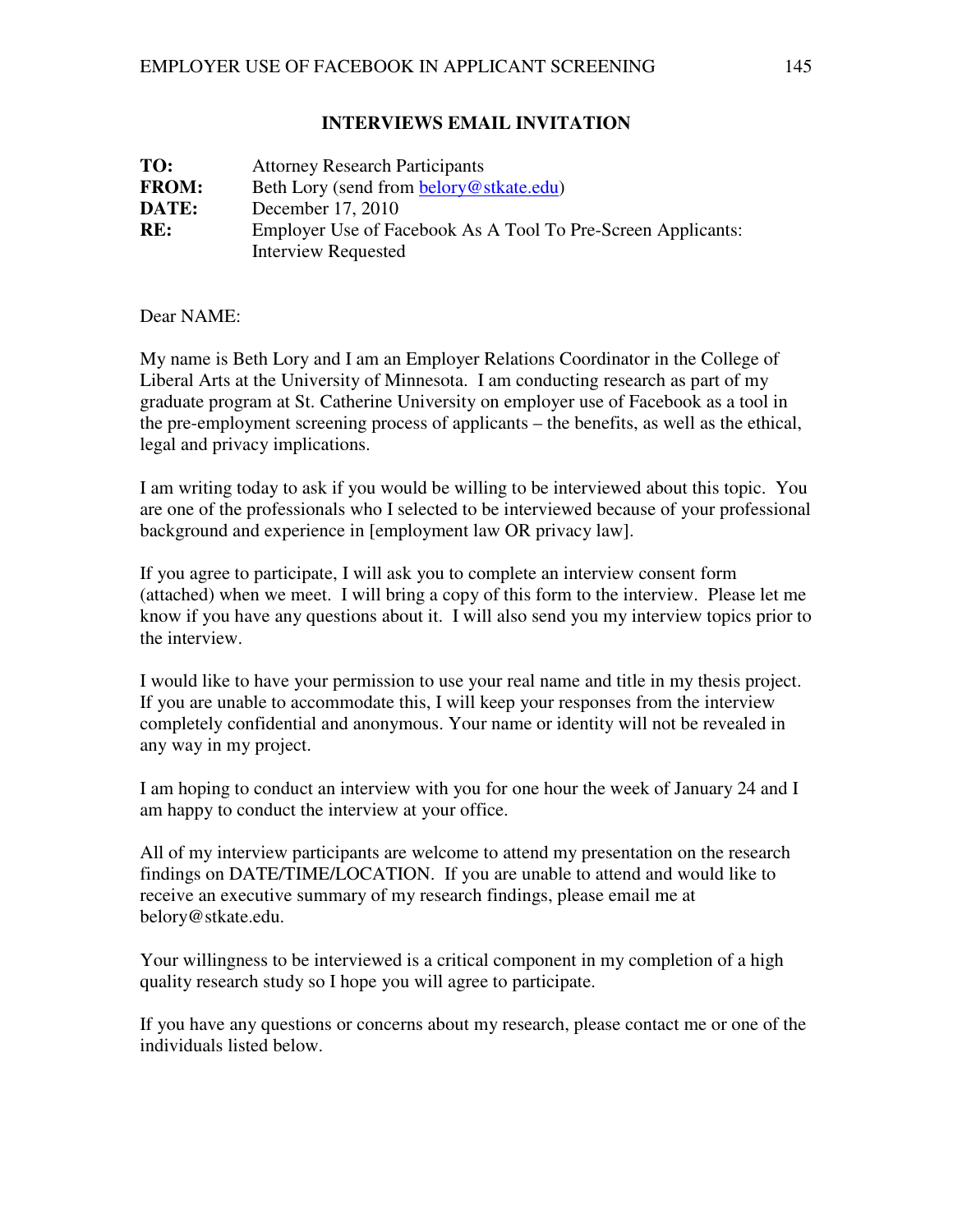Thank you for your time and consideration of my request. I will follow up by phone in a few days to determine your interest.

Warm regards, Beth E.H. Lory belory@stkate.edu 612-889-5129

### **Questions About This Research?**

Please contact me or one of the following individuals:

--Thesis advisor, Kathleen Rickert, kdrickert@stkate.edu or 651-690-8738, St. Catherine University

--Program Director, Dr. Rebecca Hawthorne, rkhawthorne@stkate.edu or 651-690-6838, St. Catherine University

--Supervisor, Paul Timmins, timmi004@umn.edu or 612-624-7577, University of Minnesota.

#### **\*\*\*\*\*\*\*\*\*\*\*\*\*\*\*\*\*\*\*\*\***

### **PROPOSED INTERVIEWS TIMELINE:**

Email sent to request interview sent By December 31, 2010 Follow up by phone, as needed January 7, 2011<br>Interviews conducted Week of January

Week of January 24, 2011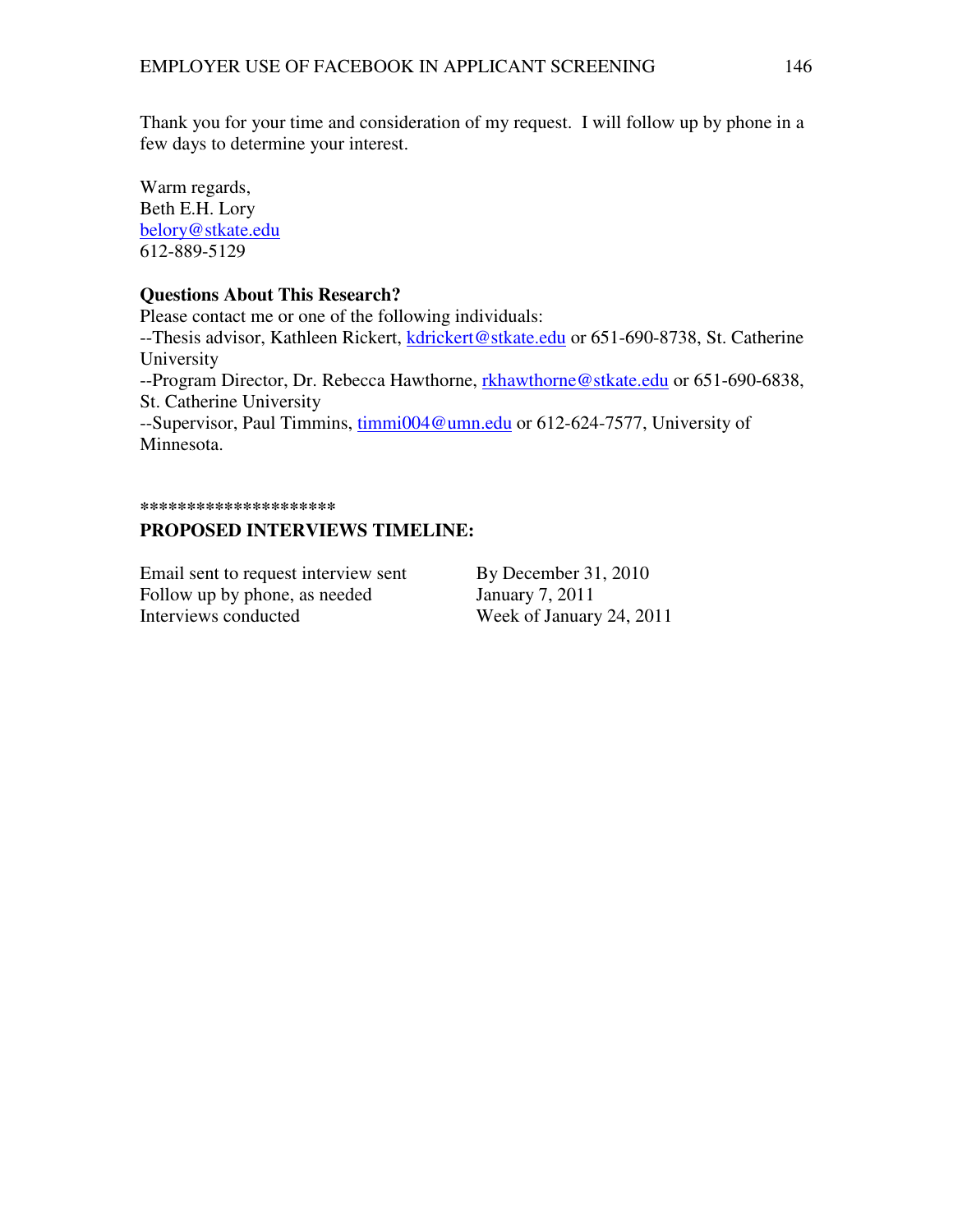### Appendix C

#### **Facebook As A Tool In The Applicant Pre-employment Screening Process**

### **Survey Questions For Employers**

1. Use of Facebook as a tool in the applicant pre-employment screening process has benefits. (Check one):

Agree Tend to agree Tend to disagree Disagree

2. Facebook SHOULD be used as a tool in the applicant pre-employment screening process. (Check one):

Agree Tend to agree Tend to disagree Disagree

3. Information available on Facebook about applicants is accurate. (Check one):

Agree Tend to agree Tend to disagree Disagree

4. Facebook should NEVER be used as a tool in the applicant pre-employment screening process. (Check one):

Agree Tend to agree Tend to disagree Disagree

5. As a user of GoldPASS, the University of Minnesota job posting database, I have read and agreed to the National Association of Colleges and Employers (NACE) Principles for Employment Professionals (or Third-Party Recruiters). (Check one):

Yes

I do not know if I have read/agreed to the NACE Principles or I do not remember I am not familiar with the NACE Principles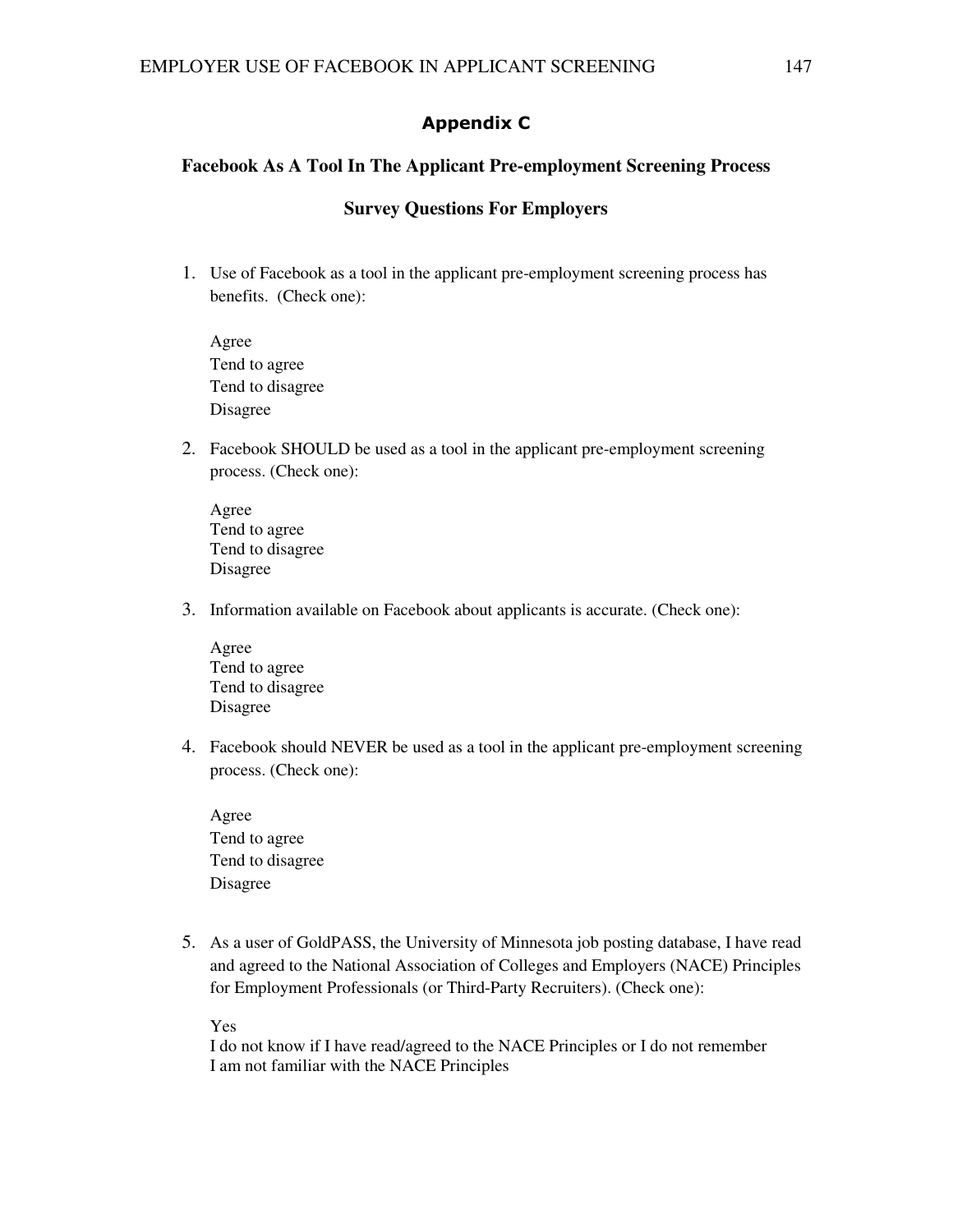- 6. The NACE Principles for Employment Professionals (or Third Party Recruiters) provide employers legal and privacy guidance for the use of Facebook as a tool in the applicant pre-employment screening process. (Check one):
	- Agree Tend to agree Not certain Tend to disagree Disagree I am not familiar with the NACE Principles
- 7. Using Facebook as a tool in the applicant pre-employment screening process is compliant with Facebook's *Privacy Policy*. (Check one):

Agree Tend to agree Not certain Tend to disagree Disagree I am not familiar with Facebook's Privacy Policy

8. Using Facebook as a tool in the applicant pre-employment screening process is compliant with Facebook's *Statement of Rights and Responsibilities*. (Check one):

Agree Tend to agree Tend to disagree Disagree I am not familiar with Facebook's *Statement of Rights and Responsibilities*

- 9. It is ethical to use Facebook as a tool in the applicant pre-employment screening process.
	- Agree Tend to agree Tend to disagree Disagree
- 10. I can find legally-protected information about an applicant on his/her Facebook profile
	- Yes No Not certain
- 11. Check the box which most closely describes your organization and the use of Facebook as a tool in the applicant pre-employment screening process. (Check one):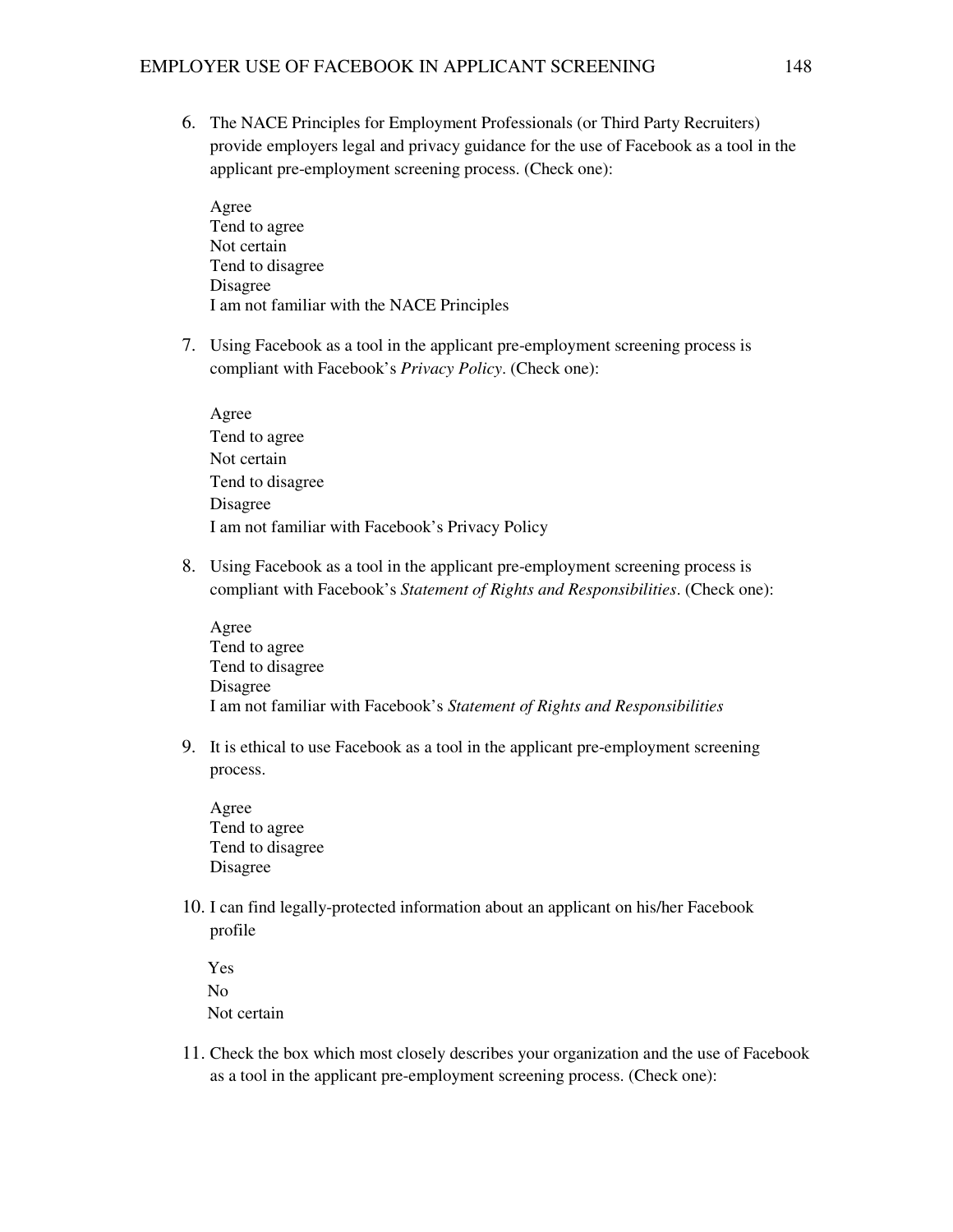Has a policy that REQUIRES the use of Facebook as a tool in the applicant preemployment screening process Has a policy that PROHIBITS the use of Facebook as a tool in the applicant preemployment screening process Is currently DEVELOPING a policy that REQUIRES the use of Facebook as a tool in the applicant pre-employment screening process Is currently DEVELOPING a policy that PROHIBITS the use of Facebook as a tool in the applicant pre-employment screening process Has NO POLICY on the use of Facebook in the applicant pre-employment screening process I am NOT CERTAIN if my organization has a policy on the use of Facebook as a tool in the applicant pre-employment screening process

12. How often do you use social or professional networking sites OTHER THAN FACEBOOK as a tool in the applicant pre-employment screening?

 All of the time Almost always Sometimes Rarely Never

- 13. Which of the following social or professional networking Web sites other than Facebook do you use in the applicant pre-employment screening process? (Check all that apply):
	- Bebo Classmates Friendster LinkedIn MyLife MySpace Ning Plaxo Twitter **Other**
- 14. How often do you use Facebook as a tool in the applicant pre-employment screening process? (Check one):

 All of the time Almost always Sometimes Rarely Never (These respondents skipped to Question 31)

15. Why do you use Facebook in the applicant pre-employment screening process? (Check all that apply):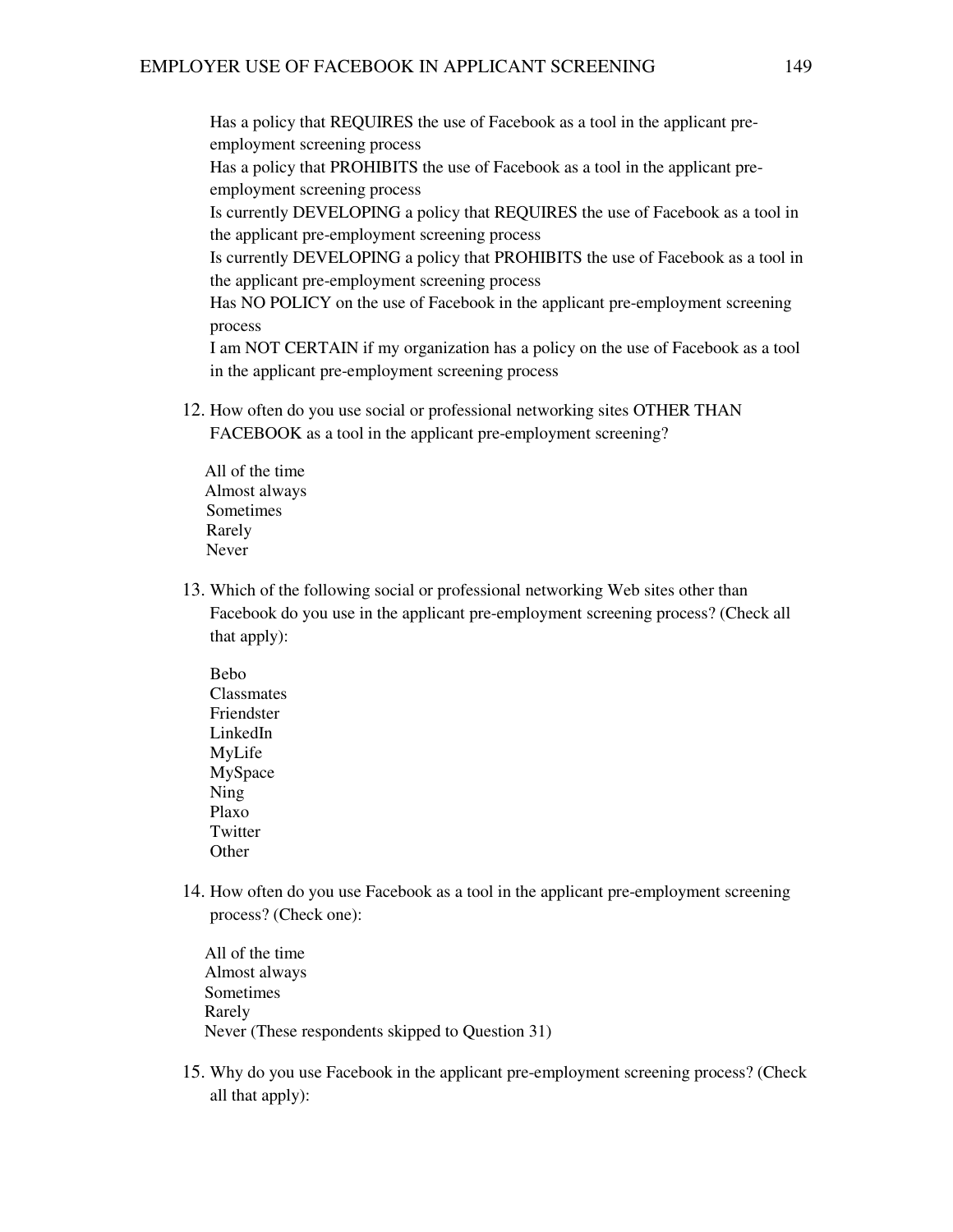To determine if the applicant meets the qualifications of the position To validate information I learn on the applicant's resume It is an easy what to learn about an applicant's personal life It helps eliminate applicants from the pool of candidates It helps me assess the character of the applicant It helps me assess the morals and values of the applicant It helps me assess the work ethic of the applicant To see a photo(s) of the applicant It helps me learn if the applicant would be a good representative of our organization It helps me learn information about the candidate that may not be on their resume It helps me learn about the candidate I may not be able to gain through an interview **Other** 

16. Poor hiring decisions can be avoided by reviewing an applicant's Facebook profile. (Check one):

Agree Tend to agree Tend to disagree Disagree

17. Using Facebook as a tool in the applicant pre-employment screening process can introduce unintended POSITIVE bias in hiring decisions.

Agree Tend to agree Tend to disagree Disagree

18. An applicant's Facebook profile has negatively influenced a hiring decision in my organization.

Agree Tend to agree Tend to disagree Disagree

19. Facebook as a tool in the applicant pre-employment screening process has helped improve the quality of hires for my organization.

Agree Tend to agree Tend to disagree Disagree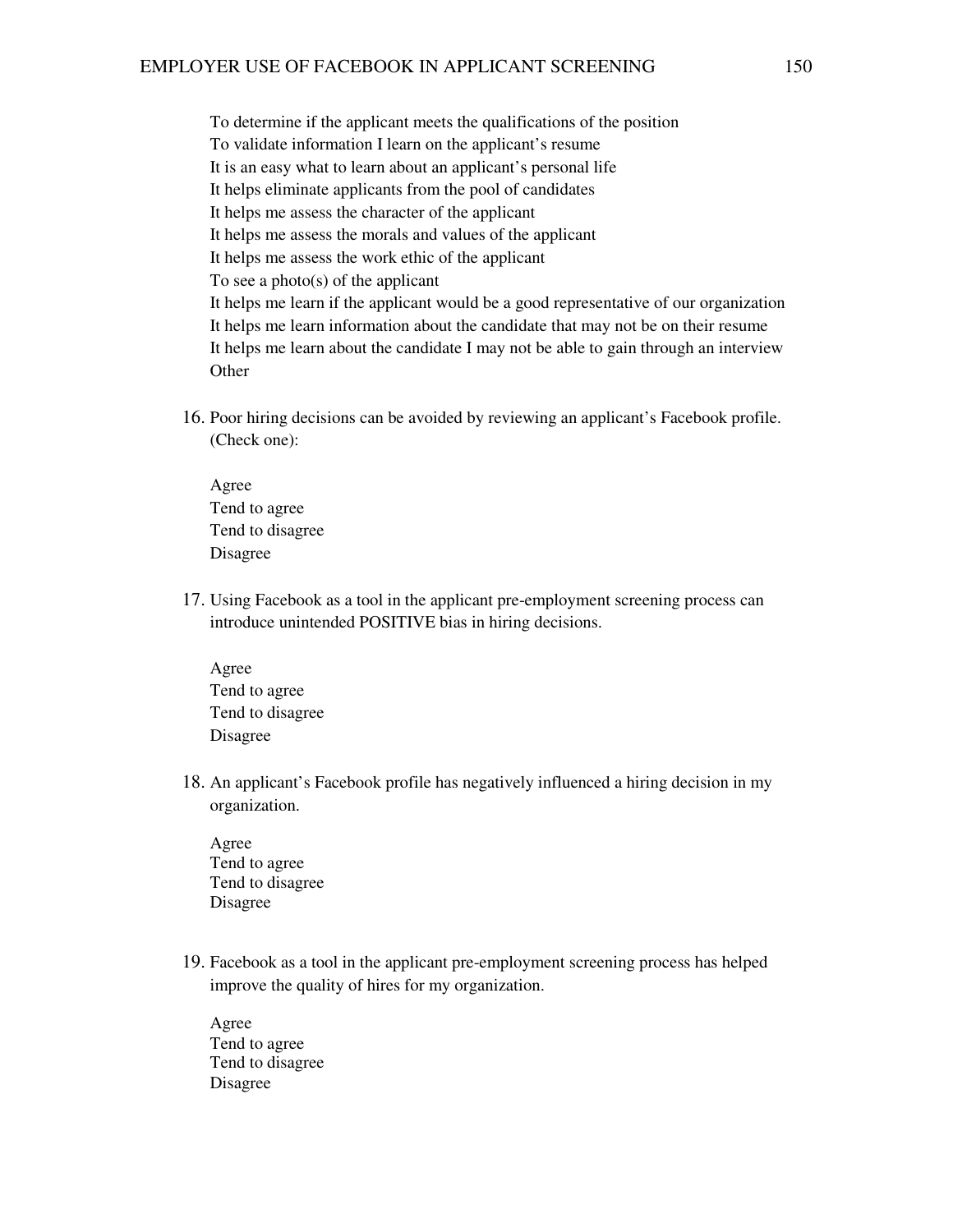20. It is cost-effective to use Facebook as a tool in the applicant pre-employment screening tool. (Check one):

Agree Tend to agree Tend to disagree Disagree

21. Using Facebook as a tool in the applicant pre-employment screening process can introduce unintended NEGATIVE bias in hiring decisions. (Check one):

Agree Tend to agree Tend to disagree Disagree

22. I use Facebook to find private, non-job related information about an applicant.

All of the time Almost always Sometimes Rarely Never

23. An applicant's Facebook profile is one factor that has positively influenced a hiring decision in my organization.

Agree Tend to agree Tend to disagree Disagree

24. I have withdrawn an offer of employment based on information I found on Facebook about that applicant.

 Yes No

25. How often during the pre-employment screening process have you asked an applicant to "Friend" you on Facebook (i.e., to get more access to their information)?

All of the time Almost always Sometimes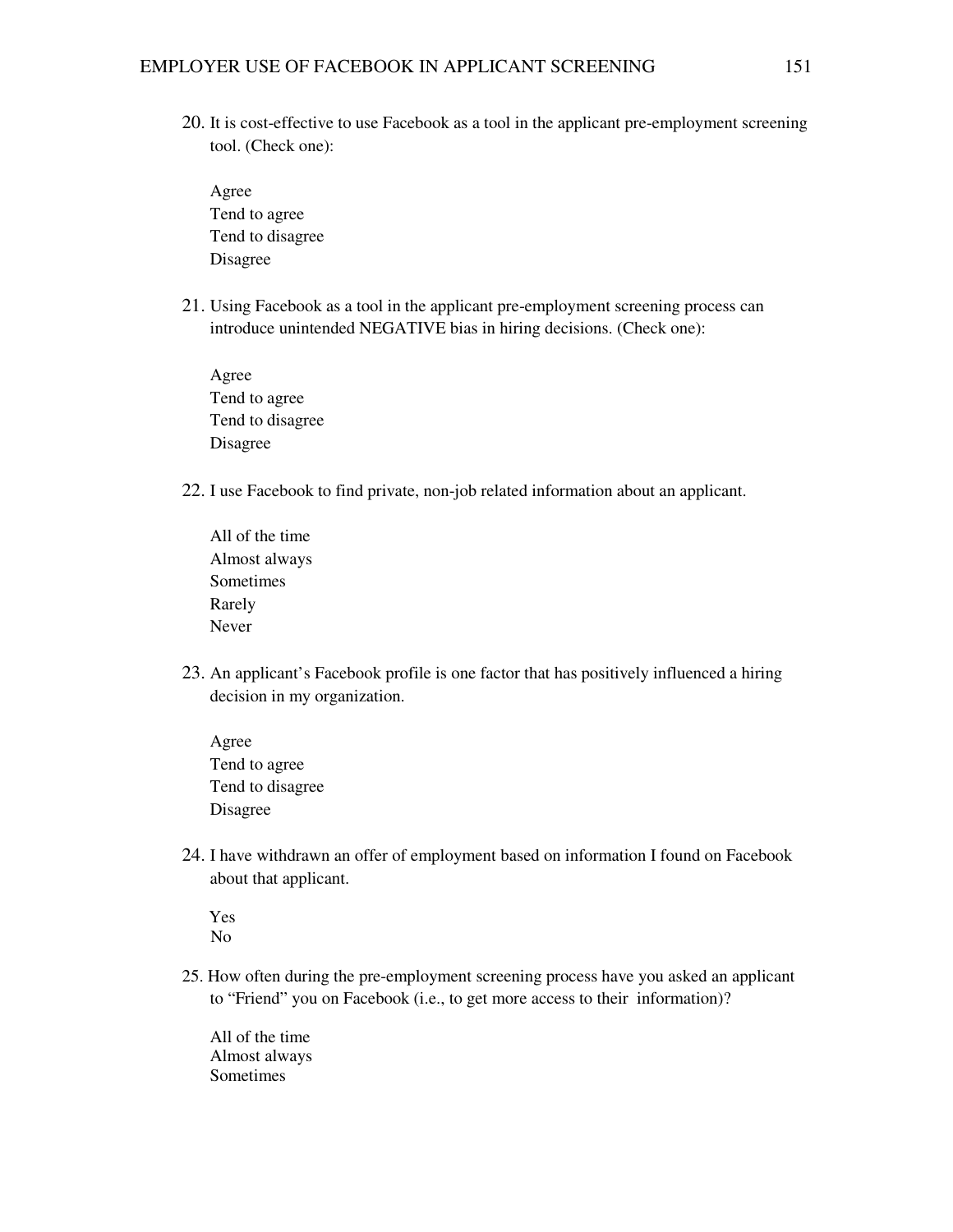Rarely Never

26. I ask or have asked others (e.g., colleagues, friends) to access an applicant's Facebook profile if I do not personally have access to that profile.

 All of the time Almost always Sometimes Rarely

27. Information I have learned on Facebook has caused me NOT to consider an applicant for employment in my organization.

 Agree Tend to agree Tend to disagree Disagree

28. I inform applicants that I use Facebook as a tool in the applicant pre-employment screening process.

 All of the time Almost always Sometimes Rarely Never

29. At what point in the recruiting process do you inform applicants that you use Facebook as a tool in the applicant pre-employment screening process?

When I receive the applicant's resume Before the applicant is invited in for an interview After the applicant has completed some interviews with my organization Before the applicant receives an offer of employment After the applicant has received an offer of employment No set time during the applicant pre-employment screening process – it varies Not sure

- 30. My organization requires written permission (e.g., application form) from the applicant to use Facebook as part of the pre-employment screening process.
	- All of the time Almost always Sometimes Rarely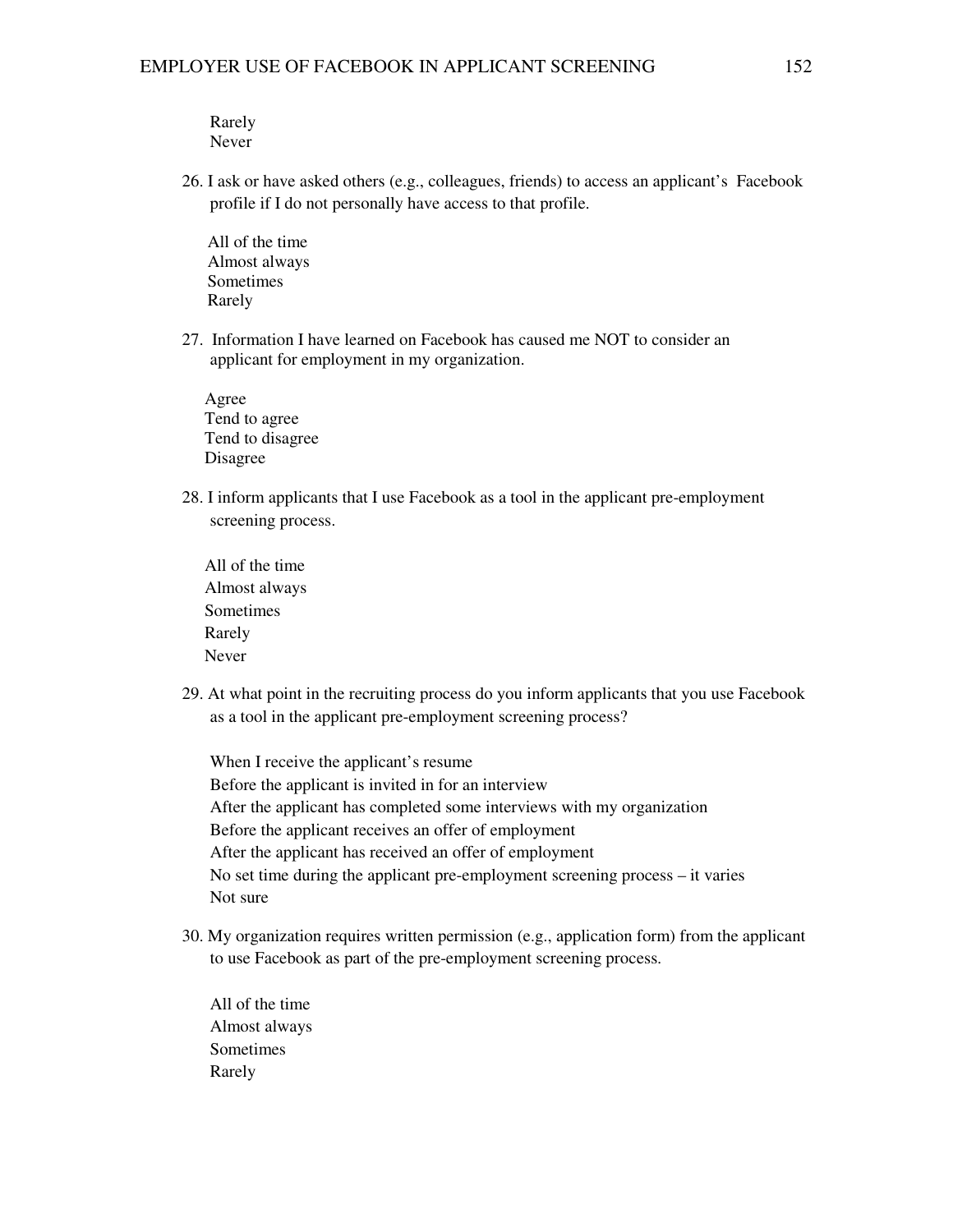31. If you do NOT use Facebook as a tool to access information in the applicant preemployment screening process, please indicate the reasons. (Check all that apply):

Another resource (e.g., Human Resources) does this on my behalf I cannot rely on the accuracy of the information found I do not want to access an applicant's personal information I do not want to access private information I do not want to access legally-protected information I do not want to access information that is not job-related I do not want to introduce the possibility of bias in my decision-making My organization has a policy against using Facebook for this purpose I believe the practice is unethical I do not have the time to use Facebook for this purpose **Other**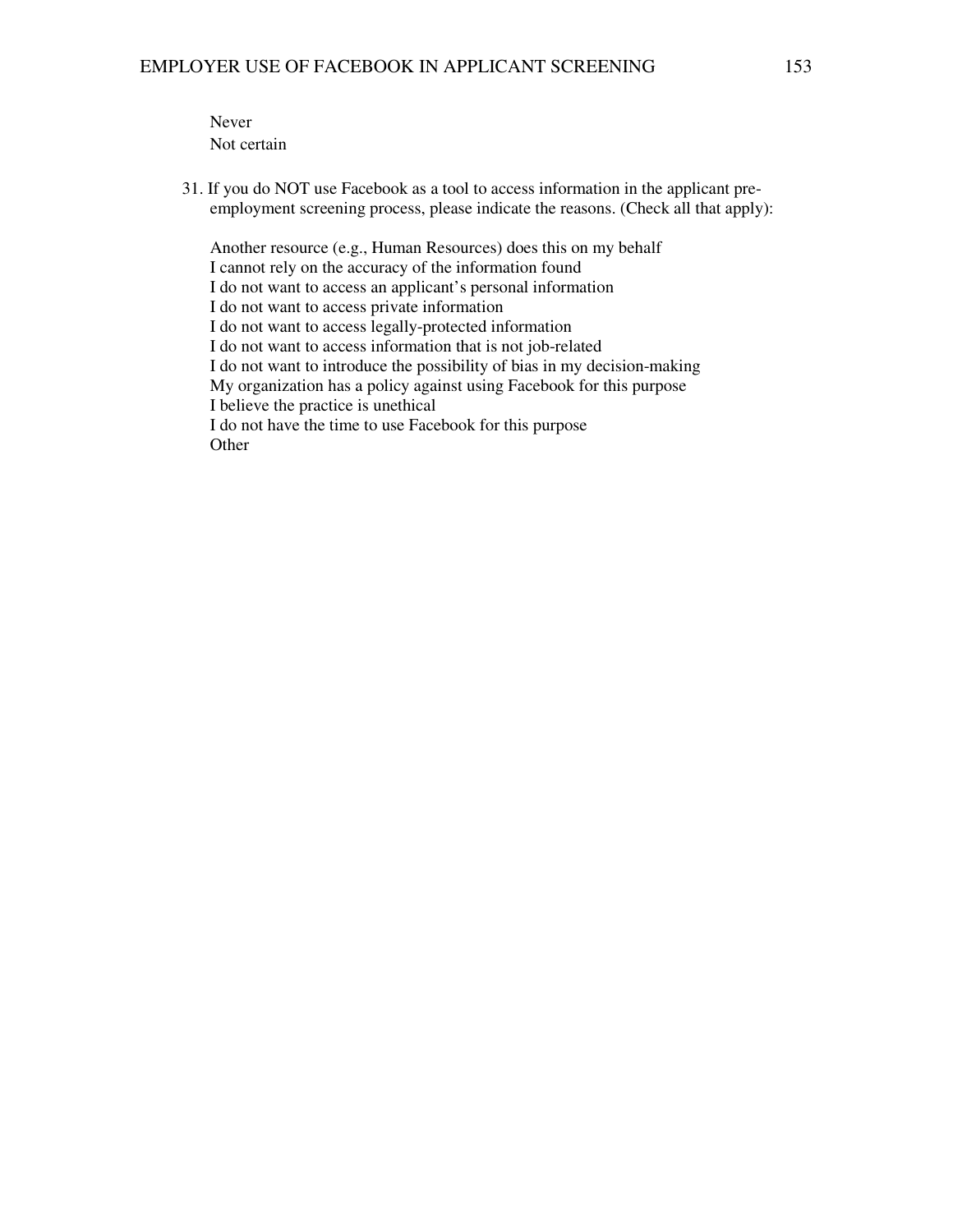# Appendix D

### **Employer Comments**

The following are some of the 660 comments submitted by the employers to four of the survey questions. These remarks, which illustrate the benefits of the use of Facebook as a tool in the applicant screening process as well as the ethical, legal, and privacy implications, are the most representative of the comments received, are the most insightful, and show a diversity of opinions.

"Provides some insight on personality of applicant.

"Facebook is a social network, it has nothing to do with a professional environment. "

"From a legal standpoint, I am not sure if the benefits of using Facebook as a pre-employment screening tool outweigh the possibilities of discrimination."

"We would end up screening more and more candidates based on false impressions of who they are professionally. One picture could be misread/misinterpreted and change an employers' mind on who the person actually is."

"It is a personal social tool and should not be used for professional screenings. It limits the right to free speech if people are concerned their Facebook postings can be used against them in employment practices. "

"I have not and would not use this as a tool. It opens us up to various charges of discrimination and is intrusive. "

"Can see if they have a professional attitude. "

"Has some benefits to get a better picture of employee, but may not reflect what employee is like in the professional world. "

"Facebook postings by potential employees can indicate various aspects of a potential employee such as professionalism, judgment, discretion. "

"You can learn about their interpersonal relationships."

"Facebook is generally thought of as personal and used for non-business related activities. I think a comprehensive interview and reference/background check process is more effective and less subject to possible discrimination claims. "

"It is an unfair tool to use to make any judgments or preconceived ideas about a candidate before they have had a chance to make their own impression on you."

"Snapshot of character, personal judgment…individuals' priorities. "

"It's in invasion of privacy. Applicants' personal life doesn't necessarily predict work behavior."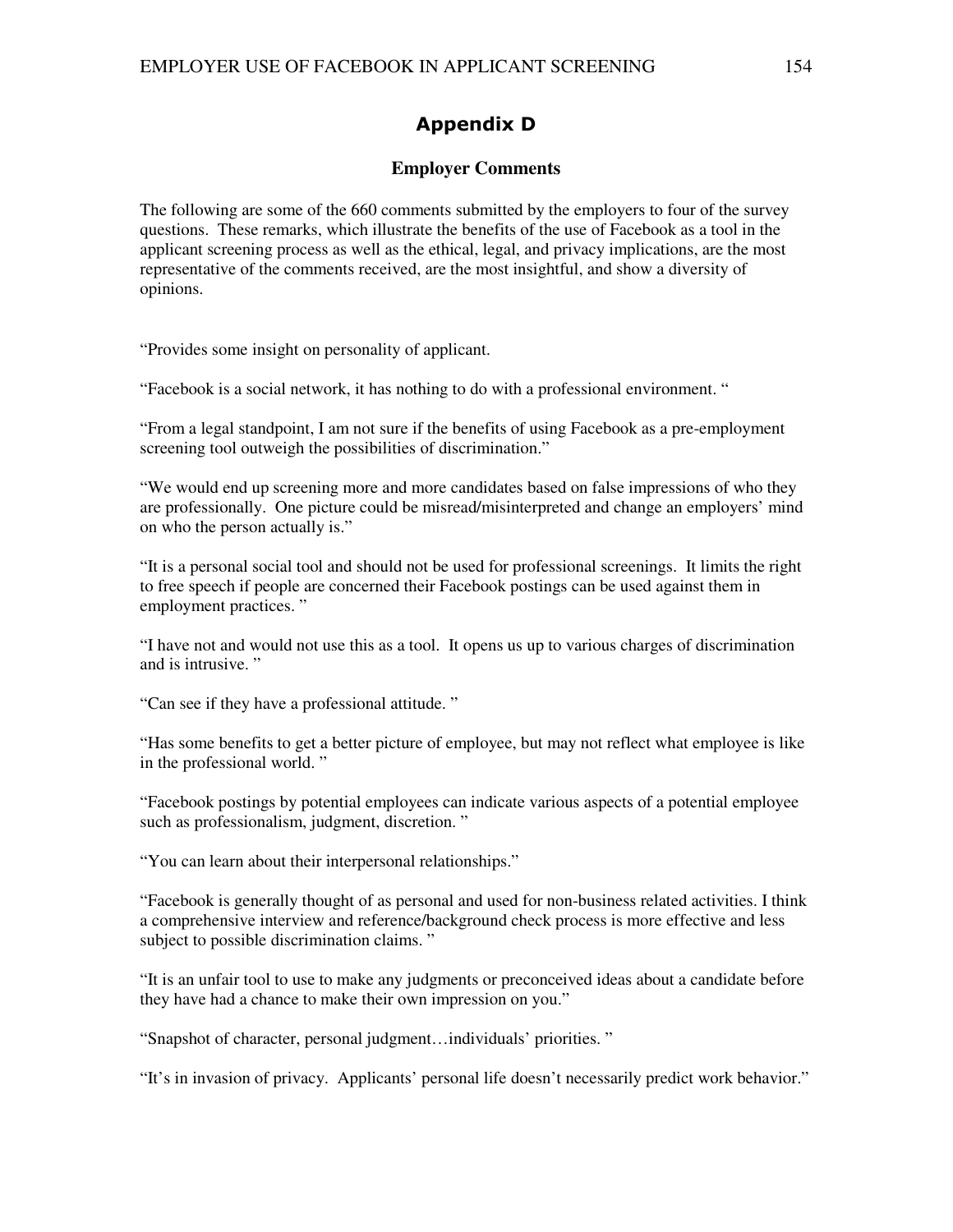"If I can only see the profile picture and not their entire profile then I judge their profile picture. Is it family oriented? Party oriented? As they say, a picture is worth a thousand words. "The applicant's profile can demonstrate…awareness of privacy options and the willingness to post information online. It can be a 'red flag' for behavior or information that would disqualify for employment consideration. "

"Any additional tool that can be used to see what a 'true picture' looks like on a prospective employee can only help. "

"Facebook is part of a candidate's private life that generally does not tell me whether a candidate can perform the duties of a job. Facebook reveals things such as marital status, sexual orientation, and birth date of candidate. A candidate could easily create a lawsuit for discrimination if there was proof that the employer had access to this information during the selection process."

"Facebook can lead to preconceived decisions on a prospective candidate. At times, it can cloud objective judgment leading to a possible unfair hiring decision. However, Facebook is a public source and if a candidate decides to display content on their Facebook page that could be viewed either positively or negatively by a potential employer, that is a personal decision. "

"An employer can see qualifications on a resume but a personality on Facebook. "

"I do not feel it is an ethical way to screen someone for employment."

"I'm very mixed on this question [Use of Facebook as a tool has benefits]. I guess if I had concerns about an applicant, I may look on Facebook. But overall, I think Facebook is personal and not related to work. "

To learn the real thoughts and actions of the person, not just their 'interview' answers."

"It gives a valuable snapshot of who the person is and how they present themselves to the world."

"Can determine the personality of the person you are considering to bring on and have a better idea if they will be a positive image for the company in their daily lives."

"Simply being able to find a student on Facebook or not (due to their acknowledgement of privacy settings), says a lot. They should be aware that their information is out there if they have not hidden their profile. If we can it contains so many telling signs of their personality. If we see a ton of drinking photographs or groups where they support drugs, etc., it automatically takes them out of the running of any position."

"Ability to gauge whether the applicant generally presents themselves to the public in an appropriate, well-considered manner. Particularly for public facing positions. . . "

"It gives a glimpse into an applicant's personal life."

"Gives me an idea of their character."

"I feel uncomfortable looking at a personal web page regarding new employees."

"This is illegal."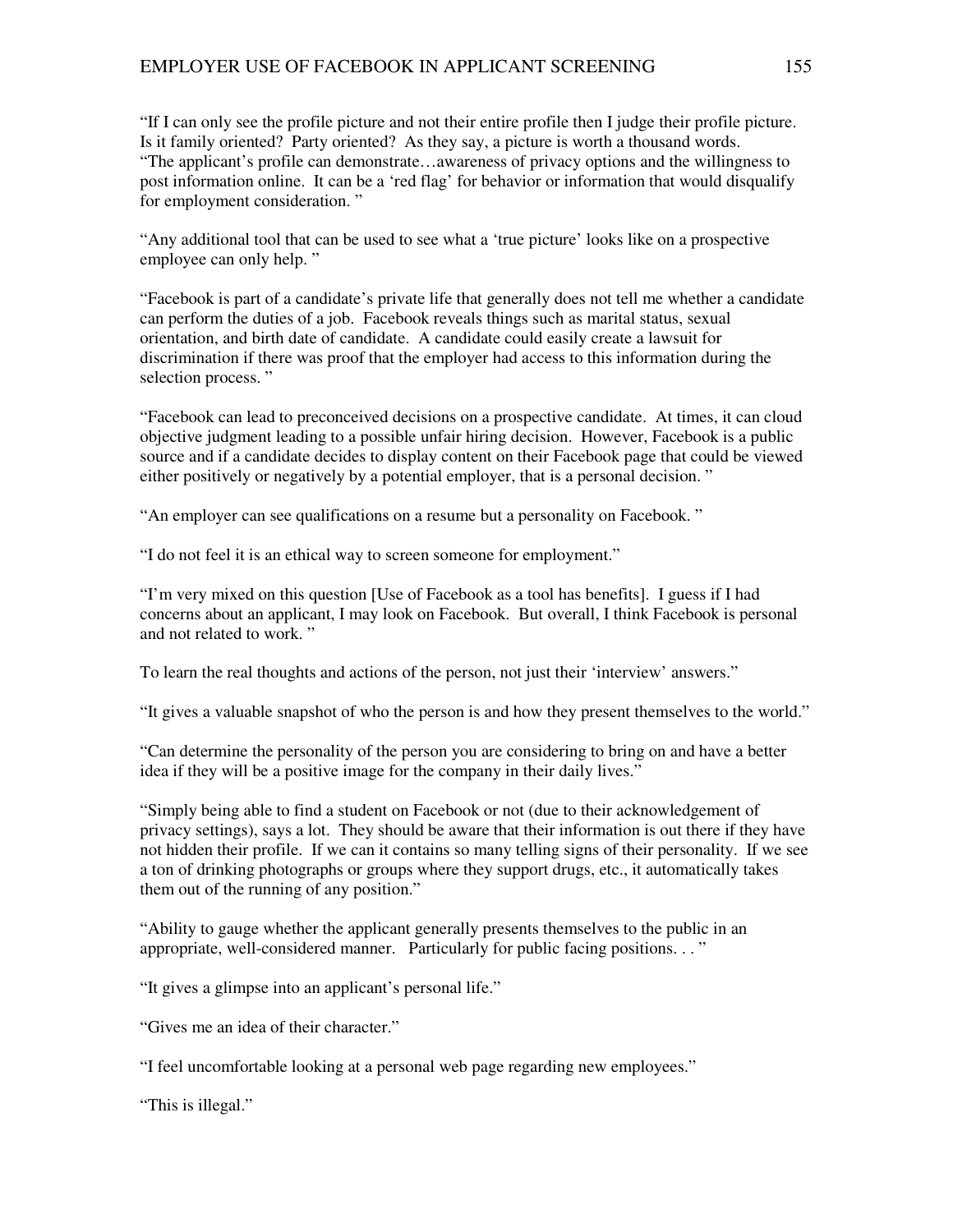"While it does not provide job skills data, it does offer insight to one's social connections and moral compass."

"Great insight into the actual person. Gives insight into the character, attitude, writing and communication ability, etc."

"I feel Facebook doesn't accurately represent whether or not an applicant will be successful in a certain role."

"To see the personal side of the candidate, what they are not showing or telling in their resume."

"Any background can shed some light on the person you are hiring."

"Private and professional lives can be different. There is also a problem with invasion of privacy."

"Simply having [college students and recent graduates] understand their responsibility as an employee and how they are perceived (they are normally front-facing) is of utmost importance."

"[Facebook] helps streamline the process so more time can be spent with the better candidates." "We are using it to weed out candidates."

"It might also help identify special risks, such as having a criminal record."

"Misleading, not sure of the right person."

"Skewed view based on what applicant makes viewable."

"Question reliable representation of applicant."

 "Do not always portray people truthfully as people may create personas that may not truthfully represent their qualifications relevant to the job."

"An employer can view information about the applicant that can provide information on the applicant's political views, character, ethics, morals. By viewing the FB profile, we can eliminate the applicants who may appear as 'drunk,' 'wild,' or otherwise unsuited for the work we do here."

"I feel it has given me insight that I appreciated having. However, it did not impact my decision to hire any of the applicants."

"What I look for is if there are any photos of the person using alcohol and if so how many."

"Facebook is a supplementary tool. It gives a good idea of what a person is like, but does not tell the whole story. If I saw a person who looked like a good fit on paper, then saw something negative on Facebook, I would bring them into an interview and question them further before deciding."